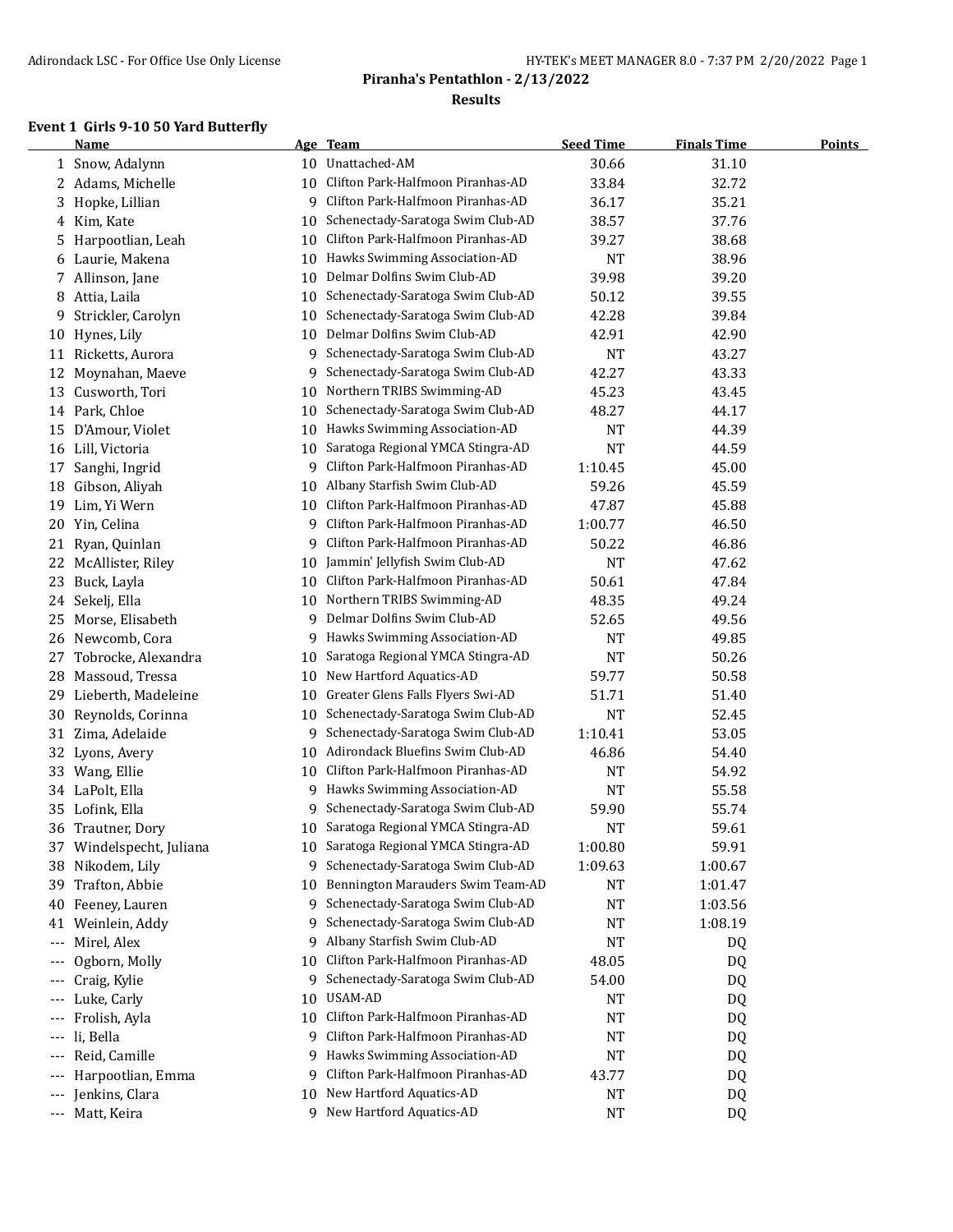#### **(Event 1 Girls 9-10 50 Yard Butterfly)**

|                     | Name                                   |    | Age Team                                                               | <b>Seed Time</b> | <b>Finals Time</b>     | <b>Points</b> |
|---------------------|----------------------------------------|----|------------------------------------------------------------------------|------------------|------------------------|---------------|
|                     | Kishore, Vivikta                       |    | 9 Clifton Park-Halfmoon Piranhas-AD                                    | 1:08.57          | DQ                     |               |
| $\qquad \qquad - -$ | Chen, Hannah                           | 10 | Adirondack Bluefins Swim Club-AD                                       | <b>NT</b>        | DQ                     |               |
| $---$               | DelBalso, Giuliana                     |    | 10 Schenectady-Saratoga Swim Club-AD                                   | <b>NT</b>        | DQ                     |               |
|                     | Event 2 Boys 9-10 50 Yard Butterfly    |    |                                                                        |                  |                        |               |
|                     | <b>Name</b>                            |    | Age Team                                                               | <b>Seed Time</b> | <b>Finals Time</b>     | <b>Points</b> |
|                     | 1 German, Eli                          |    | 10 Albany Starfish Swim Club-AD                                        | 35.10            | 33.69                  |               |
|                     | 2 Hao, Daniel                          | 10 | Clifton Park-Halfmoon Piranhas-AD                                      | 35.61            | 34.94                  |               |
| 3                   | Stebletsov, Vova                       | 10 | Clifton Park-Halfmoon Piranhas-AD                                      | 38.32            | 36.03                  |               |
| 4                   | Fay, Ben                               | 10 | Schenectady-Saratoga Swim Club-AD                                      | 37.84            | 37.94                  |               |
|                     | 5 Lisella, Harry                       | 10 | Adirondack Bluefins Swim Club-AD                                       | 41.31            | 38.32                  |               |
| 6                   | Hungerford, Landon                     | 10 | Albany Starfish Swim Club-AD                                           | 39.73            | 38.54                  |               |
| 7                   | Konnor, Cameron                        | 9  | Schenectady-Saratoga Swim Club-AD                                      | 38.42            | 39.42                  |               |
| 8                   | Schwenker, Will                        | 10 | Schenectady-Saratoga Swim Club-AD                                      | 39.65            | 39.51                  |               |
| 9                   | Campbell, JT                           | 10 | USAM-AD                                                                | 39.23            | 39.88                  |               |
| 10                  | Shao, Alan                             | 10 | Clifton Park-Halfmoon Piranhas-AD                                      | 44.25            | 40.70                  |               |
| 11                  | Basile, Nicholas                       | 10 | Schenectady-Saratoga Swim Club-AD                                      | 41.21            | 41.00                  |               |
| 12                  | German, Levi                           | 10 | Albany Starfish Swim Club-AD                                           | 43.85            | 41.16                  |               |
|                     | 13 Hungerford, Cole                    | 10 | Albany Starfish Swim Club-AD                                           | 41.07            | 41.84                  |               |
| 14                  | Dureaghin, Dimitriy                    | 10 | Clifton Park-Halfmoon Piranhas-AD                                      | <b>NT</b>        | 42.99                  |               |
| 15                  | Simmons, Max                           | 9  | Clifton Park-Halfmoon Piranhas-AD                                      | 45.60            | 43.20                  |               |
| 16                  | Shao, Mark                             | 10 | Clifton Park-Halfmoon Piranhas-AD                                      | 49.47            | 47.85                  |               |
| 17                  | Muldner, Mitch                         | 9  | Schenectady-Saratoga Swim Club-AD                                      | <b>NT</b>        | 48.22                  |               |
| 18                  | Zhang, Jason                           | 10 | Schenectady-Saratoga Swim Club-AD                                      | 55.27            | 48.44                  |               |
| 19                  | Galiard, Aaron                         | 10 | Clifton Park-Halfmoon Piranhas-AD                                      | 1:08.03          | 49.21                  |               |
| 20                  | Kransler, Chase                        | 10 | Schenectady-Saratoga Swim Club-AD                                      | <b>NT</b>        | 49.75                  |               |
| 21                  | Buck, Eli                              | 10 | Clifton Park-Halfmoon Piranhas-AD                                      | 53.28            | 51.16                  |               |
| 22                  | Rigolosi, Greyson                      | 9  | Schenectady-Saratoga Swim Club-AD                                      | <b>NT</b>        | 51.41                  |               |
|                     | Stotz, Adam                            | 10 | Clifton Park-Halfmoon Piranhas-AD                                      | 55.66            | 56.30                  |               |
| 23<br>24            | Striker, Aaron                         | 9  | Clifton Park-Halfmoon Piranhas-AD                                      | 1:02.47          | 57.70                  |               |
|                     | Watson, Coleman                        | 9  | crocodiles-AD                                                          | <b>NT</b>        | 57.89                  |               |
| 25                  |                                        | 9  | New Hartford Aquatics-AD                                               | 57.16            | 58.17                  |               |
| 26                  | Wang, Johnny<br>Coville, Eli           | 9  | Clifton Park-Halfmoon Piranhas-AD                                      |                  | 1:00.01                |               |
| 27                  | Kannan, Vidhur                         | 10 | Clifton Park-Halfmoon Piranhas-AD                                      | 1:14.13          | 1:03.71                |               |
| 28.<br>29           | Rosko, Parker                          | 10 | Saratoga Regional YMCA Stingra-AD                                      | 1:09.85          |                        |               |
|                     |                                        |    | 9 Clifton Park-Halfmoon Piranhas-AD                                    | 1:09.91          | 1:07.49                |               |
| 30                  | MacDougal, Liam                        |    | 10 Clifton Park-Halfmoon Piranhas-AD                                   | 1:05.14          | 1:09.51                |               |
|                     | --- Doney, Colin                       |    |                                                                        | 1:26.14          | $\mathbf{D}\mathbf{Q}$ |               |
|                     | --- Nappi, Luke                        | 9  | Schenectady-Saratoga Swim Club-AD<br>Clifton Park-Halfmoon Piranhas-AD | <b>NT</b>        | DQ                     |               |
|                     | Gerace, Tyler                          | 9  |                                                                        | NT               | DQ                     |               |
| $---$               | Williams, Aidan                        | 9  | Schenectady-Saratoga Swim Club-AD                                      | NT               | DQ                     |               |
| ---                 | Kardos, Harry                          | 10 | Schenectady-Saratoga Swim Club-AD                                      | <b>NT</b>        | DQ                     |               |
| $---$               | Lucas, Daniel                          | 10 | Schenectady-Saratoga Swim Club-AD                                      | 51.86            | DQ                     |               |
|                     | Event 3 Girls 11-12 100 Yard Butterfly |    |                                                                        |                  |                        |               |
|                     | <b>Name</b>                            |    | Age Team                                                               | <b>Seed Time</b> | <b>Finals Time</b>     | <b>Points</b> |
|                     | 1 Fraley, Ella                         |    | 12 Adirondack Bluefins Swim Club-AD                                    | 1:08.49          | 1:07.59                |               |
|                     | $TAT-1$                                |    | Clifton Darly Holfmoon Dirophoe AD                                     | 1.00 F           | 1.00 $01$              |               |

| 1 Fraley, Ella     | 12 Adirondack Bluefins Swim Club-AD      | 1:08.49   | 1:07.59 |  |
|--------------------|------------------------------------------|-----------|---------|--|
| 2 Walter, Emma     | 12 Clifton Park-Halfmoon Piranhas-AD     | 1:09.55   | 1:09.04 |  |
| 3 Tolan, Addy      | 12 Clifton Park-Halfmoon Piranhas-AD     | 1:11.67   | 1:11.05 |  |
| 4 Zhang, Annabelle | 12 Clifton Park-Halfmoon Piranhas-AD     | 1:17.60   | 1:12.54 |  |
| 5 Johnston, Layla  | 12 Schenectady-Saratoga Swim Club-AD     | 1:13.11   | 1:12.65 |  |
| 6 Dumblewski, Lola | 11 Schenectady-Saratoga Swim Club-AD     | 1:13.39   | 1:13.21 |  |
| 7 Chen, Annie      | Saratoga Regional YMCA Stingra-AD<br>12. | <b>NT</b> | 1:13.43 |  |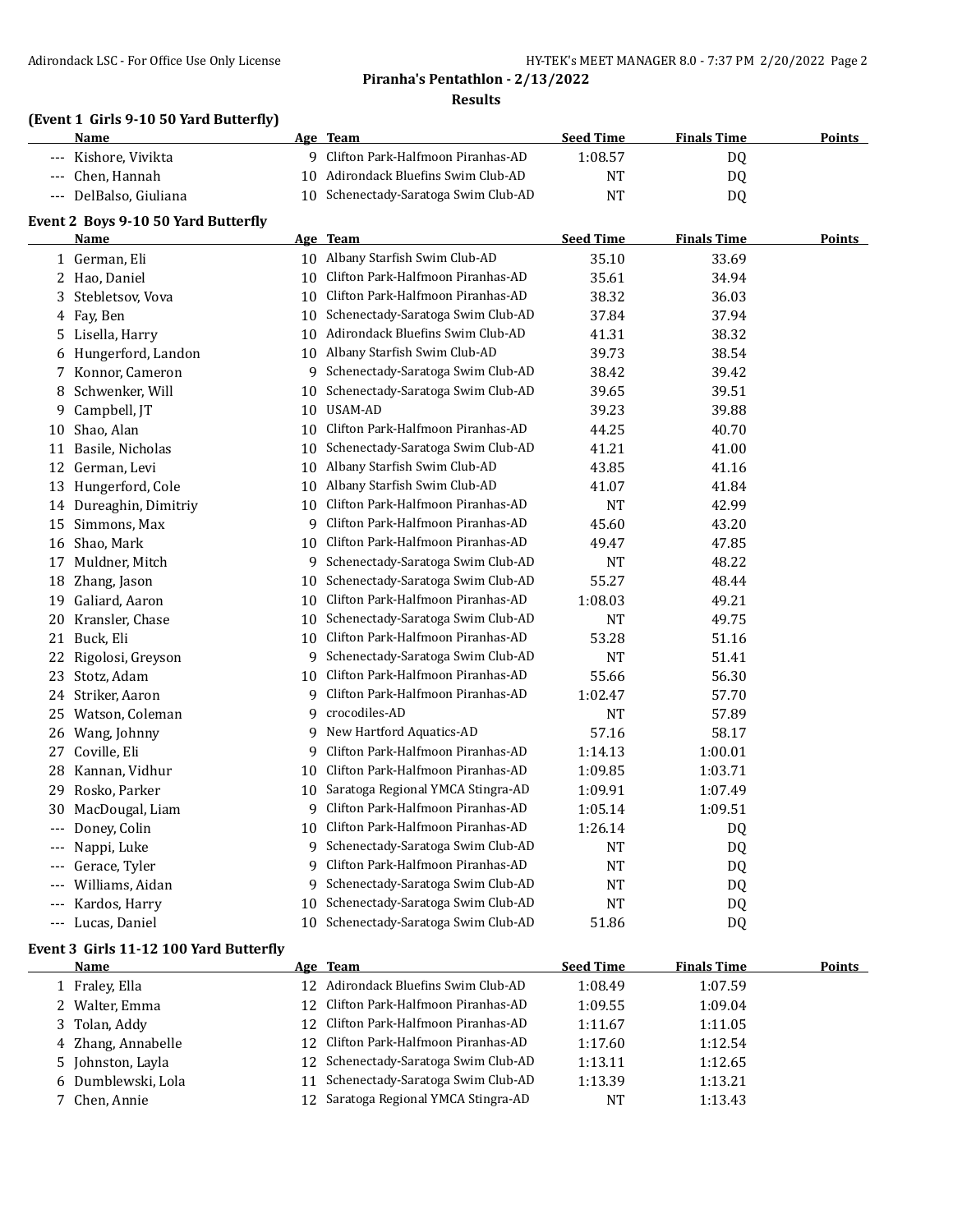## **(Event 3 Girls 11-12 100 Yard Butterfly)**

|    | <b>Name</b>            |    | Age Team                          | <b>Seed Time</b> | <b>Finals Time</b> | <b>Points</b> |
|----|------------------------|----|-----------------------------------|------------------|--------------------|---------------|
|    | 8 Streeter, Livi       | 12 | Schenectady-Saratoga Swim Club-AD | NT               | 1:13.97            |               |
|    | 9 Laurie, Josephine    | 12 | Hawks Swimming Association-AD     | <b>NT</b>        | 1:13.99            |               |
| 10 | Basile, Isabella       | 12 | Schenectady-Saratoga Swim Club-AD | 1:16.97          | 1:15.00            |               |
|    | 11 Wang, Erica         | 12 | Clifton Park-Halfmoon Piranhas-AD | 1:15.21          | 1:15.95            |               |
| 12 | Stark, Mya Stark       | 12 | Schenectady-Saratoga Swim Club-AD | 1:15.69          | 1:16.55            |               |
| 13 | Deal, Grace            | 12 | Clinton Cuda Swim Club-AD         | 1:29.96          | 1:18.09            |               |
|    | 14 Dheeradhada, Arya   | 12 | Albany Starfish Swim Club-AD      | 1:25.67          | 1:19.36            |               |
| 15 | Allinson, Mae          | 12 | Delmar Dolfins Swim Club-AD       | 1:21.47          | 1:19.45            |               |
| 16 | Wultsch-Fuller, Sonja  | 11 | Northern TRIBS Swimming-AD        | 1:23.03          | 1:20.16            |               |
| 17 | Miron, Sofia           | 12 | Adirondack Bluefins Swim Club-AD  | 2:23.36          | 1:21.01            |               |
| 18 | Sancilio, Elizabeth    | 12 | Delmar Dolfins Swim Club-AD       | 1:23.66          | 1:21.15            |               |
| 19 | Wolfort, Madison       | 12 | Albany Starfish Swim Club-AD      | <b>NT</b>        | 1:21.40            |               |
| 20 | Gaffney, Chloe         | 12 | Hawks Swimming Association-AD     | <b>NT</b>        | 1:21.46            |               |
| 21 | Ryan, Callie           | 11 | USAM-AD                           | 1:39.78          | 1:21.86            |               |
| 22 | Berju, Abby            | 12 | Schenectady-Saratoga Swim Club-AD | 1:23.83          | 1:22.07            |               |
| 23 | Dunbar, May            | 12 | USAM-AD                           | <b>NT</b>        | 1:22.72            |               |
| 24 | Breckenridge, Lucy     | 11 | Schenectady-Saratoga Swim Club-AD | 1:22.91          | 1:23.53            |               |
| 25 | Dolmetsch, Alexina     | 12 | Bennington Marauders Swim Team-AD | <b>NT</b>        | 1:23.87            |               |
|    | 26 Stoup, Maddie       | 12 | Clifton Park-Halfmoon Piranhas-AD | 1:38.34          | 1:24.44            |               |
| 27 | Relyea, Cade           | 11 | Delmar Dolfins Swim Club-AD       | 1:27.57          | 1:24.56            |               |
|    | 28 DiDonna, Marin      |    | 12 Hawks Swimming Association-AD  | NT               | 1:24.76            |               |
| 29 | Rogowski, Bella        | 11 | Schenectady-Saratoga Swim Club-AD | 1:28.35          | 1:24.97            |               |
| 30 | Ruscio, Emily          | 12 | Schenectady-Saratoga Swim Club-AD | 1:26.74          | 1:25.12            |               |
| 31 | Walmsley, Lauren       | 11 | Clifton Park-Halfmoon Piranhas-AD | 1:32.35          | 1:26.35            |               |
| 32 | Dunbar, Georgia        | 12 | USAM-AD                           | NT               | 1:27.10            |               |
| 33 | Forstell, Abby         | 11 | Hawks Swimming Association-AD     | <b>NT</b>        | 1:27.56            |               |
| 34 | Ho, Sophie             | 12 | Delmar Dolfins Swim Club-AD       | <b>NT</b>        | 1:29.27            |               |
|    |                        | 11 | Bennington Marauders Swim Team-AD | <b>NT</b>        | 1:29.86            |               |
| 35 | Zazzaro, Amelia        |    | Bennington Marauders Swim Team-AD | <b>NT</b>        |                    |               |
| 36 | Camarda, Avery         | 12 | Schenectady-Saratoga Swim Club-AD |                  | 1:29.91            |               |
| 37 | Taylor, Natalie        | 11 | Delmar Dolfins Swim Club-AD       | 1:36.83          | 1:29.98            |               |
| 38 | Robles, Izzy           | 12 |                                   | 1:37.73          | 1:32.62            |               |
| 39 | MacLeod, Addison       | 11 | USAM-AD                           | 1:33.99          | 1:33.50            |               |
| 40 | Cunningham, Isabelle   | 11 | Clifton Park-Halfmoon Piranhas-AD | NT               | 1:33.74            |               |
| 41 | Newcomb, Lucy          | 12 | Hawks Swimming Association-AD     | <b>NT</b>        | 1:34.76            |               |
| 42 | Burr, Alysia           | 12 | Clifton Park-Halfmoon Piranhas-AD | 1:50.28          | 1:37.43            |               |
|    | 43 Cao, Aimee          | 11 | Clifton Park-Halfmoon Piranhas-AD | 1:44.88          | 1:37.52            |               |
|    | 44 YU, Jia Jia         | 11 | Clifton Park-Halfmoon Piranhas-AD | <b>NT</b>        | 1:37.80            |               |
| 45 | Farrell, Macayla       | 12 | Albany Starfish Swim Club-AD      | <b>NT</b>        | 1:38.17            |               |
|    | 46 Ness, Elsie         | 12 | Schenectady-Saratoga Swim Club-AD | 1:35.51          | 1:38.55            |               |
| 47 | Muldner, Jules/Juliana | 12 | Schenectady-Saratoga Swim Club-AD | 2:17.36          | 1:38.97            |               |
| 48 | White, Nicole          | 12 | Northern TRIBS Swimming-AD        | 1:40.04          | 1:38.99            |               |
| 49 | Chen, Serena           | 12 | Adirondack Bluefins Swim Club-AD  | <b>NT</b>        | 1:39.37            |               |
| 50 | Ryan, Chloe            | 11 | USAM-AD                           | 1:54.53          | 1:39.83            |               |
| 51 | Durfee, Emily          | 11 | Schenectady-Saratoga Swim Club-AD | 1:38.04          | 1:40.60            |               |
| 52 | Dollar, Brieanna       | 12 | Schenectady-Saratoga Swim Club-AD | 1:36.93          | 1:41.34            |               |
| 53 | McAllister, Madalyn    | 12 | Jammin' Jellyfish Swim Club-AD    | NT               | 1:41.99            |               |
| 54 | Dunham, Reilly         | 12 | Unattached-AD                     | 1:45.20          | 1:42.69            |               |
| 55 | Babcock, Jayne         | 12 | USAM-AD                           | 2:08.96          | 1:43.10            |               |
| 56 | Salvi, Riley           | 11 | Jammin' Jellyfish Swim Club-AD    | 2:02.88          | 1:45.03            |               |
| 57 | Marsello, Madeline     | 12 | Jammin' Jellyfish Swim Club-AD    | NT               | 1:48.13            |               |
| 58 | Scaringe, Elizabeth    | 12 | Jammin' Jellyfish Swim Club-AD    | <b>NT</b>        | 1:51.12            |               |
|    | 59 Ventela, Hannah     | 11 | Saratoga Regional YMCA Stingra-AD | $\rm{NT}$        | 1:51.66            |               |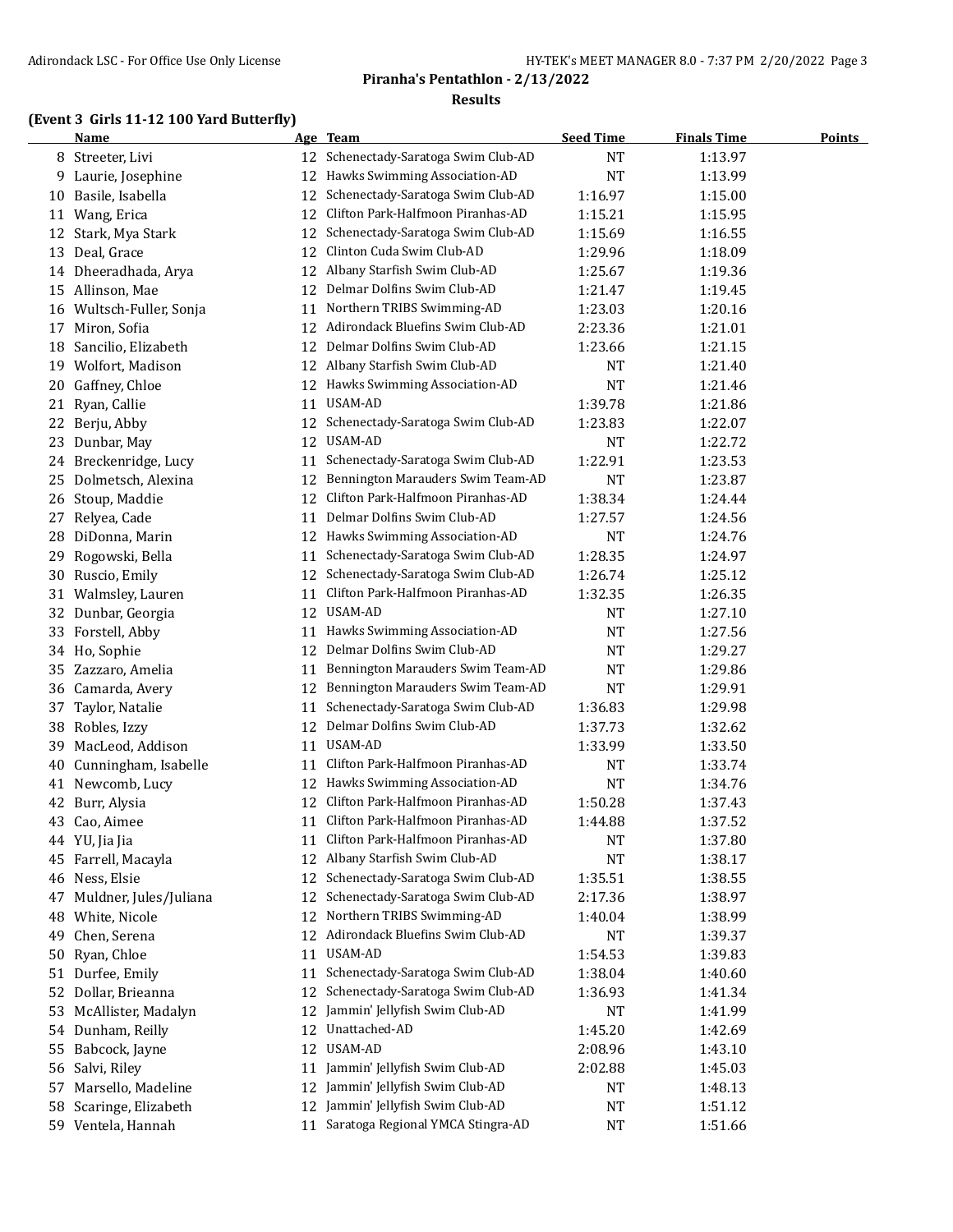## **(Event 3 Girls 11-12 100 Yard Butterfly)**

|                     | Name                        |    | Age Team                             | <b>Seed Time</b> | <b>Finals Time</b> | <b>Points</b> |
|---------------------|-----------------------------|----|--------------------------------------|------------------|--------------------|---------------|
| 60                  | Ventura, Colbie             |    | 12 Schenectady-Saratoga Swim Club-AD | 1:55.85          | 1:53.41            |               |
| 61                  | Dansie, Stella              | 11 | Schenectady-Saratoga Swim Club-AD    | 1:50.34          | 1:53.94            |               |
| 62                  | Miller, Isabella            |    | Clifton Park-Halfmoon Piranhas-AD    | NT               | 1:54.97            |               |
| 63                  | Michaels, Amelia            | 12 | Clifton Park-Halfmoon Piranhas-AD    | <b>NT</b>        | 2:16.60            |               |
| 64                  | Hagin, Addison              | 11 | Clifton Park-Halfmoon Piranhas-AD    | NT               | 2:20.64            |               |
| $---$               | Pillai, Priya               | 12 | Clifton Park-Halfmoon Piranhas-AD    | <b>NT</b>        | DQ                 |               |
| $---$               | Rigosu, Jennavieve          | 11 | Jammin' Jellyfish Swim Club-AD       | NT               | DQ                 |               |
| $---$               | Blaum, Sarah                |    | 12 Schenectady-Saratoga Swim Club-AD | 1:12.79          | DQ                 |               |
| $\qquad \qquad - -$ | Toomajian, Stella           | 11 | USAM-AD                              | NT               | DQ                 |               |
| $---$               | Carroll, Sarah              | 11 | Unattached-AD                        | 1:43.05          | DQ                 |               |
| $---$               | Elmarasy, Noor              | 11 | New Hartford Aquatics-AD             | NT               | DQ                 |               |
| $---$               | Zhou, Yixuan                | 11 | Clifton Park-Halfmoon Piranhas-AD    | NT               | DQ                 |               |
| $\qquad \qquad - -$ | O'Donnell, Bridgett         | 11 | Schenectady-Saratoga Swim Club-AD    | 1:35.18          | DQ                 |               |
| $---$               | Guerrero Manriguez, Valeria | 12 | New Hartford Aquatics-AD             | NT               | DQ                 |               |
|                     |                             |    |                                      |                  |                    |               |

#### **Event 4 Boys 11-12 100 Yard Butterfly**

|       | Name                  |    | Age Team                             | <b>Seed Time</b> | <b>Finals Time</b> | <b>Points</b> |
|-------|-----------------------|----|--------------------------------------|------------------|--------------------|---------------|
|       | 1 O'Keeffe, Grant     | 12 | Schenectady-Saratoga Swim Club-AD    | 1:02.46          | 1:00.72            |               |
|       | 2 Janga, Simba        | 12 | Delmar Dolfins Swim Club-AD          | 1:09.94          | 1:07.95            |               |
| 3.    | Tong, Lucas           | 12 | Schenectady-Saratoga Swim Club-AD    | 1:11.56          | 1:11.28            |               |
|       | 4 Lim, Yi Wei         | 12 | Clifton Park-Halfmoon Piranhas-AD    | 1:14.08          | 1:12.08            |               |
| *5    | Keating, Jack         | 12 | Delmar Dolfins Swim Club-AD          | <b>NT</b>        | 1:14.42            |               |
| *5    | Mowry, Kayden         | 11 | USAM-AD                              | 1:20.02          | 1:14.42            |               |
| 7     | Jabour, Rocco         | 12 | <b>USAM-AD</b>                       | 1:17.81          | 1:14.85            |               |
| 8     | Bette, AJ             | 12 | Adirondack Bluefins Swim Club-AD     | 1:16.30          | 1:15.49            |               |
| 9     | Gerace, James         | 11 | Clifton Park-Halfmoon Piranhas-AD    | 1:23.31          | 1:15.87            |               |
| 10    | Lian, Oliver          | 11 | Clifton Park-Halfmoon Piranhas-AD    | 1:13.83          | 1:16.17            |               |
| 11    | Mastro, Nick          | 11 | Tigers Aquatic Club-AD               | 1:46.87          | 1:20.47            |               |
| 12    | Wang, Sam             | 12 | Schenectady-Saratoga Swim Club-AD    | 1:26.34          | 1:21.16            |               |
| 13    | Jerome, Jude          | 11 | <b>USAM-AD</b>                       | 1:17.55          | 1:21.66            |               |
|       | 14 Lee, Nathan        | 12 | Clifton Park-Halfmoon Piranhas-AD    | 1:19.21          | 1:22.72            |               |
| 15    | Yin, Brayden          | 12 | Clifton Park-Halfmoon Piranhas-AD    | 1:34.01          | 1:24.09            |               |
| 16    | Banaszewski, Calvin   | 12 | Schenectady-Saratoga Swim Club-AD    | 1:28.72          | 1:24.23            |               |
| 17    | Wolk, Caison          | 11 | USAM-AD                              | 1:31.37          | 1:28.54            |               |
|       | 18 Nikodem, Carter    | 11 | Schenectady-Saratoga Swim Club-AD    | 1:41.89          | 1:33.65            |               |
| 19    | Dashiell, Michael     | 11 | Schenectady-Saratoga Swim Club-AD    | 1:42.58          | 1:40.89            |               |
| 20    | Barlow, Jake          | 11 | crocodiles-AD                        | <b>NT</b>        | 1:43.87            |               |
| 21    | Hastings, Charley     | 12 | Schenectady-Saratoga Swim Club-AD    | 1:49.58          | 1:47.08            |               |
| 22    | Wilford, Juneau       | 12 | Schenectady-Saratoga Swim Club-AD    | 1:44.72          | 1:47.29            |               |
| 23    | Gould, Jackson        | 12 | Clifton Park-Halfmoon Piranhas-AD    | <b>NT</b>        | 1:55.41            |               |
| 24    | Wood, Ryan            | 12 | Clifton Park-Halfmoon Piranhas-AD    | NT               | 1:56.01            |               |
| 25    | bay, Rogan            | 12 | Clifton Park-Halfmoon Piranhas-AD    | NT               | 2:05.64            |               |
| $---$ | Li, Jason             | 11 | Clifton Park-Halfmoon Piranhas-AD    | NT               | DQ                 |               |
|       | Washburn, Jacob       | 11 | Clifton Park-Halfmoon Piranhas-AD    | <b>NT</b>        | DQ                 |               |
|       | Wang, Shaoyu          | 12 | Clifton Park-Halfmoon Piranhas-AD    | <b>NT</b>        | DQ                 |               |
|       | Fava, Wyatt           | 12 | Clifton Park-Halfmoon Piranhas-AD    | <b>NT</b>        | DQ                 |               |
|       | Healey, Spencer       | 11 | Clifton Park-Halfmoon Piranhas-AD    | NT               | DQ                 |               |
| $---$ | Mowry, Kyle           | 11 | USAM-AD                              | <b>NT</b>        | DQ                 |               |
|       | Barlin-Romano, Jaiden | 11 | Delmar Dolfins Swim Club-AD          | NT               | DQ                 |               |
|       | Hill, Owen            | 11 | Saratoga Regional YMCA Stingra-AD    | NT               | DQ                 |               |
| $---$ | White, Nick           | 12 | Saratoga Regional YMCA Stingra-AD    | NT               | DQ                 |               |
| $---$ | Andreini, Finn        |    | 12 Schenectady-Saratoga Swim Club-AD | <b>NT</b>        | <b>DQ</b>          |               |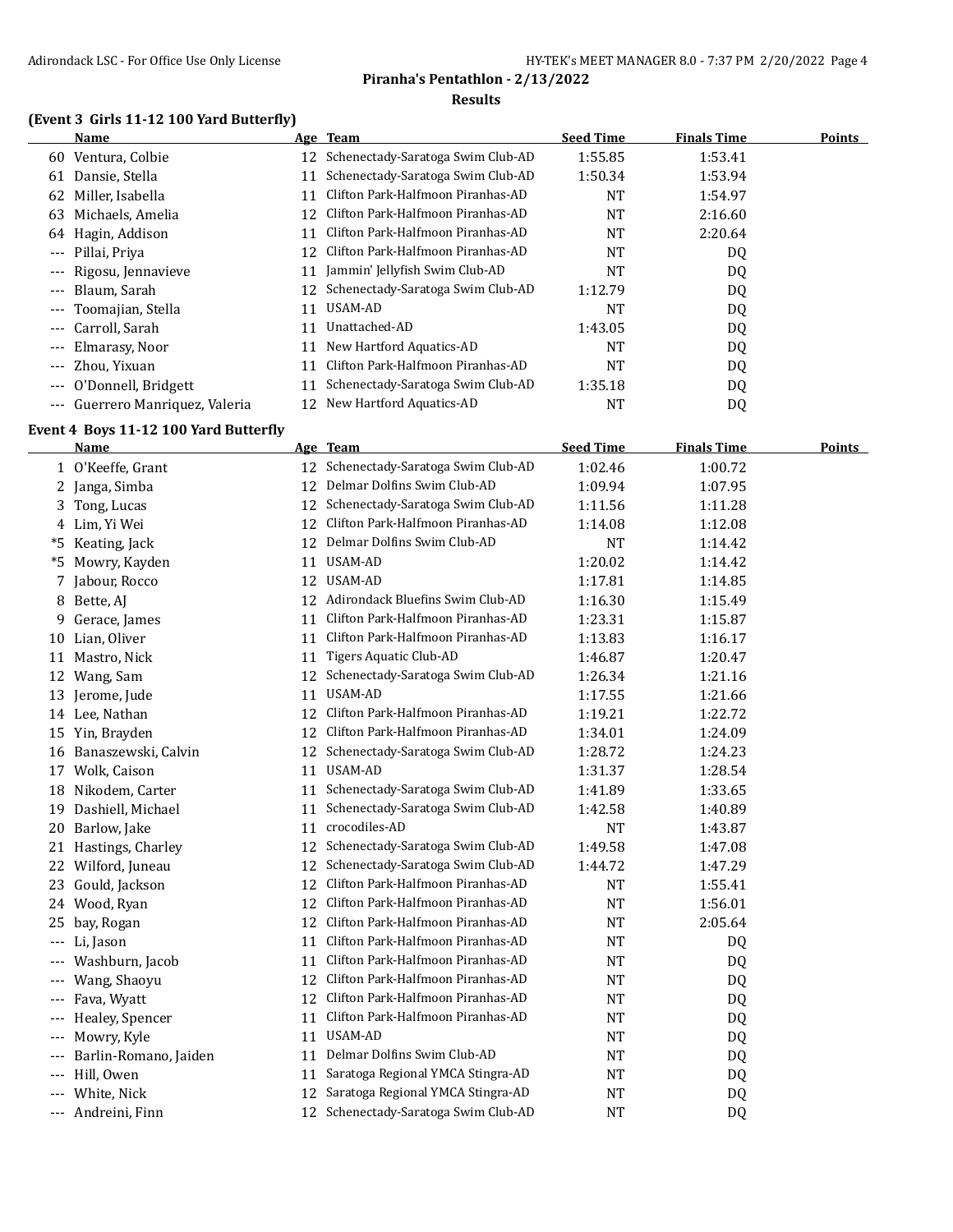|       | Results                                 |    |                                      |                  |                    |               |  |
|-------|-----------------------------------------|----|--------------------------------------|------------------|--------------------|---------------|--|
|       | (Event 4 Boys 11-12 100 Yard Butterfly) |    | Age Team                             | <b>Seed Time</b> | <b>Finals Time</b> | <b>Points</b> |  |
| $---$ | Name<br>Brehm, Alek                     |    | 11 Adirondack Bluefins Swim Club-AD  | <b>NT</b>        |                    |               |  |
|       | Zima, Elliott                           | 11 | Schenectady-Saratoga Swim Club-AD    | <b>NT</b>        | DQ                 |               |  |
| $---$ |                                         | 12 | Schenectady-Saratoga Swim Club-AD    |                  | DQ                 |               |  |
| $---$ | Kardos, Henrik                          |    |                                      | <b>NT</b>        | DQ                 |               |  |
|       | Event 5 Girls 9-10 50 Yard Backstroke   |    |                                      |                  |                    |               |  |
|       | Name                                    |    | Age Team                             | <b>Seed Time</b> | <b>Finals Time</b> | <b>Points</b> |  |
|       | 1 Adams, Michelle                       |    | 10 Clifton Park-Halfmoon Piranhas-AD | 33.55            | 32.69              |               |  |
|       | 2 Snow, Adalynn                         |    | 10 Unattached-AM                     | 32.41            | 33.39              |               |  |
|       | 3 Hopke, Lillian                        | 9. | Clifton Park-Halfmoon Piranhas-AD    | 37.20            | 36.98              |               |  |
|       | 4 Cusworth, Tori                        | 10 | Northern TRIBS Swimming-AD           | 38.95            | 37.31              |               |  |
| 5.    | Kim, Kate                               | 10 | Schenectady-Saratoga Swim Club-AD    | 40.25            | 39.01              |               |  |
|       | 6 Harpootlian, Leah                     | 10 | Clifton Park-Halfmoon Piranhas-AD    | 39.92            | 39.53              |               |  |
| 7     | Strickler, Carolyn                      |    | 10 Schenectady-Saratoga Swim Club-AD | 38.95            | 40.10              |               |  |
| 8     | Choi, Ria                               | 10 | Delmar Dolfins Swim Club-AD          | 40.26            | 40.53              |               |  |
| 9     | Ricketts, Aurora                        |    | 9 Schenectady-Saratoga Swim Club-AD  | 42.90            | 40.91              |               |  |
| 10    | Lill, Victoria                          | 10 | Saratoga Regional YMCA Stingra-AD    | 40.77            | 41.31              |               |  |
| 11    | Harpootlian, Emma                       |    | 9 Clifton Park-Halfmoon Piranhas-AD  | 40.37            | 41.33              |               |  |
| 12    | Lim, Yi Wern                            |    | 10 Clifton Park-Halfmoon Piranhas-AD | 40.10            | 41.41              |               |  |
|       | *13 Yin, Celina                         |    | 9 Clifton Park-Halfmoon Piranhas-AD  | 41.19            | 41.44              |               |  |
| $*13$ | Park, Chloe                             | 10 | Schenectady-Saratoga Swim Club-AD    | 42.52            | 41.44              |               |  |
| 15    | Sekelj, Ella                            | 10 | Northern TRIBS Swimming-AD           | 40.50            | 41.66              |               |  |
|       | 16 Lape, Ceci                           | 10 | Albany Starfish Swim Club-AD         | <b>NT</b>        | 41.85              |               |  |
|       | 17 Allinson, Jane                       |    | 10 Delmar Dolfins Swim Club-AD       | 43.18            | 41.89              |               |  |
|       | 18 Ryan, Quinlan                        |    | 9 Clifton Park-Halfmoon Piranhas-AD  | 44.38            | 41.98              |               |  |
| 19    | Ogborn, Molly                           | 10 | Clifton Park-Halfmoon Piranhas-AD    | 42.36            | 42.07              |               |  |
|       | 20 Laurie, Makena                       |    | 10 Hawks Swimming Association-AD     | 45.16            | 42.18              |               |  |
| 21    | Hynes, Lily                             | 10 | Delmar Dolfins Swim Club-AD          | 42.65            | 42.68              |               |  |
| 22    | Sanghi, Ingrid                          | 9  | Clifton Park-Halfmoon Piranhas-AD    | 47.41            | 43.28              |               |  |
| 23    | Watson, Emma                            | 10 | Saratoga Regional YMCA Stingra-AD    | 42.60            | 43.52              |               |  |
|       | 24 D'Amour, Violet                      |    | 10 Hawks Swimming Association-AD     | 45.53            | 43.73              |               |  |
| 25    | Attia, Laila                            | 10 | Schenectady-Saratoga Swim Club-AD    | 43.15            | 43.74              |               |  |
| 26    | Quackenbush, Leah                       | 10 | Albany Starfish Swim Club-AD         | 53.69            | 43.80              |               |  |
| 27    | Lyons, Avery                            |    | 10 Adirondack Bluefins Swim Club-AD  | 47.23            | 44.36              |               |  |
| 28    | Moynahan, Maeve                         |    | 9 Schenectady-Saratoga Swim Club-AD  | 42.30            | 44.44              |               |  |
| 29    | Tobrocke, Alexandra                     |    | 10 Saratoga Regional YMCA Stingra-AD | 47.99            | 44.88              |               |  |
|       | 30 Buck, Layla                          | 10 | Clifton Park-Halfmoon Piranhas-AD    | 43.49            | 45.18              |               |  |
| 31    | Massoud, Tressa                         | 10 | New Hartford Aquatics-AD             | 47.05            | 46.08              |               |  |
| 32    | Gibson, Aliyah                          | 10 | Albany Starfish Swim Club-AD         | 52.52            | 46.41              |               |  |
| 33    | Bansner, Bianca                         | 9. | New Hartford Aquatics-AD             | 47.40            | 46.47              |               |  |
| 34    | McAllister, Riley                       | 10 | Jammin' Jellyfish Swim Club-AD       | 47.22            | 46.73              |               |  |
| 35    | Kishore, Vivikta                        | 9  | Clifton Park-Halfmoon Piranhas-AD    | 54.81            | 46.97              |               |  |
| 36    | Reid, Camille                           | 9  | Hawks Swimming Association-AD        | 53.29            | 46.99              |               |  |
| 37    | Zima, Adelaide                          | 9  | Schenectady-Saratoga Swim Club-AD    | 58.99            | 47.83              |               |  |
|       | 38 Senior, Lex                          | 9. | Clifton Park-Halfmoon Piranhas-AD    | 55.80            | 48.39              |               |  |

 DelBalso, Giuliana 10 Schenectady-Saratoga Swim Club-AD 46.06 49.01 Nikodem, Lily 9 Schenectady-Saratoga Swim Club-AD 49.36 49.35 Branco, Ada 10 Saratoga Regional YMCA Stingra-AD 49.81 49.44 Reynolds, Corinna 10 Schenectady-Saratoga Swim Club-AD NT 50.08 Trafton, Abbie 10 Bennington Marauders Swim Team-AD NT 50.21 Newcomb, Cora 9 Hawks Swimming Association-AD NT 50.25 Akland, Zoe 10 Schenectady-Saratoga Swim Club-AD 52.15 50.27 Windelspecht, Juliana 10 Saratoga Regional YMCA Stingra-AD 46.97 50.28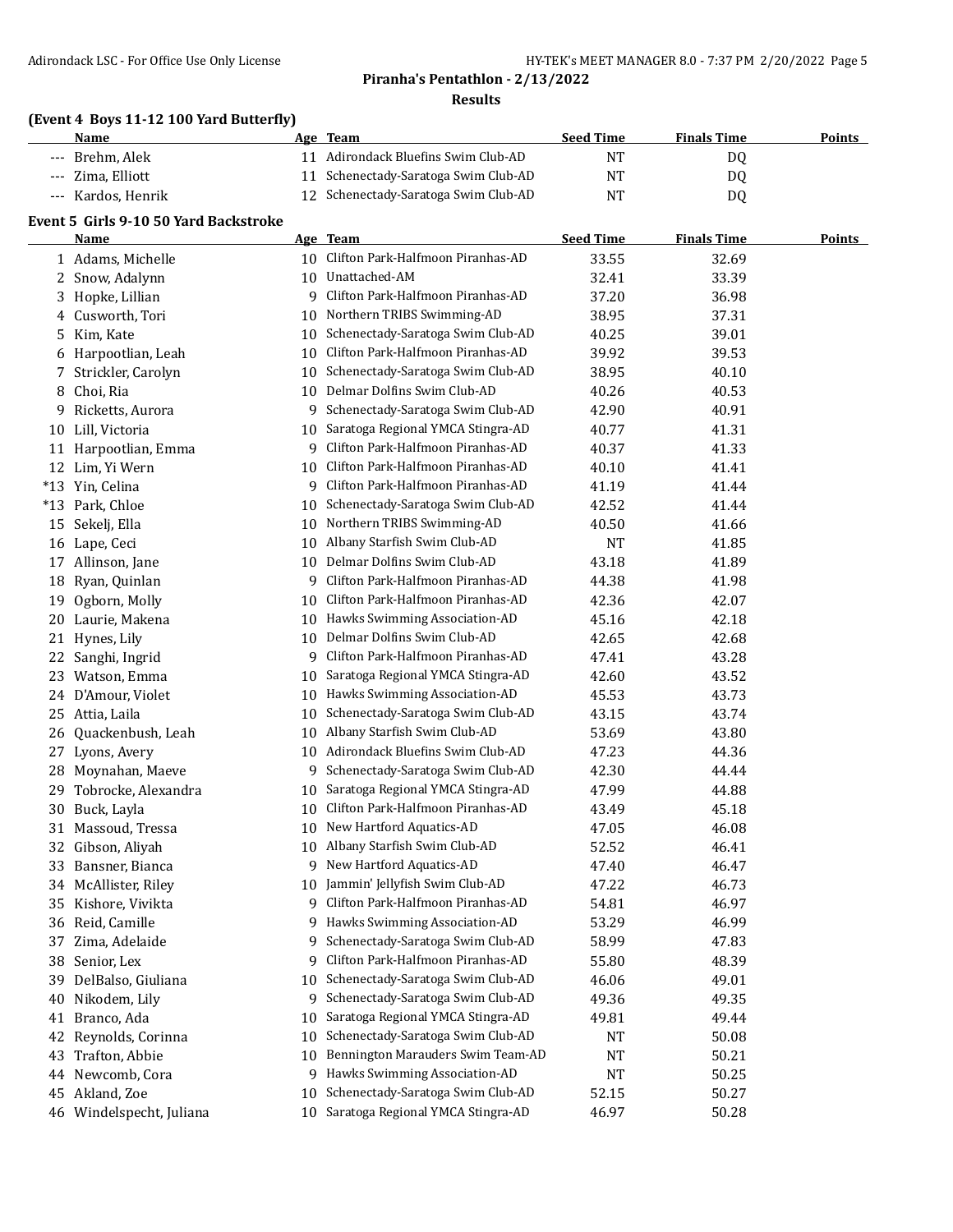#### **(Event 5 Girls 9-10 50 Yard Backstroke)**

|       | <b>Name</b>         |    | Age Team                           | <b>Seed Time</b> | <b>Finals Time</b> | <b>Points</b> |
|-------|---------------------|----|------------------------------------|------------------|--------------------|---------------|
| 47    | Sherwin, Laila      |    | 9 Adirondack Bluefins Swim Club-AD | <b>NT</b>        | 50.45              |               |
| 48    | Jaros, Elaina       | 10 | New Hartford Aquatics-AD           | 57.14            | 50.49              |               |
| 49    | Feeney, Lauren      | 9  | Schenectady-Saratoga Swim Club-AD  | 53.27            | 50.73              |               |
| 50    | Jenkins, Clara      | 10 | New Hartford Aquatics-AD           | NT               | 52.16              |               |
| 51    | Craig, Kylie        | 9  | Schenectady-Saratoga Swim Club-AD  | 49.61            | 52.18              |               |
| 52    | Frolish, Ayla       | 10 | Clifton Park-Halfmoon Piranhas-AD  | 54.65            | 52.74              |               |
| 53    | Luke, Carly         | 10 | USAM-AD                            | 54.52            | 53.34              |               |
| 54    | Hu, Cindy           | 9  | Clifton Park-Halfmoon Piranhas-AD  | 58.71            | 53.42              |               |
| 55    | LaPolt, Ella        | 9  | Hawks Swimming Association-AD      | 51.49            | 53.74              |               |
| 56    | Clark, Bianca       | 9  | Greater Glens Falls Flyers Swi-AD  | 1:02.81          | 54.49              |               |
| 57    | Montanini, Alice    | 9  | Delmar Dolfins Swim Club-AD        | <b>NT</b>        | 54.50              |               |
| 58    | Goetz, Giuliana     | 9  | Adirondack Bluefins Swim Club-AD   | 51.61            | 55.50              |               |
| 59    | Hill, Alice         | 9  | Saratoga Regional YMCA Stingra-AD  | 54.57            | 55.60              |               |
| 60    | Lipson, Naomi       | 9  | Hawks Swimming Association-AD      | <b>NT</b>        | 57.38              |               |
| 61    | li, Bella           | 9  | Clifton Park-Halfmoon Piranhas-AD  | 1:00.72          | 57.95              |               |
| 62    | Sorensen, Maddie    | 9  | Adirondack Bluefins Swim Club-AD   | 1:01.86          | 1:00.18            |               |
| 63    | Matt, Keira         | 9. | New Hartford Aquatics-AD           | <b>NT</b>        | 1:00.26            |               |
| 64    | Merrell, Julia      | 9  | New Hartford Aquatics-AD           | 1:04.04          | 1:01.45            |               |
| 65    | Chen, Hannah        | 10 | Adirondack Bluefins Swim Club-AD   | 56.95            | 1:01.95            |               |
| 66    | Koo, Minseo         | 9  | Clifton Park-Halfmoon Piranhas-AD  | NT               | 1:04.68            |               |
| 67    | Ramos, Izzie        | 9  | Greater Glens Falls Flyers Swi-AD  | 1:13.50          | 1:17.59            |               |
| ---   | Casalinuovo, Brynn  | 9  | Clifton Park-Halfmoon Piranhas-AD  | 1:02.87          | DQ                 |               |
|       | Wang, Ellie         | 10 | Clifton Park-Halfmoon Piranhas-AD  | <b>NT</b>        | DQ                 |               |
| $---$ | Mirel, Alex         | 9  | Albany Starfish Swim Club-AD       | 46.71            | DQ                 |               |
| ---   | Evanchuk, Elizabeth | 10 | Saratoga Regional YMCA Stingra-AD  | 56.72            | DQ                 |               |
|       | Weinlein, Addy      | 9  | Schenectady-Saratoga Swim Club-AD  | 58.32            | DQ                 |               |
| ---   | Lofink, Ella        | 9  | Schenectady-Saratoga Swim Club-AD  | 48.62            | D <sub>0</sub>     |               |

#### **Event 6 Boys 9-10 50 Yard Backstroke**

|    | <b>Name</b>         | Age | <b>Team</b>                       | <b>Seed Time</b> | <b>Finals Time</b> | Points |
|----|---------------------|-----|-----------------------------------|------------------|--------------------|--------|
|    | German, Eli         | 10  | Albany Starfish Swim Club-AD      | 34.49            | 33.84              |        |
| 2. | Campbell, JT        | 10  | USAM-AD                           | 37.20            | 36.54              |        |
| 3. | Hungerford, Cole    | 10  | Albany Starfish Swim Club-AD      | 36.53            | 36.59              |        |
| 4  | German, Levi        | 10  | Albany Starfish Swim Club-AD      | 37.07            | 37.60              |        |
| 5  | Stebletsov, Vova    | 10  | Clifton Park-Halfmoon Piranhas-AD | 39.06            | 37.93              |        |
| 6  | Hao, Daniel         | 10  | Clifton Park-Halfmoon Piranhas-AD | 38.50            | 38.36              |        |
|    | Shao, Alan          | 10  | Clifton Park-Halfmoon Piranhas-AD | 40.16            | 38.46              |        |
| 8  | Lisella, Harry      | 10  | Adirondack Bluefins Swim Club-AD  | 39.61            | 39.32              |        |
| 9  | Schwenker, Will     | 10  | Schenectady-Saratoga Swim Club-AD | 42.46            | 39.52              |        |
| 10 | Hungerford, Landon  | 10  | Albany Starfish Swim Club-AD      | 39.22            | 39.59              |        |
| 11 | Basile, Nicholas    | 10  | Schenectady-Saratoga Swim Club-AD | 39.73            | 39.86              |        |
|    | Dureaghin, Dimitriy | 10  | Clifton Park-Halfmoon Piranhas-AD | 41.57            | 40.56              |        |
| 13 | Mailat, Alexandru   | 10  | Greater Glens Falls Flyers Swi-AD | 41.32            | 41.34              |        |
| 14 | Fay, Ben            | 10  | Schenectady-Saratoga Swim Club-AD | 41.42            | 41.44              |        |
| 15 | Konnor, Cameron     | 9   | Schenectady-Saratoga Swim Club-AD | 41.24            | 41.68              |        |
| 16 | Simmons, Max        | 9   | Clifton Park-Halfmoon Piranhas-AD | 41.26            | 42.33              |        |
| 17 | Shao, Mark          | 10  | Clifton Park-Halfmoon Piranhas-AD | 44.70            | 42.56              |        |
| 18 | Muldner, Mitch      | 9   | Schenectady-Saratoga Swim Club-AD | 44.08            | 43.09              |        |
| 19 | Kransler, Chase     | 10  | Schenectady-Saratoga Swim Club-AD | 51.44            | 44.18              |        |
| 20 | Buck, Eli           | 10  | Clifton Park-Halfmoon Piranhas-AD | 45.77            | 44.85              |        |
| 21 | Zhang, Jason        | 10  | Schenectady-Saratoga Swim Club-AD | 50.39            | 45.92              |        |
| 22 | Lucas, Daniel       | 10  | Schenectady-Saratoga Swim Club-AD | 46.02            | 46.26              |        |
|    |                     |     |                                   |                  |                    |        |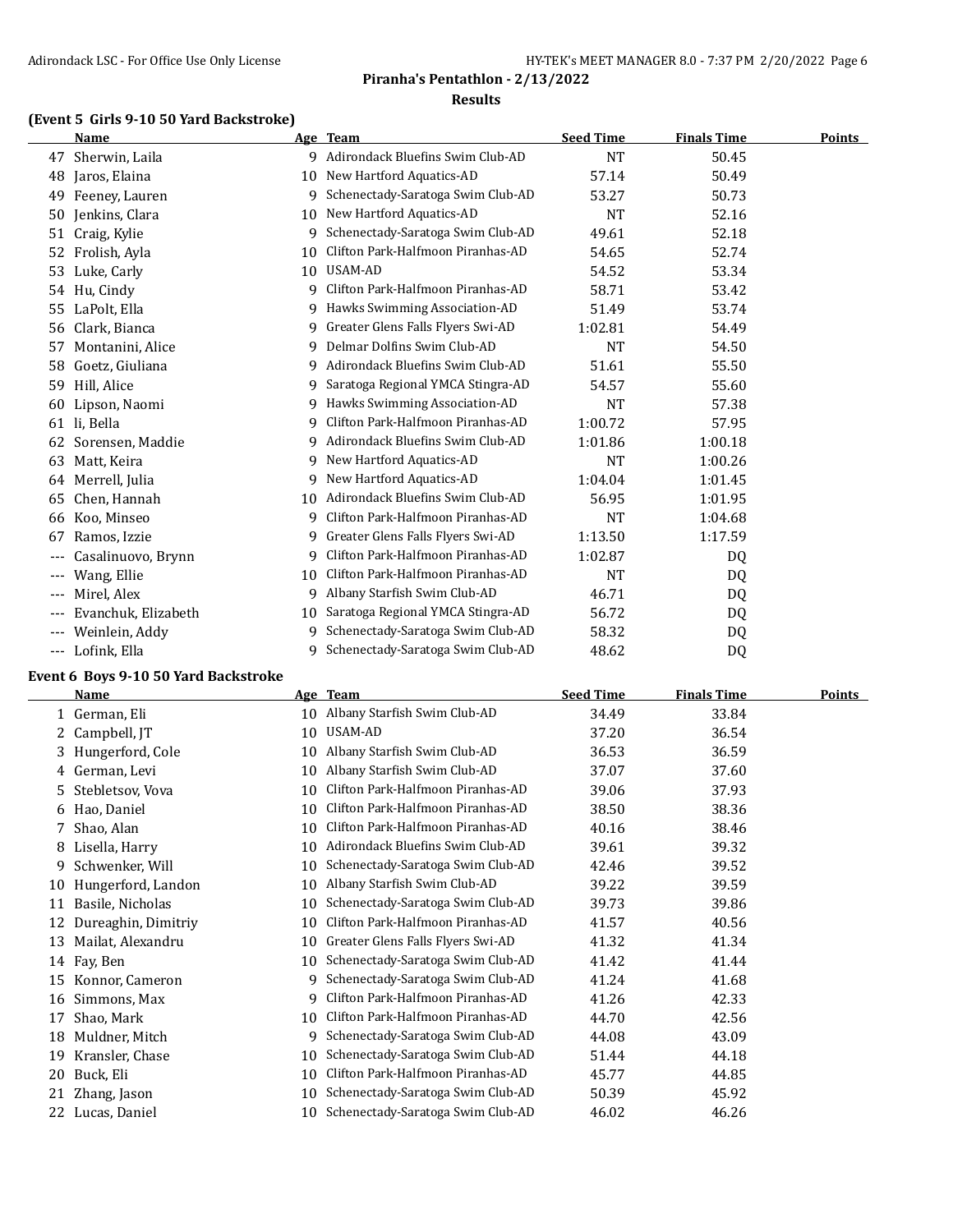#### **(Event 6 Boys 9-10 50 Yard Backstroke)**

|                   | Name               |    | Age Team                            | <b>Seed Time</b> | <b>Finals Time</b> | <b>Points</b> |
|-------------------|--------------------|----|-------------------------------------|------------------|--------------------|---------------|
| 23                | Brych, Nathan      |    | 10 New Hartford Aquatics-AD         | <b>NT</b>        | 46.85              |               |
| 24                | Tirumala, Saharsh  | 10 | Albany Starfish Swim Club-AD        | 52.15            | 47.18              |               |
| 25                | Stotz, Adam        | 10 | Clifton Park-Halfmoon Piranhas-AD   | 46.29            | 47.22              |               |
| 26                | Rosko, Parker      | 10 | Saratoga Regional YMCA Stingra-AD   | 51.85            | 47.74              |               |
| 27                | Galiard, Aaron     | 10 | Clifton Park-Halfmoon Piranhas-AD   | 54.20            | 48.34              |               |
| 28                | Porpora, Jacob     | 9  | Greater Glens Falls Flyers Swi-AD   | 47.79            | 48.78              |               |
| 29                | Coville, Eli       | 9  | Clifton Park-Halfmoon Piranhas-AD   | 48.38            | 49.04              |               |
|                   | 30 Watson, Coleman | 9  | crocodiles-AD                       | 49.32            | 49.22              |               |
| 31                | Rigolosi, Greyson  | 9  | Schenectady-Saratoga Swim Club-AD   | <b>NT</b>        | 49.80              |               |
| 32                | Brown, Lucas       | 10 | Clifton Park-Halfmoon Piranhas-AD   | 53.59            | 50.26              |               |
| 33                | Record, Braylyn    | 10 | Greater Glens Falls Flyers Swi-AD   | 56.15            | 50.91              |               |
| 34                | Benton, Adam       |    | 10 Adirondack Bluefins Swim Club-AD | 56.74            | 51.10              |               |
| 35                | MacDougal, Liam    | 9  | Clifton Park-Halfmoon Piranhas-AD   | 52.66            | 52.41              |               |
| 36                | Hadzimujic, Kenan  |    | 9 New Hartford Aquatics-AD          | <b>NT</b>        | 52.47              |               |
| 37                | Gerace, Tyler      | 9  | Clifton Park-Halfmoon Piranhas-AD   | 55.18            | 52.52              |               |
| 38                | Kardos, Harry      | 10 | Schenectady-Saratoga Swim Club-AD   | 52.24            | 53.01              |               |
| 39                | Striker, Aaron     | 9  | Clifton Park-Halfmoon Piranhas-AD   | 51.62            | 53.24              |               |
| 40                | Kannan, Vidhur     | 10 | Clifton Park-Halfmoon Piranhas-AD   | 54.42            | 54.18              |               |
| 41                | Kiehle, Jack       |    | 10 USAM-AD                          | 55.99            | 54.37              |               |
| 42                | Manning, Jack      | 10 | Saratoga Regional YMCA Stingra-AD   | 57.59            | 54.60              |               |
| 43                | Wang, Johnny       | 9  | New Hartford Aquatics-AD            | 55.09            | 55.05              |               |
| 44                | Joyal, Anthony     | 9  | Clifton Park-Halfmoon Piranhas-AD   | 57.52            | 56.03              |               |
| 45                | Zhao, Ethan        | 9  | Jammin' Jellyfish Swim Club-AD      | <b>NT</b>        | 56.22              |               |
| 46                | Doney, Colin       | 10 | Clifton Park-Halfmoon Piranhas-AD   | 1:00.32          | 58.81              |               |
| 47                | Ngai, Andrew       | 9  | Clifton Park-Halfmoon Piranhas-AD   | 1:11.34          | 59.92              |               |
| 48                | Cococcia, Cameron  | 9  | Albany Starfish Swim Club-AD        | 59.46            | 1:00.44            |               |
| 49                | Simohamed, Samy    | 10 | Clifton Park-Halfmoon Piranhas-AD   | 1:20.20          | 1:00.91            |               |
| 50                | Sabate, Marc       | 10 | Saratoga Regional YMCA Stingra-AD   | 56.86            | 1:01.72            |               |
| 51                | Qiu, Yuwen         | 9  | Clifton Park-Halfmoon Piranhas-AD   | <b>NT</b>        | 1:01.84            |               |
| 52                | Ponomarov, Max     | 10 | Clifton Park-Halfmoon Piranhas-AD   | 1:08.73          | 1:02.92            |               |
| 53                | Williams, Aidan    | 9  | Schenectady-Saratoga Swim Club-AD   | 1:10.43          | 1:06.99            |               |
| $\qquad \qquad -$ | Nappi, Luke        | 9  | Schenectady-Saratoga Swim Club-AD   | 53.33            | DQ                 |               |
| ---               | DeCaprio, Aidan    | 9  | Greater Glens Falls Flyers Swi-AD   | 50.46            | DQ                 |               |
| ---               | Gatzen, Jacob      | 9. | Adirondack Bluefins Swim Club-AD    | <b>NT</b>        | DQ                 |               |
|                   | Lavallee, Ethan    | 9  | New Hartford Aquatics-AD            | 59.07            | DQ                 |               |

# **Event 7 Girls 11-12 100 Yard Backstroke**

|    | <b>Name</b>           |    | Age Team                             | <b>Seed Time</b> | <b>Finals Time</b> | <b>Points</b> |
|----|-----------------------|----|--------------------------------------|------------------|--------------------|---------------|
|    | 1 Zhang, Annabelle    | 12 | Clifton Park-Halfmoon Piranhas-AD    | 1:07.31          | 1:06.04            |               |
|    | 2 Carsillo, Ava       | 12 | Delmar Dolfins Swim Club-AD          | 1:12.33          | 1:07.97            |               |
|    | 3 Basile, Isabella    |    | 12 Schenectady-Saratoga Swim Club-AD | 1:10.14          | 1:09.06            |               |
|    | 4 Streeter, Livi      |    | 12 Schenectady-Saratoga Swim Club-AD | 1:09.62          | 1:09.20            |               |
|    | 5 Blaum, Sarah        |    | 12 Schenectady-Saratoga Swim Club-AD | 1:09.18          | 1:09.44            |               |
|    | 6 Johnston, Layla     |    | 12 Schenectady-Saratoga Swim Club-AD | 1:12.23          | 1:11.15            |               |
|    | 7 Wang, Erica         | 12 | Clifton Park-Halfmoon Piranhas-AD    | 1:10.96          | 1:11.77            |               |
|    | 8 Chen, Annie         |    | 12 Saratoga Regional YMCA Stingra-AD | NT               | 1:11.80            |               |
| 9. | Young, Julia          | 12 | Tigers Aquatic Club-AD               | 1:20.97          | 1:12.74            |               |
| 10 | Laurie, Josephine     | 12 | Hawks Swimming Association-AD        | 2:01.80          | 1:13.37            |               |
| 11 | Tolan, Addy           | 12 | Clifton Park-Halfmoon Piranhas-AD    | 1:12.78          | 1:13.95            |               |
|    | 12 Stark, Mya Stark   |    | 12 Schenectady-Saratoga Swim Club-AD | 1:13.59          | 1:14.11            |               |
| 13 | Dumblewski, Lola      | 11 | Schenectady-Saratoga Swim Club-AD    | 1:15.90          | 1:14.56            |               |
|    | 14 Breckenridge, Lucy |    | Schenectady-Saratoga Swim Club-AD    | 1:15.22          | 1:14.71            |               |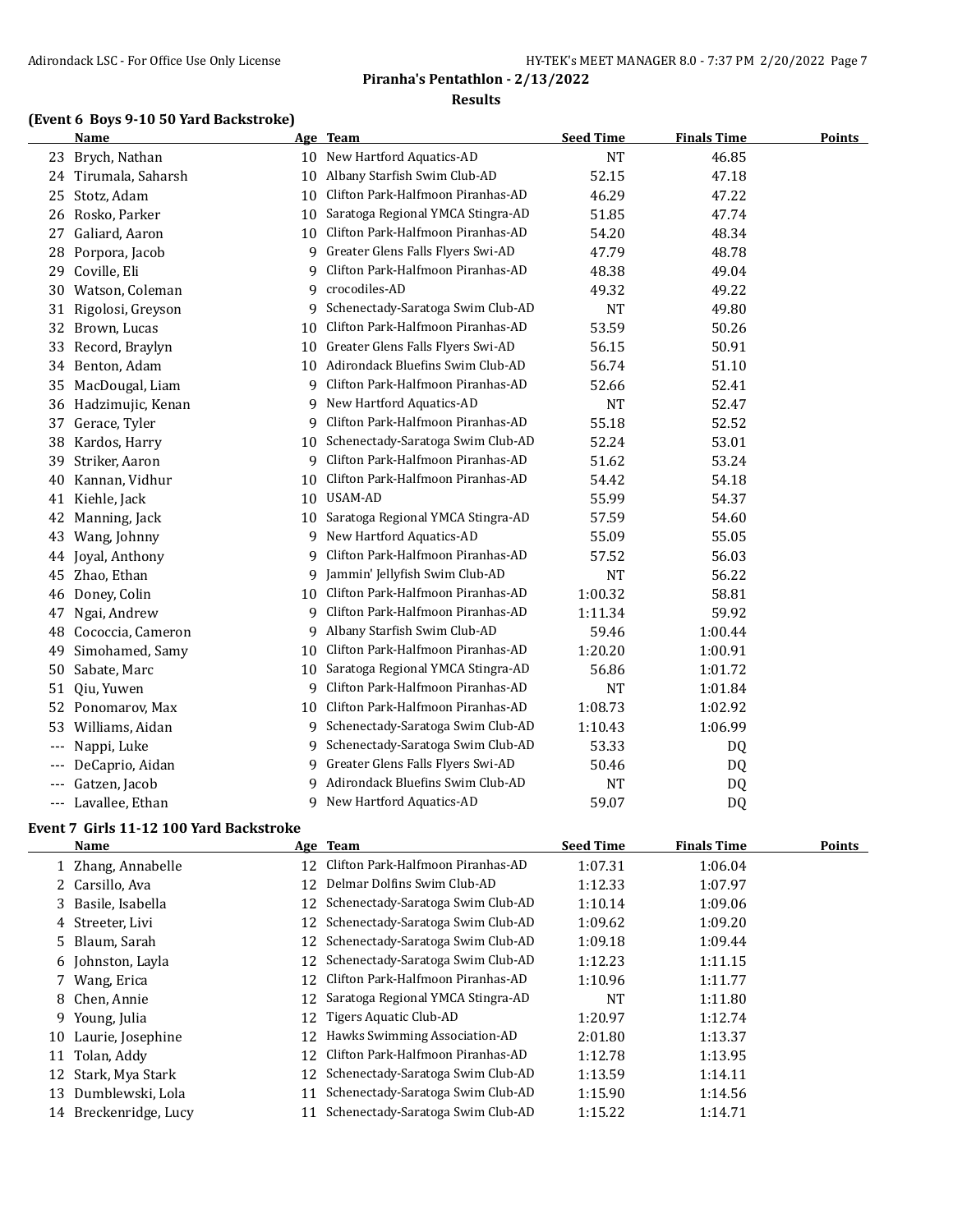## **(Event 7 Girls 11-12 100 Yard Backstroke)**

|       | <b>Name</b>             |    | Age Team                             | <b>Seed Time</b> | <b>Finals Time</b> | <b>Points</b> |
|-------|-------------------------|----|--------------------------------------|------------------|--------------------|---------------|
|       | 15 Berju, Abby          |    | 12 Schenectady-Saratoga Swim Club-AD | 1:16.04          | 1:14.90            |               |
|       | *16 Sancilio, Elizabeth | 12 | Delmar Dolfins Swim Club-AD          | 1:14.78          | 1:15.26            |               |
|       | *16 White, Nicole       | 12 | Northern TRIBS Swimming-AD           | 1:18.24          | 1:15.26            |               |
| 18    | Wultsch-Fuller, Sonja   | 11 | Northern TRIBS Swimming-AD           | 1:15.38          | 1:15.33            |               |
| 19    | Fraley, Ella            | 12 | Adirondack Bluefins Swim Club-AD     | 1:24.10          | 1:16.25            |               |
| 20    | Deal, Grace             | 12 | Clinton Cuda Swim Club-AD            | 1:15.80          | 1:16.58            |               |
| 21    | Stoup, Maddie           | 12 | Clifton Park-Halfmoon Piranhas-AD    | 1:19.86          | 1:16.77            |               |
| 22    | Gaffney, Chloe          | 12 | Hawks Swimming Association-AD        | <b>NT</b>        | 1:18.99            |               |
| 23    | Allinson, Mae           | 12 | Delmar Dolfins Swim Club-AD          | 1:20.62          | 1:19.05            |               |
| 24    | Ryan, Callie            | 11 | <b>USAM-AD</b>                       | 1:27.18          | 1:19.69            |               |
| 25    | DiDonna, Marin          | 12 | Hawks Swimming Association-AD        | NT               | 1:20.04            |               |
| 26    | Rogowski, Bella         | 11 | Schenectady-Saratoga Swim Club-AD    | 1:19.44          | 1:20.84            |               |
| 27    | Cho, Anna               | 11 | Albany Starfish Swim Club-AD         | 1:23.95          | 1:20.87            |               |
| 28    | Ho, Sophie              | 12 | Delmar Dolfins Swim Club-AD          | 1:27.02          | 1:21.12            |               |
| 29    | Ruscio, Emily           | 12 | Schenectady-Saratoga Swim Club-AD    | 1:24.47          | 1:21.42            |               |
| 30    | Dunbar, Georgia         | 12 | USAM-AD                              | 1:27.87          | 1:21.84            |               |
| 31    | McCarthy, Ella          | 11 | New Hartford Aquatics-AD             | <b>NT</b>        | 1:22.20            |               |
|       | 32 Waldman, Jacqueline  | 11 | Adirondack Bluefins Swim Club-AD     | 1:19.92          | 1:22.44            |               |
| 33    | Taylor, Natalie         | 11 | Schenectady-Saratoga Swim Club-AD    | 1:26.94          | 1:22.86            |               |
|       | 34 Walmsley, Lauren     | 11 | Clifton Park-Halfmoon Piranhas-AD    | 1:26.49          | 1:23.05            |               |
| $*35$ | Bradley, Brooke         |    | 12 Adirondack Bluefins Swim Club-AD  | <b>NT</b>        | 1:23.51            |               |
| $*35$ | Muldner, Jules/Juliana  | 12 | Schenectady-Saratoga Swim Club-AD    | 1:28.94          | 1:23.51            |               |
| 37    | Dolmetsch, Alexina      | 12 | Bennington Marauders Swim Team-AD    | <b>NT</b>        | 1:23.53            |               |
| 38    | Cunningham, Isabelle    | 11 | Clifton Park-Halfmoon Piranhas-AD    | 1:31.63          | 1:23.67            |               |
| 39    | McCarthy, Harper        | 12 | Saratoga Regional YMCA Stingra-AD    | <b>NT</b>        | 1:24.36            |               |
| 40    | Dunham, Reilly          | 12 | Unattached-AD                        | 1:46.83          | 1:24.47            |               |
| 41    | Ryan, Chloe             | 11 | USAM-AD                              | 1:41.20          | 1:24.68            |               |
| 42    | Miller, Olivia          | 12 | Greater Glens Falls Flyers Swi-AD    | 1:27.30          | 1:24.93            |               |
| 43    | Zhou, Yixuan            | 11 | Clifton Park-Halfmoon Piranhas-AD    | 1:30.57          | 1:25.66            |               |
| $*44$ | Hovak, Madelyn          | 12 | New Hartford Aquatics-AD             | 1:33.72          | 1:25.97            |               |
| $*44$ | Relyea, Cade            | 11 | Delmar Dolfins Swim Club-AD          | 1:26.30          | 1:25.97            |               |
| 46    | Robles, Izzy            | 12 | Delmar Dolfins Swim Club-AD          | 1:25.35          | 1:26.69            |               |
| 47    | O'Donnell, Bridgett     | 11 | Schenectady-Saratoga Swim Club-AD    | 1:26.80          | 1:26.85            |               |
| 48    | Puls, Kiera             |    | 11 Adirondack Bluefins Swim Club-AD  | 1:25.72          | 1:26.87            |               |
| 49    | Dunbar, May             | 12 | USAM-AD                              | 1:43.21          | 1:26.90            |               |
|       | 50 Miron, Sofia         |    | 12 Adirondack Bluefins Swim Club-AD  | 1:34.13          | 1:27.38            |               |
|       | 51 Salvi, Riley         |    | 11 Jammin' Jellyfish Swim Club-AD    | 1:42.15          | 1:27.55            |               |
| 52    | Newcomb, Lucy           | 12 | Hawks Swimming Association-AD        | <b>NT</b>        | 1:27.68            |               |
| 53    | Durfee, Emily           | 11 | Schenectady-Saratoga Swim Club-AD    | 1:29.95          | 1:27.72            |               |
|       | 54 Mossing, Ella        | 12 | Greater Glens Falls Flyers Swi-AD    | 1:41.60          | 1:28.48            |               |
| 55    | Pillai, Priya           | 12 | Clifton Park-Halfmoon Piranhas-AD    | NT               | 1:29.25            |               |
| 56    | Ness, Elsie             | 12 | Schenectady-Saratoga Swim Club-AD    | 1:32.23          | 1:29.44            |               |
| 57    | Farrell, Macayla        | 12 | Albany Starfish Swim Club-AD         | 1:48.40          | 1:29.60            |               |
|       | 58 YU, Jia Jia          | 11 | Clifton Park-Halfmoon Piranhas-AD    | 1:31.35          | 1:30.22            |               |
| 59    | Babcock, Jayne          | 12 | <b>USAM-AD</b>                       | 1:41.14          | 1:30.40            |               |
| 60    | MacLeod, Addison        | 11 | USAM-AD                              | 1:29.72          | 1:30.54            |               |
| 61    | Cosh, Mallory           | 11 | Greater Glens Falls Flyers Swi-AD    | 1:32.58          | 1:31.31            |               |
| 62    | Cao, Aimee              | 11 | Clifton Park-Halfmoon Piranhas-AD    | 1:27.24          | 1:31.33            |               |
| 63    | Maki-Davis, Abigail     | 12 | Bennington Marauders Swim Team-AD    | NT               | 1:32.10            |               |
|       | 64 Camarda, Avery       | 12 | Bennington Marauders Swim Team-AD    | NT               | 1:32.16            |               |
|       | 65 Li, Naomi            | 12 | Adirondack Bluefins Swim Club-AD     | NT               | 1:32.64            |               |
|       | 66 Burr, Alysia         |    | 12 Clifton Park-Halfmoon Piranhas-AD | 1:30.18          | 1:32.88            |               |
|       |                         |    |                                      |                  |                    |               |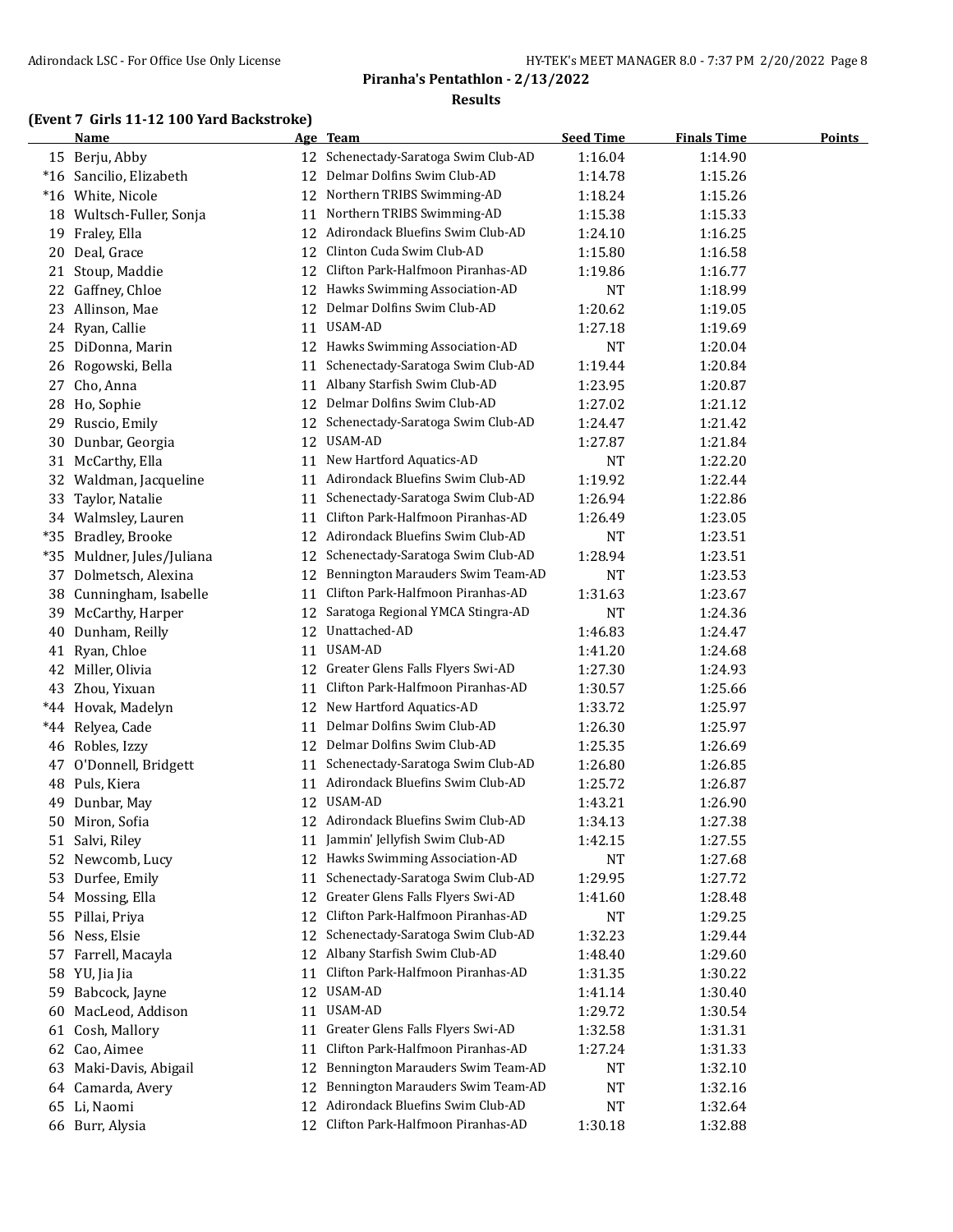#### **(Event 7 Girls 11-12 100 Yard Backstroke)**

|          | Name                           |    | <u>Age Team</u>                      | <b>Seed Time</b> | <b>Finals Time</b> | <b>Points</b> |
|----------|--------------------------------|----|--------------------------------------|------------------|--------------------|---------------|
|          | 67 Toomajian, Stella           |    | 11 USAM-AD                           | NT               | 1:33.31            |               |
|          | 68 Ventura, Colbie             |    | 12 Schenectady-Saratoga Swim Club-AD | 1:36.20          | 1:35.78            |               |
|          | 69 Miller, Isabella            | 11 | Clifton Park-Halfmoon Piranhas-AD    | 1:46.14          | 1:35.84            |               |
|          | 70 Dollar, Brieanna            |    | 12 Schenectady-Saratoga Swim Club-AD | 1:40.84          | 1:36.45            |               |
|          | 71 Cole, Nora                  | 11 | New Hartford Aquatics-AD             | NT               | 1:37.04            |               |
|          | 72 McAllister, Madalyn         | 12 | Jammin' Jellyfish Swim Club-AD       | 1:50.69          | 1:37.26            |               |
| 73       | Rigosu, Jennavieve             | 11 | Jammin' Jellyfish Swim Club-AD       | NT               | 1:38.04            |               |
|          | 74 Guerrero Manriquez, Valeria |    | 12 New Hartford Aquatics-AD          | NT               | 1:38.47            |               |
|          | 75 Roopnarine, Priya           | 11 | Bennington Marauders Swim Team-AD    | NT               | 1:38.90            |               |
|          | 76 Colman, Maya                |    | 12 Unattached-AD                     | 1:41.30          | 1:38.92            |               |
|          | 77 Dansie, Stella              | 11 | Schenectady-Saratoga Swim Club-AD    | 1:32.91          | 1:38.96            |               |
|          | 78 Carroll, Sarah              |    | 11 Unattached-AD                     | 1:40.10          | 1:39.20            |               |
| 79.      | Michaels, Amelia               | 12 | Clifton Park-Halfmoon Piranhas-AD    | NT               | 1:39.48            |               |
| 80       | Collis, Isabella               |    | 12 New Hartford Aquatics-AD          | <b>NT</b>        | 1:39.62            |               |
|          | 81 Haight, Annabelle           | 11 | Greater Glens Falls Flyers Swi-AD    | 1:38.46          | 1:39.91            |               |
|          | 82 Cococcia, Mirabella         |    | 11 Albany Starfish Swim Club-AD      | NT               | 1:40.15            |               |
|          | 83 Fronhofer, Shelby           | 12 | Greater Glens Falls Flyers Swi-AD    | 1:48.20          | 1:40.16            |               |
|          | 84 Polsinello, Samantha        | 11 | Adirondack Bluefins Swim Club-AD     | NT               | 1:41.58            |               |
|          | 85 Wolfort, Macy               | 12 | Albany Starfish Swim Club-AD         | 1:46.90          | 1:42.19            |               |
|          | 86 Watson, Eliza               |    | 12 Saratoga Regional YMCA Stingra-AD | NT               | 1:42.28            |               |
|          | 87 Ventela, Hannah             | 11 | Saratoga Regional YMCA Stingra-AD    | NT               | 1:43.52            |               |
|          | 88 Marsello, Madeline          | 12 | Jammin' Jellyfish Swim Club-AD       | 2:04.01          | 1:43.66            |               |
|          | 89 Rositano, Sofia             | 12 | New Hartford Aquatics-AD             | NT               | 1:44.65            |               |
|          | 90 Scaringe, Elizabeth         |    | 12 Jammin' Jellyfish Swim Club-AD    | 2:09.16          | 1:45.35            |               |
|          | 91 Schmidt, Lilia              |    | 11 Greater Glens Falls Flyers Swi-AD | 1:51.85          | 1:49.39            |               |
|          | 92 Lefco, Elena                |    | 12 Schenectady-Saratoga Swim Club-AD | 2:00.44          | 1:50.31            |               |
|          | 93 Fernandez-Turo, Rocio       | 11 | New Hartford Aquatics-AD             | NT               | 1:52.22            |               |
|          | 94 Alcuri, Julia               |    | 11 New Hartford Aquatics-AD          | NT               | 1:53.61            |               |
|          | 95 Hagin, Addison              | 11 | Clifton Park-Halfmoon Piranhas-AD    | 2:12.02          | 1:58.41            |               |
|          | 96 Luley, Mya                  | 11 | New Hartford Aquatics-AD             | NT               | 1:59.34            |               |
|          | 97 Elmarasy, Noor              | 11 | New Hartford Aquatics-AD             | NT               | 2:00.54            |               |
|          | 98 Nuccio, Faydra              |    | 11 Bennington Marauders Swim Team-AD | NT               | 2:05.45            |               |
|          | 99 Yakubec, Bekah              | 11 | Greater Glens Falls Flyers Swi-AD    | 2:10.00          | 2:13.16            |               |
| 100      | Simohamed, Sonia               | 11 | Clifton Park-Halfmoon Piranhas-AD    | NT               | 2:31.88            |               |
| $---$    | Romanovsky, Lili               | 12 | Schenectady-Saratoga Swim Club-AD    | 1:49.84          | DQ.                |               |
| $---$    | Rio, Willa                     |    | 11 New Hartford Aquatics-AD          | 1:29.04          | DQ                 |               |
|          | Forstell, Abby                 | 11 | Hawks Swimming Association-AD        | NT               | DQ                 |               |
|          | Shifrin, Yeva                  | 11 | New Hartford Aquatics-AD             | NT               | DQ                 |               |
|          | Gioppo, Abigail                | 11 | New Hartford Aquatics-AD             | 2:11.05          | DQ                 |               |
|          | Walter, Emma                   |    | 12 Clifton Park-Halfmoon Piranhas-AD | 1:16.34          | DQ                 |               |
|          | Zazzaro, Amelia                | 11 | Bennington Marauders Swim Team-AD    | 1:25.26          | DQ                 |               |
| $\cdots$ | Heller, Celia                  |    | 11 Greater Glens Falls Flyers Swi-AD | 1:32.90          | DQ                 |               |

#### **Event 8 Boys 11-12 100 Yard Backstroke**

| Name              | Age Team                             | <b>Seed Time</b> | <b>Finals Time</b> | Points |
|-------------------|--------------------------------------|------------------|--------------------|--------|
| 1 O'Keeffe, Grant | 12 Schenectady-Saratoga Swim Club-AD | 1:05.57          | 1:05.08            |        |
| 2 Janga, Simba    | 12 Delmar Dolfins Swim Club-AD       | 1:07.18          | 1:06.90            |        |
| 3 Tong, Lucas     | 12 Schenectady-Saratoga Swim Club-AD | 1:07.64          | 1:07.83            |        |
| 4 Lim, Yi Wei     | 12 Clifton Park-Halfmoon Piranhas-AD | 1:14.30          | 1:09.42            |        |
| 5 Crowley, Mason  | 12 Tigers Aquatic Club-AD            | 1:19.39          | 1:09.51            |        |
| 6 Keating, Jack   | 12 Delmar Dolfins Swim Club-AD       | 1:10.68          | 1:09.87            |        |
| 7 Wang, Sam       | Schenectady-Saratoga Swim Club-AD    | 1:12.52          | 1:10.90            |        |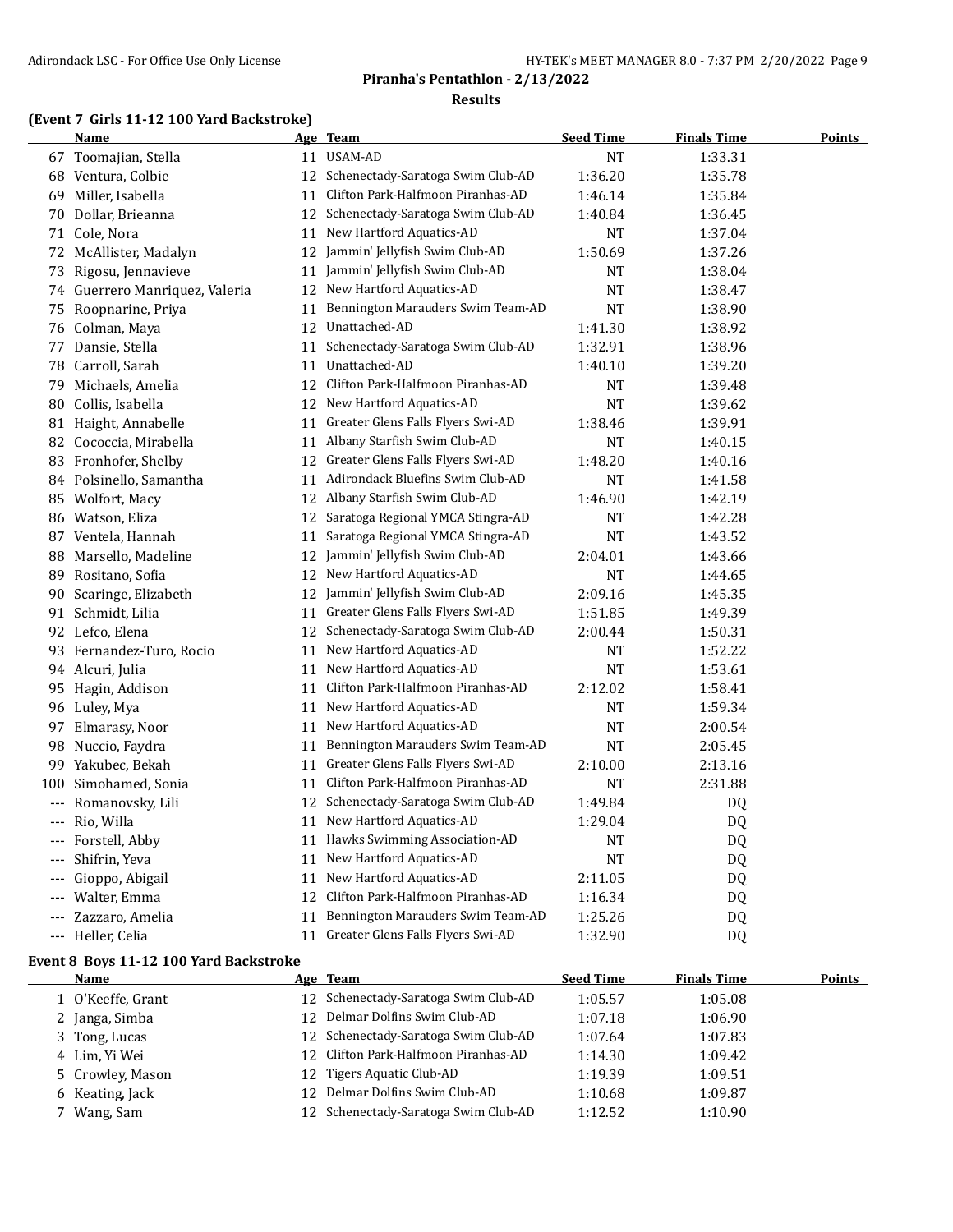#### **(Event 8 Boys 11-12 100 Yard Backstroke)**

|                     | <u>Name</u>            |    | Age Team                             | <b>Seed Time</b> | <u>Finals Time</u> | <b>Points</b> |
|---------------------|------------------------|----|--------------------------------------|------------------|--------------------|---------------|
|                     | 8 Jabour, Rocco        |    | 12 USAM-AD                           | 1:13.07          | 1:12.37            |               |
|                     | 9 Lee, Nathan          |    | 12 Clifton Park-Halfmoon Piranhas-AD | 1:15.63          | 1:12.76            |               |
|                     | 10 Lian, Oliver        |    | 11 Clifton Park-Halfmoon Piranhas-AD | 1:15.88          | 1:14.90            |               |
|                     | 11 Young, Liam         |    | 12 Tigers Aquatic Club-AD            | 1:16.63          | 1:15.13            |               |
|                     | 12 Mowry, Kayden       |    | 11 USAM-AD                           | 1:19.79          | 1:15.65            |               |
|                     | 13 Yin, Brayden        |    | 12 Clifton Park-Halfmoon Piranhas-AD | 1:24.42          | 1:16.59            |               |
|                     | 14 Jerome, Jude        | 11 | <b>USAM-AD</b>                       | 1:16.92          | 1:16.83            |               |
| 15                  | Hungerford, Brett      |    | 12 Albany Starfish Swim Club-AD      | 1:19.47          | 1:16.97            |               |
|                     | 16 Bette, AJ           |    | 12 Adirondack Bluefins Swim Club-AD  | NT               | 1:18.02            |               |
|                     | 17 Lohse, Magnus       |    | 11 Saratoga Regional YMCA Stingra-AD | <b>NT</b>        | 1:18.61            |               |
| 18                  | Gerace, James          | 11 | Clifton Park-Halfmoon Piranhas-AD    | 1:31.38          | 1:19.58            |               |
| 19                  | Banaszewski, Calvin    |    | 12 Schenectady-Saratoga Swim Club-AD | 1:21.76          | 1:20.18            |               |
|                     | 20 Wolk, Caison        | 11 | USAM-AD                              | 1:24.84          | 1:21.26            |               |
|                     | 21 Lisella, Miller     |    | 11 Adirondack Bluefins Swim Club-AD  | NT               | 1:23.76            |               |
|                     | 22 Skuza, Alex         |    | 12 Delmar Dolfins Swim Club-AD       | 1:40.02          | 1:24.35            |               |
|                     | 23 Gould, Jackson      | 12 | Clifton Park-Halfmoon Piranhas-AD    | 1:24.37          | 1:24.92            |               |
|                     | 24 Nikodem, Carter     |    | 11 Schenectady-Saratoga Swim Club-AD | 1:27.88          | 1:25.06            |               |
| 25                  | Heckler, Hayden        | 11 | Delmar Dolfins Swim Club-AD          | 1:39.69          | 1:26.47            |               |
| 26                  | Wang, Shaoyu           |    | 12 Clifton Park-Halfmoon Piranhas-AD | 1:47.73          | 1:26.88            |               |
| 27                  | Mastro, Nick           |    | 11 Tigers Aquatic Club-AD            | NT               | 1:27.01            |               |
| 28                  | Hastings, Charley      |    | 12 Schenectady-Saratoga Swim Club-AD | 1:33.85          | 1:28.70            |               |
| 29                  | Mowry, Kyle            |    | 11 USAM-AD                           | <b>NT</b>        | 1:30.29            |               |
|                     | 30 Dashiell, Michael   |    | 11 Schenectady-Saratoga Swim Club-AD | 1:31.65          | 1:30.73            |               |
|                     | 31 Zeliph, Jack        |    | 12 Albany Starfish Swim Club-AD      | 1:33.98          | 1:30.91            |               |
| 32                  | Fava, Wyatt            | 12 | Clifton Park-Halfmoon Piranhas-AD    | 1:40.05          | 1:33.80            |               |
| 33                  | Barlow, Jake           | 11 | crocodiles-AD                        | <b>NT</b>        | 1:34.80            |               |
|                     | 34 Wilford, Juneau     | 12 | Schenectady-Saratoga Swim Club-AD    | 1:40.97          | 1:36.43            |               |
| 35                  | Rinaldo, Landon        | 11 | New Hartford Aquatics-AD             | 2:12.34          | 1:38.37            |               |
|                     | 36 Washburn, Jacob     |    | 11 Clifton Park-Halfmoon Piranhas-AD | 1:53.69          | 1:40.26            |               |
|                     | 37 Wood, Ryan          | 12 | Clifton Park-Halfmoon Piranhas-AD    | 1:47.53          | 1:40.31            |               |
| 38                  | Tresnjo, Alen          | 11 | New Hartford Aquatics-AD             | NT               | 1:42.59            |               |
| 39                  | Barnoski, Liam         | 11 | Schenectady-Saratoga Swim Club-AD    | NT               | 1:42.62            |               |
| 40                  | Barlin-Romano, Jaiden  |    | 11 Delmar Dolfins Swim Club-AD       | NT               | 1:45.49            |               |
|                     | 41 Kardos, Henrik      |    | 12 Schenectady-Saratoga Swim Club-AD | 1:45.11          | 1:47.53            |               |
|                     | 42 Zima, Elliott       | 11 | Schenectady-Saratoga Swim Club-AD    | <b>NT</b>        | 1:48.13            |               |
|                     | 43 Czajkowski, Cameron | 12 | Hawks Swimming Association-AD        | 2:17.75          | 1:48.29            |               |
|                     | 44 White, Nick         | 12 | Saratoga Regional YMCA Stingra-AD    | NT               | 1:48.84            |               |
| 45                  | Healey, Spencer        |    | 11 Clifton Park-Halfmoon Piranhas-AD | <b>NT</b>        | 1:49.01            |               |
| 46                  | bay, Rogan             |    | 12 Clifton Park-Halfmoon Piranhas-AD | NT               | 2:04.21            |               |
|                     | Brehm, Alek            | 11 | Adirondack Bluefins Swim Club-AD     | 1:32.50          | DQ                 |               |
| $\qquad \qquad - -$ | Andreini, Finn         |    | 12 Schenectady-Saratoga Swim Club-AD | <b>NT</b>        | <b>DQ</b>          |               |

#### **Event 9 Girls 9-10 50 Yard Breaststroke**

| Name                  |    | Age Team                             | <b>Seed Time</b> | <b>Finals Time</b> | <b>Points</b> |
|-----------------------|----|--------------------------------------|------------------|--------------------|---------------|
| 1 Snow, Adalynn       | 10 | Unattached-AM                        | 43.39            | 40.22              |               |
| 2 Adams, Michelle     |    | 10 Clifton Park-Halfmoon Piranhas-AD | 39.69            | 40.41              |               |
| 3 Hopke, Lillian      |    | 9 Clifton Park-Halfmoon Piranhas-AD  | 40.39            | 40.52              |               |
| 4 Tobrocke, Alexandra |    | 10 Saratoga Regional YMCA Stingra-AD | 46.19            | 42.91              |               |
| 5 Allinson, Jane      |    | 10 Delmar Dolfins Swim Club-AD       | 42.55            | 43.11              |               |
| 6 Attia, Laila        |    | 10 Schenectady-Saratoga Swim Club-AD | 47.41            | 45.64              |               |
| 7 Harpootlian, Leah   |    | 10 Clifton Park-Halfmoon Piranhas-AD | 46.39            | 46.14              |               |
| 8 Lim. Yi Wern        |    | 10 Clifton Park-Halfmoon Piranhas-AD | 46.61            | 46.47              |               |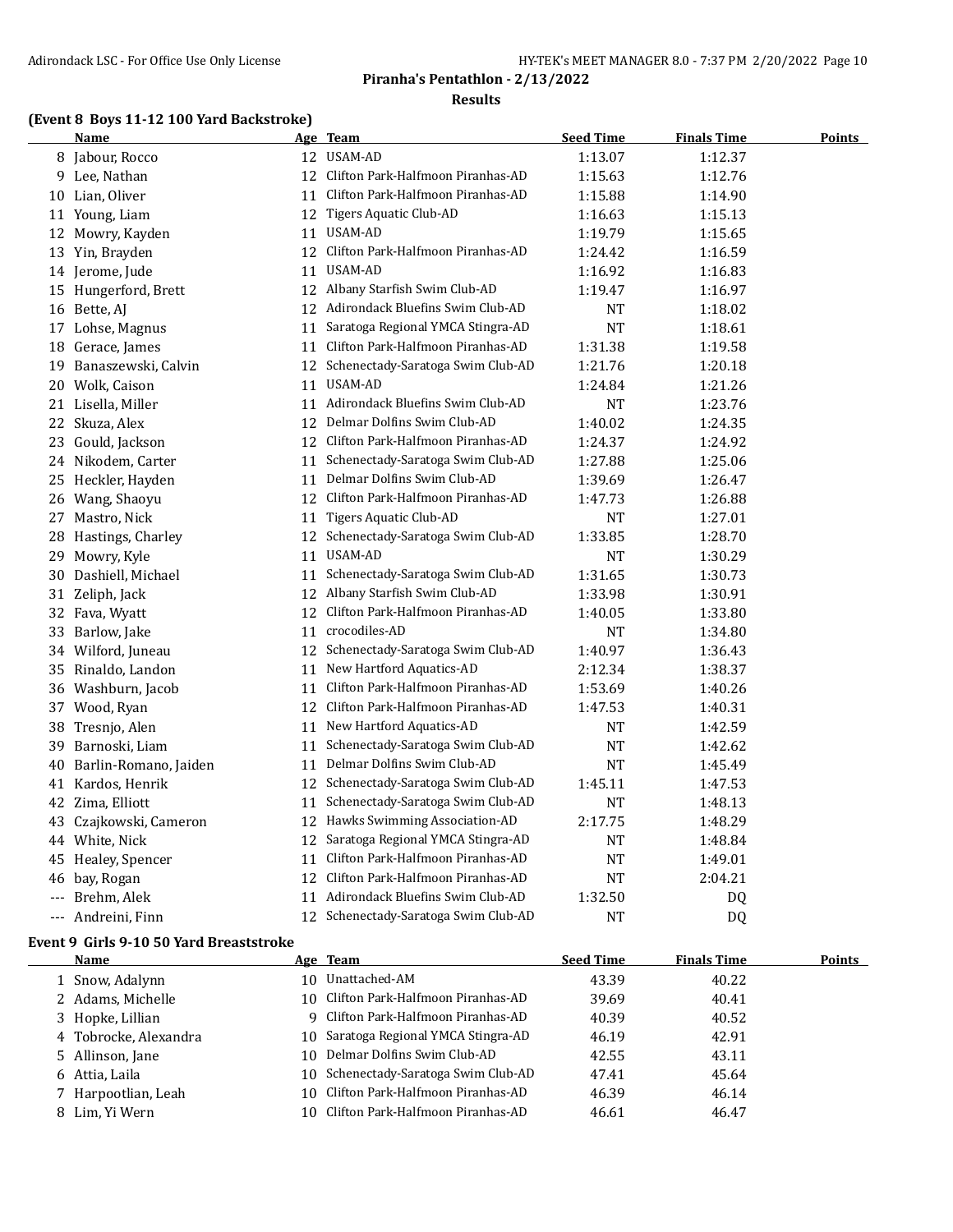## **(Event 9 Girls 9-10 50 Yard Breaststroke)**

|                      | <b>Name</b>           |    | Age Team                             | <b>Seed Time</b> | <b>Finals Time</b> | <b>Points</b> |
|----------------------|-----------------------|----|--------------------------------------|------------------|--------------------|---------------|
|                      | 9 Laurie, Makena      |    | 10 Hawks Swimming Association-AD     | <b>NT</b>        | 46.63              |               |
| 10                   | Cusworth, Tori        | 10 | Northern TRIBS Swimming-AD           | 45.11            | 46.98              |               |
|                      | 11 Park, Chloe        | 10 | Schenectady-Saratoga Swim Club-AD    | 46.45            | 47.28              |               |
| 12                   | Ogborn, Molly         | 10 | Clifton Park-Halfmoon Piranhas-AD    | 47.67            | 47.73              |               |
| 13                   | Strickler, Carolyn    | 10 | Schenectady-Saratoga Swim Club-AD    | 46.55            | 48.36              |               |
| 14                   | Sekelj, Ella          | 10 | Northern TRIBS Swimming-AD           | 47.33            | 48.40              |               |
|                      | 15 Lape, Ceci         | 10 | Albany Starfish Swim Club-AD         | <b>NT</b>        | 48.56              |               |
| 16                   | Hynes, Lily           | 10 | Delmar Dolfins Swim Club-AD          | 49.26            | 48.64              |               |
| 17                   | Buck, Layla           | 10 | Clifton Park-Halfmoon Piranhas-AD    | 52.50            | 48.98              |               |
| 18                   | Lieberth, Madeleine   | 10 | Greater Glens Falls Flyers Swi-AD    | 51.11            | 49.27              |               |
| 19                   | Kim, Kate             | 10 | Schenectady-Saratoga Swim Club-AD    | 54.31            | 49.76              |               |
| 20                   | Ryan, Quinlan         | 9  | Clifton Park-Halfmoon Piranhas-AD    | 51.04            | 50.08              |               |
| 21                   | Mirel, Alex           | 9  | Albany Starfish Swim Club-AD         | 59.98            | 50.66              |               |
| 22                   | Moynahan, Maeve       | 9  | Schenectady-Saratoga Swim Club-AD    | 54.54            | 50.72              |               |
| 23                   | Watson, Emma          | 10 | Saratoga Regional YMCA Stingra-AD    | 52.99            | 50.86              |               |
| 24                   | Ricketts, Aurora      | 9  | Schenectady-Saratoga Swim Club-AD    | 54.52            | 50.96              |               |
| 25                   | Harpootlian, Emma     | 9  | Clifton Park-Halfmoon Piranhas-AD    | 51.46            | 51.37              |               |
|                      | 26 Jaros, Elaina      | 10 | New Hartford Aquatics-AD             | 53.29            | 51.90              |               |
| 27                   | D'Amour, Violet       | 10 | Hawks Swimming Association-AD        | NT               | 52.14              |               |
|                      | 28 LaPolt, Ella       | 9  | Hawks Swimming Association-AD        | 1:08.43          | 54.73              |               |
| 29                   | Branco, Ada           | 10 | Saratoga Regional YMCA Stingra-AD    | 53.94            | 55.51              |               |
| 30                   | Reynolds, Corinna     | 10 | Schenectady-Saratoga Swim Club-AD    | <b>NT</b>        | 56.06              |               |
| 31                   | Lipson, Naomi         | 9  | Hawks Swimming Association-AD        | <b>NT</b>        | 56.15              |               |
| 32                   | McAllister, Riley     | 10 | Jammin' Jellyfish Swim Club-AD       | 1:21.04          | 56.62              |               |
| 33                   | Gibson, Aliyah        | 10 | Albany Starfish Swim Club-AD         | 57.18            | 57.45              |               |
| 34                   | Bansner, Bianca       | 9. | New Hartford Aquatics-AD             | 1:05.97          | 57.76              |               |
| 35                   | Lill, Victoria        | 10 | Saratoga Regional YMCA Stingra-AD    | 1:05.90          | 58.55              |               |
| 36                   | Lyons, Avery          | 10 | Adirondack Bluefins Swim Club-AD     | 1:05.26          | 58.56              |               |
|                      | 37 Merrell, Julia     | 9  | New Hartford Aquatics-AD             | 1:07.48          | 59.19              |               |
| 38                   | Trautner, Dory        | 10 | Saratoga Regional YMCA Stingra-AD    | 1:02.50          | 59.22              |               |
| 39                   | Lofink, Ella          | 9  | Schenectady-Saratoga Swim Club-AD    | 1:01.32          | 59.42              |               |
| 40                   | Nikodem, Lily         | 9  | Schenectady-Saratoga Swim Club-AD    | 1:06.93          | 59.44              |               |
| 41                   | Windelspecht, Juliana | 10 | Saratoga Regional YMCA Stingra-AD    | 59.70            | 59.87              |               |
| 42                   | Montanini, Alice      | 9. | Delmar Dolfins Swim Club-AD          | 1:03.06          | 59.98              |               |
| 43                   | Trafton, Abbie        | 10 | Bennington Marauders Swim Team-AD    | NT               | 1:00.02            |               |
|                      | 44 Goetz, Giuliana    | 9. | Adirondack Bluefins Swim Club-AD     | NT               | 1:00.62            |               |
| 45                   | Akland, Zoe           |    | 10 Schenectady-Saratoga Swim Club-AD | 1:02.96          | 1:01.60            |               |
| 46                   | Craig, Kylie          | 9  | Schenectady-Saratoga Swim Club-AD    | <b>NT</b>        | 1:02.04            |               |
|                      | 47 Wang, Ellie        | 10 | Clifton Park-Halfmoon Piranhas-AD    | 1:03.32          | 1:02.47            |               |
| 48                   | Kishore, Vivikta      | 9  | Clifton Park-Halfmoon Piranhas-AD    | 1:09.88          | 1:03.15            |               |
| 49                   | Koo, Minseo           | 9  | Clifton Park-Halfmoon Piranhas-AD    | NT               | 1:03.29            |               |
| 50                   | Yin, Celina           | 9  | Clifton Park-Halfmoon Piranhas-AD    | 1:08.34          | 1:04.16            |               |
| 51                   | Sanghi, Ingrid        | 9  | Clifton Park-Halfmoon Piranhas-AD    | 1:10.19          | 1:04.71            |               |
| 52                   | Reid, Camille         | 9. | Hawks Swimming Association-AD        | 1:12.34          | 1:04.74            |               |
| 53                   | Weinlein, Addy        | 9  | Schenectady-Saratoga Swim Club-AD    | 1:05.88          | 1:05.54            |               |
| 54                   | Newcomb, Cora         | 9  | Hawks Swimming Association-AD        | NT               | 1:08.28            |               |
| 55                   | Chen, Hannah          | 10 | Adirondack Bluefins Swim Club-AD     | 1:19.35          | 1:09.39            |               |
| 56                   | Casalinuovo, Brynn    | 9  | Clifton Park-Halfmoon Piranhas-AD    | NT               | 1:10.30            |               |
| 57                   | Hill, Alice           | 9  | Saratoga Regional YMCA Stingra-AD    | 1:09.07          | 1:11.62            |               |
| 58                   | Luke, Carly           | 10 | USAM-AD                              | NT               | 1:19.18            |               |
| 59                   | Sorensen, Maddie      | 9  | Adirondack Bluefins Swim Club-AD     | <b>NT</b>        | 1:39.55            |               |
| $\scriptstyle\cdots$ | Senior, Lex           | 9  | Clifton Park-Halfmoon Piranhas-AD    | 1:30.28          | DQ                 |               |
|                      |                       |    |                                      |                  |                    |               |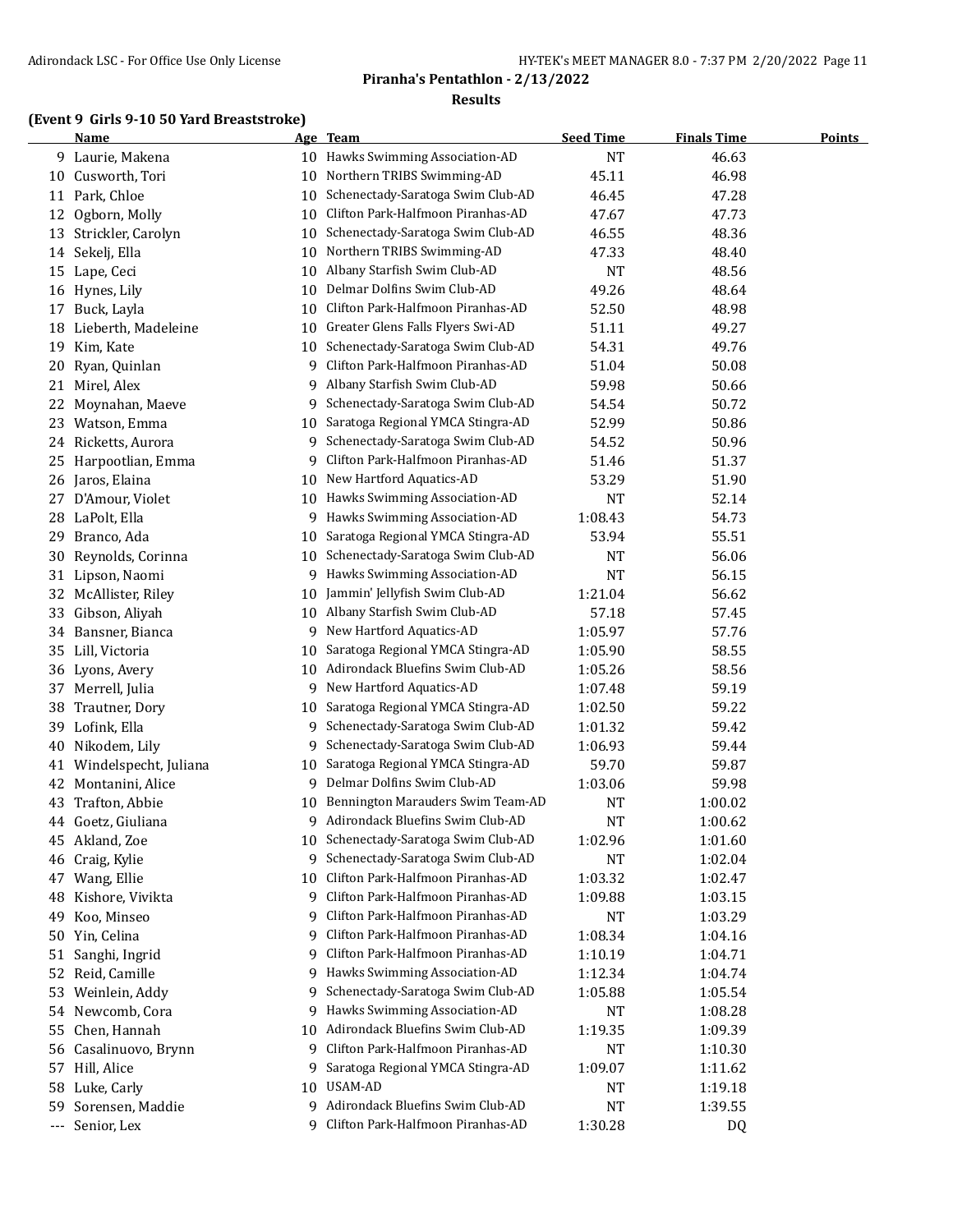## **(Event 9 Girls 9-10 50 Yard Breaststroke)**

| Name                   |     | Age Team                             | <b>Seed Time</b> | <b>Finals Time</b> | <b>Points</b> |
|------------------------|-----|--------------------------------------|------------------|--------------------|---------------|
| --- Frolish, Ayla      | 10. | Clifton Park-Halfmoon Piranhas-AD    | NT               | DO.                |               |
| --- li. Bella          |     | 9 Clifton Park-Halfmoon Piranhas-AD  | 1:25.12          | DQ                 |               |
| --- Hu, Cindy          |     | 9 Clifton Park-Halfmoon Piranhas-AD  | NT               | DQ                 |               |
| --- DelBalso, Giuliana |     | 10 Schenectady-Saratoga Swim Club-AD | NT               | D <sub>0</sub>     |               |
| --- Sherwin, Laila     | q   | Adirondack Bluefins Swim Club-AD     | NT               | DO.                |               |
| --- Zima, Adelaide     |     | 9 Schenectady-Saratoga Swim Club-AD  | NT               | DO.                |               |
| --- Feeney, Lauren     |     | Schenectady-Saratoga Swim Club-AD    | NT               | DO.                |               |

#### **Event 10 Boys 9-10 50 Yard Breaststroke**

|    | <b>Name</b>          |    | Age Team                          | <b>Seed Time</b> | <b>Finals Time</b> | <b>Points</b> |
|----|----------------------|----|-----------------------------------|------------------|--------------------|---------------|
|    | 1 German, Eli        |    | 10 Albany Starfish Swim Club-AD   | 39.49            | 38.36              |               |
|    | 2 Hao, Daniel        | 10 | Clifton Park-Halfmoon Piranhas-AD | 42.25            | 42.10              |               |
| 3  | Dureaghin, Dimitriy  | 10 | Clifton Park-Halfmoon Piranhas-AD | 45.51            | 43.59              |               |
| 4  | Hungerford, Cole     | 10 | Albany Starfish Swim Club-AD      | 44.24            | 44.43              |               |
| 5. | German, Levi         | 10 | Albany Starfish Swim Club-AD      | 45.30            | 44.58              |               |
| 6  | Hungerford, Landon   | 10 | Albany Starfish Swim Club-AD      | 44.52            | 44.84              |               |
| 7  | Campbell, JT         | 10 | USAM-AD                           | 45.94            | 45.74              |               |
| 8  | Schwenker, Will      | 10 | Schenectady-Saratoga Swim Club-AD | 46.43            | 46.59              |               |
| 9  | Stebletsov, Vova     | 10 | Clifton Park-Halfmoon Piranhas-AD | 48.69            | 46.69              |               |
| 10 | Konnor, Cameron      | 9  | Schenectady-Saratoga Swim Club-AD | 46.54            | 47.11              |               |
| 11 | Shao, Mark           | 10 | Clifton Park-Halfmoon Piranhas-AD | 47.40            | 47.39              |               |
| 12 | Brych, Nathan        | 10 | New Hartford Aquatics-AD          | 50.53            | 48.13              |               |
| 13 | Galiard, Aaron       | 10 | Clifton Park-Halfmoon Piranhas-AD | 54.85            | 49.21              |               |
|    | 14 Simmons, Max      | 9  | Clifton Park-Halfmoon Piranhas-AD | 50.39            | 49.30              |               |
|    | 15 Basile, Nicholas  | 10 | Schenectady-Saratoga Swim Club-AD | 48.73            | 49.46              |               |
|    | 16 Shao, Alan        | 10 | Clifton Park-Halfmoon Piranhas-AD | 50.76            | 49.63              |               |
| 17 | Mailat, Alexandru    | 10 | Greater Glens Falls Flyers Swi-AD | 53.11            | 50.99              |               |
| 18 | Fay, Ben             | 10 | Schenectady-Saratoga Swim Club-AD | 51.89            | 51.01              |               |
| 19 | Muldner, Mitch       | 9  | Schenectady-Saratoga Swim Club-AD | 50.65            | 51.18              |               |
| 20 | Kransler, Chase      | 10 | Schenectady-Saratoga Swim Club-AD | 57.98            | 51.36              |               |
| 21 | Lucas, Daniel        | 10 | Schenectady-Saratoga Swim Club-AD | 55.42            | 55.07              |               |
|    | 22 Watson, Coleman   | 9  | crocodiles-AD                     | 57.67            | 56.06              |               |
|    | 23 Buck, Eli         | 10 | Clifton Park-Halfmoon Piranhas-AD | 1:00.03          | 56.08              |               |
| 24 | Tirumala, Saharsh    | 10 | Albany Starfish Swim Club-AD      | 1:08.79          | 56.77              |               |
| 25 | Zhang, Jason         | 10 | Schenectady-Saratoga Swim Club-AD | 1:05.27          | 57.19              |               |
|    | 26 Anderson, Liam    | 9  | Greater Glens Falls Flyers Swi-AD | 55.22            | 57.26              |               |
|    | 27 Stotz, Adam       | 10 | Clifton Park-Halfmoon Piranhas-AD | 59.92            | 59.33              |               |
| 28 | Striker, Aaron       | 9  | Clifton Park-Halfmoon Piranhas-AD | 1:01.79          | 1:00.04            |               |
|    | 29 Williams, Aidan   | 9. | Schenectady-Saratoga Swim Club-AD | 1:05.90          | 1:01.95            |               |
|    | 30 Hadzimujic, Kenan |    | 9 New Hartford Aquatics-AD        | 1:03.68          | 1:02.92            |               |
|    | 31 Brown, Lucas      | 10 | Clifton Park-Halfmoon Piranhas-AD | 1:10.02          | 1:04.55            |               |
| 32 | MacDougal, Liam      | 9  | Clifton Park-Halfmoon Piranhas-AD | 1:08.11          | 1:05.10            |               |
| 33 | Gerace, Tyler        | 9  | Clifton Park-Halfmoon Piranhas-AD | 1:19.34          | 1:05.38            |               |
| 34 | Simohamed, Samy      | 10 | Clifton Park-Halfmoon Piranhas-AD | NT               | 1:06.82            |               |
|    | 35 Doney, Colin      | 10 | Clifton Park-Halfmoon Piranhas-AD | 1:19.99          | 1:07.85            |               |
|    | 36 Sabate, Marc      | 10 | Saratoga Regional YMCA Stingra-AD | <b>NT</b>        | 1:08.46            |               |
|    | 37 Lavallee, Ethan   | 9. | New Hartford Aquatics-AD          | NT               | 1:09.33            |               |
| 38 | Wang, Johnny         | 9  | New Hartford Aquatics-AD          | <b>NT</b>        | 1:09.39            |               |
| 39 | Cococcia, Cameron    | 9  | Albany Starfish Swim Club-AD      | NT               | 1:17.55            |               |
| 40 | Joyal, Anthony       | 9  | Clifton Park-Halfmoon Piranhas-AD | NT               | 1:23.96            |               |
| 41 | Ngai, Andrew         | 9  | Clifton Park-Halfmoon Piranhas-AD | NT               | 1:28.63            |               |
|    | --- Coville, Eli     | 9  | Clifton Park-Halfmoon Piranhas-AD | 1:02.76          | DQ                 |               |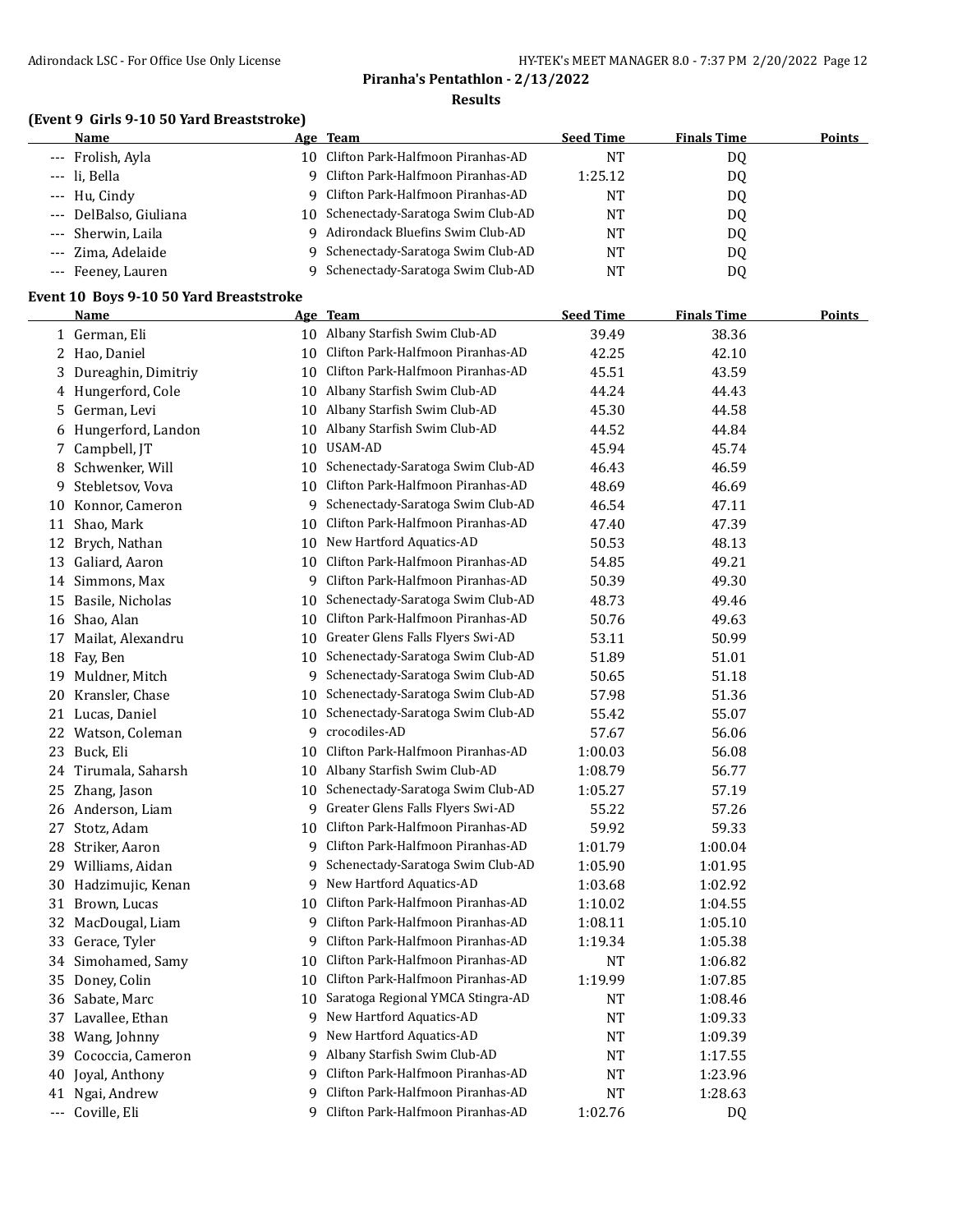#### **(Event 10 Boys 9-10 50 Yard Breaststroke)**

| Name                  | Age Team                             | <b>Seed Time</b> | <b>Finals Time</b> | Points |
|-----------------------|--------------------------------------|------------------|--------------------|--------|
| --- Kannan, Vidhur    | 10 Clifton Park-Halfmoon Piranhas-AD | 1:13.39          | DQ                 |        |
| --- Kardos, Harry     | 10 Schenectady-Saratoga Swim Club-AD | 1:01.14          | DQ                 |        |
| --- Rigolosi, Greyson | 9 Schenectady-Saratoga Swim Club-AD  | NT               | DQ                 |        |
| --- Kiehle, Jack      | 10 USAM-AD                           | NT               | DQ                 |        |
| --- Record, Braylyn   | 10 Greater Glens Falls Flyers Swi-AD | 1:04.74          | DQ                 |        |
| --- Benton, Adam      | 10 Adirondack Bluefins Swim Club-AD  | NT               | DQ                 |        |
| --- Oiu, Yuwen        | 9 Clifton Park-Halfmoon Piranhas-AD  | NT               | DQ                 |        |
| --- Nappi, Luke       | Schenectady-Saratoga Swim Club-AD    | NT               | DQ                 |        |

## **Event 11 Girls 11-12 100 Yard Breaststroke**

|    | <b>Name</b>              |    | Age Team                             | <b>Seed Time</b> | <b>Finals Time</b> | <b>Points</b> |
|----|--------------------------|----|--------------------------------------|------------------|--------------------|---------------|
|    | 1 Wang, Erica            | 12 | Clifton Park-Halfmoon Piranhas-AD    | 1:19.07          | 1:18.55            |               |
|    | 2 Allinson, Mae          | 12 | Delmar Dolfins Swim Club-AD          | 1:20.30          | 1:19.08            |               |
|    | 3 Young, Julia           | 12 | Tigers Aquatic Club-AD               | 1:18.87          | 1:20.93            |               |
|    | 4 Johnston, Layla        |    | 12 Schenectady-Saratoga Swim Club-AD | 1:22.23          | 1:21.51            |               |
|    | 5 Dumblewski, Lola       | 11 | Schenectady-Saratoga Swim Club-AD    | 1:20.89          | 1:21.83            |               |
| 6  | Morse, Madelyn           | 12 | Delmar Dolfins Swim Club-AD          | NT               | 1:21.90            |               |
|    | 7 Chen, Annie            | 12 | Saratoga Regional YMCA Stingra-AD    | NT               | 1:22.13            |               |
|    | 8 Carsillo, Ava          | 12 | Delmar Dolfins Swim Club-AD          | 1:27.55          | 1:22.14            |               |
|    | 9 Walter, Emma           | 12 | Clifton Park-Halfmoon Piranhas-AD    | 1:24.54          | 1:23.46            |               |
|    | 10 Zhang, Annabelle      | 12 | Clifton Park-Halfmoon Piranhas-AD    | 1:25.93          | 1:23.94            |               |
|    | 11 Streeter, Livi        | 12 | Schenectady-Saratoga Swim Club-AD    | NT               | 1:24.16            |               |
|    | 12 Blaum, Sarah          | 12 | Schenectady-Saratoga Swim Club-AD    | 1:23.03          | 1:24.50            |               |
|    | 13 Laurie, Josephine     | 12 | Hawks Swimming Association-AD        | $\rm{NT}$        | 1:24.86            |               |
|    | 14 Dheeradhada, Arya     |    | 12 Albany Starfish Swim Club-AD      | 1:29.78          | 1:24.94            |               |
|    | 15 Berju, Abby           | 12 | Schenectady-Saratoga Swim Club-AD    | 1:26.93          | 1:25.66            |               |
|    | 16 Deal, Grace           | 12 | Clinton Cuda Swim Club-AD            | 1:24.26          | 1:25.88            |               |
|    | 17 Stark, Mya Stark      | 12 | Schenectady-Saratoga Swim Club-AD    | 1:28.22          | 1:25.97            |               |
|    | 18 Wolfort, Madison      |    | 12 Albany Starfish Swim Club-AD      | 1:29.72          | 1:26.15            |               |
|    | 19 Basile, Isabella      |    | 12 Schenectady-Saratoga Swim Club-AD | 1:29.69          | 1:26.76            |               |
|    | 20 Cunningham, Isabelle  | 11 | Clifton Park-Halfmoon Piranhas-AD    | 1:27.55          | 1:27.19            |               |
|    | 21 Ryan, Callie          | 11 | USAM-AD                              | 1:33.30          | 1:27.92            |               |
|    | 22 Cho, Anna             | 11 | Albany Starfish Swim Club-AD         | 1:32.57          | 1:28.23            |               |
|    | 23 Sancilio, Elizabeth   | 12 | Delmar Dolfins Swim Club-AD          | 1:29.16          | 1:28.24            |               |
|    | 24 Tolan, Addy           |    | 12 Clifton Park-Halfmoon Piranhas-AD | 1:29.08          | 1:29.20            |               |
|    | 25 Breckenridge, Lucy    | 11 | Schenectady-Saratoga Swim Club-AD    | 1:29.78          | 1:29.36            |               |
| 26 | Gaffney, Chloe           |    | 12 Hawks Swimming Association-AD     | 1:51.80          | 1:29.39            |               |
| 27 | Stoup, Maddie            | 12 | Clifton Park-Halfmoon Piranhas-AD    | 1:29.74          | 1:29.48            |               |
| 28 | Dunbar, May              | 12 | USAM-AD                              | 1:36.51          | 1:29.65            |               |
|    | 29 Wultsch-Fuller, Sonja | 11 | Northern TRIBS Swimming-AD           | 1:27.29          | 1:30.03            |               |
|    | 30 Rogowski, Bella       | 11 | Schenectady-Saratoga Swim Club-AD    | 1:31.50          | 1:30.19            |               |
|    | 31 Fraley, Ella          |    | 12 Adirondack Bluefins Swim Club-AD  | 1:38.58          | 1:30.49            |               |
|    | 32 Cao, Aimee            | 11 | Clifton Park-Halfmoon Piranhas-AD    | 1:32.51          | 1:30.68            |               |
|    | 33 Dolmetsch, Alexina    |    | 12 Bennington Marauders Swim Team-AD | 1:40.96          | 1:32.15            |               |
|    | 34 Villaume, Emma        | 12 | Albany Starfish Swim Club-AD         | 1:44.21          | 1:32.60            |               |
|    | 35 McCarthy, Harper      | 12 | Saratoga Regional YMCA Stingra-AD    | <b>NT</b>        | 1:32.86            |               |
|    | 36 Relyea, Cade          | 11 | Delmar Dolfins Swim Club-AD          | 1:32.95          | 1:33.02            |               |
|    | 37 Dunbar, Georgia       | 12 | USAM-AD                              | 1:37.94          | 1:33.27            |               |
|    | 38 Walmsley, Lauren      | 11 | Clifton Park-Halfmoon Piranhas-AD    | 1:36.36          | 1:33.62            |               |
|    | 39 Paul, Maeve           | 12 | Tigers Aquatic Club-AD               | NT               | 1:34.45            |               |
| 40 | Ruscio, Emily            | 12 | Schenectady-Saratoga Swim Club-AD    | 1:38.41          | 1:35.55            |               |
|    | 41 Ho, Sophie            | 12 | Delmar Dolfins Swim Club-AD          | 1:46.48          | 1:35.69            |               |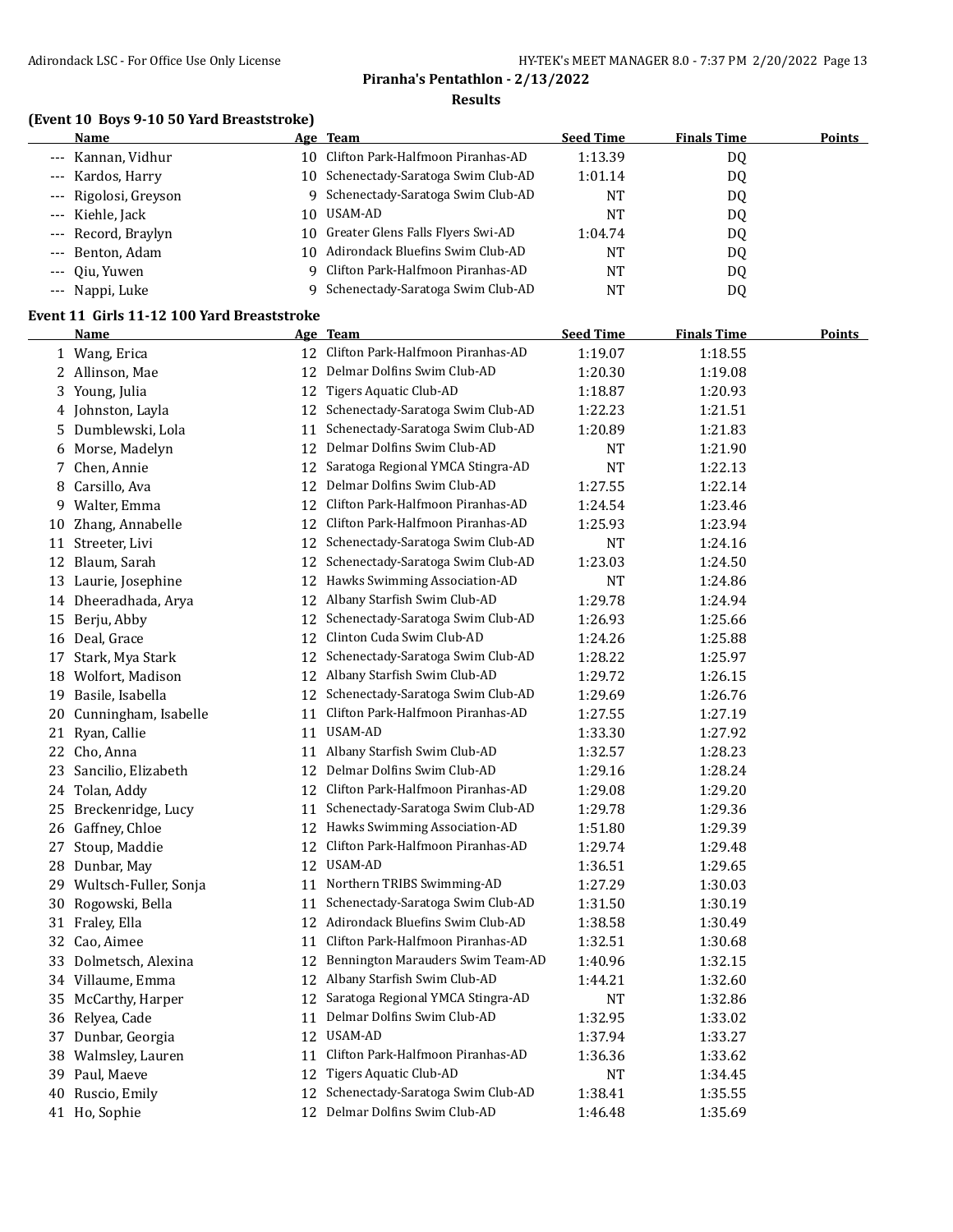## **(Event 11 Girls 11-12 100 Yard Breaststroke)**

|       | <b>Name</b>               |    | Age Team                             | <b>Seed Time</b> | <b>Finals Time</b> | <b>Points</b> |
|-------|---------------------------|----|--------------------------------------|------------------|--------------------|---------------|
|       | 42 Ness, Elsie            |    | 12 Schenectady-Saratoga Swim Club-AD | 1:40.96          | 1:35.96            |               |
|       | 43 White, Nicole          | 12 | Northern TRIBS Swimming-AD           | 1:36.27          | 1:35.97            |               |
| 44    | Zazzaro, Amelia           | 11 | Bennington Marauders Swim Team-AD    | <b>NT</b>        | 1:37.11            |               |
| 45    | Maki-Davis, Abigail       | 12 | Bennington Marauders Swim Team-AD    | 1:50.79          | 1:37.16            |               |
| 46    | Pillai, Priya             | 12 | Clifton Park-Halfmoon Piranhas-AD    | 1:38.84          | 1:37.39            |               |
| 47    | Forstell, Abby            | 11 | Hawks Swimming Association-AD        | 1:58.87          | 1:37.53            |               |
| 48    | Taylor, Natalie           | 11 | Schenectady-Saratoga Swim Club-AD    | 1:46.20          | 1:37.96            |               |
| 49    | Muldner, Jules/Juliana    | 12 | Schenectady-Saratoga Swim Club-AD    | 1:38.39          | 1:38.43            |               |
| 50    | Waldman, Jacqueline       | 11 | Adirondack Bluefins Swim Club-AD     | 1:39.11          | 1:39.05            |               |
| 51    | O'Donnell, Bridgett       | 11 | Schenectady-Saratoga Swim Club-AD    | 1:41.06          | 1:39.45            |               |
| $*52$ | YU, Jia Jia               | 11 | Clifton Park-Halfmoon Piranhas-AD    | 1:39.32          | 1:39.66            |               |
| $*52$ | Shifrin, Yeva             | 11 | New Hartford Aquatics-AD             | NT               | 1:39.66            |               |
| 54    | Zhou, Yixuan              | 11 | Clifton Park-Halfmoon Piranhas-AD    | 1:47.96          | 1:40.04            |               |
| 55    | Haight, Annabelle         | 11 | Greater Glens Falls Flyers Swi-AD    | 1:46.54          | 1:40.61            |               |
| 56    | Wolfort, Macy             | 12 | Albany Starfish Swim Club-AD         | 1:46.59          | 1:40.87            |               |
| 57    | Miller, Isabella          | 11 | Clifton Park-Halfmoon Piranhas-AD    | 2:13.78          | 1:41.59            |               |
| 58    | Hovak, Madelyn            | 12 | New Hartford Aquatics-AD             | 1:46.80          | 1:41.78            |               |
| $*59$ | Miron, Sofia              | 12 | Adirondack Bluefins Swim Club-AD     | 2:17.72          | 1:42.56            |               |
| $*59$ | Miller, Olivia            | 12 | Greater Glens Falls Flyers Swi-AD    | 1:51.46          | 1:42.56            |               |
| 61    | Ryan, Chloe               | 11 | USAM-AD                              | 1:48.78          | 1:42.68            |               |
|       | 62 Newcomb, Lucy          |    | 12 Hawks Swimming Association-AD     | <b>NT</b>        | 1:42.71            |               |
| 63    | Robles, Izzy              | 12 | Delmar Dolfins Swim Club-AD          | 1:43.05          | 1:43.09            |               |
| 64    | Camarda, Avery            | 12 | Bennington Marauders Swim Team-AD    | 1:44.19          | 1:43.16            |               |
| 65    | Roopnarine, Priya         | 11 | Bennington Marauders Swim Team-AD    | 1:46.35          | 1:43.33            |               |
| 66    | Salvi, Riley              | 11 | Jammin' Jellyfish Swim Club-AD       | NT               | 1:43.70            |               |
| 67    | Rio, Willa                | 11 | New Hartford Aquatics-AD             | NT               | 1:43.81            |               |
| 68    | Dunham, Reilly            | 12 | Unattached-AD                        | 1:12.45          | 1:44.04            |               |
| 69    | Collis, Isabella          | 12 | New Hartford Aquatics-AD             | <b>NT</b>        |                    |               |
|       |                           |    | Adirondack Bluefins Swim Club-AD     | 1:56.46          | 1:46.20            |               |
| 70    | Chen, Serena              | 12 | Adirondack Bluefins Swim Club-AD     |                  | 1:47.01            |               |
| 71    | Bradley, Brooke           | 12 |                                      | 1:56.32          | 1:47.07            |               |
| 72    | Scaringe, Elizabeth       | 12 | Jammin' Jellyfish Swim Club-AD       | NT               | 1:47.90            |               |
|       | 73 McCarthy, Ella         | 11 | New Hartford Aquatics-AD             | <b>NT</b>        | 1:48.51            |               |
|       | 74 Ramsdill, Anna         | 11 | Saratoga Regional YMCA Stingra-AD    | <b>NT</b>        | 1:48.62            |               |
| 75    | Burr, Alysia              | 12 | Clifton Park-Halfmoon Piranhas-AD    | 1:50.95          | 1:50.59            |               |
| 76    | Colman, Maya              | 12 | Unattached-AD                        | 1:47.46          | 1:50.99            |               |
| 77    | MacLeod, Addison          |    | 11 USAM-AD                           | 2:04.22          | 1:51.74            |               |
| 78    | Carroll, Sarah            |    | 11 Unattached-AD                     | 1:56.32          | 1:53.71            |               |
| 79    | Hagin, Addison            | 11 | Clifton Park-Halfmoon Piranhas-AD    | 1:54.80          | 1:56.65            |               |
| 80    | Ventura, Colbie           | 12 | Schenectady-Saratoga Swim Club-AD    | 1:51.95          | 1:56.73            |               |
|       | 81 Dansie, Stella         | 11 | Schenectady-Saratoga Swim Club-AD    | 1:50.66          | 1:56.97            |               |
| 82    | McAllister, Madalyn       | 12 | Jammin' Jellyfish Swim Club-AD       | NT               | 1:57.17            |               |
| 83    | Rigosu, Jennavieve        | 11 | Jammin' Jellyfish Swim Club-AD       | <b>NT</b>        | 2:00.10            |               |
|       | 84 Ventela, Hannah        | 11 | Saratoga Regional YMCA Stingra-AD    | <b>NT</b>        | 2:05.69            |               |
| 85    | Michaels, Amelia          | 12 | Clifton Park-Halfmoon Piranhas-AD    | <b>NT</b>        | 2:15.53            |               |
| 86    | Hoskins-Pfeiffer, Jyllian | 11 | Greater Glens Falls Flyers Swi-AD    | 2:04.25          | 2:20.97            |               |
| ---   | Babcock, Jayne            | 12 | USAM-AD                              | 2:10.64          | DQ                 |               |
| $---$ | Watson, Eliza             | 12 | Saratoga Regional YMCA Stingra-AD    | NT               | DQ                 |               |
| ---   | Toomajian, Stella         | 11 | USAM-AD                              | NT               | DQ                 |               |
| $---$ | Marsello, Madeline        | 12 | Jammin' Jellyfish Swim Club-AD       | NT               | DQ                 |               |
| $---$ | Durfee, Emily             | 11 | Schenectady-Saratoga Swim Club-AD    | NT               | DQ                 |               |
| $---$ | Polsinello, Samantha      | 11 | Adirondack Bluefins Swim Club-AD     | NT               | DQ                 |               |
| ---   | Gioppo, Abigail           | 11 | New Hartford Aquatics-AD             | NT               | DQ                 |               |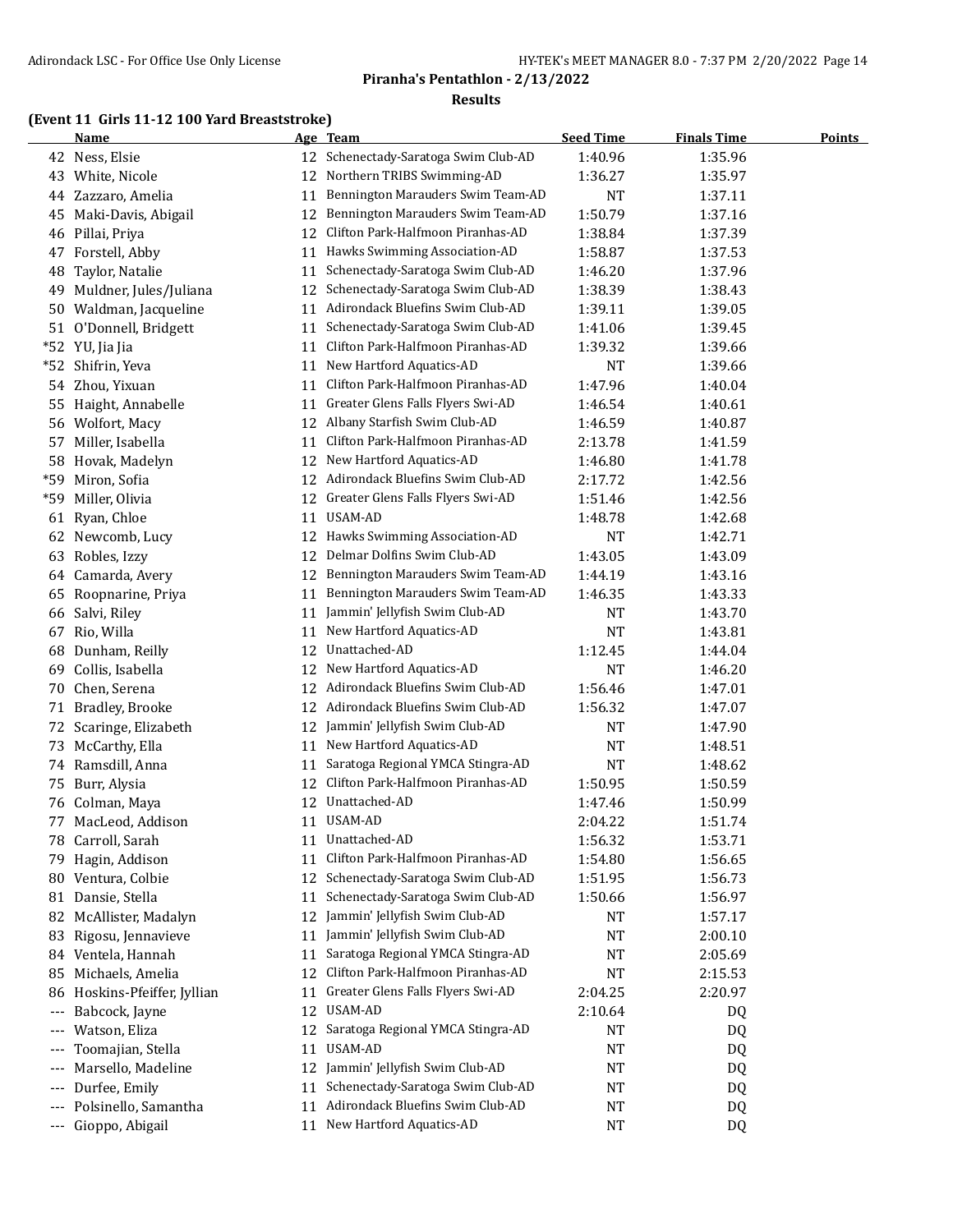#### **(Event 11 Girls 11-12 100 Yard Breaststroke)**

| <b>Name</b>          | Age Team                             | <b>Seed Time</b> | <b>Finals Time</b> | <b>Points</b> |
|----------------------|--------------------------------------|------------------|--------------------|---------------|
| --- Alcuri, Julia    | 11 New Hartford Aquatics-AD          | NT               | DQ                 |               |
| --- Romanovsky, Lili | 12 Schenectady-Saratoga Swim Club-AD | NT               | D <sub>0</sub>     |               |
| --- Dollar, Brieanna | 12 Schenectady-Saratoga Swim Club-AD | 2:02.87          | D0                 |               |
| --- Lefco, Elena     | Schenectady-Saratoga Swim Club-AD    | NΤ               | DQ                 |               |

#### **Event 12 Boys 11-12 100 Yard Breaststroke**

|     | 3 11 12 100 Turu Di custoti ong |    |                                      |                  |                    |        |
|-----|---------------------------------|----|--------------------------------------|------------------|--------------------|--------|
|     | Name                            |    | <u>Age Team</u>                      | <b>Seed Time</b> | <b>Finals Time</b> | Points |
|     | 1 Janga, Simba                  |    | 12 Delmar Dolfins Swim Club-AD       | 1:11.58          | 1:10.91            |        |
|     | 2 O'Keeffe, Grant               | 12 | Schenectady-Saratoga Swim Club-AD    | 1:15.11          | 1:12.29            |        |
| 3   | Lim, Yi Wei                     | 12 | Clifton Park-Halfmoon Piranhas-AD    | 1:20.05          | 1:18.92            |        |
| 4   | Tong, Lucas                     | 12 | Schenectady-Saratoga Swim Club-AD    | 1:21.54          | 1:19.23            |        |
| 5.  | Jabour, Rocco                   | 12 | USAM-AD                              | 1:28.42          | 1:19.40            |        |
| 6   | Wang, Sam                       | 12 | Schenectady-Saratoga Swim Club-AD    | 1:25.95          | 1:24.72            |        |
|     | 7 Young, Liam                   | 12 | Tigers Aquatic Club-AD               | 1:28.54          | 1:24.79            |        |
|     | 8 Keating, Jack                 | 12 | Delmar Dolfins Swim Club-AD          | NT               | 1:24.93            |        |
| 9   | Mowry, Kayden                   | 11 | USAM-AD                              | 1:30.68          | 1:25.10            |        |
|     | 10 Lee, Nathan                  |    | 12 Clifton Park-Halfmoon Piranhas-AD | 1:29.22          | 1:25.12            |        |
|     | 11 Jerome, Jude                 | 11 | USAM-AD                              | 1:35.01          | 1:28.01            |        |
| 12  | Hungerford, Brett               | 12 | Albany Starfish Swim Club-AD         | 1:48.28          | 1:28.67            |        |
|     | 13 Lian, Oliver                 | 11 | Clifton Park-Halfmoon Piranhas-AD    | 1:31.63          | 1:29.50            |        |
|     | 14 Skuza, Alex                  | 12 | Delmar Dolfins Swim Club-AD          | 1:49.89          | 1:30.03            |        |
| 15  | Mowry, Kyle                     | 11 | USAM-AD                              | 1:39.92          | 1:30.99            |        |
|     | 16 Bette, AJ                    | 12 | Adirondack Bluefins Swim Club-AD     | 1:39.60          | 1:31.24            |        |
| 17  | Gerace, James                   | 11 | Clifton Park-Halfmoon Piranhas-AD    | 1:35.32          | 1:36.92            |        |
| 18  | Banaszewski, Calvin             | 12 | Schenectady-Saratoga Swim Club-AD    | 1:46.67          | 1:42.41            |        |
| 19  | Heckler, Hayden                 | 11 | Delmar Dolfins Swim Club-AD          | 2:03.94          | 1:42.79            |        |
| 20  | Hastings, Charley               | 12 | Schenectady-Saratoga Swim Club-AD    | 1:46.26          | 1:43.56            |        |
| 21  | Zeliph, Jack                    | 12 | Albany Starfish Swim Club-AD         | 1:51.99          | 1:43.64            |        |
|     | 22 Wolk, Caison                 | 11 | USAM-AD                              | 1:46.04          | 1:44.74            |        |
| 23  | Rinaldo, Landon                 |    | 11 New Hartford Aquatics-AD          | 1:46.69          | 1:44.99            |        |
|     | 24 Dashiell, Michael            | 11 | Schenectady-Saratoga Swim Club-AD    | 1:50.34          | 1:47.56            |        |
| 25  | Nikodem, Carter                 | 11 | Schenectady-Saratoga Swim Club-AD    | 1:46.47          | 1:47.63            |        |
| 26  | Tresnjo, Alen                   | 11 | New Hartford Aquatics-AD             | <b>NT</b>        | 1:49.35            |        |
| 27  | Wilford, Juneau                 | 12 | Schenectady-Saratoga Swim Club-AD    | 1:52.85          | 1:52.26            |        |
| 28  | Healey, Spencer                 | 11 | Clifton Park-Halfmoon Piranhas-AD    | <b>NT</b>        | 1:56.10            |        |
| 29  | Gould, Jackson                  | 12 | Clifton Park-Halfmoon Piranhas-AD    | 1:57.93          | 1:56.62            |        |
| 30  | Zorn, Nathaniel                 | 11 | Saratoga Regional YMCA Stingra-AD    | <b>NT</b>        | 1:57.72            |        |
| 31  | Fava, Wyatt                     | 12 | Clifton Park-Halfmoon Piranhas-AD    | 2:01.53          | 1:59.23            |        |
| 32  | Hill, Owen                      | 11 | Saratoga Regional YMCA Stingra-AD    | NT               | 2:04.23            |        |
|     | 33 Wood, Ryan                   | 12 | Clifton Park-Halfmoon Piranhas-AD    | NT               | 2:04.82            |        |
|     | 34 Andreini, Finn               | 12 | Schenectady-Saratoga Swim Club-AD    | NT               | 2:05.01            |        |
|     | 35 Kardos, Henrik               |    | 12 Schenectady-Saratoga Swim Club-AD | <b>NT</b>        | 2:05.71            |        |
|     | 36 Washburn, Jacob              |    | 11 Clifton Park-Halfmoon Piranhas-AD | 2:15.76          | 2:08.94            |        |
|     | 37 White, Nick                  |    | 12 Saratoga Regional YMCA Stingra-AD | NT               | 2:09.82            |        |
|     | 38 Zima, Elliott                | 11 | Schenectady-Saratoga Swim Club-AD    | NT               | 2:12.42            |        |
|     | --- Wang, Shaoyu                | 12 | Clifton Park-Halfmoon Piranhas-AD    | NT               | DQ                 |        |
| --- | bay, Rogan                      | 12 | Clifton Park-Halfmoon Piranhas-AD    | NT               | DQ                 |        |
| --- | Barlow, Jake                    | 11 | crocodiles-AD                        | NT               | DQ                 |        |
|     | Brehm, Alek                     | 11 | Adirondack Bluefins Swim Club-AD     | NT               | DQ                 |        |
| --- | Barnoski, Liam                  | 11 | Schenectady-Saratoga Swim Club-AD    | <b>NT</b>        | DQ                 |        |
| --- | Yin, Brayden                    | 12 | Clifton Park-Halfmoon Piranhas-AD    | 1:43.06          | DQ                 |        |
|     | --- Czajkowski, Cameron         |    | 12 Hawks Swimming Association-AD     | <b>NT</b>        | DQ                 |        |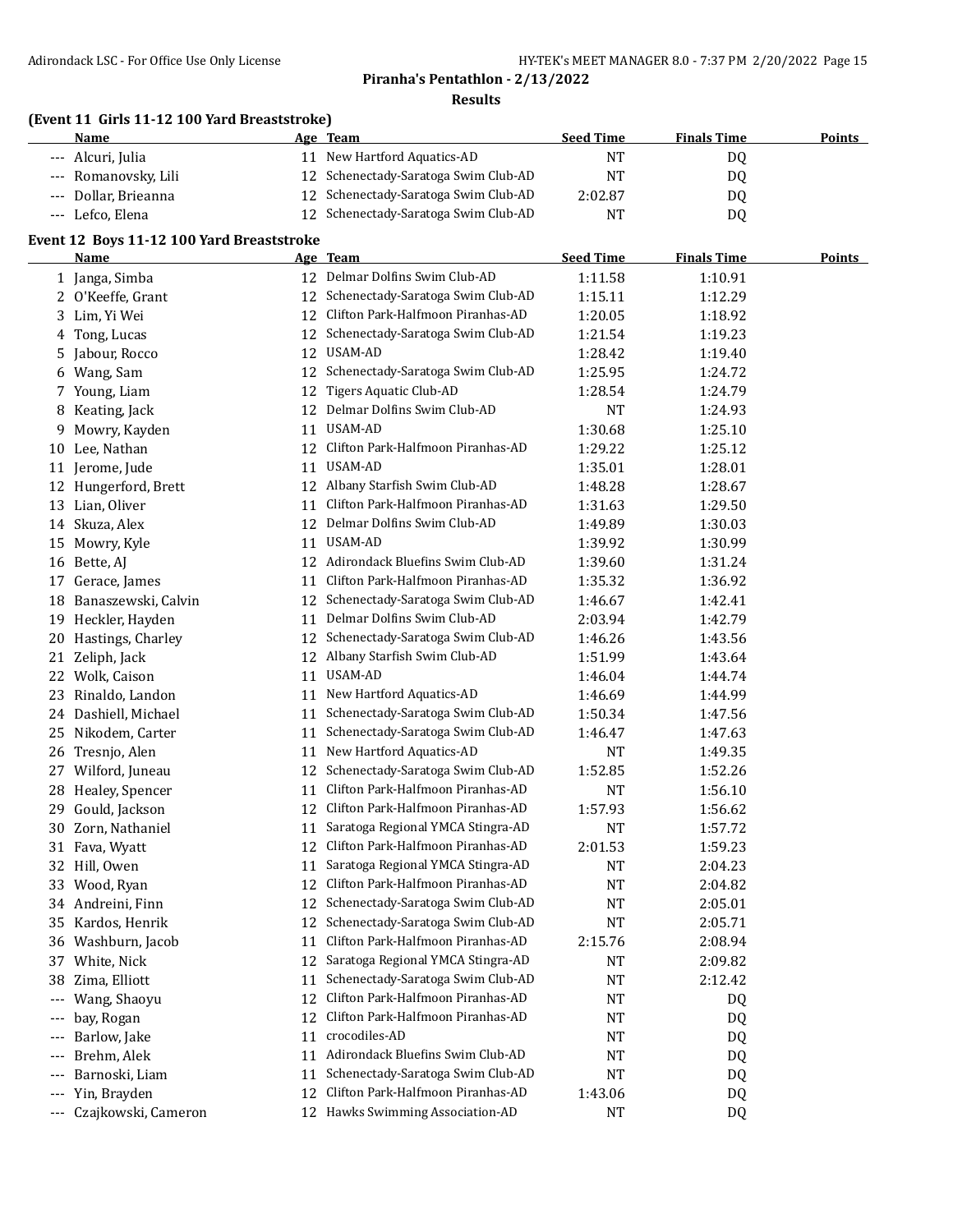## **Piranha's Pentathlon - 2/13/2022**

**Results**

## **(Event 12 Boys 11-12 100 Yard Breaststroke)**

|    | Name                                  |    | Age Team                             | <b>Seed Time</b> | <b>Finals Time</b> | <b>Points</b> |
|----|---------------------------------------|----|--------------------------------------|------------------|--------------------|---------------|
|    | --- Barlin-Romano, Jaiden             |    | 11 Delmar Dolfins Swim Club-AD       | <b>NT</b>        | DQ                 |               |
|    | Event 13 Girls 9-10 50 Yard Freestyle |    |                                      |                  |                    |               |
|    | Name                                  |    | Age Team                             | <b>Seed Time</b> | <b>Finals Time</b> | <u>Points</u> |
|    | 1 Snow, Adalynn                       |    | 10 Unattached-AM                     | 28.36            | 28.38              |               |
|    | 2 Adams, Michelle                     | 10 | Clifton Park-Halfmoon Piranhas-AD    | 29.79            | 29.01              |               |
| 3  | Hopke, Lillian                        | 9  | Clifton Park-Halfmoon Piranhas-AD    | 30.82            | 31.02              |               |
| 4  | Strickler, Carolyn                    | 10 | Schenectady-Saratoga Swim Club-AD    | 33.45            | 33.13              |               |
| 5  | Kim, Kate                             | 10 | Schenectady-Saratoga Swim Club-AD    | 33.06            | 33.18              |               |
| 6  | Laurie, Makena                        | 10 | Hawks Swimming Association-AD        | 34.08            | 33.31              |               |
| 7  | Harpootlian, Leah                     | 10 | Clifton Park-Halfmoon Piranhas-AD    | 32.73            | 33.60              |               |
| 8  | Lim, Yi Wern                          | 10 | Clifton Park-Halfmoon Piranhas-AD    | 34.33            | 33.80              |               |
| 9  | Cusworth, Tori                        | 10 | Northern TRIBS Swimming-AD           | 33.45            | 33.91              |               |
| 10 | Choi, Ria                             | 10 | Delmar Dolfins Swim Club-AD          | <b>NT</b>        | 34.45              |               |
|    | 11 Allinson, Jane                     | 10 | Delmar Dolfins Swim Club-AD          | 35.30            | 35.33              |               |
|    | 12 Hynes, Lily                        | 10 | Delmar Dolfins Swim Club-AD          | 35.58            | 35.89              |               |
|    | 13 Ricketts, Aurora                   | 9. | Schenectady-Saratoga Swim Club-AD    | 35.46            | 35.92              |               |
|    | 14 Ryan, Quinlan                      | 9  | Clifton Park-Halfmoon Piranhas-AD    | 40.32            | 36.21              |               |
| 15 | Morse, Elisabeth                      | 9  | Delmar Dolfins Swim Club-AD          | 39.71            | 36.29              |               |
|    | 16 Mirel, Alex                        | 9  | Albany Starfish Swim Club-AD         | 38.72            | 36.30              |               |
|    | 17 Lape, Ceci                         | 10 | Albany Starfish Swim Club-AD         | <b>NT</b>        | 36.53              |               |
| 18 | D'Amour, Violet                       | 10 | Hawks Swimming Association-AD        | 35.97            | 36.79              |               |
| 19 | Buck, Layla                           | 10 | Clifton Park-Halfmoon Piranhas-AD    | 37.30            | 36.82              |               |
| 20 | Lill, Victoria                        | 10 | Saratoga Regional YMCA Stingra-AD    | 36.08            | 36.89              |               |
| 21 | Sekelj, Ella                          | 10 | Northern TRIBS Swimming-AD           | 34.96            | 37.07              |               |
| 22 | Harpootlian, Emma                     | 9  | Clifton Park-Halfmoon Piranhas-AD    | 35.32            | 37.28              |               |
| 23 | Attia, Laila                          | 10 | Schenectady-Saratoga Swim Club-AD    | 33.95            | 37.46              |               |
| 24 | Tobrocke, Alexandra                   | 10 | Saratoga Regional YMCA Stingra-AD    | 38.53            | 37.52              |               |
| 25 | Yin, Celina                           | 9  | Clifton Park-Halfmoon Piranhas-AD    | 41.24            | 37.99              |               |
| 26 | Moynahan, Maeve                       | 9  | Schenectady-Saratoga Swim Club-AD    | 36.80            | 38.04              |               |
| 27 | Park, Chloe                           | 10 | Schenectady-Saratoga Swim Club-AD    | 39.20            | 38.10              |               |
| 28 | Gibson, Aliyah                        | 10 | Albany Starfish Swim Club-AD         | 42.77            | 38.17              |               |
| 29 | DelBalso, Giuliana                    | 10 | Schenectady-Saratoga Swim Club-AD    | 38.88            | 38.65              |               |
| 30 | Ogborn, Molly                         | 10 | Clifton Park-Halfmoon Piranhas-AD    | 38.04            | 38.70              |               |
|    | 31 Lieberth, Madeleine                |    | 10 Greater Glens Falls Flyers Swi-AD | 38.57            | 38.81              |               |
|    | 32 Quackenbush, Leah                  |    | 10 Albany Starfish Swim Club-AD      | 43.94            | 38.84              |               |
|    | 33 Lyons, Avery                       |    | 10 Adirondack Bluefins Swim Club-AD  | 39.14            | 39.22              |               |
|    | 34 McAllister, Riley                  |    | 10 Jammin' Jellyfish Swim Club-AD    | 36.83            | 39.77              |               |
|    | 35 LaPolt, Ella                       |    | 9 Hawks Swimming Association-AD      | 42.84            | 40.18              |               |
|    | *36 Sanghi, Ingrid                    | 9  | Clifton Park-Halfmoon Piranhas-AD    | 47.98            | 40.40              |               |
|    | *36 Watson, Emma                      | 10 | Saratoga Regional YMCA Stingra-AD    | 39.56            | 40.40              |               |
| 38 | Massoud, Tressa                       | 10 | New Hartford Aquatics-AD             | 43.45            | 41.12              |               |
| 39 | Goetz, Giuliana                       | 9  | Adirondack Bluefins Swim Club-AD     | 42.34            | 41.19              |               |
| 40 | Bansner, Bianca                       | 9  | New Hartford Aquatics-AD             | 40.31            | 41.26              |               |
|    | 41 Feeney, Lauren                     | 9  | Schenectady-Saratoga Swim Club-AD    | 43.78            | 41.59              |               |
| 42 | Branco, Ada                           | 10 | Saratoga Regional YMCA Stingra-AD    | 42.06            | 41.63              |               |
| 43 | Jaros, Elaina                         | 10 | New Hartford Aquatics-AD             | 41.00            | 41.94              |               |
| 44 | Trafton, Abbie                        | 10 | Bennington Marauders Swim Team-AD    | 51.38            | 42.27              |               |
| 45 | Lofink, Ella                          | 9  | Schenectady-Saratoga Swim Club-AD    | 44.93            | 43.17              |               |
| 46 | Windelspecht, Juliana                 | 10 | Saratoga Regional YMCA Stingra-AD    | 39.70            | 43.25              |               |
| 47 | Reynolds, Corinna                     | 10 | Schenectady-Saratoga Swim Club-AD    | 42.69            | 43.32              |               |
|    | 48 Zima, Adelaide                     |    | 9 Schenectady-Saratoga Swim Club-AD  | 44.91            | 43.64              |               |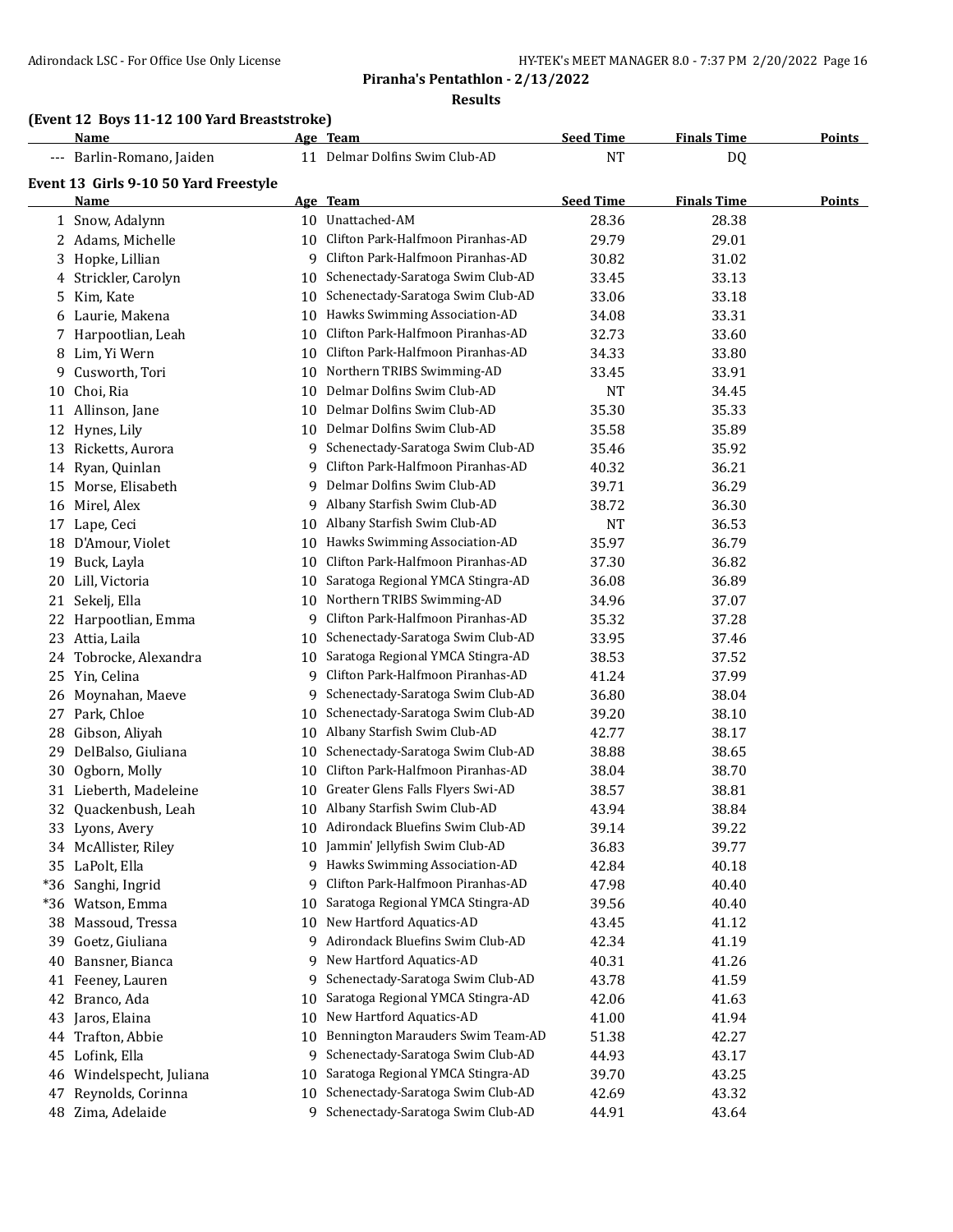## **(Event 13 Girls 9-10 50 Yard Freestyle)**

|       | Name                |    | Age Team                            | <b>Seed Time</b> | <b>Finals Time</b> | <b>Points</b> |
|-------|---------------------|----|-------------------------------------|------------------|--------------------|---------------|
| 49    | Kishore, Vivikta    |    | 9 Clifton Park-Halfmoon Piranhas-AD | 45.73            | 44.22              |               |
| 50    | Jenkins, Clara      | 10 | New Hartford Aquatics-AD            | 45.43            | 44.58              |               |
| 51    | Reid, Camille       | 9  | Hawks Swimming Association-AD       | 47.66            | 44.72              |               |
| 52    | Newcomb, Cora       | 9  | Hawks Swimming Association-AD       | <b>NT</b>        | 45.12              |               |
| 53    | Wang, Ellie         | 10 | Clifton Park-Halfmoon Piranhas-AD   | 46.39            | 45.18              |               |
| 54    | Craig, Kylie        | 9  | Schenectady-Saratoga Swim Club-AD   | 44.84            | 45.43              |               |
| 55    | Nikodem, Lily       | 9  | Schenectady-Saratoga Swim Club-AD   | 42.57            | 47.14              |               |
| 56    | Lipson, Naomi       | 9  | Hawks Swimming Association-AD       | <b>NT</b>        | 47.75              |               |
| 57    | Slocum, Coraline    | 10 | Saratoga Regional YMCA Stingra-AD   | 45.88            | 48.06              |               |
| 58    | Akland, Zoe         | 10 | Schenectady-Saratoga Swim Club-AD   | 48.77            | 48.12              |               |
| 59    | Senior, Lex         | 9  | Clifton Park-Halfmoon Piranhas-AD   | 54.40            | 48.67              |               |
| 60    | Koo, Minseo         | 9  | Clifton Park-Halfmoon Piranhas-AD   | 1:00.24          | 49.13              |               |
| 61    | Matt, Keira         | 9  | New Hartford Aquatics-AD            | 56.50            | 49.75              |               |
| 62    | Chen, Hannah        | 10 | Adirondack Bluefins Swim Club-AD    | 45.57            | 51.08              |               |
| 63    | Montanini, Alice    | q  | Delmar Dolfins Swim Club-AD         | 54.17            | 53.77              |               |
| 64    | Hill, Alice         | 9  | Saratoga Regional YMCA Stingra-AD   | 48.35            | 53.84              |               |
| 65    | Weinlein, Addy      | 9  | Schenectady-Saratoga Swim Club-AD   | 47.98            | 53.88              |               |
| $*66$ | Evanchuk, Elizabeth | 10 | Saratoga Regional YMCA Stingra-AD   | 49.52            | 54.45              |               |
| $*66$ | Clark, Bianca       | 9  | Greater Glens Falls Flyers Swi-AD   | 56.19            | 54.45              |               |
| 68    | Hu, Cindy           | 9  | Clifton Park-Halfmoon Piranhas-AD   | 1:02.63          | 55.48              |               |
| 69    | Frolish, Ayla       | 10 | Clifton Park-Halfmoon Piranhas-AD   | 52.55            | 55.97              |               |
| 70    | Sorensen, Maddie    | 9  | Adirondack Bluefins Swim Club-AD    | 54.74            | 1:00.79            |               |
| 71    | Sherwin, Laila      | 9  | Adirondack Bluefins Swim Club-AD    | 52.32            | 1:01.06            |               |
| 72    | Merrell, Julia      | 9  | New Hartford Aquatics-AD            | 59.36            | 1:03.03            |               |
| 73    | Luke, Carly         | 10 | USAM-AD                             | 52.97            | 1:06.01            |               |
|       | 74 Ramos, Izzie     | 9  | Greater Glens Falls Flyers Swi-AD   | 1:12.99          | 1:09.94            |               |
| 75    | li, Bella           | 9  | Clifton Park-Halfmoon Piranhas-AD   | 54.35            | 1:14.51            |               |

## **Event 14 Boys 9-10 50 Yard Freestyle**

|    | Name                | Age | <b>Team</b>                       | <b>Seed Time</b> | <b>Finals Time</b> | <b>Points</b> |
|----|---------------------|-----|-----------------------------------|------------------|--------------------|---------------|
|    | 1 German, Eli       | 10  | Albany Starfish Swim Club-AD      | 30.23            | 29.68              |               |
| 2  | Hao, Daniel         | 10  | Clifton Park-Halfmoon Piranhas-AD | 30.69            | 30.99              |               |
| 3  | Lisella, Harry      | 10  | Adirondack Bluefins Swim Club-AD  | 32.50            | 32.17              |               |
| 4  | Hungerford, Cole    | 10  | Albany Starfish Swim Club-AD      | 32.24            | 32.83              |               |
|    | 5 Stebletsov, Vova  | 10  | Clifton Park-Halfmoon Piranhas-AD | 33.01            | 32.92              |               |
| 6  | Hungerford, Landon  | 10  | Albany Starfish Swim Club-AD      | 33.60            | 33.41              |               |
| 7  | Basile, Nicholas    | 10  | Schenectady-Saratoga Swim Club-AD | 33.26            | 34.11              |               |
| 8  | Dureaghin, Dimitriy | 10  | Clifton Park-Halfmoon Piranhas-AD | 34.46            | 34.20              |               |
| 9  | Konnor, Cameron     | 9   | Schenectady-Saratoga Swim Club-AD | 32.72            | 34.21              |               |
| 10 | Shao, Alan          | 10  | Clifton Park-Halfmoon Piranhas-AD | 34.76            | 34.34              |               |
| 11 | Campbell, JT        | 10  | USAM-AD                           | 33.73            | 34.37              |               |
| 12 | Fay, Ben            | 10  | Schenectady-Saratoga Swim Club-AD | 34.16            | 34.69              |               |
| 13 | Mailat, Alexandru   | 10  | Greater Glens Falls Flyers Swi-AD | 35.48            | 34.78              |               |
| 14 | Simmons, Max        | 9   | Clifton Park-Halfmoon Piranhas-AD | 35.56            | 35.41              |               |
| 15 | German, Levi        | 10  | Albany Starfish Swim Club-AD      | 35.69            | 36.21              |               |
| 16 | Schwenker, Will     | 10  | Schenectady-Saratoga Swim Club-AD | 35.62            | 36.31              |               |
| 17 | Shao, Mark          | 10  | Clifton Park-Halfmoon Piranhas-AD | 35.30            | 36.99              |               |
| 18 | Lucas, Daniel       | 10  | Schenectady-Saratoga Swim Club-AD | 36.55            | 37.20              |               |
| 19 | Muldner, Mitch      | 9   | Schenectady-Saratoga Swim Club-AD | 40.31            | 38.90              |               |
| 20 | Watson, Coleman     | 9   | crocodiles-AD                     | 38.06            | 38.96              |               |
| 21 | Stotz, Adam         | 10  | Clifton Park-Halfmoon Piranhas-AD | 39.60            | 40.00              |               |
| 22 | Galiard, Aaron      | 10  | Clifton Park-Halfmoon Piranhas-AD | 42.19            | 40.20              |               |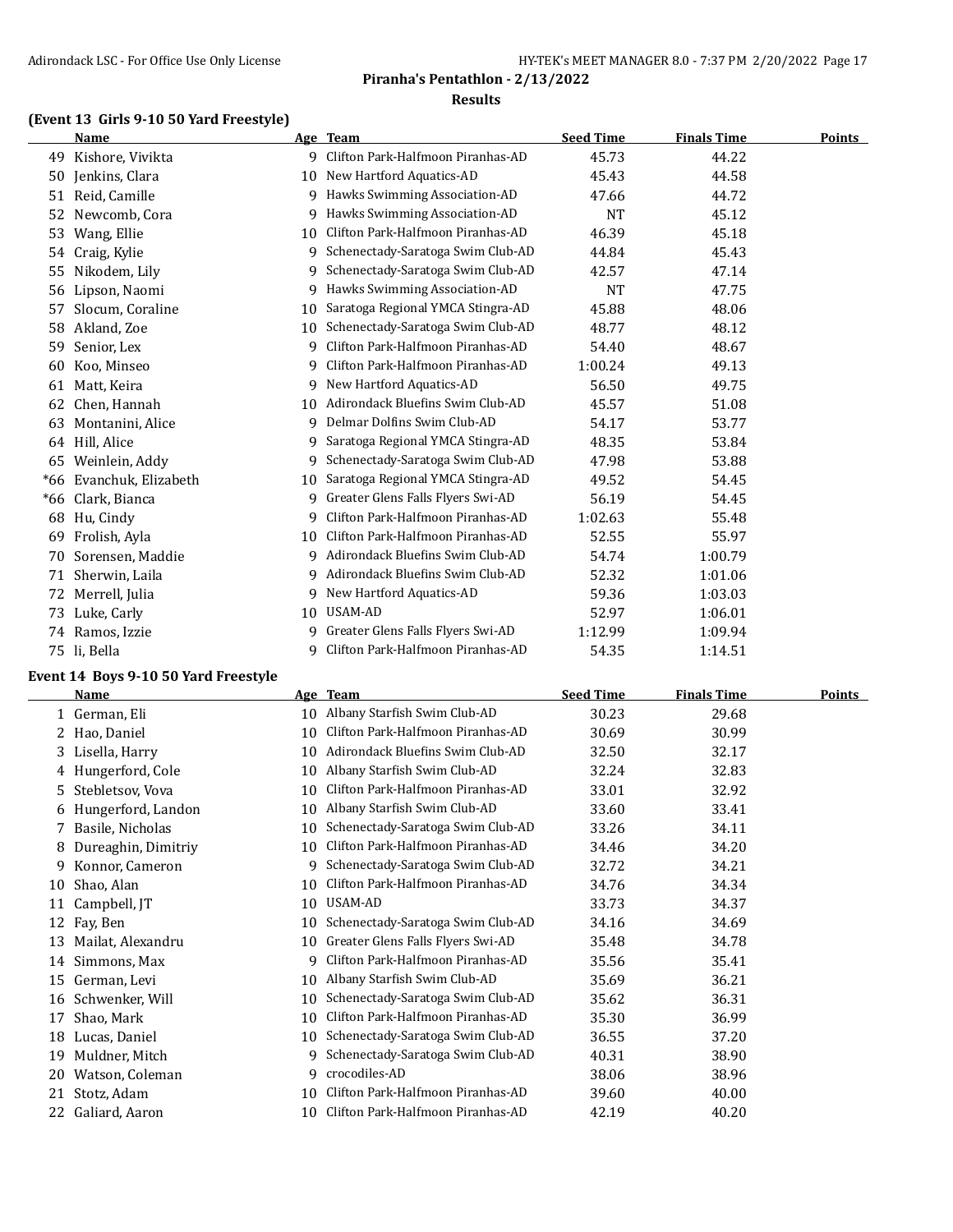## **(Event 14 Boys 9-10 50 Yard Freestyle)**

|       | <b>Name</b>       |    | Age Team                          | <b>Seed Time</b> | <b>Finals Time</b> | <b>Points</b> |
|-------|-------------------|----|-----------------------------------|------------------|--------------------|---------------|
| 23    | Tirumala, Saharsh | 10 | Albany Starfish Swim Club-AD      | 45.30            | 40.74              |               |
| 24    | Zhang, Jason      | 10 | Schenectady-Saratoga Swim Club-AD | 41.52            | 42.19              |               |
|       | 25 Buck, Eli      | 10 | Clifton Park-Halfmoon Piranhas-AD | 44.29            | 42.30              |               |
| $*26$ | Brych, Nathan     | 10 | New Hartford Aquatics-AD          | 42.07            | 42.65              |               |
| $*26$ | Manning, Jack     | 10 | Saratoga Regional YMCA Stingra-AD | 41.74            | 42.65              |               |
| 28    | Porpora, Jacob    | 9  | Greater Glens Falls Flyers Swi-AD | 39.35            | 42.79              |               |
| 29    | Nappi, Luke       | 9  | Schenectady-Saratoga Swim Club-AD | 45.62            | 42.88              |               |
| 30    | Cococcia, Cameron | 9. | Albany Starfish Swim Club-AD      | 42.25            | 43.00              |               |
| 31    | Rigolosi, Greyson | 9  | Schenectady-Saratoga Swim Club-AD | 41.74            | 43.15              |               |
| 32    | MacDougal, Liam   | 9  | Clifton Park-Halfmoon Piranhas-AD | 40.11            | 43.54              |               |
| 33    | Kransler, Chase   | 10 | Schenectady-Saratoga Swim Club-AD | 44.67            | 43.78              |               |
| 34    | DeCaprio, Aidan   | 9  | Greater Glens Falls Flyers Swi-AD | 42.28            | 43.81              |               |
| 35    | Record, Braylyn   | 10 | Greater Glens Falls Flyers Swi-AD | 45.61            | 43.86              |               |
| 36    | Wang, Johnny      | 9  | New Hartford Aquatics-AD          | 40.85            | 44.80              |               |
| 37    | Benton, Adam      | 10 | Adirondack Bluefins Swim Club-AD  | 47.29            | 44.89              |               |
| 38    | Coville, Eli      | 9  | Clifton Park-Halfmoon Piranhas-AD | 40.25            | 44.96              |               |
| 39    | Gerace, Tyler     | 9  | Clifton Park-Halfmoon Piranhas-AD | 50.31            | 45.15              |               |
| 40    | Striker, Aaron    | 9  | Clifton Park-Halfmoon Piranhas-AD | 46.37            | 45.92              |               |
| 41    | Kiehle, Jack      | 10 | USAM-AD                           | 43.83            | 46.53              |               |
| 42    | Rosko, Parker     | 10 | Saratoga Regional YMCA Stingra-AD | 48.75            | 47.05              |               |
| 43    | Hadzimujic, Kenan | 9  | New Hartford Aquatics-AD          | 46.92            | 47.40              |               |
| 44    | Doney, Colin      | 10 | Clifton Park-Halfmoon Piranhas-AD | 53.54            | 47.88              |               |
| 45    | Joyal, Anthony    | 9  | Clifton Park-Halfmoon Piranhas-AD | 48.05            | 48.10              |               |
| 46    | Brown, Lucas      | 10 | Clifton Park-Halfmoon Piranhas-AD | 47.63            | 48.24              |               |
| 47    | Kannan, Vidhur    | 10 | Clifton Park-Halfmoon Piranhas-AD | 51.78            | 48.93              |               |
| 48    | Zhao, Ethan       | 9  | Jammin' Jellyfish Swim Club-AD    | <b>NT</b>        | 51.03              |               |
| 49    | Kardos, Harry     | 10 | Schenectady-Saratoga Swim Club-AD | 53.01            | 51.54              |               |
| 50    | Ponomarov, Max    | 10 | Clifton Park-Halfmoon Piranhas-AD | 50.07            | 52.16              |               |
| 51    | Sabate, Marc      | 10 | Saratoga Regional YMCA Stingra-AD | 46.52            | 52.93              |               |
| 52    | Lavallee, Ethan   | 9. | New Hartford Aquatics-AD          | 53.05            | 53.27              |               |
| 53    | Simohamed, Samy   | 10 | Clifton Park-Halfmoon Piranhas-AD | 1:16.47          | 54.55              |               |
| 54    | Ngai, Andrew      | 9. | Clifton Park-Halfmoon Piranhas-AD | 1:16.78          | 1:08.12            |               |
| 55    | Williams, Aidan   | 9  | Schenectady-Saratoga Swim Club-AD | 1:03.97          | 1:08.23            |               |
| 56    | Gatzen, Jacob     | 9. | Adirondack Bluefins Swim Club-AD  | <b>NT</b>        | 1:13.22            |               |
| 57    | Qiu, Yuwen        | 9  | Clifton Park-Halfmoon Piranhas-AD | 1:10.51          | 1:36.35            |               |

#### **Event 15 Girls 11-12 100 Yard Freestyle**

|    | Name                 |    | Age Team                          | <b>Seed Time</b> | <b>Finals Time</b> | <b>Points</b> |
|----|----------------------|----|-----------------------------------|------------------|--------------------|---------------|
|    | 1 Carsillo, Ava      | 12 | Delmar Dolfins Swim Club-AD       | 1:00.48          | 58.76              |               |
|    | 2 Walter, Emma       | 12 | Clifton Park-Halfmoon Piranhas-AD | 1:01.19          | 1:00.50            |               |
|    | 3 Streeter, Livi     | 12 | Schenectady-Saratoga Swim Club-AD | 1:02.38          | 1:01.17            |               |
|    | 4 Fraley, Ella       | 12 | Adirondack Bluefins Swim Club-AD  | 1:01.13          | 1:01.31            |               |
|    | 5 Dumblewski, Lola   | 11 | Schenectady-Saratoga Swim Club-AD | 1:03.04          | 1:01.97            |               |
|    | 6 Zhang, Annabelle   | 12 | Clifton Park-Halfmoon Piranhas-AD | 1:01.32          | 1:02.37            |               |
|    | 7 Dolmetsch, Alexina | 12 | Bennington Marauders Swim Team-AD | 1:07.10          | 1:03.06            |               |
|    | 8 Dheeradhada, Arya  | 12 | Albany Starfish Swim Club-AD      | 1:07.28          | 1:03.48            |               |
|    | 9 Basile, Isabella   | 12 | Schenectady-Saratoga Swim Club-AD | 1:05.33          | 1:03.49            |               |
| 10 | Tolan, Addy          | 12 | Clifton Park-Halfmoon Piranhas-AD | 1:03.92          | 1:03.84            |               |
| 11 | Chen, Annie          | 12 | Saratoga Regional YMCA Stingra-AD | 1:08.34          | 1:03.94            |               |
|    | 12 Johnston, Layla   | 12 | Schenectady-Saratoga Swim Club-AD | 1:04.42          | 1:03.96            |               |
| 13 | Laurie, Josephine    | 12 | Hawks Swimming Association-AD     | 1:16.25          | 1:04.07            |               |
|    | 14 Morse, Madelyn    |    | Delmar Dolfins Swim Club-AD       | 1:04.29          | 1:04.90            |               |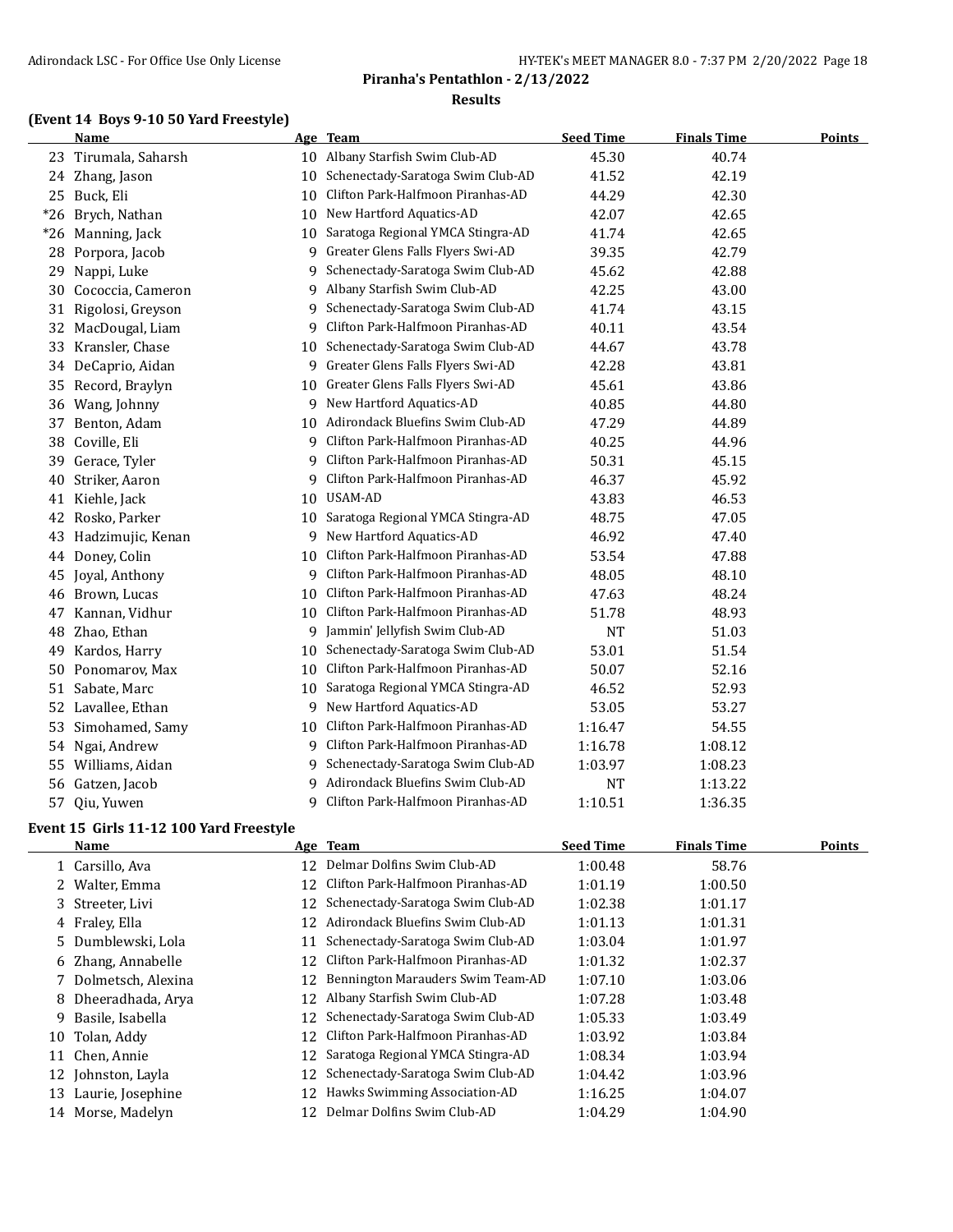## **(Event 15 Girls 11-12 100 Yard Freestyle)**

|       | <b>Name</b>             |    | Age Team                             | <b>Seed Time</b>   | <b>Finals Time</b> | <b>Points</b> |
|-------|-------------------------|----|--------------------------------------|--------------------|--------------------|---------------|
|       | 15 Blaum, Sarah         |    | 12 Schenectady-Saratoga Swim Club-AD | 1:03.94            | 1:05.05            |               |
|       | 16 Gaffney, Chloe       |    | 12 Hawks Swimming Association-AD     | 1:10.29            | 1:05.72            |               |
| 17    | Wang, Erica             | 12 | Clifton Park-Halfmoon Piranhas-AD    | 1:05.57            | 1:05.78            |               |
| 18    | Deal, Grace             | 12 | Clinton Cuda Swim Club-AD            | 1:05.83            | 1:05.79            |               |
|       | 19 Wolfort, Madison     | 12 | Albany Starfish Swim Club-AD         | 1:06.97            | 1:06.17            |               |
| 20    | Sancilio, Elizabeth     | 12 | Delmar Dolfins Swim Club-AD          | 1:05.39            | 1:06.28            |               |
| 21    | Stark, Mya Stark        | 12 | Schenectady-Saratoga Swim Club-AD    | 1:06.69            | 1:06.33            |               |
| 22    | Allinson, Mae           | 12 | Delmar Dolfins Swim Club-AD          | 1:08.98            | 1:06.50            |               |
| 23    | Wultsch-Fuller, Sonja   | 11 | Northern TRIBS Swimming-AD           | 1:07.70            | 1:07.02            |               |
| 24    | DiDonna, Marin          | 12 | Hawks Swimming Association-AD        | NT                 | 1:07.03            |               |
| 25    | Stoup, Maddie           | 12 | Clifton Park-Halfmoon Piranhas-AD    | 1:07.16            | 1:07.09            |               |
|       | 26 Dunbar, Georgia      | 12 | USAM-AD                              | 1:07.67            | 1:07.35            |               |
| $*27$ | Breckenridge, Lucy      | 11 | Schenectady-Saratoga Swim Club-AD    | 1:09.61            | 1:08.87            |               |
| *27   | Zazzaro, Amelia         | 11 | Bennington Marauders Swim Team-AD    | 1:19.84            | 1:08.87            |               |
| 29    | Dunbar, May             | 12 | USAM-AD                              | 1:11.08            | 1:09.14            |               |
|       | 30 White, Nicole        |    | 12 Northern TRIBS Swimming-AD        | 1:11.72            | 1:09.58            |               |
|       | 31 Cunningham, Isabelle | 11 | Clifton Park-Halfmoon Piranhas-AD    | 1:12.46            | 1:09.77            |               |
|       | 32 Waldman, Jacqueline  | 11 | Adirondack Bluefins Swim Club-AD     | 1:08.33            | 1:10.03            |               |
|       | 33 Villaume, Emma       |    | 12 Albany Starfish Swim Club-AD      | 1:14.74            | 1:10.12            |               |
| 34    | Ryan, Callie            | 11 | USAM-AD                              | 1:09.30            | 1:10.26            |               |
|       | 35 Walmsley, Lauren     | 11 | Clifton Park-Halfmoon Piranhas-AD    | 1:14.64            | 1:11.19            |               |
|       |                         |    | 12 Adirondack Bluefins Swim Club-AD  |                    |                    |               |
|       | 36 Miron, Sofia         | 12 | Schenectady-Saratoga Swim Club-AD    | 1:11.70            | 1:11.82            |               |
| 37    | Berju, Abby             | 12 | Schenectady-Saratoga Swim Club-AD    | 1:11.14<br>1:10.66 | 1:12.28            |               |
| 38    | Ruscio, Emily           |    | Schenectady-Saratoga Swim Club-AD    |                    | 1:12.39            |               |
| 39    | Taylor, Natalie         | 11 | Delmar Dolfins Swim Club-AD          | 1:11.44            | 1:12.47            |               |
| 40    | Ho, Sophie              | 12 |                                      | 1:16.53            | 1:12.80            |               |
| 41    | Forstell, Abby          | 11 | Hawks Swimming Association-AD        | 1:22.07            | 1:12.92            |               |
| 42    | O'Donnell, Bridgett     | 11 | Schenectady-Saratoga Swim Club-AD    | 1:08.61            | 1:13.07            |               |
|       | 43 Ryan, Chloe          | 11 | USAM-AD                              | 1:16.64            | 1:14.21            |               |
|       | 44 Pillai, Priya        | 12 | Clifton Park-Halfmoon Piranhas-AD    | 1:17.36            | 1:14.36            |               |
| 45    | Robles, Izzy            | 12 | Delmar Dolfins Swim Club-AD          | 1:13.94            | 1:14.43            |               |
|       | 46 Cao, Aimee           | 11 | Clifton Park-Halfmoon Piranhas-AD    | 1:16.04            | 1:14.58            |               |
| 47    | Hovak, Madelyn          | 12 | New Hartford Aquatics-AD             | 1:31.18            | 1:14.78            |               |
| 48    | Zhou, Yixuan            | 11 | Clifton Park-Halfmoon Piranhas-AD    | 1:19.81            | 1:14.80            |               |
| 49    | Rio, Willa              | 11 | New Hartford Aquatics-AD             | 1:14.84            | 1:14.88            |               |
|       | *50 Lee, Olivia         |    | 11 Albany Starfish Swim Club-AD      | <b>NT</b>          | 1:14.90            |               |
| $*50$ | Relyea, Cade            | 11 | Delmar Dolfins Swim Club-AD          | 1:13.64            | 1:14.90            |               |
| 52    | Rogowski, Bella         | 11 | Schenectady-Saratoga Swim Club-AD    | 1:15.07            | 1:14.99            |               |
| 53    | Paul, Maeve             | 12 | <b>Tigers Aquatic Club-AD</b>        | 1:16.94            | 1:15.01            |               |
| 54    | Bradley, Brooke         | 12 | Adirondack Bluefins Swim Club-AD     | 1:19.53            | 1:15.03            |               |
| 55    | Heller, Celia           | 11 | Greater Glens Falls Flyers Swi-AD    | 1:30.91            | 1:15.05            |               |
| 56    | Cho, Anna               | 11 | Albany Starfish Swim Club-AD         | 1:14.78            | 1:15.80            |               |
| 57    | McCarthy, Ella          | 11 | New Hartford Aquatics-AD             | 1:14.66            | 1:16.53            |               |
| 58    | McCarthy, Harper        | 12 | Saratoga Regional YMCA Stingra-AD    | 1:15.23            | 1:16.60            |               |
| 59    | Miller, Olivia          | 12 | Greater Glens Falls Flyers Swi-AD    | 1:15.63            | 1:16.88            |               |
| 60    | Burr, Alysia            | 12 | Clifton Park-Halfmoon Piranhas-AD    | 1:15.75            | 1:17.08            |               |
| 61    | Carroll, Sarah          | 11 | Unattached-AD                        | 1:16.93            | 1:17.12            |               |
| 62    | Toomajian, Stella       | 11 | USAM-AD                              | 1:18.23            | 1:17.25            |               |
| 63    | MacLeod, Addison        | 11 | USAM-AD                              | 1:14.79            | 1:17.56            |               |
| 64    | Puls, Kiera             | 11 | Adirondack Bluefins Swim Club-AD     | 1:14.42            | 1:17.57            |               |
| 65    | Newcomb, Lucy           | 12 | Hawks Swimming Association-AD        | NT                 | 1:17.68            |               |
|       | 66 Ness, Elsie          | 12 | Schenectady-Saratoga Swim Club-AD    | 1:18.09            | 1:18.07            |               |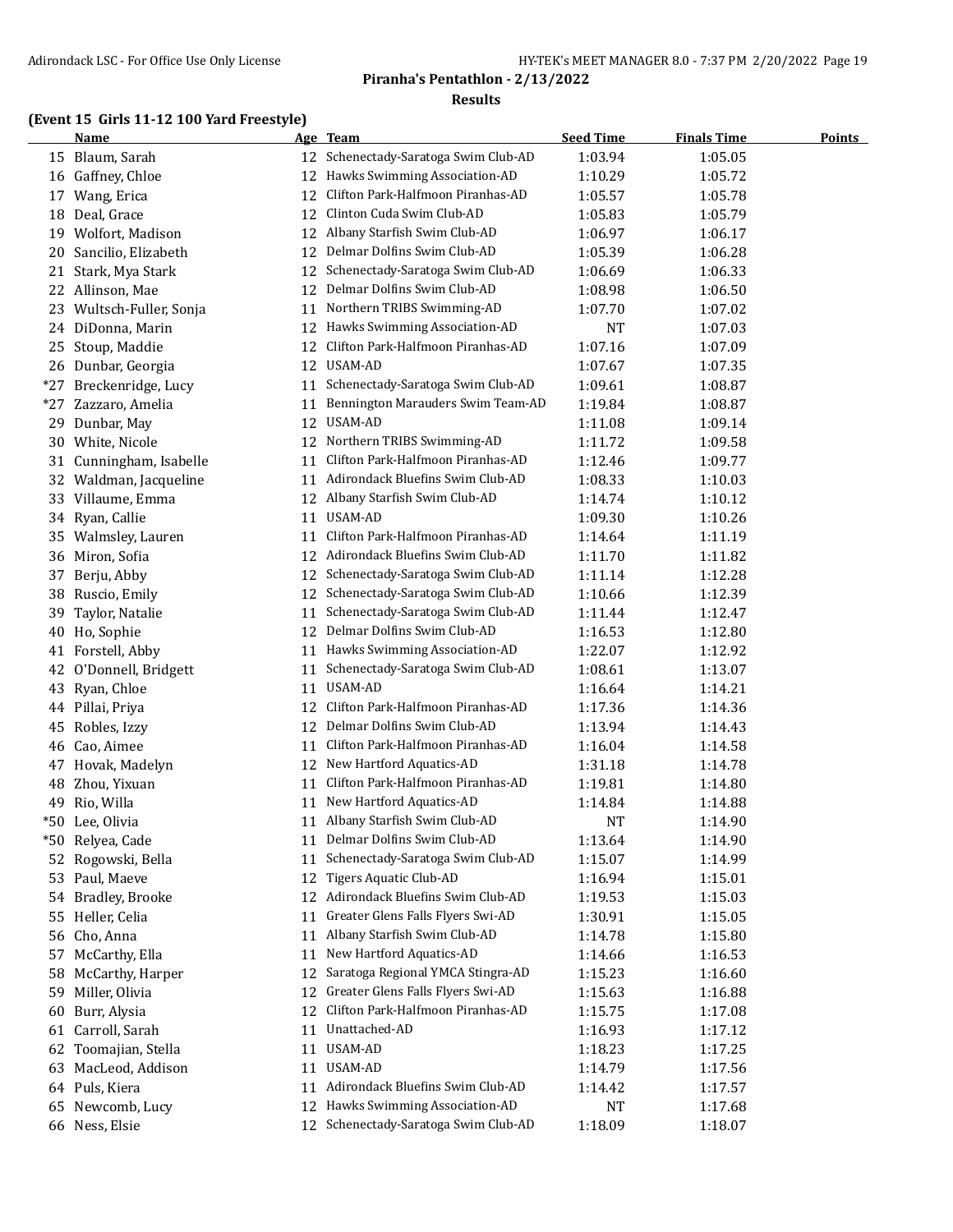## **(Event 15 Girls 11-12 100 Yard Freestyle)**

|     | <b>Name</b>                   |    | Age Team                             | <b>Seed Time</b> | <b>Finals Time</b> | <b>Points</b> |
|-----|-------------------------------|----|--------------------------------------|------------------|--------------------|---------------|
|     | 67 Cosh, Mallory              | 11 | Greater Glens Falls Flyers Swi-AD    | 1:17.42          | 1:19.15            |               |
| 68  | Salvi, Riley                  | 11 | Jammin' Jellyfish Swim Club-AD       | 1:25.69          | 1:19.23            |               |
| 69  | Farrell, Macayla              | 12 | Albany Starfish Swim Club-AD         | 1:28.03          | 1:19.24            |               |
| 70  | Freer, Cate                   | 11 | Saratoga Regional YMCA Stingra-AD    | 1:15.05          | 1:19.38            |               |
|     | 71 McAllister, Madalyn        | 12 | Jammin' Jellyfish Swim Club-AD       | 1:20.34          | 1:19.53            |               |
| 72  | Muldner, Jules/Juliana        | 12 | Schenectady-Saratoga Swim Club-AD    | 1:17.63          | 1:19.54            |               |
| 73  | Babcock, Jayne                | 12 | USAM-AD                              | 1:21.02          | 1:19.84            |               |
| 74  | Guerrero Manriquez, Valeria   | 12 | New Hartford Aquatics-AD             | 1:22.88          | 1:20.74            |               |
| 75  | Ramsdill, Anna                | 11 | Saratoga Regional YMCA Stingra-AD    | 1:23.40          | 1:22.18            |               |
|     | 76 Marsello, Madeline         | 12 | Jammin' Jellyfish Swim Club-AD       | 1:24.32          | 1:22.46            |               |
|     | 77 YU, Jia Jia                | 11 | Clifton Park-Halfmoon Piranhas-AD    | 1:19.50          | 1:22.53            |               |
| 78  | Camarda, Avery                | 12 | Bennington Marauders Swim Team-AD    | 1:24.21          | 1:22.63            |               |
| 79  | Bryant, Mia                   | 12 | Delmar Dolfins Swim Club-AD          | 1:24.23          | 1:23.16            |               |
| 80  | Durfee, Emily                 | 11 | Schenectady-Saratoga Swim Club-AD    | 1:18.15          | 1:23.20            |               |
| 81  | Dunham, Reilly                | 12 | Unattached-AD                        | 1:40.61          | 1:23.35            |               |
| 82  | Chen, Serena                  | 12 | Adirondack Bluefins Swim Club-AD     | 1:20.06          | 1:23.90            |               |
| 83  | Collis, Isabella              | 12 | New Hartford Aquatics-AD             | 1:22.97          | 1:23.95            |               |
| 84  | Miller, Isabella              | 11 | Clifton Park-Halfmoon Piranhas-AD    | 1:28.61          | 1:24.32            |               |
| 85  | Ventura, Colbie               | 12 | Schenectady-Saratoga Swim Club-AD    | 1:20.47          | 1:24.37            |               |
| 86  | Haight, Annabelle             | 11 | Greater Glens Falls Flyers Swi-AD    | 1:22.97          | 1:24.49            |               |
| 87  | Wolfort, Macy                 | 12 | Albany Starfish Swim Club-AD         | 1:21.67          | 1:25.36            |               |
| 88  | Dollar, Brieanna              | 12 | Schenectady-Saratoga Swim Club-AD    | 1:23.89          | 1:25.67            |               |
| 89  | Mossing, Ella                 | 12 | Greater Glens Falls Flyers Swi-AD    | 1:27.76          | 1:25.82            |               |
| 90  | Rigosu, Jennavieve            | 11 | Jammin' Jellyfish Swim Club-AD       | 1:21.66          | 1:26.53            |               |
| 91  | Dansie, Stella                | 11 | Schenectady-Saratoga Swim Club-AD    | 1:28.04          | 1:26.58            |               |
| 92  | Romanovsky, Lili              | 12 | Schenectady-Saratoga Swim Club-AD    | 1:27.05          | 1:27.05            |               |
| 93  | Roopnarine, Priya             | 11 | Bennington Marauders Swim Team-AD    | 1:45.59          | 1:27.15            |               |
| 94  | Colman, Maya                  | 12 | Unattached-AD                        | 1:35.65          | 1:27.34            |               |
|     | 95 Li, Naomi                  |    | 12 Adirondack Bluefins Swim Club-AD  | NT               | 1:27.42            |               |
|     | 96 Polsinello, Samantha       | 11 | Adirondack Bluefins Swim Club-AD     | <b>NT</b>        | 1:28.18            |               |
| 97  | Scaringe, Elizabeth           | 12 | Jammin' Jellyfish Swim Club-AD       | 1:27.66          | 1:28.49            |               |
| 98  | Shifrin, Yeva                 | 11 | New Hartford Aquatics-AD             | <b>NT</b>        | 1:29.81            |               |
| 99  | Cococcia, Mirabella           | 11 | Albany Starfish Swim Club-AD         | 1:29.03          | 1:31.71            |               |
| 100 | Rositano, Sofia               | 12 | New Hartford Aquatics-AD             | 1:33.02          | 1:32.74            |               |
|     | 101 Cole, Nora                | 11 | New Hartford Aquatics-AD             | NT               | 1:33.30            |               |
|     | 102 Ventela, Hannah           |    | 11 Saratoga Regional YMCA Stingra-AD | 1:22.36          | 1:34.20            |               |
|     | 103 Fernandez-Turo, Rocio     |    | 11 New Hartford Aquatics-AD          | NT               | 1:34.34            |               |
|     | 104 Michaels, Amelia          | 12 | Clifton Park-Halfmoon Piranhas-AD    | 1:33.32          | 1:34.88            |               |
|     | 105 Schmidt, Lilia            | 11 | Greater Glens Falls Flyers Swi-AD    | 1:34.58          | 1:34.93            |               |
|     | 106 Fronhofer, Shelby         | 12 | Greater Glens Falls Flyers Swi-AD    | 1:34.74          | 1:37.09            |               |
|     | 107 Poricanin, Asha           | 11 | Delmar Dolfins Swim Club-AD          | 1:35.86          | 1:37.54            |               |
|     | 108 Hoskins-Pfeiffer, Jyllian | 11 | Greater Glens Falls Flyers Swi-AD    | 1:32.27          | 1:39.73            |               |
| 109 | Alcuri, Julia                 | 11 | New Hartford Aquatics-AD             | 1:39.37          | 1:42.04            |               |
| 110 | Hagin, Addison                | 11 | Clifton Park-Halfmoon Piranhas-AD    | 1:38.82          | 1:42.39            |               |
|     | 111 Watson, Eliza             | 12 | Saratoga Regional YMCA Stingra-AD    | 2:02.05          | 1:42.94            |               |
|     | 112 Lefco, Elena              | 12 | Schenectady-Saratoga Swim Club-AD    | 1:37.36          | 1:44.44            |               |
| 113 | Nuccio, Faydra                | 11 | Bennington Marauders Swim Team-AD    | NT               | 1:51.02            |               |
| 114 | Elmarasy, Noor                | 11 | New Hartford Aquatics-AD             | 1:57.84          | 1:52.96            |               |
|     | 115 Gioppo, Abigail           | 11 | New Hartford Aquatics-AD             | NT               | 1:54.17            |               |
|     | 116 Luley, Mya                | 11 | New Hartford Aquatics-AD             | 1:48.72          | 1:57.88            |               |
|     | 117 Yakubec, Bekah            | 11 | Greater Glens Falls Flyers Swi-AD    | 2:00.00          | 2:12.02            |               |
|     | 118 Simohamed, Sonia          | 11 | Clifton Park-Halfmoon Piranhas-AD    | 2:13.83          | 2:13.42            |               |
|     |                               |    |                                      |                  |                    |               |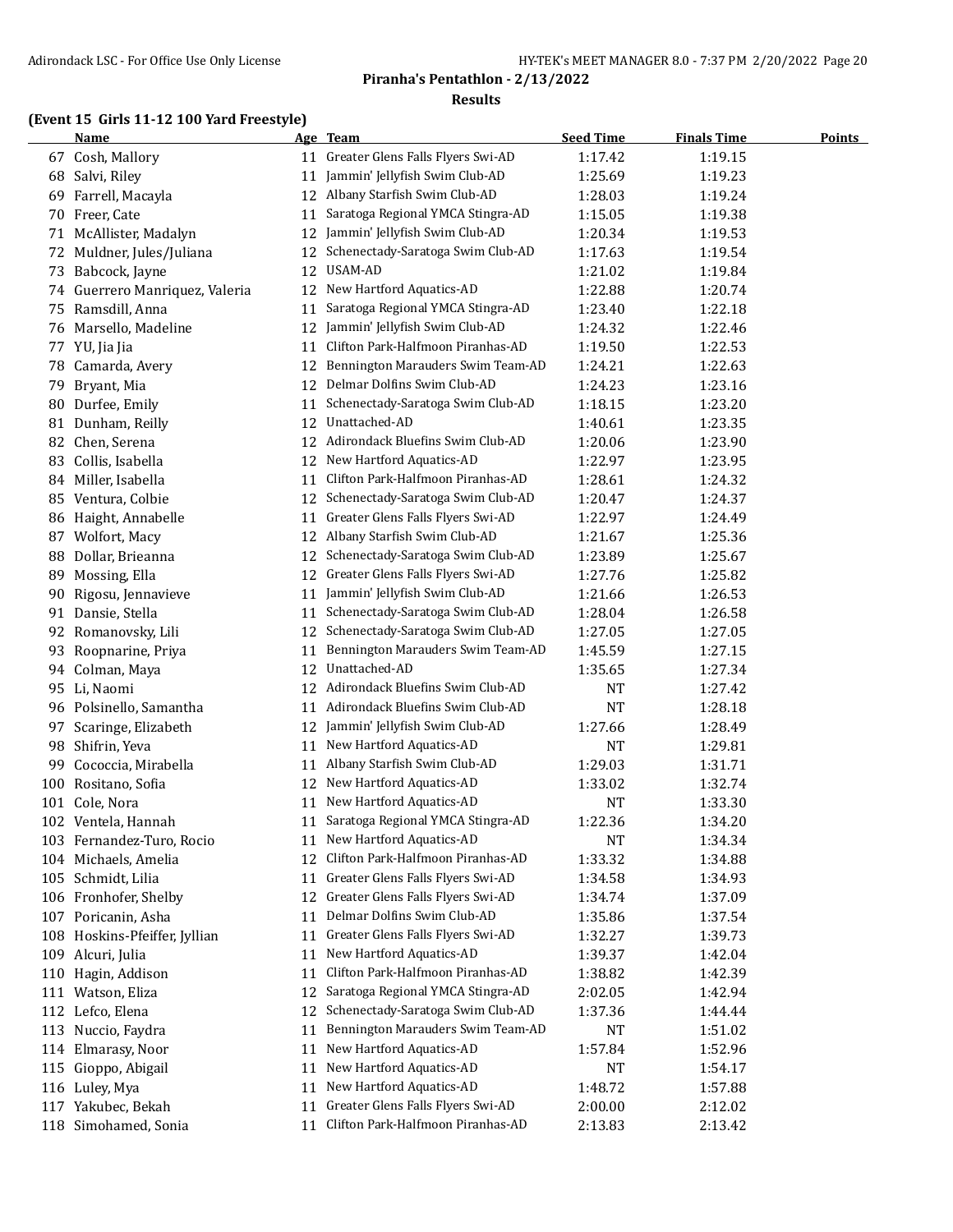## **(Event 15 Girls 11-12 100 Yard Freestyle)**

|    | Name                                   |    | Age Team                             | <b>Seed Time</b> | <b>Finals Time</b> | <b>Points</b> |
|----|----------------------------------------|----|--------------------------------------|------------------|--------------------|---------------|
|    | --- Young, Julia                       |    | 12 Tigers Aquatic Club-AD            | 1:13.81          | DQ                 |               |
|    | --- Maki-Davis, Abigail                |    | 12 Bennington Marauders Swim Team-AD | 1:19.36          | DQ                 |               |
|    | Event 16 Boys 11-12 100 Yard Freestyle |    |                                      |                  |                    |               |
|    | Name                                   |    | Age Team                             | <b>Seed Time</b> | <b>Finals Time</b> | <b>Points</b> |
|    | 1 O'Keeffe, Grant                      |    | 12 Schenectady-Saratoga Swim Club-AD | 56.68            | 56.66              |               |
|    | 2 Crowley, Mason                       |    | 12 Tigers Aquatic Club-AD            | 56.46            | 56.97              |               |
| 3  | Tong, Lucas                            |    | 12 Schenectady-Saratoga Swim Club-AD | 1:00.06          | 1:00.09            |               |
| 4  | Janga, Simba                           |    | 12 Delmar Dolfins Swim Club-AD       | 1:00.42          | 1:00.36            |               |
| 5. | Lim, Yi Wei                            |    | 12 Clifton Park-Halfmoon Piranhas-AD | 1:02.01          | 1:00.51            |               |
|    | 6 Jabour, Rocco                        |    | 12 USAM-AD                           | 1:02.83          | 1:01.20            |               |
|    | 7 Lee, Nathan                          |    | 12 Clifton Park-Halfmoon Piranhas-AD | 1:25.01          | 1:01.93            |               |
| 8  | Keating, Jack                          |    | 12 Delmar Dolfins Swim Club-AD       | 1:01.50          | 1:02.14            |               |
| 9  | Mowry, Kayden                          |    | 11 USAM-AD                           | 1:03.46          | 1:02.53            |               |
|    | 10 Bette, AJ                           |    | 12 Adirondack Bluefins Swim Club-AD  | 1:03.54          | 1:03.52            |               |
|    | 11 Young, Liam                         |    | 12 Tigers Aquatic Club-AD            | 1:05.21          | 1:05.47            |               |
|    | 12 Yin, Brayden                        |    | 12 Clifton Park-Halfmoon Piranhas-AD | 1:07.34          | 1:05.48            |               |
|    | 13 Wang, Sam                           |    | 12 Schenectady-Saratoga Swim Club-AD | 1:05.37          | 1:05.84            |               |
|    | 14 Jerome, Jude                        |    | 11 USAM-AD                           | 1:05.35          | 1:06.27            |               |
|    | 15 Lian, Oliver                        |    | 11 Clifton Park-Halfmoon Piranhas-AD | 1:07.57          | 1:07.14            |               |
|    | 16 Wolk, Caison                        |    | 11 USAM-AD                           | 1:09.31          | 1:07.89            |               |
|    | 17 Gerace, James                       |    | 11 Clifton Park-Halfmoon Piranhas-AD | 1:07.53          | 1:08.05            |               |
| 18 | Banaszewski, Calvin                    |    | 12 Schenectady-Saratoga Swim Club-AD | 1:09.48          | 1:09.57            |               |
| 19 | Mastro, Nick                           | 11 | Tigers Aquatic Club-AD               | 1:23.36          | 1:09.59            |               |
| 20 | Hungerford, Brett                      |    | 12 Albany Starfish Swim Club-AD      | 1:07.13          | 1:09.93            |               |
|    | 21 Nikodem, Carter                     | 11 | Schenectady-Saratoga Swim Club-AD    | 1:07.64          | 1:12.32            |               |
| 22 | Mowry, Kyle                            | 11 | USAM-AD                              | 1:14.67          | 1:13.52            |               |
| 23 | Skuza, Alex                            | 12 | Delmar Dolfins Swim Club-AD          | 1:16.69          | 1:14.00            |               |
|    | 24 Lisella, Miller                     |    | 11 Adirondack Bluefins Swim Club-AD  | 1:09.54          | 1:14.88            |               |
| 25 | Gould, Jackson                         | 12 | Clifton Park-Halfmoon Piranhas-AD    | 1:16.38          | 1:15.25            |               |
|    | 26 Zeliph, Jack                        |    | 12 Albany Starfish Swim Club-AD      | 1:20.42          | 1:16.61            |               |
|    | 27 Brehm, Alek                         |    | 11 Adirondack Bluefins Swim Club-AD  | 1:14.78          | 1:17.51            |               |
|    | 28 Heckler, Hayden                     | 11 | Delmar Dolfins Swim Club-AD          | 1:18.49          | 1:18.61            |               |
|    | 29 Wang, Shaoyu                        |    | 12 Clifton Park-Halfmoon Piranhas-AD | 1:19.79          | 1:19.42            |               |
|    | 30 Hastings, Charley                   |    | 12 Schenectady-Saratoga Swim Club-AD | 1:17.89          | 1:19.88            |               |
|    | 31 Barlow, Jake                        |    | 11 crocodiles-AD                     | 1:18.74          | 1:20.37            |               |
|    | 32 Dashiell, Michael                   |    | 11 Schenectady-Saratoga Swim Club-AD | 1:21.07          | 1:20.75            |               |
|    | 33 Wilford, Juneau                     |    | 12 Schenectady-Saratoga Swim Club-AD | 1:24.71          | 1:23.15            |               |
|    | 34 Wood, Ryan                          |    | 12 Clifton Park-Halfmoon Piranhas-AD | 1:31.94          | 1:25.78            |               |
| 35 | Fava, Wyatt                            | 12 | Clifton Park-Halfmoon Piranhas-AD    | 1:30.41          | 1:26.72            |               |
|    | 36 Rinaldo, Landon                     | 11 | New Hartford Aquatics-AD             | 1:21.18          | 1:27.35            |               |
| 37 | Andreini, Finn                         | 12 | Schenectady-Saratoga Swim Club-AD    | 1:25.59          | 1:30.22            |               |
| 38 | Tresnjo, Alen                          | 11 | New Hartford Aquatics-AD             | NT               | 1:31.09            |               |
| 39 | Washburn, Jacob                        | 11 | Clifton Park-Halfmoon Piranhas-AD    | 1:38.38          | 1:32.05            |               |
| 40 | Healey, Spencer                        | 11 | Clifton Park-Halfmoon Piranhas-AD    | 1:35.98          | 1:34.00            |               |
| 41 | bay, Rogan                             | 12 | Clifton Park-Halfmoon Piranhas-AD    | 1:34.29          | 1:35.23            |               |
| 42 | Hill, Owen                             | 11 | Saratoga Regional YMCA Stingra-AD    | 1:31.86          | 1:36.50            |               |
| 43 | Barnoski, Liam                         | 11 | Schenectady-Saratoga Swim Club-AD    | 1:40.09          | 1:36.54            |               |
|    | 44 Barlin-Romano, Jaiden               | 11 | Delmar Dolfins Swim Club-AD          | NT               | 1:37.53            |               |
| 45 | White, Nick                            | 12 | Saratoga Regional YMCA Stingra-AD    | 1:29.31          | 1:37.89            |               |
| 46 | Kardos, Henrik                         | 12 | Schenectady-Saratoga Swim Club-AD    | 1:37.34          | 1:38.45            |               |
| 47 | Czajkowski, Cameron                    |    | 12 Hawks Swimming Association-AD     | 2:00.79          | 1:43.70            |               |
|    |                                        |    |                                      |                  |                    |               |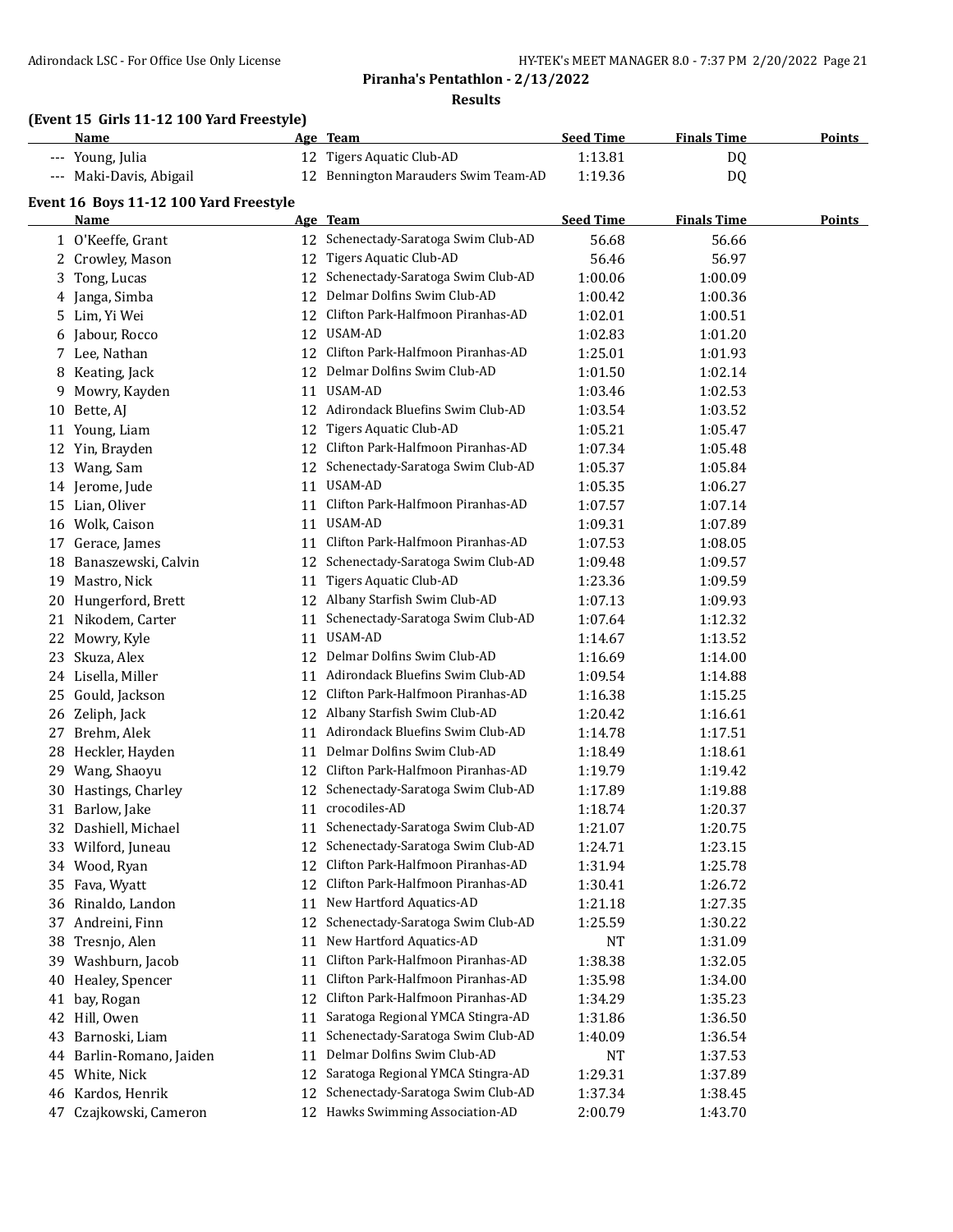#### **(Event 16 Boys 11-12 100 Yard Freestyle)**

| <b>Name</b>        | Age Team                             | <b>Seed Time</b> | <b>Finals Time</b> | <b>Points</b> |
|--------------------|--------------------------------------|------------------|--------------------|---------------|
| 48 Zima, Elliott   | 11 Schenectady-Saratoga Swim Club-AD | 1:45.65          | 1:47.14            |               |
| 49 Zorn, Nathaniel | 11 Saratoga Regional YMCA Stingra-AD | 1:55.95          | 2:02.82            |               |
| --- Lohse, Magnus  | 11 Saratoga Regional YMCA Stingra-AD | 1:06.60          | DO.                |               |

#### **Event 21 Girls 8 & Under 50 Yard Butterfly**

|          | Name                |    | Age Team                          | <b>Seed Time</b> | <b>Finals Time</b> | <b>Points</b> |
|----------|---------------------|----|-----------------------------------|------------------|--------------------|---------------|
|          | 1 Hopke, Stella     | 8  | Clifton Park-Halfmoon Piranhas-AD | 1:05.32          | 53.91              |               |
|          | 2 Taylor, Zoey      |    | Schenectady-Saratoga Swim Club-AD | NT               | 58.61              |               |
|          | 3 Cronin, Julia     | 8  | USAM-AD                           | NT               | 1:03.59            |               |
|          | 4 Druzynski, Riley  |    | Schenectady-Saratoga Swim Club-AD | 1:32.67          | 1:05.72            |               |
|          | 5 Johnson, Anna     | 8. | Tigers Aquatic Club-AD            | <b>NT</b>        | 1:13.51            |               |
|          | 6 Nappi, Lexie      |    | Schenectady-Saratoga Swim Club-AD | <b>NT</b>        | 1:14.30            |               |
| $---$    | Reynolds, Stella    |    | Schenectady-Saratoga Swim Club-AD | <b>NT</b>        | DQ                 |               |
|          | Rosa, Hartley       |    | Schenectady-Saratoga Swim Club-AD | <b>NT</b>        | DQ                 |               |
| $---$    | Galiard, Mina       |    | Clifton Park-Halfmoon Piranhas-AD | <b>NT</b>        | DQ                 |               |
|          | Carpenter, Olivia   |    | Clifton Park-Halfmoon Piranhas-AD | NT               | DQ                 |               |
| $---$    | Eichfeld, Anna      |    | Clifton Park-Halfmoon Piranhas-AD | <b>NT</b>        | DQ                 |               |
| $---$    | Holcomb, Miyoko     | 6  | Saratoga Regional YMCA Stingra-AD | <b>NT</b>        | DQ                 |               |
| $\cdots$ | Babcock, Anna       | 8  | USAM-AD                           | NT               | DQ                 |               |
|          | Keller, Catherine   | 8. | Albany Starfish Swim Club-AD      | <b>NT</b>        | DQ                 |               |
|          | --- Sfeir, Scarlett | 8. | Schenectady-Saratoga Swim Club-AD | NT               | DQ                 |               |
| $---$    | Letterman, Alice    |    | Schenectady-Saratoga Swim Club-AD | NT               | DQ                 |               |
| $\cdots$ | Puels, Ruby         |    | Schenectady-Saratoga Swim Club-AD | NT               | D <sub>0</sub>     |               |

#### **Event 22 Boys 8 & Under 50 Yard Butterfly**

|       | <b>Name</b>         |    | Age Team                            | <b>Seed Time</b> | <b>Finals Time</b> | <b>Points</b> |
|-------|---------------------|----|-------------------------------------|------------------|--------------------|---------------|
|       | 1 Clark, James      | 8  | Clifton Park-Halfmoon Piranhas-AD   | 39.64            | 38.08              |               |
|       | 2 Horstmyer, Erik   | 8  | Clifton Park-Halfmoon Piranhas-AD   | 48.26            | 38.41              |               |
|       | 3 Colman, Samuel    | 8  | Unattached-AD                       | NT               | 52.36              |               |
|       | 4 Williams, Tyler   | 8  | Albany Starfish Swim Club-AD        | NT               | 58.09              |               |
|       | 5 Stotz, Andrew     | 8  | Clifton Park-Halfmoon Piranhas-AD   | NT               | 1:11.62            |               |
|       | 6 McCoy, Charles    | 8  | Clifton Park-Halfmoon Piranhas-AD   | NT               | 1:32.50            |               |
|       | --- Schlegel, Henry |    | Clifton Park-Halfmoon Piranhas-AD   | NT               | DQ                 |               |
|       | --- Striker. Kamden |    | 6 Clifton Park-Halfmoon Piranhas-AD | NT               | DQ                 |               |
|       | --- Lagowski, Brian | 8  | Clifton Park-Halfmoon Piranhas-AD   | NT               | DQ                 |               |
| $---$ | Willcox, Kenny      | 8  | Schenectady-Saratoga Swim Club-AD   | NT               | DQ                 |               |
| $---$ | Dorsey, Marshall    | 8  | Albany Starfish Swim Club-AD        | NT               | DQ                 |               |
| $---$ | Washburn, Griffin   | 6. | Clifton Park-Halfmoon Piranhas-AD   | NT               | DQ                 |               |
|       | --- Strickler, Ben  |    | Schenectady-Saratoga Swim Club-AD   | NT               | D <sub>0</sub>     |               |

#### **Event 23 Girls 13-14 100 Yard Butterfly**

| Name                 |    | Age Team                             | <b>Seed Time</b> | <b>Finals Time</b> | <b>Points</b> |
|----------------------|----|--------------------------------------|------------------|--------------------|---------------|
| 1 Kaufman, Ava       | 14 | Delmar Dolfins Swim Club-AD          | 1:01.97          | 1:04.25            |               |
| 2 Sellnow, Emma      |    | 14 Schenectady-Saratoga Swim Club-AD | 1:06.60          | 1:07.00            |               |
| 3 Park, Subeen       |    | 14 Clinton Cuda Swim Club-AD         | 1:10.70          | 1:07.96            |               |
| 4 Blodgett, Sage     |    | 14 Delmar Dolfins Swim Club-AD       | 1:07.08          | 1:08.25            |               |
| 5 Splendido, Lily    |    | 14 Schenectady-Saratoga Swim Club-AD | 1:06.96          | 1:08.39            |               |
| 6 Gvozdeva, Victoria |    | 13 Schenectady-Saratoga Swim Club-AD | 1:19.80          | 1:10.45            |               |
| 7 Watson, Avery      |    | 14 Schenectady-Saratoga Swim Club-AD | 1:09.90          | 1:10.49            |               |
| 8 Elsbree, Addison   | 13 | Schenectady-Saratoga Swim Club-AD    | 1:11.58          | 1:10.83            |               |
| 9 Young, Grace       | 14 | Tigers Aquatic Club-AD               | 1:15.13          | 1:10.95            |               |
| 10 Zenner, Jacklyn   |    | 14 Schenectady-Saratoga Swim Club-AD | 1:10.70          | 1:10.96            |               |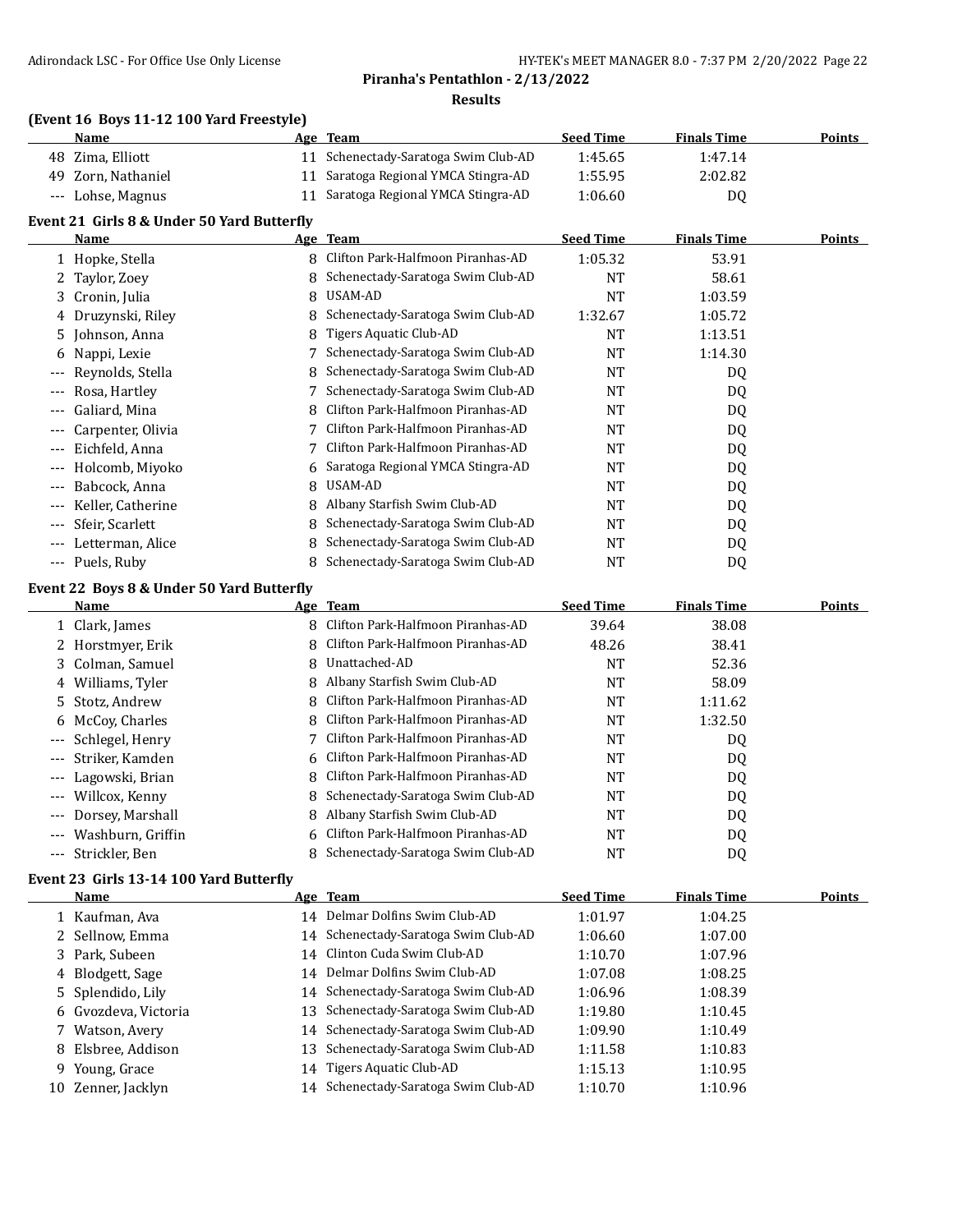## **(Event 23 Girls 13-14 100 Yard Butterfly)**

|       | <b>Name</b>            |    | Age Team                             | <b>Seed Time</b> | <b>Finals Time</b> | <b>Points</b> |
|-------|------------------------|----|--------------------------------------|------------------|--------------------|---------------|
|       | 11 Delair, Charlize    |    | 14 Adirondack Bluefins Swim Club-AD  | 1:13.54          | 1:11.47            |               |
| 12    | Agro, Lindsay          |    | 14 Adirondack Bluefins Swim Club-AD  | 1:09.84          | 1:11.50            |               |
| 13    | Ejanda, Charisse       | 14 | Delmar Dolfins Swim Club-AD          | 1:15.81          | 1:12.00            |               |
|       | 14 Muldner, Marina     | 13 | Schenectady-Saratoga Swim Club-AD    | 1:07.96          | 1:12.18            |               |
| 15    | McFarland, Maddie      | 13 | Adirondack Bluefins Swim Club-AD     | 1:16.16          | 1:12.36            |               |
|       | 16 Rochefort, Sydney   | 14 | Northern TRIBS Swimming-AD           | 1:09.77          | 1:12.61            |               |
| 17    | Silaika, Genny         | 14 | Clifton Park-Halfmoon Piranhas-AD    | 1:14.35          | 1:12.78            |               |
| 18    | Racaza, Reyna          | 13 | Schenectady-Saratoga Swim Club-AD    | 1:15.58          | 1:12.81            |               |
| 19    | MacLeod, Angelina      | 13 | USAM-AD                              | 1:14.52          | 1:13.22            |               |
| 20    | Sheeley, Alaura        | 14 | Hawks Swimming Association-AD        | 1:22.35          | 1:13.47            |               |
| 21    | Vertullo, Gianna       | 14 | <b>Tigers Aquatic Club-AD</b>        | 1:16.95          | 1:14.02            |               |
| 22    | Loiacano, Alexa        | 13 | New Hartford Aquatics-AD             | 1:14.82          | 1:14.24            |               |
| 23    | Yafayeva, Roxana       | 13 | Albany Starfish Swim Club-AD         | 1:19.28          | 1:14.41            |               |
| 24    | Kantor, Abigail        | 14 | New Hartford Aquatics-AD             | 1:15.64          | 1:14.78            |               |
| 25    | Boyle, Elyse           | 13 | Schenectady-Saratoga Swim Club-AD    | 1:25.31          | 1:15.49            |               |
| 26    | Goodspeed, Fayth       | 14 | Schenectady-Saratoga Swim Club-AD    | 1:13.77          | 1:17.41            |               |
| 27    | Wilson, Abigail        | 13 | Saratoga Regional YMCA Stingra-AD    | 1:17.84          | 1:17.78            |               |
| 28    | Worthley, Hannah       | 14 | Northern TRIBS Swimming-AD           | 1:22.64          | 1:18.55            |               |
| 29    | Nacheman, Ella         | 13 | Saratoga Regional YMCA Stingra-AD    | 1:18.04          | 1:19.15            |               |
| 30    | Lutz, Olivia           | 14 | Jammin' Jellyfish Swim Club-AD       | 1:17.50          | 1:19.59            |               |
| 31    | Simmons, Madigan       | 13 | Clifton Park-Halfmoon Piranhas-AD    | 1:23.22          | 1:19.90            |               |
| 32    | Burton, Brooke         | 13 | Clifton Park-Halfmoon Piranhas-AD    | <b>NT</b>        | 1:20.16            |               |
| 33    | Franco, Maddy          | 14 | Clifton Park-Halfmoon Piranhas-AD    | 1:22.07          | 1:20.42            |               |
| 34    | Depew, Heather         | 14 | Delmar Dolfins Swim Club-AD          | <b>NT</b>        | 1:20.88            |               |
|       | 35 Pecunia, Clara      | 13 | Saratoga Regional YMCA Stingra-AD    | <b>NT</b>        | 1:21.49            |               |
| 36    | Bradley, Kayla         | 14 | Albany Starfish Swim Club-AD         | 1:35.64          | 1:22.03            |               |
| 37    | Horsch, Jackie         | 14 | Schenectady-Saratoga Swim Club-AD    | <b>NT</b>        | 1:22.11            |               |
| 38    | Coker, June            | 14 | Saratoga Regional YMCA Stingra-AD    | <b>NT</b>        | 1:22.39            |               |
| 39    | Vroman, Ava            | 13 | crocodiles-AD                        | 1:24.11          | 1:22.55            |               |
| 40    | Carney, Tori           | 14 | Jammin' Jellyfish Swim Club-AD       | 1:21.28          | 1:22.89            |               |
| 41    | Sokolewicz, Kate       | 13 | Schenectady-Saratoga Swim Club-AD    | 1:25.50          | 1:22.93            |               |
| 42    | Roos, Avada            | 13 | crocodiles-AD                        | 1:22.56          | 1:23.42            |               |
| $*43$ | DelGuercio, Maddie     | 13 | Unattached-AD                        | 1:34.89          | 1:23.45            |               |
| $*43$ | Donofrio, Sophia       | 13 | Clifton Park-Halfmoon Piranhas-AD    | 1:31.77          | 1:23.45            |               |
| 45    | Perri, Gabbi           | 13 | Delmar Dolfins Swim Club-AD          | NT               | 1:24.61            |               |
| 46    | Ball, Ana              |    | 14 Albany Starfish Swim Club-AD      | 1:43.92          | 1:24.70            |               |
|       | 47 Grabitzky, Isabella |    | 14 Schenectady-Saratoga Swim Club-AD | 1:31.66          | 1:26.47            |               |
| 48    | Cohen, Evyn            | 13 | Clinton Cuda Swim Club-AD            | 1:36.46          | 1:30.64            |               |
| 49    | Gossett, Willow        | 14 | Greater Glens Falls Flyers Swi-AD    | 1:40.83          | 1:34.51            |               |
| 50    | Scaringe, Veronica     | 13 | Jammin' Jellyfish Swim Club-AD       | <b>NT</b>        | 1:48.77            |               |
| 51    | Lundin, Paige          | 13 | Schenectady-Saratoga Swim Club-AD    | $\rm{NT}$        | 1:49.20            |               |
| 52    | Griffin, Alexis        | 13 | Schenectady-Saratoga Swim Club-AD    | 1:57.70          | 1:49.46            |               |
| ---   | Dugan, Angelica        | 13 | Schenectady-Saratoga Swim Club-AD    | NT               | DQ                 |               |
|       | --- Romanovsky, Alisa  |    | 14 Schenectady-Saratoga Swim Club-AD | <b>NT</b>        | DQ                 |               |

#### **Event 24 Boys 13-14 100 Yard Butterfly**

| <b>Name</b>        | Age Team                             | <b>Seed Time</b> | <b>Finals Time</b> | Points |
|--------------------|--------------------------------------|------------------|--------------------|--------|
| Jerome, Christian  | 13 USAM-AD                           | 54.41            | 52.41              |        |
| 2 Brkanovic, Isak  | 14 Delmar Dolfins Swim Club-AD       | 58.08            | 57.48              |        |
| 3 Hershberg, Jacob | 14 Delmar Dolfins Swim Club-AD       | 57.00            | 58.43              |        |
| 4 Gregory, John    | 14 Schenectady-Saratoga Swim Club-AD | 1:01.51          | 1:01.07            |        |
| 5 Izzard, Ewan     | 14 Delmar Dolfins Swim Club-AD       | 1:01.21          | 1:02.25            |        |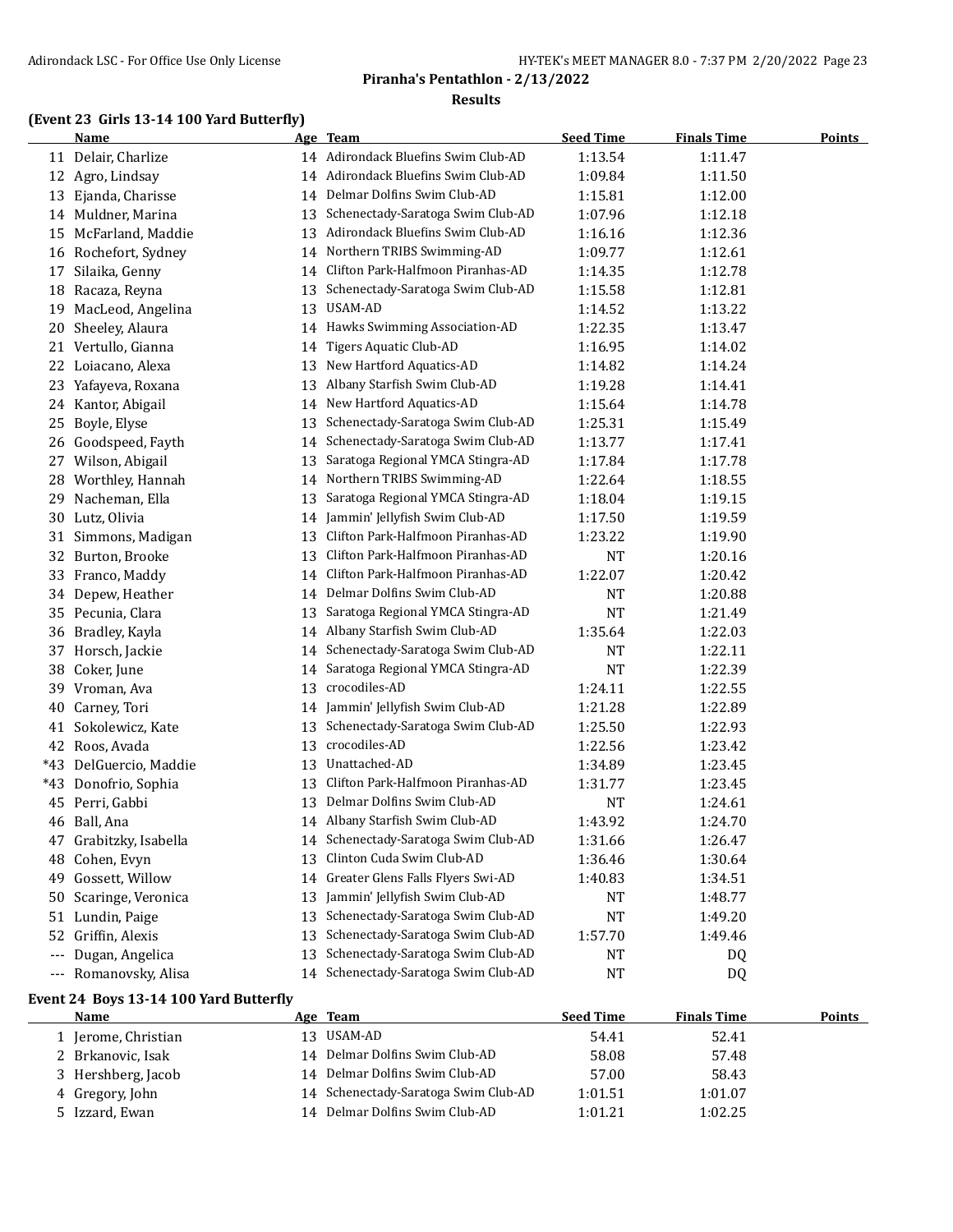## **(Event 24 Boys 13-14 100 Yard Butterfly)**

|                     | Name                                        |    | Age Team                            | <b>Seed Time</b>     | <b>Finals Time</b> | <b>Points</b> |
|---------------------|---------------------------------------------|----|-------------------------------------|----------------------|--------------------|---------------|
|                     | 6 Sasson, Ya'ir                             |    | 14 Unattached-AD                    | 1:02.59              | 1:02.55            |               |
| 7.                  | Davis, Luke                                 |    | 14 Addison Otters Swim Team-AD      | 1:04.05              | 1:02.98            |               |
| 8                   | Hellenthal, Thomas                          | 13 | Unattached-AD                       | 1:05.28              | 1:04.28            |               |
| 9                   | Travis, Jasper                              |    | 14 USAM-AD                          | 1:07.01              | 1:04.30            |               |
| 10                  | Epperson, Xhayne                            | 13 | Schenectady-Saratoga Swim Club-AD   | 1:06.26              | 1:05.32            |               |
| 11                  | Wang, Alex                                  | 14 | Delmar Dolfins Swim Club-AD         | 1:06.56              | 1:06.51            |               |
| 12                  | Zhang, Alex                                 | 13 | Schenectady-Saratoga Swim Club-AD   | 1:06.15              | 1:08.52            |               |
| 13                  | Chen, Andrew                                | 14 | Saratoga Regional YMCA Stingra-AD   | <b>NT</b>            | 1:10.55            |               |
| 14                  | McManus, Braeden                            | 13 | Bennington Marauders Swim Team-AD   | <b>NT</b>            | 1:12.16            |               |
| $*15$               | Savage, Ian                                 | 13 | Delmar Dolfins Swim Club-AD         | 1:10.55              | 1:13.82            |               |
| $*15$               | Napoli, Nick                                | 13 | Hawks Swimming Association-AD       | <b>NT</b>            | 1:13.82            |               |
| 17                  | Nuccio, Dominic                             | 14 | Bennington Marauders Swim Team-AD   | <b>NT</b>            | 1:18.35            |               |
| 18                  | Novikov, Daniel                             | 14 | Jammin' Jellyfish Swim Club-AD      | 1:30.57              | 1:19.14            |               |
| 19                  | Kim, Rowan                                  | 13 | Saratoga Regional YMCA Stingra-AD   | 1:17.47              | 1:19.35            |               |
| 20                  | Mitola, Jacob                               | 14 | Clifton Park-Halfmoon Piranhas-AD   | 1:42.11              | 1:21.78            |               |
| 21                  | Doney, Caleb                                | 14 | Clifton Park-Halfmoon Piranhas-AD   | <b>NT</b>            | 1:21.92            |               |
| 22                  | Dingwall, Spencer                           | 14 | Clifton Park-Halfmoon Piranhas-AD   | <b>NT</b>            | 1:22.38            |               |
| 23                  | Franco III, Victor                          | 13 | Delmar Dolfins Swim Club-AD         | <b>NT</b>            | 1:22.55            |               |
| 24                  | Zima, Isaac                                 | 13 | Schenectady-Saratoga Swim Club-AD   | 1:59.96              | 1:26.70            |               |
| 25                  | Zhang, William                              | 13 | Clifton Park-Halfmoon Piranhas-AD   | NT                   | 1:42.86            |               |
| 26                  | St. Thomas, Logan                           | 13 | Clinton Cuda Swim Club-AD           | <b>NT</b>            | 1:50.06            |               |
| 27                  | Hughes Robillard, Eric                      | 13 | Clifton Park-Halfmoon Piranhas-AD   | 2:06.05              | 1:58.58            |               |
| $\qquad \qquad - -$ | Donepudi, Gautam                            |    | 14 Delmar Dolfins Swim Club-AD      | 2:34.30              | DQ                 |               |
|                     | Event 25 Girls 15 & Over 100 Yard Butterfly |    |                                     |                      |                    |               |
|                     | Name                                        |    | Age Team                            | <b>Seed Time</b>     | <b>Finals Time</b> | Points        |
|                     | 1 Burke, Emma                               | 18 | New Hartford Aquatics-AD            | 58.64                | 58.97              |               |
| 2                   | Gibson, Alexis                              | 16 | Albany Starfish Swim Club-AD        | 59.55                | 1:01.19            |               |
| 3                   | Napoli, Julia                               | 15 | Hawks Swimming Association-AD       | 1:01.96              | 1:01.88            |               |
|                     | 4 O'Brien, Raegan                           | 15 | USAM-AD                             | 1:03.41              | 1:03.17            |               |
|                     | 5 Carroll Hannah                            |    | 16 Adirondack Bluefins Swim Club-AD | $1.10 \, \text{A}$ 9 | 1.03.26            |               |

|    | 5 Carroll, Hannah  | 16 | Adirondack Bluefins Swim Club-AD  | 1:10.49   | 1:03.26 |
|----|--------------------|----|-----------------------------------|-----------|---------|
| 6  | DeBellis, Lily     | 17 | Delmar Dolfins Swim Club-AD       | 1:03.44   | 1:03.42 |
| 7  | Roberts, Grace     | 17 | Albany Starfish Swim Club-AD      | 1:01.93   | 1:03.77 |
| 8  | Wang, Catherine    | 17 | Clifton Park-Halfmoon Piranhas-AD | 1:04.31   | 1:04.09 |
| 9  | Ramgulam, Varshana | 15 | Clifton Park-Halfmoon Piranhas-AD | 1:02.41   | 1:04.12 |
| 10 | Bigwarfe, Kayleigh | 17 | Delmar Dolfins Swim Club-AD       | 1:07.40   | 1:04.90 |
| 11 | Ball, Clarissa     | 15 | Albany Starfish Swim Club-AD      | 1:02.44   | 1:05.66 |
| 12 | Valerian, Caitie   | 17 | Delmar Dolfins Swim Club-AD       | <b>NT</b> | 1:06.05 |
| 13 | Norton, Maddie     | 17 | USAM-AD                           | 1:06.89   | 1:06.20 |
|    | 14 Lupe, Emma      | 15 | Schenectady-Saratoga Swim Club-AD | 1:07.31   | 1:07.00 |
| 15 | Fraley, Kaiya      | 15 | Adirondack Bluefins Swim Club-AD  | 1:06.82   | 1:07.60 |
| 16 | Tennyson, Val      | 15 | Schenectady-Saratoga Swim Club-AD | 1:06.12   | 1:08.17 |
| 17 | Cho, Eileen        | 15 | Albany Starfish Swim Club-AD      | 1:15.46   | 1:08.25 |
| 18 | Sorbello, Courtney | 16 | Delmar Dolfins Swim Club-AD       | 1:08.90   | 1:08.26 |
| 19 | Otis, Katie        | 15 | Hawks Swimming Association-AD     | 1:06.33   | 1:08.43 |
| 20 | D'Amico, Rachael   | 15 | Schenectady-Saratoga Swim Club-AD | 1:11.46   | 1:08.53 |
| 21 | Jaros, Abigail     | 16 | New Hartford Aquatics-AD          | 1:10.84   | 1:08.65 |
| 22 | Greaux, Lauren     | 15 | Delmar Dolfins Swim Club-AD       | 1:09.80   | 1:08.69 |
| 23 | DeCarlo, Dani      | 17 | New Hartford Aquatics-AD          | 1:08.42   | 1:09.19 |
| 24 | Eisler, Alley      | 15 | Clifton Park-Halfmoon Piranhas-AD | <b>NT</b> | 1:09.24 |
| 25 | Guha, Mahika       | 15 | Clifton Park-Halfmoon Piranhas-AD | 1:07.72   | 1:09.32 |
|    | 26 Callanan, Shay  | 15 | Bennington Marauders Swim Team-AD | 1:07.43   | 1:09.43 |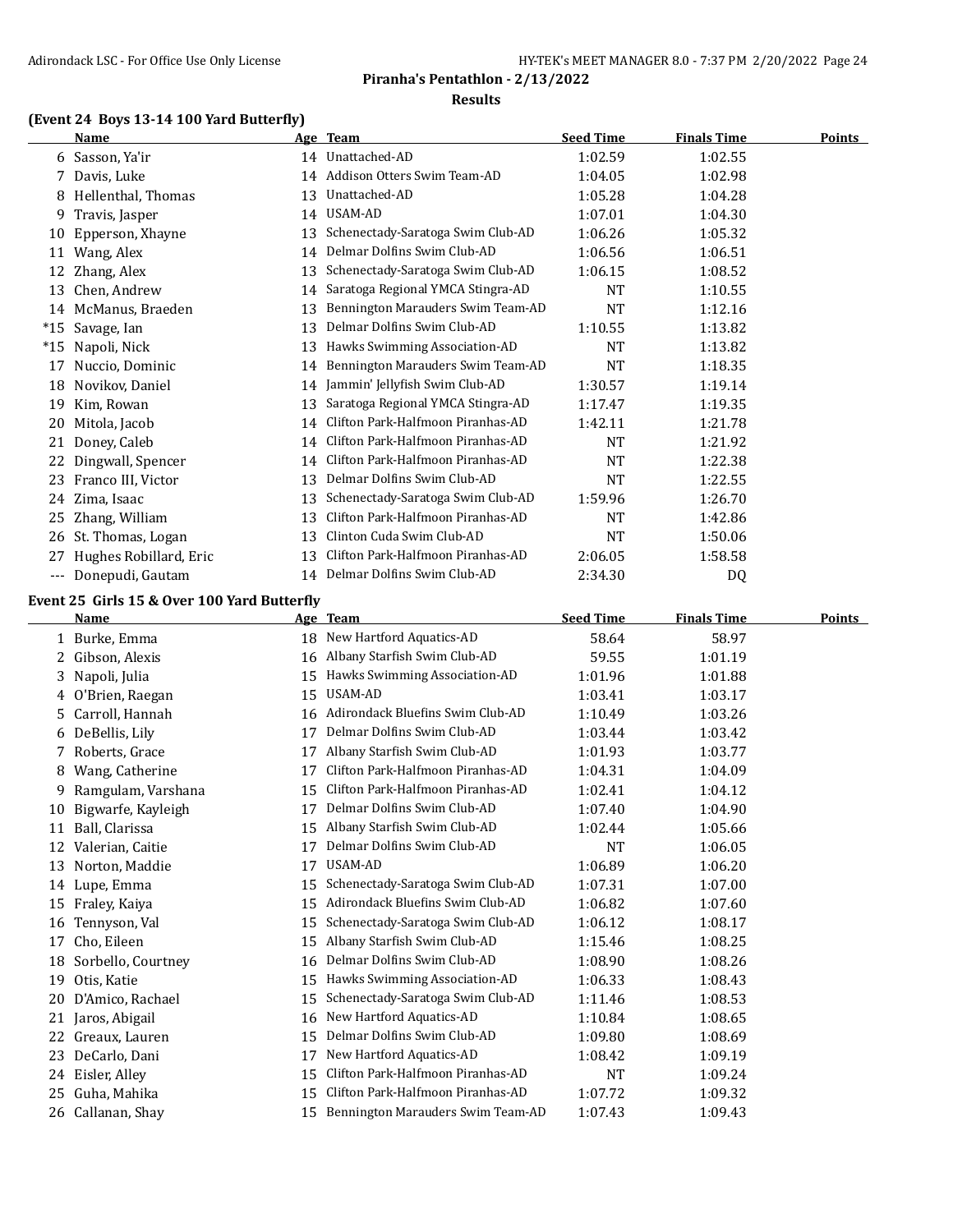## **(Event 25 Girls 15 & Over 100 Yard Butterfly)**

|     | <b>Name</b>             |    | <u>Age Team</u>                   | <b>Seed Time</b> | <b>Finals Time</b> | <u>Points</u> |
|-----|-------------------------|----|-----------------------------------|------------------|--------------------|---------------|
|     | 27 Catalano, Lucy       |    | 16 Jammin' Jellyfish Swim Club-AD | 1:07.50          | 1:09.44            |               |
|     | 28 Lamb, Ava            | 16 | Tigers Aquatic Club-AD            | 1:05.22          | 1:09.50            |               |
| 29  | Carroll, Abby           | 16 | Adirondack Bluefins Swim Club-AD  | 1:07.12          | 1:09.92            |               |
| 30  | Rappazzo, Qian          | 17 | USAM-AD                           | 1:11.97          | 1:09.99            |               |
|     | 31 Antolick, Carly      |    | 15 Albany Starfish Swim Club-AD   | 1:06.54          | 1:10.13            |               |
|     | 32 Flihan, Jenna        | 16 | New Hartford Aquatics-AD          | 1:04.95          | 1:10.39            |               |
|     | 33 Mohamed, Amber       | 15 | Albany Starfish Swim Club-AD      | 1:12.77          | 1:10.45            |               |
|     | 34 Zazzaro, Zoey        | 15 | Bennington Marauders Swim Team-AD | 1:17.50          | 1:10.81            |               |
|     | 35 Morse, Sophia        | 16 | Delmar Dolfins Swim Club-AD       | 1:10.75          | 1:10.93            |               |
|     | 36 Park, Juhyun         | 16 | Clinton Cuda Swim Club-AD         | 1:09.64          | 1:11.15            |               |
|     | 37 Chen, Elaine         | 16 | Saratoga Regional YMCA Stingra-AD | 1:11.12          | 1:11.29            |               |
|     | 38 Gerstler, Kelsey     | 16 | Albany Starfish Swim Club-AD      | 1:14.47          | 1:11.36            |               |
|     | 39 Horvath, Anika       | 16 | Saratoga Regional YMCA Stingra-AD | <b>NT</b>        | 1:12.29            |               |
|     | 40 Loiacano, Reina      | 15 | New Hartford Aquatics-AD          | 1:09.42          | 1:13.03            |               |
|     | *41 McKinley, Julia     | 15 | Clifton Park-Halfmoon Piranhas-AD | NT               | 1:13.74            |               |
|     | *41 Lind, Samantha      | 15 | Albany Starfish Swim Club-AD      | NT               | 1:13.74            |               |
|     | 43 Boenau, Carlye Ana   | 15 | Adirondack Bluefins Swim Club-AD  | 1:10.45          | 1:14.01            |               |
|     | 44 Kulzer, Amelia       | 17 | Adirondack Bluefins Swim Club-AD  | 1:07.21          | 1:14.38            |               |
|     | 45 Clarke, Charlotte    | 16 | Delmar Dolfins Swim Club-AD       | 1:30.86          | 1:15.10            |               |
|     | 46 Czajkowski, Izabella | 16 | Clifton Park-Halfmoon Piranhas-AD | 1:13.75          | 1:15.42            |               |
|     | 47 Simmons, Riley       | 16 | Clifton Park-Halfmoon Piranhas-AD | 1:12.65          | 1:15.46            |               |
|     | 48 Savage, Lauren       | 16 | Delmar Dolfins Swim Club-AD       | 1:09.04          | 1:16.52            |               |
|     | 49 McShane, Sarah       | 17 | Jammin' Jellyfish Swim Club-AD    | 1:20.10          | 1:17.03            |               |
|     | 50 Pazderski, Carlie    | 16 | Clifton Park-Halfmoon Piranhas-AD | 1:13.22          | 1:17.16            |               |
|     | *51 Llera, Gabby        | 18 | Clifton Park-Halfmoon Piranhas-AD | 1:14.49          | 1:18.17            |               |
| *51 | Bellinger, Ella         | 15 | Northern TRIBS Swimming-AD        | 1:19.44          | 1:18.17            |               |
|     | 53 Silaika, Sophie      | 16 | Clifton Park-Halfmoon Piranhas-AD | 1:14.01          | 1:18.61            |               |
|     | 54 Krein, Alanna        | 15 | Schenectady-Saratoga Swim Club-AD | 1:20.04          | 1:18.88            |               |
|     | 55 Hotaling, Ryleigh    | 16 | Albany Starfish Swim Club-AD      | <b>NT</b>        | 1:19.63            |               |
|     | 56 Bodien, Julia        | 15 | Saratoga Regional YMCA Stingra-AD | 1:19.05          | 1:19.83            |               |
|     | 57 Deitz, Makenna       | 15 | Albany Starfish Swim Club-AD      | 1:28.64          | 1:20.10            |               |
|     | 58 Krein, Ava           | 15 | Schenectady-Saratoga Swim Club-AD | 1:23.07          | 1:20.80            |               |
| 59  | Doyna, Allison          | 15 | Clinton Cuda Swim Club-AD         | 1:20.73          | 1:22.85            |               |
|     | 60 Canale, Emma         | 15 | Greater Glens Falls Flyers Swi-AD | 1:33.90          | 1:23.92            |               |
|     | 61 Welch, Victoria      | 17 | Jammin' Jellyfish Swim Club-AD    | 1:28.15          | 1:26.02            |               |
|     | 62 Zinnershine, Lily    | 15 | Jammin' Jellyfish Swim Club-AD    | 1:44.17          | 1:26.43            |               |
|     | 63 Lettre, Christina    | 16 | Tigers Aquatic Club-AD            | 1:22.98          | 1:27.56            |               |
|     | 64 Noll, Casey          | 15 | Albany Starfish Swim Club-AD      | NT               | 1:29.57            |               |
|     | 65 Linehan, Kathryn     | 15 | Greater Glens Falls Flyers Swi-AD | 1:28.74          | 1:30.15            |               |
|     | 66 Flusche, Malia       | 16 | Clifton Park-Halfmoon Piranhas-AD | NT               | 1:48.48            |               |
|     | --- Ricard, Skylar      | 15 | Adirondack Bluefins Swim Club-AD  | 1:02.81          | D <sub>0</sub>     |               |

#### **Event 26 Boys 15 & Over 100 Yard Butterfly**

| Name               |     | Age Team                             | <b>Seed Time</b> | <b>Finals Time</b> | <b>Points</b> |
|--------------------|-----|--------------------------------------|------------------|--------------------|---------------|
| 1 Richardson, Josh | 17  | Albany Starfish Swim Club-AD         | 53.14            | 55.28              |               |
| 2 Bubel, Harry     | 18  | Tigers Aquatic Club-AD               | 59.73            | 59.65              |               |
| 3 Taylor, Ben      |     | 16 Clifton Park-Halfmoon Piranhas-AD | 1:05.91          | 1:02.13            |               |
| 4 Harrington, Ryan |     | Clinton Cuda Swim Club-AD            | <b>NT</b>        | 1:03.54            |               |
| 5 Cassella, Louie  | 16  | Unattached-AD                        | <b>NT</b>        | 1:03.59            |               |
| 6 Barry, Conor     | 15. | Clifton Park-Halfmoon Piranhas-AD    | 1:05.04          | 1:03.73            |               |
| 7 Hanna, Nathan    | 15. | New Hartford Aquatics-AD             | 1:16.02          | 1:03.92            |               |
| 8 Wilkosz, Matthew | 15. | Clinton Cuda Swim Club-AD            | 1:08.87          | 1:06.09            |               |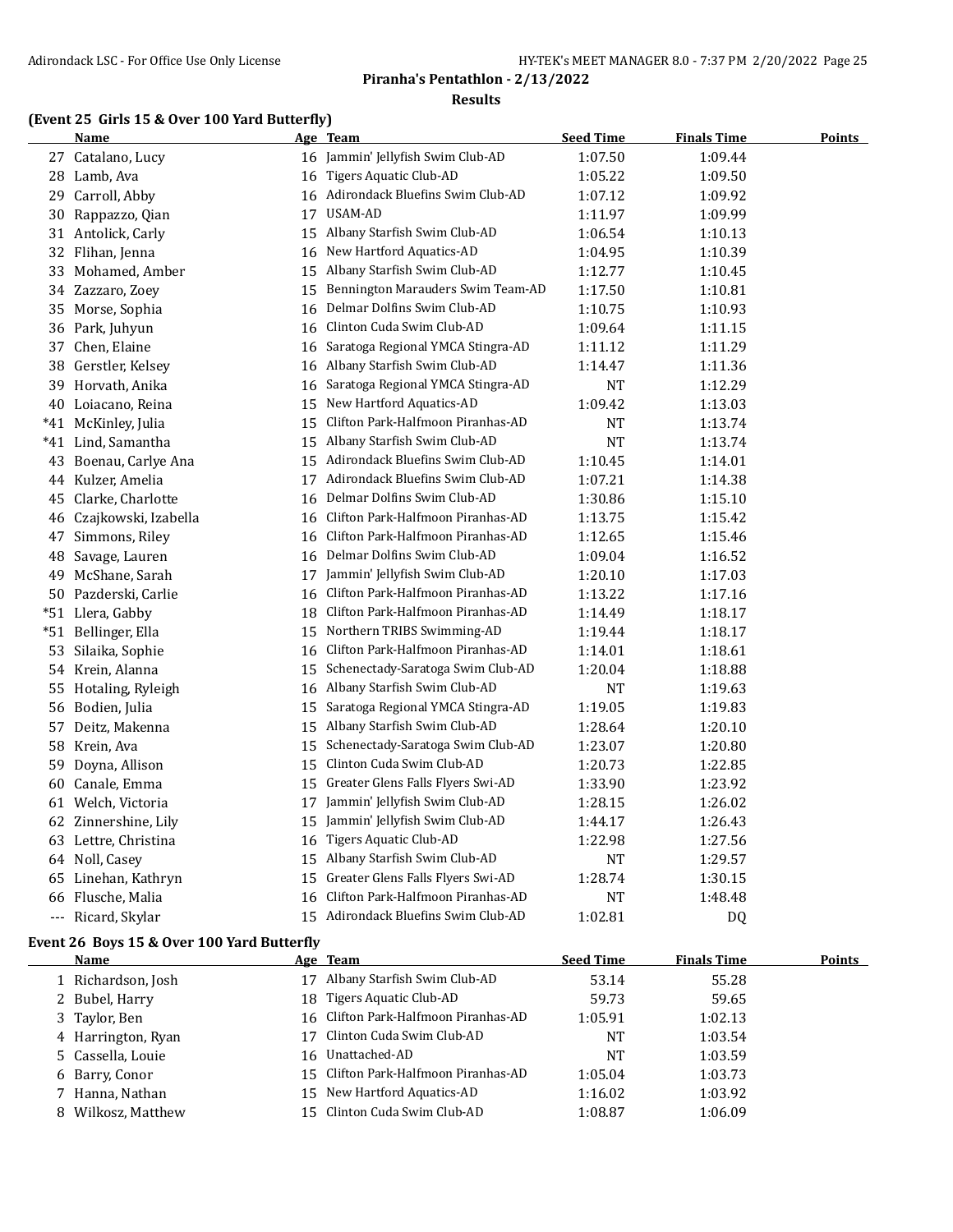# **Piranha's Pentathlon - 2/13/2022**

#### **Results**

## **(Event 26 Boys 15 & Over 100 Yard Butterfly)**

| Age Team | Name                    |                                      | <b>Seed Time</b> | <b>Finals Time</b> | Points |
|----------|-------------------------|--------------------------------------|------------------|--------------------|--------|
|          | 9 Sunderland, Kurt      | crocodiles-AD                        | 1:08.50          | 1:06.73            |        |
|          | 10 Stelling, Payton     | USAM-AD                              | 1:11.74          | 1:07.04            |        |
|          | 11 Roopnarine, Josha    | 15 Bennington Marauders Swim Team-AD | 1:14.90          | 1:08.34            |        |
|          | 12 Carroll, Luke<br>15. | Unattached-AD                        | 1:13.17          | 1:09.01            |        |
|          | 13 Michalek, Sean       | 16 Clifton Park-Halfmoon Piranhas-AD | 2:28.58          | 1:14.05            |        |
|          | 14 Forrest, Parker      | 15 crocodiles-AD                     | 1:15.07          | 1:19.27            |        |
|          | 15 Knapick, Anthony     | Schenectady-Saratoga Swim Club-AD    | <b>NT</b>        | 1:20.28            |        |
|          | 16 Shaw, Aidan          | 15 Greater Glens Falls Flyers Swi-AD | 1:21.39          | 1:21.65            |        |
|          |                         |                                      |                  |                    |        |

#### **Event 27 Girls 8 & Under 50 Yard Backstroke**

|       | Name               |   | Age Team                          | <b>Seed Time</b> | <b>Finals Time</b> | Points |
|-------|--------------------|---|-----------------------------------|------------------|--------------------|--------|
|       | 1 Hopke, Stella    | 8 | Clifton Park-Halfmoon Piranhas-AD | 43.69            | 44.64              |        |
| 2     | Hook, Elise        | 8 | Clifton Park-Halfmoon Piranhas-AD | 48.59            | 46.21              |        |
| 3     | Taylor, Zoey       |   | Schenectady-Saratoga Swim Club-AD | 58.80            | 52.10              |        |
| 4     | Cronin, Julia      | 8 | <b>USAM-AD</b>                    | <b>NT</b>        | 52.49              |        |
| *5    | Smith, Macie       | 8 | Saratoga Regional YMCA Stingra-AD | <b>NT</b>        | 53.54              |        |
| *5    | Loiacano, Michaela | 8 | New Hartford Aquatics-AD          | <b>NT</b>        | 53.54              |        |
| 7     | Keller, Catherine  | 8 | Albany Starfish Swim Club-AD      | <b>NT</b>        | 54.20              |        |
| 8     | Puels, Ruby        |   | Schenectady-Saratoga Swim Club-AD | 56.35            | 54.67              |        |
| 9     | Babcock, Anna      | 8 | USAM-AD                           | <b>NT</b>        | 56.85              |        |
| 10    | Edwards, Lauren    | 8 | Saratoga Regional YMCA Stingra-AD | <b>NT</b>        | 56.96              |        |
| 11    | Letterman, Alice   | 8 | Schenectady-Saratoga Swim Club-AD | 56.56            | 57.19              |        |
| 12    | Druzynski, Riley   | 8 | Schenectady-Saratoga Swim Club-AD | 1:04.65          | 57.41              |        |
| 13    | Galiard, Mina      | 8 | Clifton Park-Halfmoon Piranhas-AD | <b>NT</b>        | 58.07              |        |
| 14    | Nappi, Lexie       |   | Schenectady-Saratoga Swim Club-AD | <b>NT</b>        | 1:00.21            |        |
| 15    | Sfeir, Scarlett    | 8 | Schenectady-Saratoga Swim Club-AD | <b>NT</b>        | 1:01.15            |        |
| 16    | Wang, Phira        | 8 | Clifton Park-Halfmoon Piranhas-AD | NT               | 1:01.60            |        |
| 17    | Johnson, Anna      | 8 | Tigers Aquatic Club-AD            | <b>NT</b>        | 1:02.70            |        |
| 18    | Kincaid, Julianna  | 8 | Clifton Park-Halfmoon Piranhas-AD | <b>NT</b>        | 1:04.12            |        |
| 19    | Carpenter, Olivia  | 7 | Clifton Park-Halfmoon Piranhas-AD | <b>NT</b>        | 1:04.56            |        |
| 20    | Eichfeld, Anna     | 7 | Clifton Park-Halfmoon Piranhas-AD | <b>NT</b>        | 1:04.65            |        |
| 21    | Holcomb, Miyoko    | 6 | Saratoga Regional YMCA Stingra-AD | <b>NT</b>        | 1:06.42            |        |
| 22    | Collins, Sydney    | 7 | Greater Glens Falls Flyers Swi-AD | 1:13.64          | 1:07.72            |        |
| 23    | Benton, Emma       | 7 | Adirondack Bluefins Swim Club-AD  | <b>NT</b>        | 1:07.87            |        |
| 24    | Quigley, Harper    |   | Tigers Aquatic Club-AD            | <b>NT</b>        | 1:11.81            |        |
| 25    | Kiehle, Molly      | 7 | USAM-AD                           | <b>NT</b>        | 1:28.92            |        |
| 26    | Casler, Sparroe    | 6 | crocodiles-AD                     | <b>NT</b>        | 1:32.04            |        |
| $---$ | Reynolds, Stella   | 8 | Schenectady-Saratoga Swim Club-AD | NT               | DQ                 |        |
| ---   | Hill, Liberty      |   | Adirondack Bluefins Swim Club-AD  | <b>NT</b>        | DQ                 |        |
| $---$ | Rosa, Hartley      |   | Schenectady-Saratoga Swim Club-AD | <b>NT</b>        | D <sub>Q</sub>     |        |

#### **Event 28 Boys 8 & Under 50 Yard Backstroke**

| Name               | Age Team                            | <b>Seed Time</b> | <b>Finals Time</b> | <b>Points</b> |
|--------------------|-------------------------------------|------------------|--------------------|---------------|
| 1 Horstmyer, Erik  | 8 Clifton Park-Halfmoon Piranhas-AD | 43.82            | 39.32              |               |
| 2 Colman, Samuel   | 8 Unattached-AD                     | 56.43            | 48.13              |               |
| 3 Williams, Tyler  | 8 Albany Starfish Swim Club-AD      | <b>NT</b>        | 49.60              |               |
| 4 Patrick, Logan   | 8 Clifton Park-Halfmoon Piranhas-AD | 51.61            | 50.00              |               |
| 5 Willcox, Kenny   | 8 Schenectady-Saratoga Swim Club-AD | NT               | 52.71              |               |
| 6 Washburn, Logan  | 8 Clifton Park-Halfmoon Piranhas-AD | 55.26            | 53.89              |               |
| 7 Ahrens, Finn     | 8 Greater Glens Falls Flyers Swi-AD | 1:09.22          | 58.67              |               |
| 8 Striker, Kamden  | 6 Clifton Park-Halfmoon Piranhas-AD | 1:21.49          | 1:01.78            |               |
| 9 Dorsey, Marshall | 8 Albany Starfish Swim Club-AD      | <b>NT</b>        | 1:02.71            |               |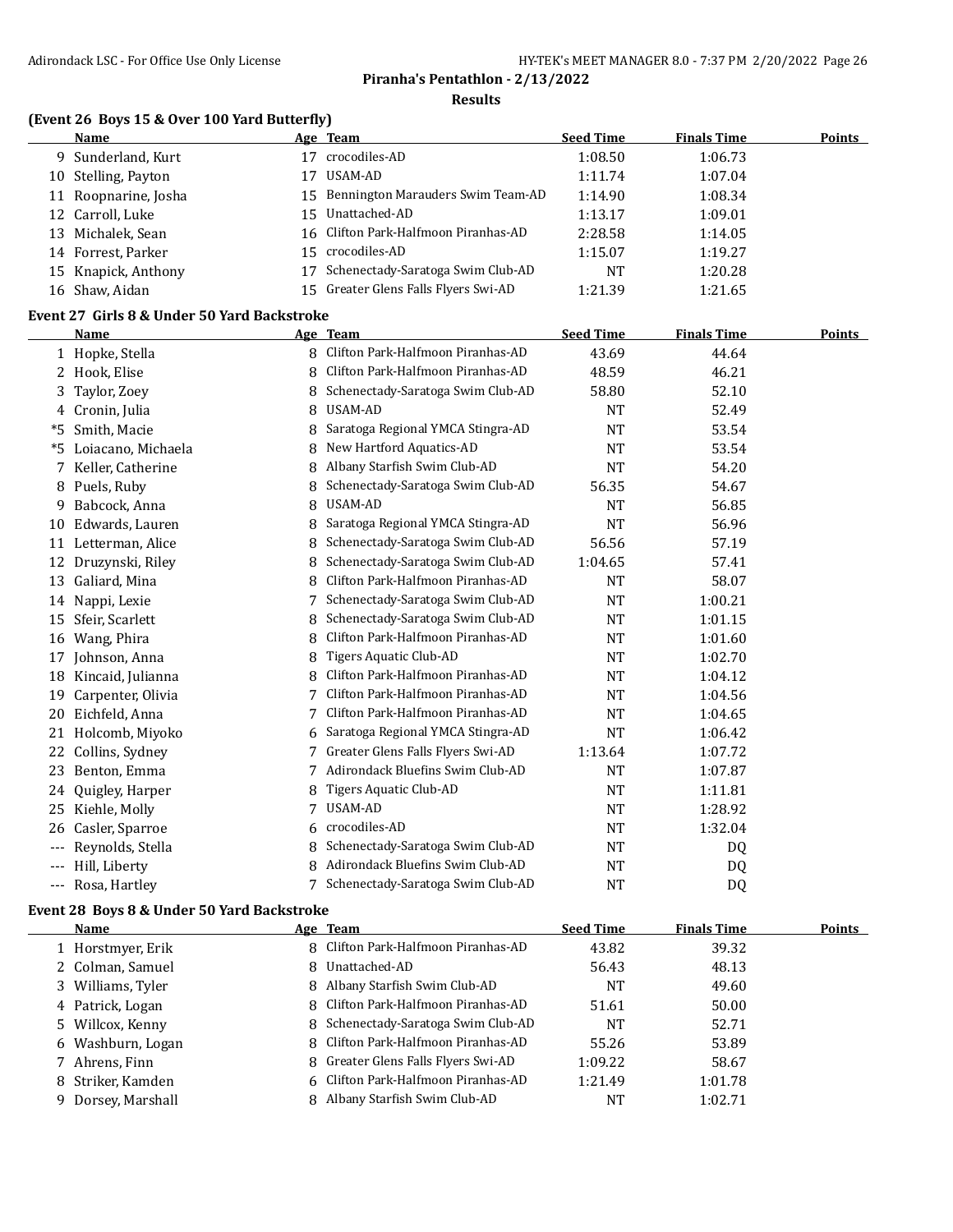## **(Event 28 Boys 8 & Under 50 Yard Backstroke)**

|    | Name                | Age Team                            | <b>Seed Time</b> | <b>Finals Time</b> | <b>Points</b> |
|----|---------------------|-------------------------------------|------------------|--------------------|---------------|
| 10 | Wang, Terry         | 8 Clifton Park-Halfmoon Piranhas-AD | NT               | 1:04.12            |               |
| 11 | Strickler, Ben      | 8 Schenectady-Saratoga Swim Club-AD | NT               | 1:04.65            |               |
| 12 | Washburn, Griffin   | 6 Clifton Park-Halfmoon Piranhas-AD | NT               | 1:07.27            |               |
|    | 13 Lagowski, Brian  | 8 Clifton Park-Halfmoon Piranhas-AD | NT               | 1:09.61            |               |
|    | 14 McCoy, Charles   | 8 Clifton Park-Halfmoon Piranhas-AD | NT               | 1:13.81            |               |
|    | 15 Roth, Joey       | 8 New Hartford Aquatics-AD          | NT               | 1:13.83            |               |
|    | 16 Lee, Haven       | 7 Clifton Park-Halfmoon Piranhas-AD | NT               | 1:16.53            |               |
|    | --- Schlegel, Henry | 7 Clifton Park-Halfmoon Piranhas-AD | <b>NT</b>        | DQ                 |               |
|    | --- Clark, James    | 8 Clifton Park-Halfmoon Piranhas-AD | 38.84            | DQ                 |               |
|    | --- Stotz, Andrew   | 8 Clifton Park-Halfmoon Piranhas-AD | 59.25            | DQ                 |               |
|    | --- Wu, Zicheng     | 8 Clifton Park-Halfmoon Piranhas-AD | NT               | DQ                 |               |

#### **Event 29 Girls 13-14 100 Yard Backstroke**

| <b>Name</b>             |    |                                   | <b>Seed Time</b>                                                                                                                                                                                                                                                                                                                                                 | <b>Finals Time</b> | Points |
|-------------------------|----|-----------------------------------|------------------------------------------------------------------------------------------------------------------------------------------------------------------------------------------------------------------------------------------------------------------------------------------------------------------------------------------------------------------|--------------------|--------|
| 1 Tibbetts, Emily       |    |                                   | 1:06.52                                                                                                                                                                                                                                                                                                                                                          | 1:05.29            |        |
| Gvozdeva, Victoria      | 13 | Schenectady-Saratoga Swim Club-AD | 1:07.72                                                                                                                                                                                                                                                                                                                                                          | 1:06.79            |        |
| Keaney, Kell            |    |                                   | 1:07.20                                                                                                                                                                                                                                                                                                                                                          | 1:07.03            |        |
| Kaufman, Ava            |    |                                   | 1:11.58                                                                                                                                                                                                                                                                                                                                                          | 1:07.10            |        |
| Young, Grace            |    | Tigers Aquatic Club-AD            | 1:09.68                                                                                                                                                                                                                                                                                                                                                          | 1:08.31            |        |
| 6 Zenner, Jacklyn       |    | Schenectady-Saratoga Swim Club-AD | 1:02.80                                                                                                                                                                                                                                                                                                                                                          | 1:08.61            |        |
| Hurst, Becca<br>7       | 14 | Delmar Dolfins Swim Club-AD       | NT                                                                                                                                                                                                                                                                                                                                                               | 1:08.67            |        |
| Sellnow, Emma           | 14 | Schenectady-Saratoga Swim Club-AD | 1:05.83                                                                                                                                                                                                                                                                                                                                                          | 1:09.56            |        |
| Agro, Lindsay           | 14 | Adirondack Bluefins Swim Club-AD  | 1:09.19                                                                                                                                                                                                                                                                                                                                                          | 1:09.78            |        |
| Silaika, Genny          | 14 | Clifton Park-Halfmoon Piranhas-AD | 1:07.47                                                                                                                                                                                                                                                                                                                                                          | 1:10.09            |        |
| 11 Pizzarello, Maya     |    |                                   | 1:13.72                                                                                                                                                                                                                                                                                                                                                          | 1:10.42            |        |
| 12 Racaza, Reyna        | 13 | Schenectady-Saratoga Swim Club-AD | 1:13.33                                                                                                                                                                                                                                                                                                                                                          | 1:10.97            |        |
| 13 Watson, Avery        | 14 | Schenectady-Saratoga Swim Club-AD | 1:08.21                                                                                                                                                                                                                                                                                                                                                          | 1:11.04            |        |
| 14 Loiacano, Alexa      | 13 | New Hartford Aquatics-AD          | 1:14.20                                                                                                                                                                                                                                                                                                                                                          | 1:12.42            |        |
| 15 Yafayeva, Roxana     | 13 | Albany Starfish Swim Club-AD      | 1:09.02                                                                                                                                                                                                                                                                                                                                                          | 1:12.52            |        |
| Delair, Charlize        |    |                                   | 1:12.26                                                                                                                                                                                                                                                                                                                                                          | 1:12.59            |        |
| Rochefort, Sydney<br>17 |    |                                   | 1:10.93                                                                                                                                                                                                                                                                                                                                                          | 1:12.86            |        |
| Sandvik, Abby           |    |                                   | 1:12.39                                                                                                                                                                                                                                                                                                                                                          | 1:12.89            |        |
| Grabitzky, Isabella     | 14 | Schenectady-Saratoga Swim Club-AD | 1:09.81                                                                                                                                                                                                                                                                                                                                                          | 1:13.31            |        |
| Blodgett, Sage          | 14 | Delmar Dolfins Swim Club-AD       | 1:12.92                                                                                                                                                                                                                                                                                                                                                          | 1:13.49            |        |
| Dheeradhada, Ally       | 14 | Albany Starfish Swim Club-AD      | 1:17.19                                                                                                                                                                                                                                                                                                                                                          | 1:13.63            |        |
| Splendido, Lily         | 14 | Schenectady-Saratoga Swim Club-AD | 1:13.92                                                                                                                                                                                                                                                                                                                                                          | 1:14.19            |        |
| 23 Lutz, Olivia         | 14 | Jammin' Jellyfish Swim Club-AD    | 1:23.61                                                                                                                                                                                                                                                                                                                                                          | 1:14.31            |        |
| 24 Donofrio, Sophia     | 13 | Clifton Park-Halfmoon Piranhas-AD | 1:14.18                                                                                                                                                                                                                                                                                                                                                          | 1:14.33            |        |
| Cronlund, Miranda       | 13 | Delmar Dolfins Swim Club-AD       | <b>NT</b>                                                                                                                                                                                                                                                                                                                                                        | 1:14.50            |        |
| 26 DelGuercio, Maddie   | 13 | Unattached-AD                     | 1:12.40                                                                                                                                                                                                                                                                                                                                                          | 1:14.54            |        |
| Goodspeed, Fayth        | 14 | Schenectady-Saratoga Swim Club-AD | 1:14.67                                                                                                                                                                                                                                                                                                                                                          | 1:14.60            |        |
| MacLeod, Angelina       | 13 | USAM-AD                           | 1:29.00                                                                                                                                                                                                                                                                                                                                                          | 1:14.76            |        |
| Ball, Ana               |    |                                   | 1:14.24                                                                                                                                                                                                                                                                                                                                                          | 1:15.00            |        |
| Muldner, Marina         |    | Schenectady-Saratoga Swim Club-AD | 1:13.86                                                                                                                                                                                                                                                                                                                                                          | 1:15.22            |        |
| 31 Worthley, Hannah     | 14 | Northern TRIBS Swimming-AD        | 1:12.00                                                                                                                                                                                                                                                                                                                                                          | 1:15.42            |        |
| 32 Kantor, Abigail      | 14 | New Hartford Aquatics-AD          | 1:14.43                                                                                                                                                                                                                                                                                                                                                          | 1:15.64            |        |
| Park, Subeen            | 14 | Clinton Cuda Swim Club-AD         | 1:15.17                                                                                                                                                                                                                                                                                                                                                          | 1:16.68            |        |
| Ejanda, Charisse        | 14 | Delmar Dolfins Swim Club-AD       | <b>NT</b>                                                                                                                                                                                                                                                                                                                                                        | 1:16.92            |        |
| Boyle, Elyse            | 13 | Schenectady-Saratoga Swim Club-AD | 1:16.94                                                                                                                                                                                                                                                                                                                                                          | 1:17.15            |        |
| 36 Sokolewicz, Kate     | 13 | Schenectady-Saratoga Swim Club-AD | 1:14.91                                                                                                                                                                                                                                                                                                                                                          | 1:17.91            |        |
| Mieu, Shayla            | 13 | Adirondack Bluefins Swim Club-AD  | 1:32.66                                                                                                                                                                                                                                                                                                                                                          | 1:18.06            |        |
| Salvesvold, Ava         |    |                                   | 1:19.42                                                                                                                                                                                                                                                                                                                                                          | 1:18.09            |        |
|                         |    |                                   | Age Team<br>14 Bennington Marauders Swim Team-AD<br>14 Delmar Dolfins Swim Club-AD<br>14 Delmar Dolfins Swim Club-AD<br>14<br>14<br>14 Hawks Swimming Association-AD<br>14 Adirondack Bluefins Swim Club-AD<br>14 Northern TRIBS Swimming-AD<br>14 Albany Starfish Swim Club-AD<br>14 Albany Starfish Swim Club-AD<br>13<br>13 Bennington Marauders Swim Team-AD |                    |        |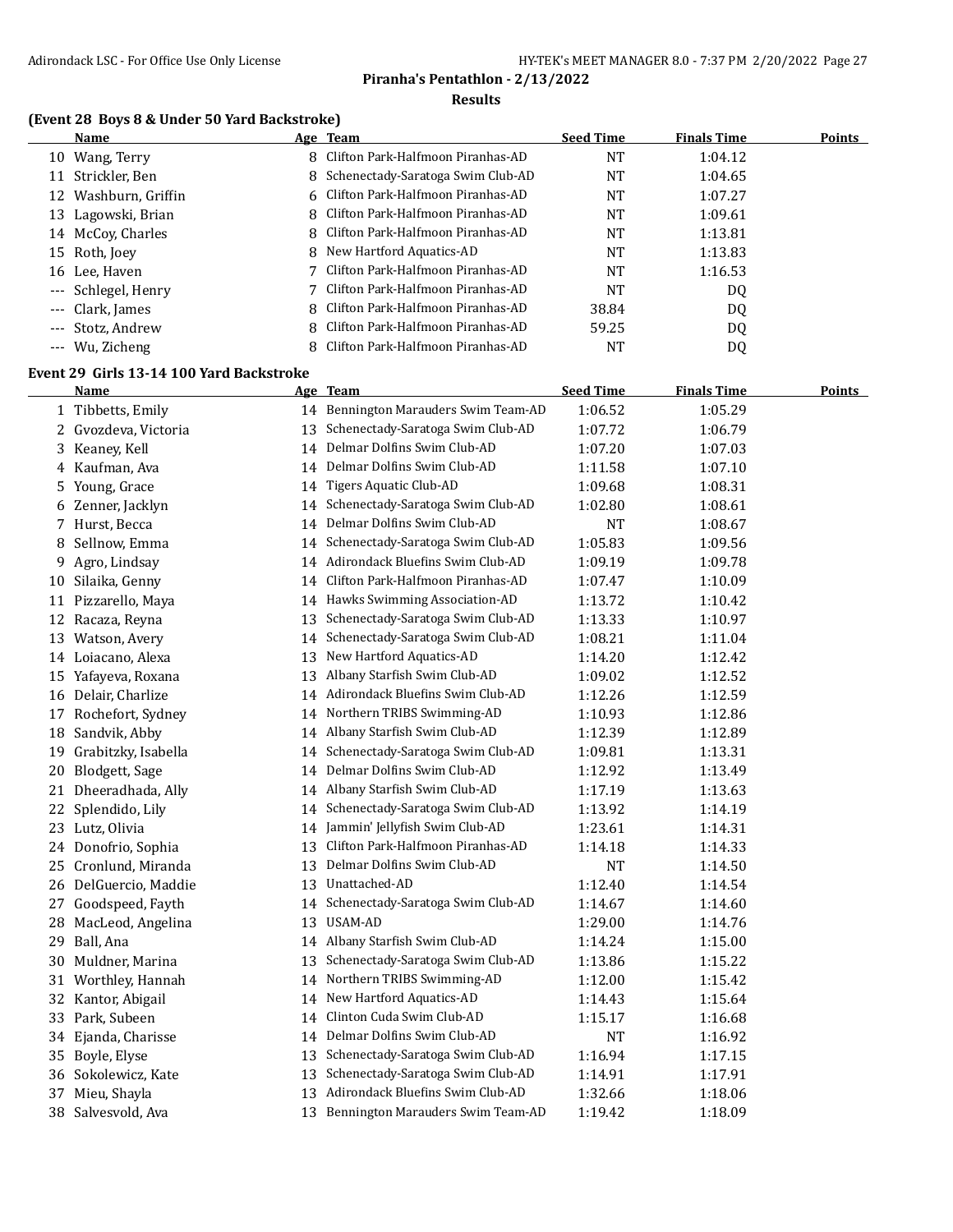## **(Event 29 Girls 13-14 100 Yard Backstroke)**

|       | <b>Name</b>          |    | Age Team                          | <b>Seed Time</b> | <b>Finals Time</b> | <b>Points</b> |
|-------|----------------------|----|-----------------------------------|------------------|--------------------|---------------|
|       | 39 Hall, Emilia      | 13 | Schenectady-Saratoga Swim Club-AD | 1:16.07          | 1:18.15            |               |
| 40    | Coker, June          | 14 | Saratoga Regional YMCA Stingra-AD | 1:16.93          | 1:18.53            |               |
| 41    | Depew, Heather       | 14 | Delmar Dolfins Swim Club-AD       | NT               | 1:18.57            |               |
| 42    | Bradley, Kayla       | 14 | Albany Starfish Swim Club-AD      | 1:32.76          | 1:18.75            |               |
| 43    | Choi, Ari            | 13 | Delmar Dolfins Swim Club-AD       | NT               | 1:18.76            |               |
| 44    | Carney, Tori         | 14 | Jammin' Jellyfish Swim Club-AD    | 1:23.84          | 1:18.85            |               |
| 45    | Gorton, Addie        | 14 | Greater Glens Falls Flyers Swi-AD | 1:14.92          | 1:18.86            |               |
| 46    | Franco, Maddy        | 14 | Clifton Park-Halfmoon Piranhas-AD | 1:18.70          | 1:19.34            |               |
| $*47$ | Mullineaux, Riley    | 13 | Saratoga Regional YMCA Stingra-AD | 1:25.41          | 1:19.76            |               |
| $*47$ | Nacheman, Ella       | 13 | Saratoga Regional YMCA Stingra-AD | 1:17.38          | 1:19.76            |               |
| 49    | Perri, Gabbi         | 13 | Delmar Dolfins Swim Club-AD       | 1:19.01          | 1:19.98            |               |
| 50    | Simmons, Madigan     | 13 | Clifton Park-Halfmoon Piranhas-AD | 1:29.08          | 1:20.25            |               |
|       | 51 Horsch, Jackie    | 14 | Schenectady-Saratoga Swim Club-AD | 1:26.31          | 1:20.33            |               |
| 52    | Gossett, Willow      | 14 | Greater Glens Falls Flyers Swi-AD | 1:21.07          | 1:20.58            |               |
| 53    | Wilson, Abigail      | 13 | Saratoga Regional YMCA Stingra-AD | NT               | 1:21.36            |               |
|       | 54 Roos, Avada       | 13 | crocodiles-AD                     | 1:42.76          | 1:22.20            |               |
| 55    | Vroman, Ava          | 13 | crocodiles-AD                     | 1:30.81          | 1:23.77            |               |
| 56    | Tirumala, Saanvi     | 13 | Albany Starfish Swim Club-AD      | 1:38.53          | 1:24.25            |               |
| 57    | Pecunia, Clara       | 13 | Saratoga Regional YMCA Stingra-AD | 1:22.86          | 1:24.43            |               |
| 58    | Cohen, Evyn          | 13 | Clinton Cuda Swim Club-AD         | 1:25.86          | 1:25.96            |               |
| 59    | Unger-O'Shea, Nevaeh | 13 | USAM-AD                           | 1:21.88          | 1:26.89            |               |
| 60    | Cheng, Catherine     | 13 | Adirondack Bluefins Swim Club-AD  | 1:33.12          | 1:29.83            |               |
| 61    | Lundin, Paige        | 13 | Schenectady-Saratoga Swim Club-AD | 1:38.22          | 1:29.86            |               |
| 62    | Burton, Brooke       | 13 | Clifton Park-Halfmoon Piranhas-AD | <b>NT</b>        | 1:30.28            |               |
| 63    | Scaringe, Veronica   | 13 | Jammin' Jellyfish Swim Club-AD    | 1:34.83          | 1:37.85            |               |
| 64    | Dugan, Angelica      | 13 | Schenectady-Saratoga Swim Club-AD | 1:40.37          | 1:38.15            |               |
| 65    | Romanovsky, Alisa    | 14 | Schenectady-Saratoga Swim Club-AD | 1:34.05          | 1:38.73            |               |
| 66    | Griffin, Alexis      | 13 | Schenectady-Saratoga Swim Club-AD | 1:45.09          | 1:41.63            |               |
| 67    | Lefner, Sasha        | 13 | Saratoga Regional YMCA Stingra-AD | 1:44.38          | 1:43.84            |               |
|       | Cogan, Saturn        | 13 | Saratoga Regional YMCA Stingra-AD | <b>NT</b>        | DQ.                |               |
| ---   | Elsbree, Addison     | 13 | Schenectady-Saratoga Swim Club-AD | 1:14.19          | DQ                 |               |
|       |                      |    |                                   |                  |                    |               |

#### **Event 30 Boys 13-14 100 Yard Backstroke**

|    | <b>Name</b>          |    | Age Team                          | <b>Seed Time</b> | <b>Finals Time</b> | <u>Points</u> |
|----|----------------------|----|-----------------------------------|------------------|--------------------|---------------|
|    | 1 Hershberg, Jacob   |    | 14 Delmar Dolfins Swim Club-AD    | 56.52            | 57.10              |               |
| 2  | Izzard, Ewan         |    | 14 Delmar Dolfins Swim Club-AD    | 59.20            | 59.08              |               |
|    | 3 Jerome, Christian  | 13 | USAM-AD                           | 59.17            | 59.53              |               |
|    | 4 Hellenthal, Thomas | 13 | Unattached-AD                     | 1:00.86          | 1:00.06            |               |
|    | 5 Gregory, John      | 14 | Schenectady-Saratoga Swim Club-AD | 1:03.84          | 1:02.80            |               |
| 6  | Travis, Jasper       | 14 | USAM-AD                           | 1:05.75          | 1:05.93            |               |
|    | 7 Sasson, Ya'ir      | 14 | Unattached-AD                     | 1:06.36          | 1:06.45            |               |
| 8. | Epperson, Xhayne     | 13 | Schenectady-Saratoga Swim Club-AD | 1:11.55          | 1:06.84            |               |
| 9. | Wang, Alex           | 14 | Delmar Dolfins Swim Club-AD       | 1:08.24          | 1:06.99            |               |
| 10 | Chen, Andrew         | 14 | Saratoga Regional YMCA Stingra-AD | 1:09.44          | 1:07.22            |               |
| 11 | Davis, Luke          | 14 | Addison Otters Swim Team-AD       | 1:18.10          | 1:08.89            |               |
| 12 | Zhang, Alex          | 13 | Schenectady-Saratoga Swim Club-AD | 1:08.05          | 1:10.21            |               |
| 13 | McManus, Braeden     | 13 | Bennington Marauders Swim Team-AD | 1:10.87          | 1:12.19            |               |
| 14 | Lettre, Philip       | 13 | Tigers Aquatic Club-AD            | 1:37.17          | 1:13.18            |               |
| 15 | Novikov, Daniel      | 14 | Jammin' Jellyfish Swim Club-AD    | 1:18.15          | 1:13.62            |               |
| 16 | Mitola, Jacob        | 14 | Clifton Park-Halfmoon Piranhas-AD | 1:21.70          | 1:15.53            |               |
| 17 | Savage, Ian          | 13 | Delmar Dolfins Swim Club-AD       | 1:12.20          | 1:16.10            |               |
| 18 | Napoli, Nick         | 13 | Hawks Swimming Association-AD     | 1:21.05          | 1:16.54            |               |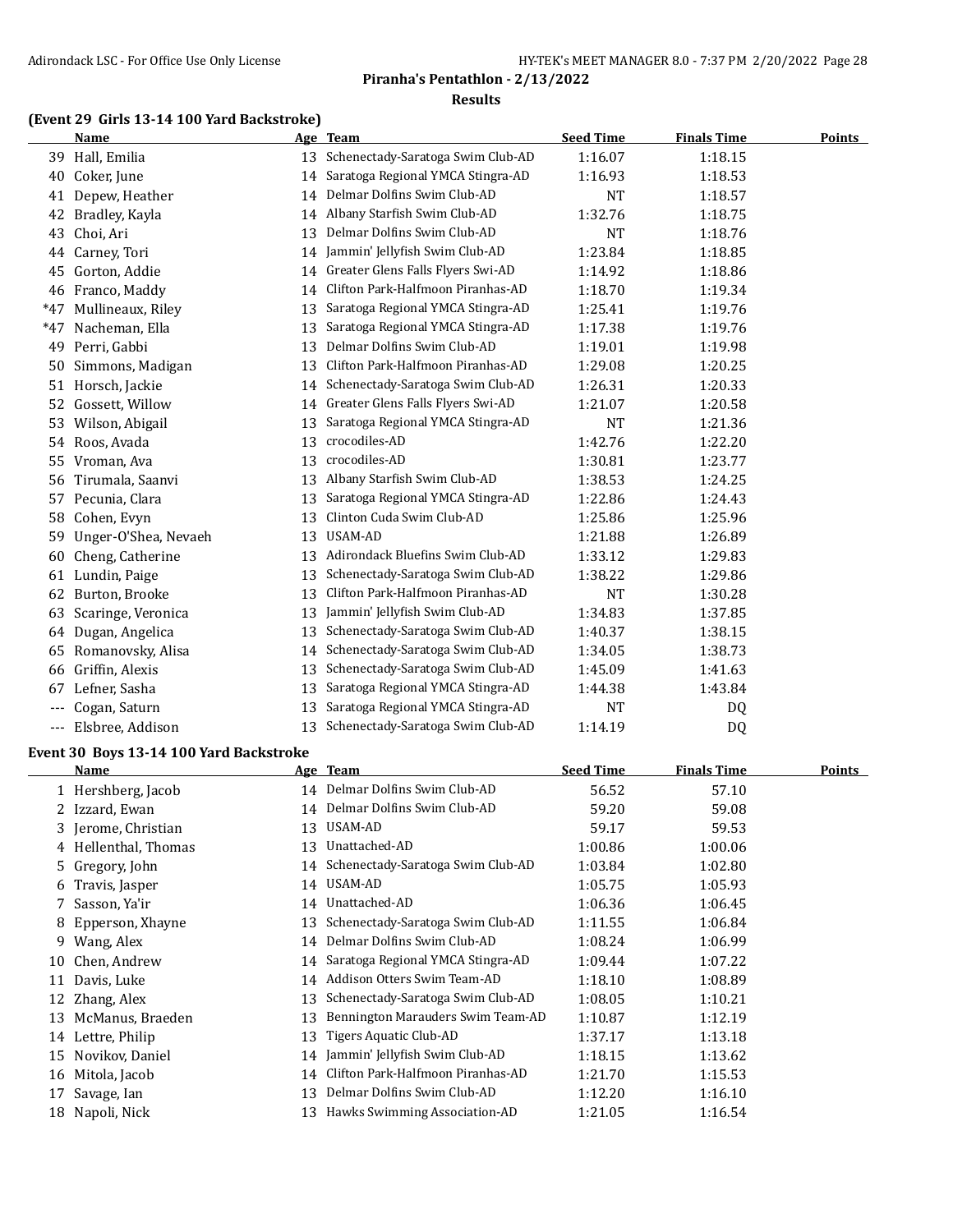## **(Event 30 Boys 13-14 100 Yard Backstroke)**

|          | Name                   |    | Age Team                          | <b>Seed Time</b> | <b>Finals Time</b> | <b>Points</b> |
|----------|------------------------|----|-----------------------------------|------------------|--------------------|---------------|
| 19       | Kim, Rowan             | 13 | Saratoga Regional YMCA Stingra-AD | 1:17.46          | 1:17.50            |               |
| 20       | Zima, Isaac            | 13 | Schenectady-Saratoga Swim Club-AD | 1:30.02          | 1:18.63            |               |
| 21       | Nuccio, Dominic        | 14 | Bennington Marauders Swim Team-AD | <b>NT</b>        | 1:20.39            |               |
| 22       | Avienu, Keegan         | 14 | Bennington Marauders Swim Team-AD | 1:24.68          | 1:22.13            |               |
| 23       | Menezes, Kyle          | 14 | Hawks Swimming Association-AD     | 1:26.71          | 1:22.85            |               |
| 24       | Dingwall, Spencer      | 14 | Clifton Park-Halfmoon Piranhas-AD | 1:26.10          | 1:23.71            |               |
| 25       | Franco III, Victor     | 13 | Delmar Dolfins Swim Club-AD       | 1:30.08          | 1:24.43            |               |
| 26       | Doney, Caleb           | 14 | Clifton Park-Halfmoon Piranhas-AD | 1:27.27          | 1:26.12            |               |
| 27       | Zhang, William         | 13 | Clifton Park-Halfmoon Piranhas-AD | 1:54.77          | 1:30.93            |               |
| 28       | Wellspeak, Daniel      | 13 | Bennington Marauders Swim Team-AD | <b>NT</b>        | 1:32.70            |               |
| 29       | Zasada, Nate           | 13 | Albany Starfish Swim Club-AD      | <b>NT</b>        | 1:33.91            |               |
| 30       | Reese, Casey           | 14 | Bennington Marauders Swim Team-AD | NT               | 1:38.60            |               |
|          | 31 St. Thomas, Logan   | 13 | Clinton Cuda Swim Club-AD         | 1:47.24          | 1:41.76            |               |
| 32       | Lin, Jierui            | 13 | New Hartford Aquatics-AD          | 1:42.74          | 1:49.02            |               |
| 33       | Donepudi, Gautam       | 14 | Delmar Dolfins Swim Club-AD       | 1:45.98          | 1:49.67            |               |
| 34       | Priestley, Benjamin    | 14 | Schenectady-Saratoga Swim Club-AD | <b>NT</b>        | 1:51.96            |               |
| 35       | Gatzen, Colin          | 14 | Adirondack Bluefins Swim Club-AD  | NT               | 1:54.94            |               |
| 36       | Hughes Robillard, Eric | 13 | Clifton Park-Halfmoon Piranhas-AD | 1:52.54          | 2:10.90            |               |
| $\cdots$ | Reese, Nolan           | 13 | Bennington Marauders Swim Team-AD | NT               | <b>DQ</b>          |               |

## **Event 31 Girls 15 & Over 100 Yard Backstroke**

|       | Name               |    | Age Team                          | <b>Seed Time</b> | <b>Finals Time</b> | <b>Points</b> |
|-------|--------------------|----|-----------------------------------|------------------|--------------------|---------------|
|       | 1 O'Brien, Raegan  | 15 | USAM-AD                           | 58.61            | 1:01.78            |               |
| 2     | DeBellis, Lily     | 17 | Delmar Dolfins Swim Club-AD       | 59.54            | 1:03.01            |               |
| 3     | Napoli, Julia      | 15 | Hawks Swimming Association-AD     | 1:02.81          | 1:04.48            |               |
| 4     | Sorbello, Courtney | 16 | Delmar Dolfins Swim Club-AD       | 1:01.01          | 1:04.77            |               |
| 5     | Norton, Maddie     | 17 | USAM-AD                           | 1:01.68          | 1:05.12            |               |
| 6     | Wang, Catherine    | 17 | Clifton Park-Halfmoon Piranhas-AD | 1:06.12          | 1:05.53            |               |
| 7     | Lupe, Emma         | 15 | Schenectady-Saratoga Swim Club-AD | 1:05.83          | 1:05.82            |               |
| 8     | Tennyson, Val      | 15 | Schenectady-Saratoga Swim Club-AD | 1:05.98          | 1:05.88            |               |
| 9     | Kenney, Addie      | 15 | Saratoga Regional YMCA Stingra-AD | 1:06.67          | 1:05.98            |               |
| 10    | Burke, Emma        | 18 | New Hartford Aquatics-AD          | 1:03.26          | 1:06.02            |               |
| 11    | Ramgulam, Varshana | 15 | Clifton Park-Halfmoon Piranhas-AD | 1:06.79          | 1:06.40            |               |
| 12    | Valerian, Caitie   | 17 | Delmar Dolfins Swim Club-AD       | 1:06.73          | 1:06.56            |               |
| 13    | Silaika, Sophie    | 16 | Clifton Park-Halfmoon Piranhas-AD | 1:06.51          | 1:07.16            |               |
| 14    | Wyland, Rachel     | 17 | Albany Starfish Swim Club-AD      | 1:06.87          | 1:07.28            |               |
| 15    | Wood, Madeleine    | 16 | Saratoga Regional YMCA Stingra-AD | 1:07.39          | 1:07.47            |               |
| 16    | Horvath, Anika     | 16 | Saratoga Regional YMCA Stingra-AD | 1:09.41          | 1:07.50            |               |
| 17    | Ball, Clarissa     | 15 | Albany Starfish Swim Club-AD      | 1:05.32          | 1:07.81            |               |
| 18    | Mohamed, Amber     | 15 | Albany Starfish Swim Club-AD      | 1:04.96          | 1:07.96            |               |
| 19    | Loiacano, Reina    | 15 | New Hartford Aquatics-AD          | 1:07.87          | 1:07.99            |               |
| 20    | Cho, Eileen        | 15 | Albany Starfish Swim Club-AD      | 1:07.16          | 1:08.07            |               |
| 21    | Guha, Mahika       | 15 | Clifton Park-Halfmoon Piranhas-AD | 1:08.09          | 1:08.25            |               |
| $*22$ | Sanai, Roya        | 15 | Adirondack Bluefins Swim Club-AD  | 1:03.32          | 1:08.40            |               |
| $*22$ | Hurff, Natasha     | 15 | Saratoga Regional YMCA Stingra-AD | 1:11.69          | 1:08.40            |               |
| 24    | Carroll, Hannah    | 16 | Adirondack Bluefins Swim Club-AD  | 1:04.51          | 1:08.85            |               |
| 25    | Fraley, Kaiya      | 15 | Adirondack Bluefins Swim Club-AD  | 1:08.94          | 1:08.96            |               |
| 26    | Carroll, Abby      | 16 | Adirondack Bluefins Swim Club-AD  | 1:10.37          | 1:09.01            |               |
| 27    | McKinley, Julia    | 15 | Clifton Park-Halfmoon Piranhas-AD | 1:09.23          | 1:09.02            |               |
| 28    | Clarke, Charlotte  | 16 | Delmar Dolfins Swim Club-AD       | 1:04.31          | 1:09.24            |               |
| 29    | Kulzer, Amelia     | 17 | Adirondack Bluefins Swim Club-AD  | 1:03.53          | 1:09.31            |               |
| 30    | Rappazzo, Qian     | 17 | USAM-AD                           | 1:10.48          | 1:09.68            |               |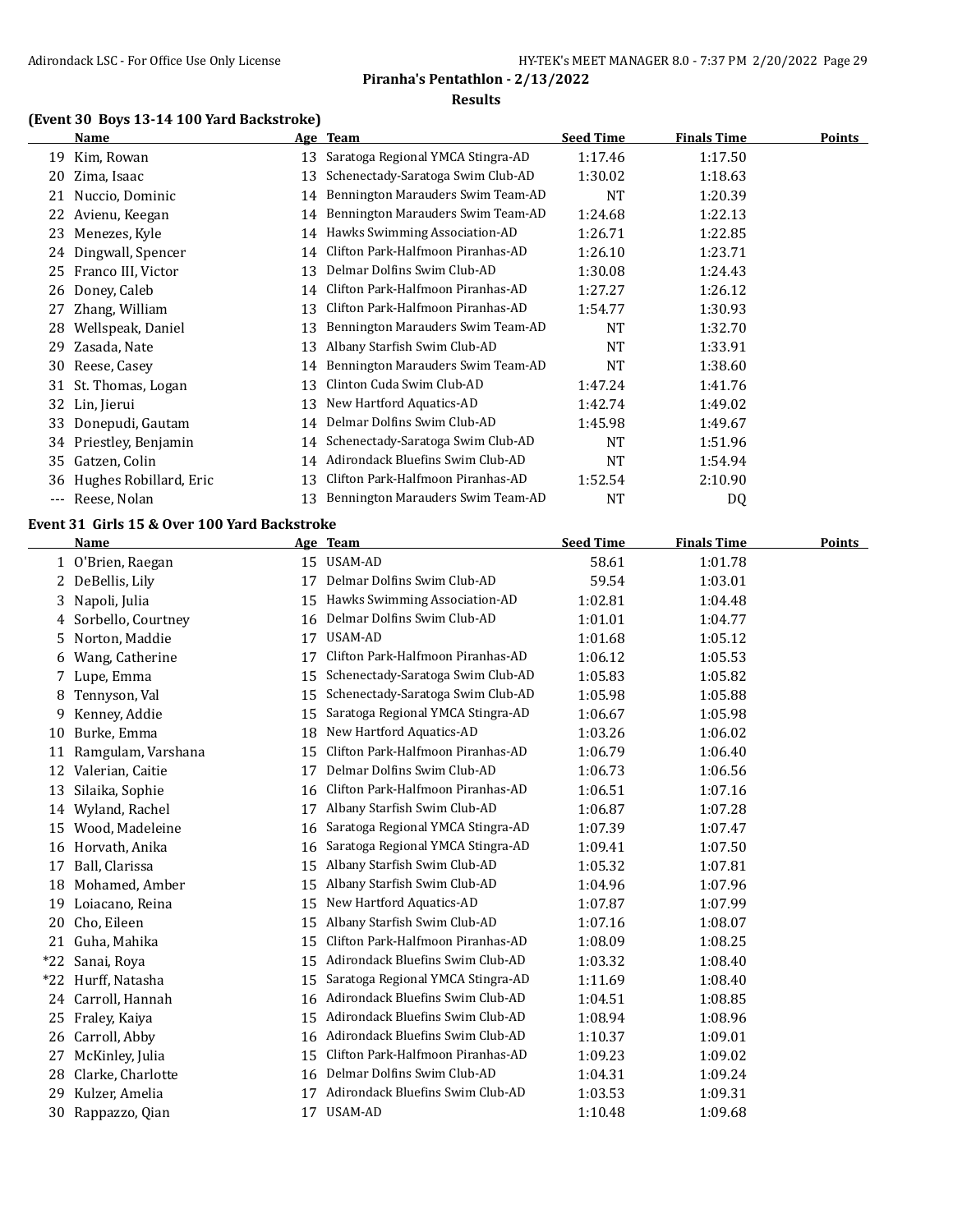#### **(Event 31 Girls 15 & Over 100 Yard Backstroke)**

|     | <b>Name</b>           | <u>Age</u> | <b>Team</b>                       | <b>Seed Time</b> | <b>Finals Time</b> | <b>Points</b> |
|-----|-----------------------|------------|-----------------------------------|------------------|--------------------|---------------|
|     | 31 Morse, Sophia      | 16         | Delmar Dolfins Swim Club-AD       | <b>NT</b>        | 1:10.20            |               |
| 32  | Trautner, Maggie      | 15         | Saratoga Regional YMCA Stingra-AD | 1:10.96          | 1:10.37            |               |
| 33  | Wey, Natalie          | 16         | Delmar Dolfins Swim Club-AD       | <b>NT</b>        | 1:10.61            |               |
| 34  | Carsillo, Gianna      | 15         | Delmar Dolfins Swim Club-AD       | 1:09.04          | 1:11.21            |               |
| 35  | Chen, Elaine          | 16         | Saratoga Regional YMCA Stingra-AD | 1:13.00          | 1:11.29            |               |
|     | 36 Park, Juhyun       | 16         | Clinton Cuda Swim Club-AD         | 1:09.31          | 1:11.55            |               |
| 37  | Zazzaro, Zoey         | 15         | Bennington Marauders Swim Team-AD | 1:10.12          | 1:11.64            |               |
| 38  | Bellinger, Ella       | 15         | Northern TRIBS Swimming-AD        | 1:12.24          | 1:11.68            |               |
| 39  | Eisler, Alley         | 15         | Clifton Park-Halfmoon Piranhas-AD | 1:13.01          | 1:11.88            |               |
| 40  | Catalano, Lucy        | 16         | Jammin' Jellyfish Swim Club-AD    | 1:10.86          | 1:11.93            |               |
| 41  | Bigwarfe, Kayleigh    | 17         | Delmar Dolfins Swim Club-AD       | 1:14.06          | 1:12.01            |               |
| 42  | Boenau, Carlye Ana    | 15         | Adirondack Bluefins Swim Club-AD  | 1:09.80          | 1:12.51            |               |
| 43  | Heckler, Felicity     | 15         | Albany Starfish Swim Club-AD      | 1:09.33          | 1:12.98            |               |
| 44  | D'Amico, Rachael      | 15         | Schenectady-Saratoga Swim Club-AD | 1:13.22          | 1:13.25            |               |
| 45  | Krein, Ava            | 15         | Schenectady-Saratoga Swim Club-AD | 1:12.79          | 1:13.40            |               |
| 46  | Bodien, Julia         | 15         | Saratoga Regional YMCA Stingra-AD | 1:11.80          | 1:13.45            |               |
| 47  | Krein, Alanna         | 15         | Schenectady-Saratoga Swim Club-AD | 1:13.24          | 1:13.56            |               |
| 48  | DeCarlo, Dani         | 17         | New Hartford Aquatics-AD          | 1:14.83          | 1:13.61            |               |
| 49  | Hotaling, Ryleigh     | 16         | Albany Starfish Swim Club-AD      | <b>NT</b>        | 1:13.69            |               |
| 50  | Pazderski, Carlie     | 16         | Clifton Park-Halfmoon Piranhas-AD | 1:09.71          | 1:13.80            |               |
| 51  | Simmons, Riley        | 16         | Clifton Park-Halfmoon Piranhas-AD | 1:11.61          | 1:14.67            |               |
| 52  | Zinnershine, Lily     | 15         | Jammin' Jellyfish Swim Club-AD    | 1:15.74          | 1:14.76            |               |
| 53  | McShane, Sarah        | 17         | Jammin' Jellyfish Swim Club-AD    | 1:15.27          | 1:15.05            |               |
| 54  | Ryan, Katrina         | 16         | Albany Starfish Swim Club-AD      | 1:11.30          | 1:15.08            |               |
| 55  | Llera, Gabby          | 18         | Clifton Park-Halfmoon Piranhas-AD | 1:09.19          | 1:15.58            |               |
| 56  | Czajkowski, Izabella  | 16         | Clifton Park-Halfmoon Piranhas-AD | 1:11.97          | 1:15.59            |               |
| 57  | Savage, Lauren        | 16         | Delmar Dolfins Swim Club-AD       | 1:09.49          | 1:16.00            |               |
| 58  | Lamb, Ava             | 16         | Tigers Aquatic Club-AD            | 1:13.41          | 1:16.54            |               |
| 59  | Deitz, Makenna        | 15         | Albany Starfish Swim Club-AD      | 1:13.82          | 1:17.09            |               |
| 60  | Canale, Emma          | 15         | Greater Glens Falls Flyers Swi-AD | 1:15.78          | 1:17.12            |               |
| 61  | Doyna, Allison        | 15         | Clinton Cuda Swim Club-AD         | 1:13.24          | 1:17.20            |               |
| 62  | Welch, Victoria       | 17         | Jammin' Jellyfish Swim Club-AD    | 1:18.77          | 1:17.58            |               |
| 63  | Noll, Casey           | 15         | Albany Starfish Swim Club-AD      | <b>NT</b>        | 1:17.98            |               |
| 64  | Tuomela, Ryan         | 17         | Greater Glens Falls Flyers Swi-AD | 1:18.60          | 1:18.58            |               |
| 65  | Lind, Samantha        | 15         | Albany Starfish Swim Club-AD      | 1:20.05          | 1:18.62            |               |
| 66  | Brodt, Reilley        | 18         | Greater Glens Falls Flyers Swi-AD | 1:17.11          | 1:18.72            |               |
|     | 67 Olejarnik, Kenna   | 15         | Clinton Cuda Swim Club-AD         | 1:16.54          | 1:20.60            |               |
| 68  | Szymanski, Hannah     | 15         | Greater Glens Falls Flyers Swi-AD | 1:19.21          | 1:20.68            |               |
| 69. | Linehan, Kathryn      | 15         | Greater Glens Falls Flyers Swi-AD | 1:21.31          | 1:21.99            |               |
|     | 70 Lettre, Christina  | 16         | <b>Tigers Aquatic Club-AD</b>     | 1:21.96          | 1:27.86            |               |
|     | 71 Turan, Izzy        | 15         | USAM-AD                           | 1:26.89          | 1:32.70            |               |
|     | 72 Flusche, Malia     | 16         | Clifton Park-Halfmoon Piranhas-AD | 1:53.30          | 1:39.98            |               |
| 73  | Bartlett, Emeri       | 15         | Greater Glens Falls Flyers Swi-AD | 1:35.36          | 1:41.46            |               |
| 74  | Hamlin, Meghan        | 16         | New Hartford Aquatics-AD          | 1:42.56          | 1:42.30            |               |
|     | --- Frazier, Dianndra | 16         | New Hartford Aquatics-AD          | 1:32.08          | DQ                 |               |
|     | --- Callanan, Shay    | 15         | Bennington Marauders Swim Team-AD | 1:08.16          | DQ                 |               |

## **Event 32 Boys 15 & Over 100 Yard Backstroke**

| <b>Name</b>        | Age Team                        | <b>Seed Time</b> | <b>Finals Time</b> | <b>Points</b> |
|--------------------|---------------------------------|------------------|--------------------|---------------|
| Hartman, Andrew    | 16 Albany Starfish Swim Club-AD | 1:05.19          | 59.57              |               |
| 2 Cassella, Louie  | 16 Unattached-AD                | 1:02.56          | 1:01.90            |               |
| 3 Harrington, Ryan | Clinton Cuda Swim Club-AD       | 1:10.51          | 1:04.50            |               |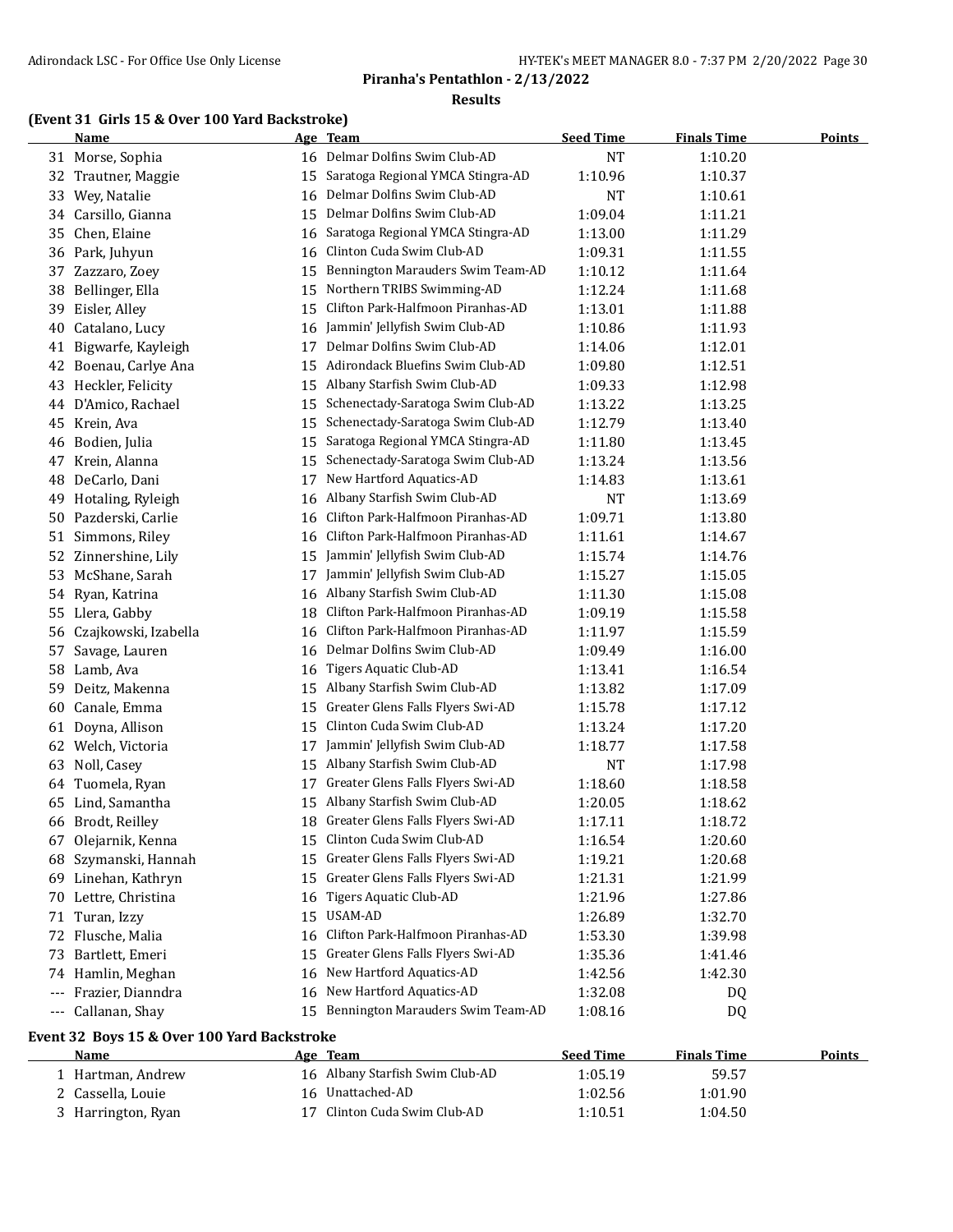## **Piranha's Pentathlon - 2/13/2022**

#### **Results**

#### **(Event 32 Boys 15 & Over 100 Yard Backstroke)**

|    | <b>Name</b>         |    | Age Team                          | <b>Seed Time</b> | <b>Finals Time</b> | <b>Points</b> |
|----|---------------------|----|-----------------------------------|------------------|--------------------|---------------|
|    | 4 Roopnarine, Josha | 15 | Bennington Marauders Swim Team-AD | 1:04.72          | 1:04.90            |               |
|    | 5 Carroll, Luke     | 15 | Unattached-AD                     | 1:17.37          | 1:07.42            |               |
|    | 6 Hanna, Nathan     | 15 | New Hartford Aquatics-AD          | 1:11.52          | 1:07.61            |               |
|    | 7 Sunderland, Kurt  | 17 | crocodiles-AD                     | 1:06.04          | 1:07.63            |               |
|    | 8 Stelling, Payton  | 17 | USAM-AD                           | 1:10.39          | 1:08.90            |               |
| 9  | Wilkosz, Matthew    | 15 | Clinton Cuda Swim Club-AD         | 1:08.36          | 1:08.96            |               |
| 10 | Everett, Casey      | 16 | Saratoga Regional YMCA Stingra-AD | <b>NT</b>        | 1:09.19            |               |
| 11 | Taylor, Ben         | 16 | Clifton Park-Halfmoon Piranhas-AD | 1:11.82          | 1:09.45            |               |
| 12 | Hovak, Aiden        | 15 | New Hartford Aquatics-AD          | 1:15.23          | 1:10.17            |               |
| 13 | Ejanda, Charles     | 16 | Delmar Dolfins Swim Club-AD       | NT               | 1:10.53            |               |
| 14 | Michalek, Sean      | 16 | Clifton Park-Halfmoon Piranhas-AD | 1:14.17          | 1:10.82            |               |
| 15 | Barry, Conor        | 15 | Clifton Park-Halfmoon Piranhas-AD | 1:16.17          | 1:13.21            |               |
| 16 | Forrest, Parker     | 15 | crocodiles-AD                     | <b>NT</b>        | 1:13.88            |               |
| 17 | Knapick, Anthony    |    | Schenectady-Saratoga Swim Club-AD | 1:15.43          | 1:16.00            |               |
| 18 | Shaw, Aidan         | 15 | Greater Glens Falls Flyers Swi-AD | 1:25.25          | 1:18.08            |               |

#### **Event 33 Girls 8 & Under 50 Yard Breaststroke**

|       | <b>Name</b>        |   | Age Team                          | <b>Seed Time</b> | <b>Finals Time</b> | <b>Points</b> |
|-------|--------------------|---|-----------------------------------|------------------|--------------------|---------------|
|       | 1 Hopke, Stella    | 8 | Clifton Park-Halfmoon Piranhas-AD | 55.26            | 59.59              |               |
| 2.    | Smith, Macie       | 8 | Saratoga Regional YMCA Stingra-AD | <b>NT</b>        | 1:00.42            |               |
| 3.    | Edwards, Lauren    |   | Saratoga Regional YMCA Stingra-AD | <b>NT</b>        | 1:05.81            |               |
| 4     | Cronin, Julia      | 8 | USAM-AD                           | NT               | 1:06.72            |               |
| 5.    | Rosa, Hartley      |   | Schenectady-Saratoga Swim Club-AD | <b>NT</b>        | 1:08.07            |               |
| 6     | Druzynski, Riley   |   | Schenectady-Saratoga Swim Club-AD | <b>NT</b>        | 1:10.85            |               |
| 7.    | Loiacano, Michaela | 8 | New Hartford Aquatics-AD          | NT               | 1:12.65            |               |
| 8     | Kincaid, Julianna  |   | Clifton Park-Halfmoon Piranhas-AD | <b>NT</b>        | 1:13.84            |               |
| 9     | Taylor, Zoey       | 8 | Schenectady-Saratoga Swim Club-AD | NT               | 1:17.18            |               |
| 10    | Babcock, Anna      | 8 | USAM-AD                           | NT               | 1:19.11            |               |
| 11    | Quigley, Harper    | 8 | Tigers Aquatic Club-AD            | <b>NT</b>        | 1:32.06            |               |
| $---$ | Nappi, Lexie       |   | Schenectady-Saratoga Swim Club-AD | NT               | DQ                 |               |
|       | Carpenter, Olivia  |   | Clifton Park-Halfmoon Piranhas-AD | <b>NT</b>        | DQ                 |               |
|       | Wang, Phira        | 8 | Clifton Park-Halfmoon Piranhas-AD | NT               | DQ                 |               |
| $---$ | Hook, Elise        | 8 | Clifton Park-Halfmoon Piranhas-AD | <b>NT</b>        | DQ                 |               |
| $---$ | Galiard, Mina      | 8 | Clifton Park-Halfmoon Piranhas-AD | <b>NT</b>        | DQ                 |               |
| $--$  | Johnson, Anna      | 8 | Tigers Aquatic Club-AD            | <b>NT</b>        | DQ                 |               |
| ---   | Casler, Sparroe    | 6 | crocodiles-AD                     | <b>NT</b>        | DQ                 |               |
| $--$  | Keller, Catherine  | 8 | Albany Starfish Swim Club-AD      | <b>NT</b>        | DQ                 |               |
| ---   | Holcomb, Miyoko    | 6 | Saratoga Regional YMCA Stingra-AD | <b>NT</b>        | DQ                 |               |
| $---$ | Letterman, Alice   | 8 | Schenectady-Saratoga Swim Club-AD | <b>NT</b>        | DQ                 |               |
| $---$ | Reynolds, Stella   | 8 | Schenectady-Saratoga Swim Club-AD | <b>NT</b>        | DQ                 |               |
| $--$  | Puels, Ruby        |   | Schenectady-Saratoga Swim Club-AD | <b>NT</b>        | DQ                 |               |
| $---$ | Sfeir, Scarlett    | 8 | Schenectady-Saratoga Swim Club-AD | NT               | DQ                 |               |

#### **Event 34 Boys 8 & Under 50 Yard Breaststroke**

| <b>Name</b>       | Age Team                            | <b>Seed Time</b> | <b>Finals Time</b> | Points |
|-------------------|-------------------------------------|------------------|--------------------|--------|
| 1 Clark, James    | 8 Clifton Park-Halfmoon Piranhas-AD | 42.83            | 46.62              |        |
| 2 Colman, Samuel  | 8 Unattached-AD                     | 1:06.75          | 54.88              |        |
| 3 Zorn, Daniel    | 8 Saratoga Regional YMCA Stingra-AD | NT               | 57.16              |        |
| 4 Williams, Tyler | 8 Albany Starfish Swim Club-AD      | NT               | 59.57              |        |
| 5 Roth, Joey      | 8 New Hartford Aquatics-AD          | NT               | 1:05.43            |        |
| 6 Washburn, Logan | 8 Clifton Park-Halfmoon Piranhas-AD | NT               | 1:05.89            |        |
| 7 Patrick, Logan  | 8 Clifton Park-Halfmoon Piranhas-AD | 1:16.42          | 1:08.97            |        |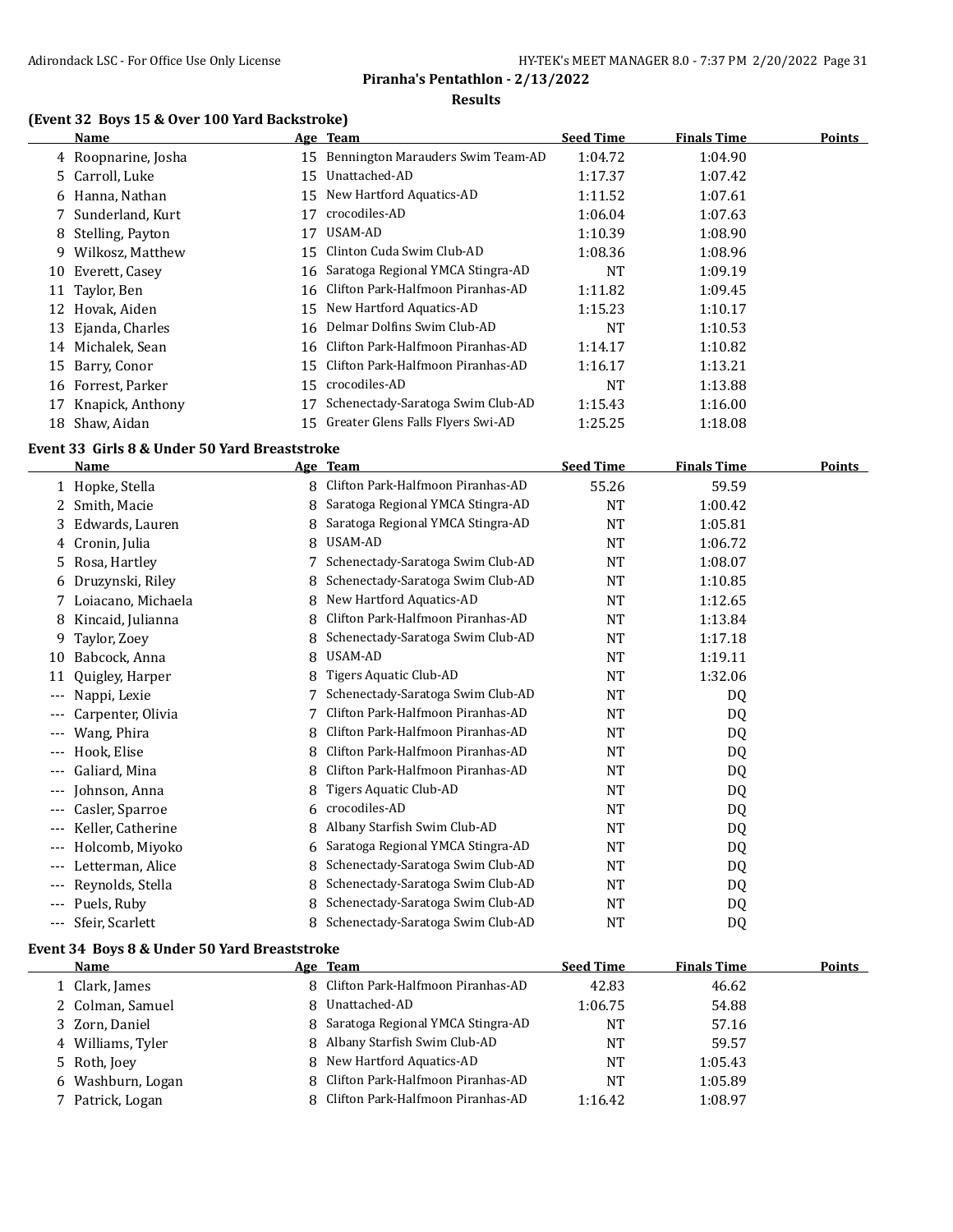#### **(Event 34 Boys 8 & Under 50 Yard Breaststroke)**

| Name                  | Age Team                            | <b>Seed Time</b> | <b>Finals Time</b> | Points |
|-----------------------|-------------------------------------|------------------|--------------------|--------|
| --- Lagowski, Brian   | 8 Clifton Park-Halfmoon Piranhas-AD | NT               | DQ                 |        |
| --- Stotz, Andrew     | 8 Clifton Park-Halfmoon Piranhas-AD | 1:10.78          | DQ                 |        |
| --- Lee, Haven        | 7 Clifton Park-Halfmoon Piranhas-AD | NT               | DQ                 |        |
| --- Wu, Zicheng       | 8 Clifton Park-Halfmoon Piranhas-AD | NT               | DQ                 |        |
| --- Willcox, Kenny    | 8 Schenectady-Saratoga Swim Club-AD | NT               | D <sub>0</sub>     |        |
| --- Horstmyer, Erik   | 8 Clifton Park-Halfmoon Piranhas-AD | 1:31.20          | DQ                 |        |
| --- Strickler, Ben    | Schenectady-Saratoga Swim Club-AD   | <b>NT</b>        | D <sub>0</sub>     |        |
| --- Striker, Kamden   | 6 Clifton Park-Halfmoon Piranhas-AD | <b>NT</b>        | D <sub>0</sub>     |        |
| --- Washburn, Griffin | 6 Clifton Park-Halfmoon Piranhas-AD | NT               | DQ                 |        |

#### **Event 35 Girls 13-14 100 Yard Breaststroke**

| 1:12.54<br>1:14.27<br>1:14.60<br>1:15.20<br>1:15.63 |
|-----------------------------------------------------|
|                                                     |
|                                                     |
|                                                     |
|                                                     |
|                                                     |
| 1:17.07                                             |
| 1:18.57                                             |
| 1:18.66                                             |
| 1:19.74                                             |
| 1:21.61                                             |
| 1:22.10                                             |
| 1:22.24                                             |
| 1:22.74                                             |
| 1:23.04                                             |
| 1:23.35                                             |
| 1:24.13                                             |
| 1:24.80                                             |
| 1:25.39                                             |
| 1:25.42                                             |
| 1:25.50                                             |
| 1:25.57                                             |
| 1:26.09                                             |
| 1:26.15                                             |
| 1:26.76                                             |
| 1:26.86                                             |
| 1:26.89                                             |
| 1:27.13                                             |
| 1:27.21                                             |
| 1:27.32                                             |
| 1:27.95                                             |
| 1:28.55                                             |
| 1:28.87                                             |
| 1:29.28                                             |
| 1:29.52                                             |
| 1:29.82                                             |
| 1:29.82                                             |
|                                                     |
| 1:30.10                                             |
| 1:30.70                                             |
| 1:30.78                                             |
|                                                     |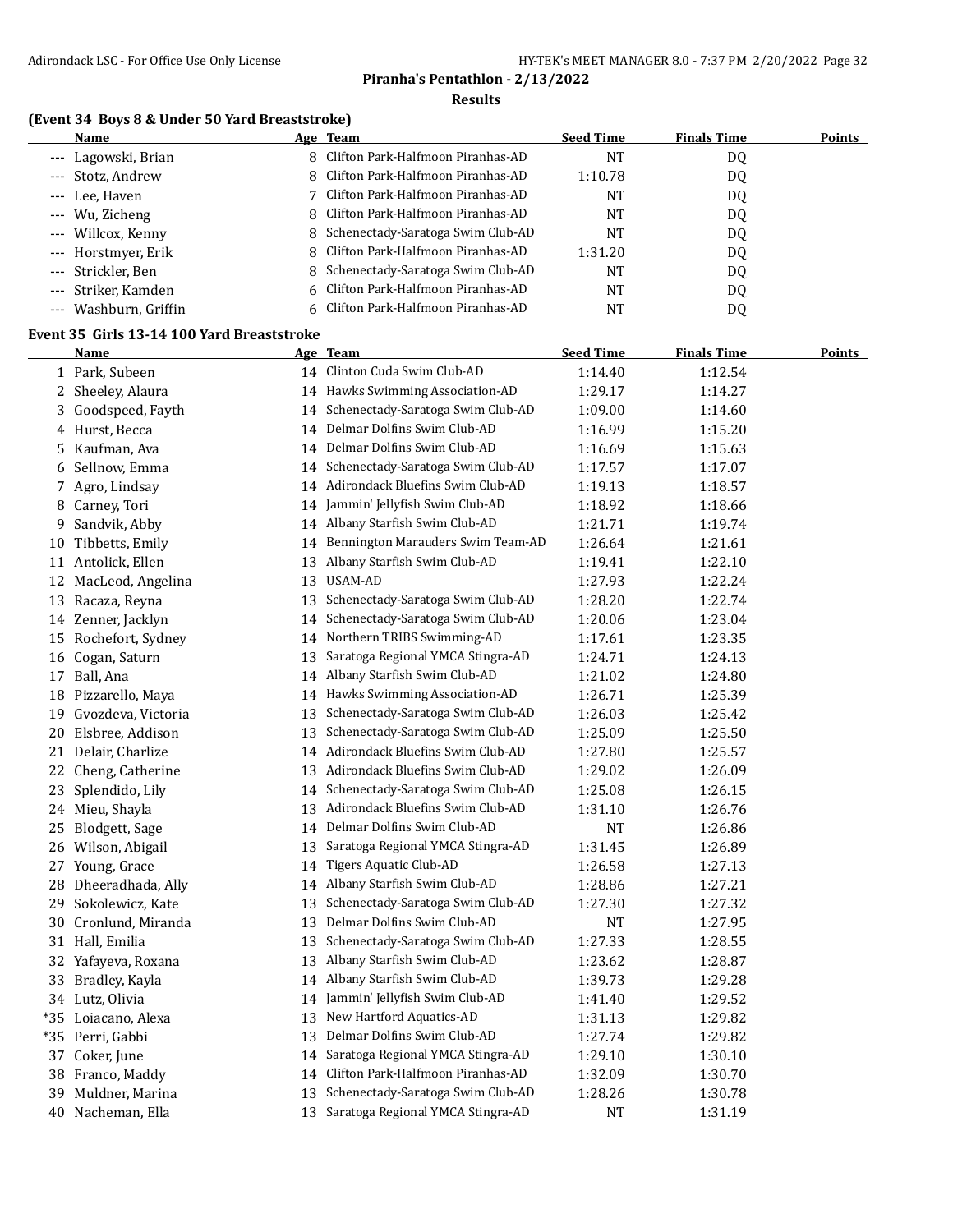## **(Event 35 Girls 13-14 100 Yard Breaststroke)**

|       | Name                                      |    | Age Team                             | <b>Seed Time</b> | <b>Finals Time</b> | <b>Points</b> |
|-------|-------------------------------------------|----|--------------------------------------|------------------|--------------------|---------------|
|       | 41 Salvesvold, Ava                        | 13 | Bennington Marauders Swim Team-AD    | 1:31.80          | 1:31.34            |               |
| 42    | Worthley, Hannah                          | 14 | Northern TRIBS Swimming-AD           | 1:28.00          | 1:31.44            |               |
| 43    | Donofrio, Sophia                          | 13 | Clifton Park-Halfmoon Piranhas-AD    | 1:31.93          | 1:31.70            |               |
| 44    | Boyle, Elyse                              | 13 | Schenectady-Saratoga Swim Club-AD    | 1:36.96          | 1:32.04            |               |
| 45    | Ejanda, Charisse                          | 14 | Delmar Dolfins Swim Club-AD          | NT               | 1:32.59            |               |
| 46    | Depew, Heather                            | 14 | Delmar Dolfins Swim Club-AD          | <b>NT</b>        | 1:33.23            |               |
| 47    | Driscoll, Lucy                            | 14 | Bennington Marauders Swim Team-AD    | 1:36.39          | 1:35.27            |               |
| 48    | Burton, Brooke                            | 13 | Clifton Park-Halfmoon Piranhas-AD    | NT               | 1:36.80            |               |
| 49    | Tirumala, Saanvi                          | 13 | Albany Starfish Swim Club-AD         | 1:40.58          | 1:36.98            |               |
|       | 50 Horsch, Jackie                         | 14 | Schenectady-Saratoga Swim Club-AD    | 1:46.42          | 1:37.64            |               |
|       | 51 Lundin, Paige                          | 13 | Schenectady-Saratoga Swim Club-AD    | <b>NT</b>        | 1:37.80            |               |
|       | 52 Gorton, Addie                          | 14 | Greater Glens Falls Flyers Swi-AD    | 1:43.75          | 1:37.87            |               |
| 53    | Vroman, Ava                               | 13 | crocodiles-AD                        | 1:33.67          | 1:39.88            |               |
|       | 54 Roos, Avada                            | 13 | crocodiles-AD                        | 1:36.16          | 1:39.94            |               |
| 55    | DelGuercio, Maddie                        | 13 | Unattached-AD                        | 1:48.49          | 1:40.96            |               |
| 56    | Lape, Bella                               | 14 | Albany Starfish Swim Club-AD         | <b>NT</b>        | 1:43.63            |               |
| 57    | Unger-O'Shea, Nevaeh                      | 13 | USAM-AD                              | <b>NT</b>        | 1:45.39            |               |
| 58    | Dugan, Angelica                           | 13 | Schenectady-Saratoga Swim Club-AD    | <b>NT</b>        | 1:47.39            |               |
| 59    | Romanovsky, Alisa                         | 14 | Schenectady-Saratoga Swim Club-AD    | 1:49.57          | 1:49.32            |               |
| 60    | Scaringe, Veronica                        | 13 | Jammin' Jellyfish Swim Club-AD       | 1:46.08          | 1:50.80            |               |
| ---   | Lefner, Sasha                             | 13 | Saratoga Regional YMCA Stingra-AD    | NT               | DQ                 |               |
| ---   | Griffin, Alexis                           | 13 | Schenectady-Saratoga Swim Club-AD    | 1:52.33          | DQ                 |               |
| $---$ | Simmons, Madigan                          |    | 13 Clifton Park-Halfmoon Piranhas-AD | 1:26.21          | DQ                 |               |
|       | Event 36 Boys 13-14 100 Yard Breaststroke |    |                                      |                  |                    |               |
|       | <u>Name</u>                               |    | Age Team                             | <b>Seed Time</b> | <b>Finals Time</b> | <b>Points</b> |
|       | 1 Izzard, Ewan                            |    | 14 Delmar Dolfins Swim Club-AD       | 1:11.80          | 1:10.58            |               |
| 2     | Jerome, Christian                         |    | 13 USAM-AD                           | 1:11.70          | 1:10.66            |               |
| 3     | Chen, Andrew                              | 14 | Saratoga Regional YMCA Stingra-AD    | 1:13.74          | 1:11.43            |               |
| 4     | Wang, Alex                                |    | 14 Delmar Dolfins Swim Club-AD       | 1:13.58          | 1:11.45            |               |
| 5     | Gregory, John                             | 14 | Schenectady-Saratoga Swim Club-AD    | 1:14.58          | 1:12.62            |               |
| 6     | Travis, Jasper                            |    | 14 USAM-AD                           | 1:14.17          | 1:13.67            |               |
| 7     | Hershberg, Jacob                          | 14 | Delmar Dolfins Swim Club-AD          | 1:15.35          | 1:13.70            |               |
| 8     | Napoli, Nick                              |    | 13 Hawks Swimming Association-AD     | 1:21.89          | 1:16.99            |               |
| 9     | Zhang, Alex                               |    | 13 Schenectady-Saratoga Swim Club-AD | 1:17.85          | 1:20.45            |               |
|       | 10 Novikov, Daniel                        |    | 14 Jammin' Jellyfish Swim Club-AD    | 1:33.01          | 1:21.81            |               |
| 11    | Savage, Ian                               |    | 13 Delmar Dolfins Swim Club-AD       | 1:23.64          | 1:21.89            |               |
|       | 12 Epperson, Xhayne                       |    | 13 Schenectady-Saratoga Swim Club-AD | NT               | 1:22.71            |               |
|       | 13 Lettre, Philip                         | 13 | Tigers Aquatic Club-AD               | 1:40.38          | 1:27.05            |               |
|       | 14 Kim, Rowan                             | 13 | Saratoga Regional YMCA Stingra-AD    | 1:25.83          | 1:27.57            |               |
| 15    | Zima, Isaac                               | 13 | Schenectady-Saratoga Swim Club-AD    | 1:58.06          | 1:31.33            |               |
|       | 16 Avienu, Keegan                         | 14 | Bennington Marauders Swim Team-AD    | 1:28.29          | 1:32.48            |               |
| 17    | Menezes, Kyle                             | 14 | Hawks Swimming Association-AD        | 1:31.29          | 1:32.57            |               |
| 18    | Doney, Caleb                              | 14 | Clifton Park-Halfmoon Piranhas-AD    | 1:37.65          | 1:33.21            |               |
| 19    | Zhang, William                            | 13 | Clifton Park-Halfmoon Piranhas-AD    | 2:21.97          | 1:35.37            |               |
| 20    | Franco III, Victor                        | 13 | Delmar Dolfins Swim Club-AD          | 1:42.80          | 1:38.61            |               |
|       | 21 Mitola, Jacob                          | 14 | Clifton Park-Halfmoon Piranhas-AD    | NT               | 1:38.77            |               |
|       | 22 Uhl, Drew                              | 13 | Tigers Aquatic Club-AD               | 1:39.93          | 1:39.03            |               |
| 23    | Priestley, Benjamin                       | 14 | Schenectady-Saratoga Swim Club-AD    | NT               | 1:43.02            |               |
|       | 24 Zasada, Nate                           | 13 | Albany Starfish Swim Club-AD         | <b>NT</b>        | 1:45.33            |               |
|       | 25 Lin, Jierui                            | 13 | New Hartford Aquatics-AD             | 1:44.40          | 1:47.59            |               |
|       | 26 Donepudi, Gautam                       |    | 14 Delmar Dolfins Swim Club-AD       | 2:21.41          | 2:04.99            |               |
|       |                                           |    |                                      |                  |                    |               |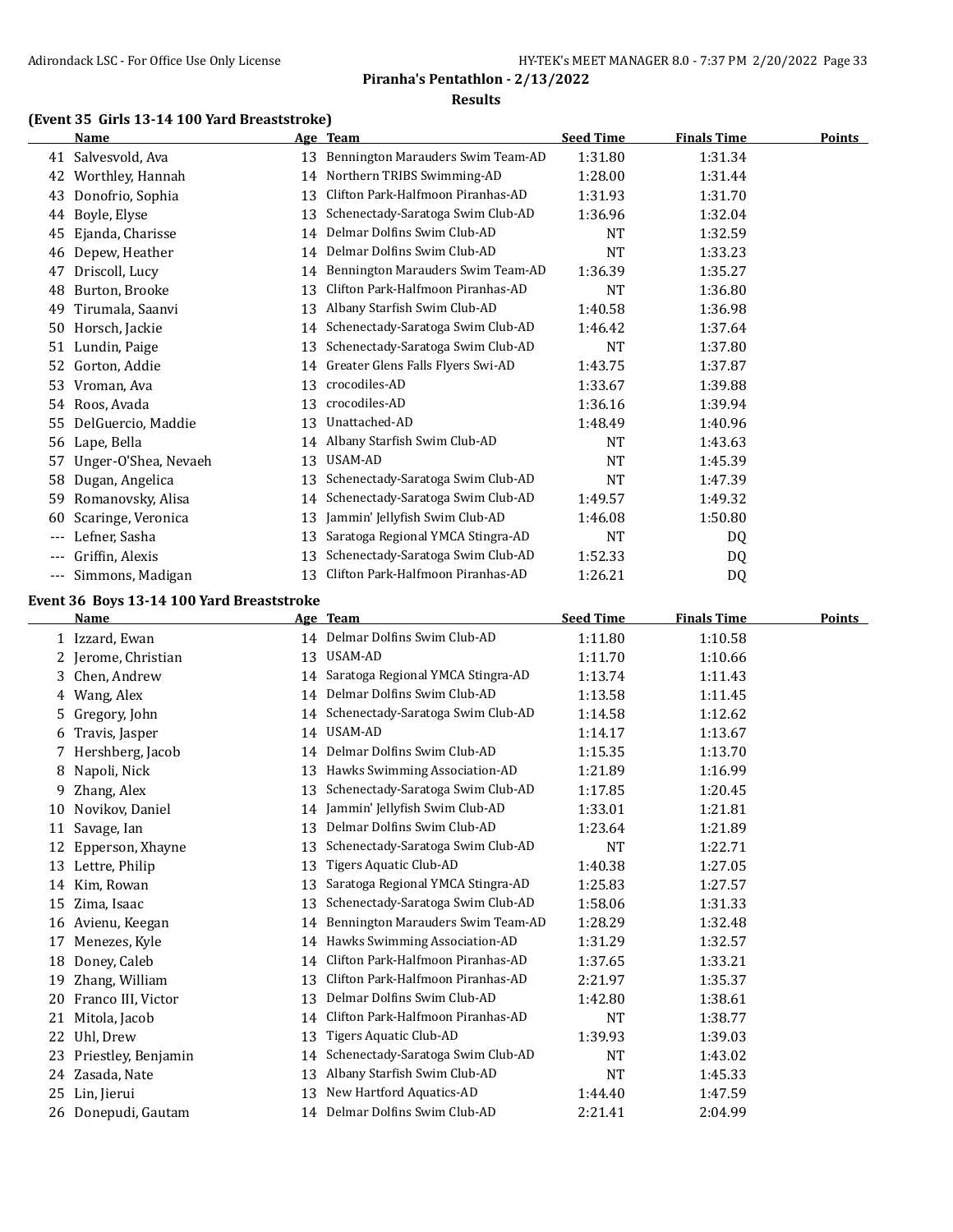## **(Event 36 Boys 13-14 100 Yard Breaststroke)**

| <b>Name</b>                |     | Age Team                             | <b>Seed Time</b> | <b>Finals Time</b> | <b>Points</b> |
|----------------------------|-----|--------------------------------------|------------------|--------------------|---------------|
| 27 Reese, Nolan            | 13  | Bennington Marauders Swim Team-AD    | NT               | 2:16.31            |               |
| --- Nuccio, Dominic        |     | 14 Bennington Marauders Swim Team-AD | NT               | DQ                 |               |
| --- Dingwall, Spencer      |     | 14 Clifton Park-Halfmoon Piranhas-AD | 1:34.66          | DQ                 |               |
| --- Wellspeak, Daniel      |     | 13 Bennington Marauders Swim Team-AD | NT               | DQ                 |               |
| --- McManus, Braeden       | 13. | Bennington Marauders Swim Team-AD    | 1:29.46          | D <sub>0</sub>     |               |
| --- Hughes Robillard, Eric |     | 13 Clifton Park-Halfmoon Piranhas-AD | 2:05.22          | DQ                 |               |
| --- Gatzen, Colin          |     | 14 Adirondack Bluefins Swim Club-AD  | NT               | DQ                 |               |

#### **Event 37 Girls 15 & Over 100 Yard Breaststroke**

 $\overline{a}$ 

|    | <b>Name</b>             |    | Age Team                          | <b>Seed Time</b> | <b>Finals Time</b> | <b>Points</b> |
|----|-------------------------|----|-----------------------------------|------------------|--------------------|---------------|
|    | 1 DeBellis, Lily        |    | 17 Delmar Dolfins Swim Club-AD    | 1:11.94          | 1:13.47            |               |
|    | 2 Antolick, Carly       | 15 | Albany Starfish Swim Club-AD      | 1:11.09          | 1:13.96            |               |
|    | 3 Chen, Elaine          | 16 | Saratoga Regional YMCA Stingra-AD | 1:10.58          | 1:14.14            |               |
| 4  | Ramgulam, Varshana      | 15 | Clifton Park-Halfmoon Piranhas-AD | 1:17.68          | 1:14.34            |               |
| 5  | Gibson, Alexis          |    | 16 Albany Starfish Swim Club-AD   | 1:14.30          | 1:15.45            |               |
|    | 6 Park, Juhyun          | 16 | Clinton Cuda Swim Club-AD         | 1:16.06          | 1:15.98            |               |
|    | 7 Napoli, Julia         | 15 | Hawks Swimming Association-AD     | 1:21.93          | 1:16.00            |               |
| 8  | Bigwarfe, Kayleigh      | 17 | Delmar Dolfins Swim Club-AD       | 1:21.09          | 1:17.36            |               |
|    | 9 Kenney, Addie         | 15 | Saratoga Regional YMCA Stingra-AD | 1:12.62          | 1:17.64            |               |
|    | 10 Wey, Natalie         | 16 | Delmar Dolfins Swim Club-AD       | 1:19.18          | 1:17.68            |               |
|    | 11 Gerstler, Kelsey     | 16 | Albany Starfish Swim Club-AD      | 1:18.39          | 1:17.83            |               |
| 12 | O'Brien, Raegan         | 15 | USAM-AD                           | 1:17.83          | 1:17.86            |               |
|    | 13 Deitz, Makenna       |    | 15 Albany Starfish Swim Club-AD   | 1:13.71          | 1:17.96            |               |
| 14 | Clarke, Charlotte       | 16 | Delmar Dolfins Swim Club-AD       | 1:12.59          | 1:18.15            |               |
|    | 15 Flihan, Jenna        | 16 | New Hartford Aquatics-AD          | 1:18.50          | 1:18.36            |               |
|    | 16 Mohamed, Amber       | 15 | Albany Starfish Swim Club-AD      | 1:19.38          | 1:18.91            |               |
|    | 17 Valerian, Caitie     | 17 | Delmar Dolfins Swim Club-AD       | NT               | 1:19.34            |               |
|    | 18 Lind, Samantha       | 15 | Albany Starfish Swim Club-AD      | 1:21.25          | 1:19.69            |               |
|    | 19 Czajkowski, Izabella | 16 | Clifton Park-Halfmoon Piranhas-AD | 1:14.25          | 1:19.84            |               |
|    | 20 Loiacano, Reina      | 15 | New Hartford Aquatics-AD          | 1:20.25          | 1:20.06            |               |
|    | 21 Sorbello, Courtney   | 16 | Delmar Dolfins Swim Club-AD       | 1:20.95          | 1:20.08            |               |
|    | 22 Morse, Sophia        | 16 | Delmar Dolfins Swim Club-AD       | 1:21.11          | 1:20.37            |               |
|    | 23 Rappazzo, Qian       | 17 | USAM-AD                           | 1:20.21          | 1:20.46            |               |
|    | 24 Sanai, Roya          | 15 | Adirondack Bluefins Swim Club-AD  | 1:23.26          | 1:20.60            |               |
|    | 25 Hurff, Natasha       | 15 | Saratoga Regional YMCA Stingra-AD | 1:23.29          | 1:20.61            |               |
|    | 26 Jaros, Abigail       | 16 | New Hartford Aquatics-AD          | 1:20.00          | 1:20.70            |               |
|    | 27 Olejarnik, Kenna     | 15 | Clinton Cuda Swim Club-AD         | 1:16.56          | 1:20.79            |               |
|    | 28 Norton, Maddie       | 17 | USAM-AD                           | 1:19.36          | 1:20.91            |               |
|    | 29 Wood, Madeleine      | 16 | Saratoga Regional YMCA Stingra-AD | 1:21.77          | 1:21.25            |               |
|    | 30 Carsillo, Gianna     | 15 | Delmar Dolfins Swim Club-AD       | 1:18.66          | 1:21.60            |               |
|    | 31 Bellinger, Ella      | 15 | Northern TRIBS Swimming-AD        | 1:17.34          | 1:21.81            |               |
| 32 | Callanan, Shay          | 15 | Bennington Marauders Swim Team-AD | 1:26.39          | 1:22.24            |               |
|    | 33 Zazzaro, Zoey        | 15 | Bennington Marauders Swim Team-AD | 1:30.56          | 1:22.61            |               |
|    | 34 Elliott, Gretchen    | 15 | Delmar Dolfins Swim Club-AD       | NT               | 1:22.67            |               |
|    | 35 Lupe, Emma           | 15 | Schenectady-Saratoga Swim Club-AD | 1:29.35          | 1:22.73            |               |
|    | 36 Pazderski, Carlie    | 16 | Clifton Park-Halfmoon Piranhas-AD | 1:19.78          | 1:22.88            |               |
|    | 37 Wyland, Rachel       | 17 | Albany Starfish Swim Club-AD      | 1:20.59          | 1:23.84            |               |
|    | 38 Catalano, Lucy       | 16 | Jammin' Jellyfish Swim Club-AD    | 1:18.92          | 1:23.95            |               |
|    | 39 Horvath, Anika       | 16 | Saratoga Regional YMCA Stingra-AD | NT               | 1:24.81            |               |
| 40 | Guha, Mahika            | 15 | Clifton Park-Halfmoon Piranhas-AD | 1:25.45          | 1:25.36            |               |
|    | 41 DeCarlo, Dani        | 17 | New Hartford Aquatics-AD          | 1:20.70          | 1:25.41            |               |
|    | 42 Simmons, Riley       | 16 | Clifton Park-Halfmoon Piranhas-AD | 1:18.50          | 1:25.61            |               |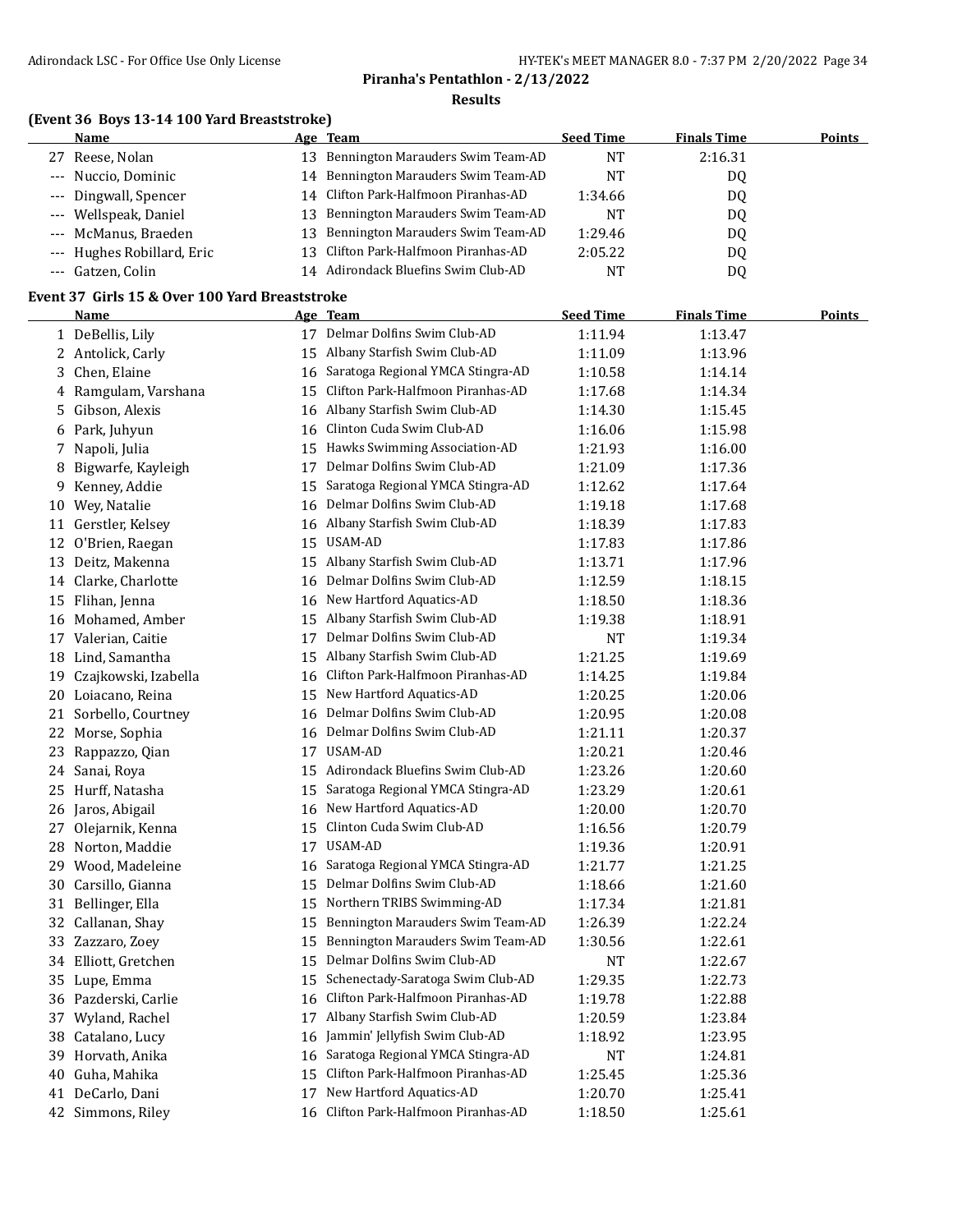#### **(Event 37 Girls 15 & Over 100 Yard Breaststroke)**

|     | Name                 |    | Age Team                          | <b>Seed Time</b> | <b>Finals Time</b> | <b>Points</b> |
|-----|----------------------|----|-----------------------------------|------------------|--------------------|---------------|
| 43  | Ball, Clarissa       |    | 15 Albany Starfish Swim Club-AD   | 1:24.20          | 1:25.63            |               |
| 44  | D'Amico, Rachael     | 15 | Schenectady-Saratoga Swim Club-AD | 1:22.20          | 1:25.74            |               |
| 45  | Silaika, Sophie      | 16 | Clifton Park-Halfmoon Piranhas-AD | 1:21.12          | 1:25.94            |               |
| 46  | Ryan, Katrina        | 16 | Albany Starfish Swim Club-AD      | 1:19.73          | 1:26.45            |               |
| 47  | Bodien, Julia        | 15 | Saratoga Regional YMCA Stingra-AD | 1:26.78          | 1:26.82            |               |
| 48  | McKinley, Julia      | 15 | Clifton Park-Halfmoon Piranhas-AD | 1:31.27          | 1:27.38            |               |
| 49  | Zinnershine, Lily    | 15 | Jammin' Jellyfish Swim Club-AD    | 1:25.64          | 1:27.39            |               |
| 50  | McShane, Sarah       | 17 | Jammin' Jellyfish Swim Club-AD    | 1:26.51          | 1:28.93            |               |
| 51  | Welch, Victoria      | 17 | Jammin' Jellyfish Swim Club-AD    | 1:28.30          | 1:29.64            |               |
| 52  | Hotaling, Ryleigh    | 16 | Albany Starfish Swim Club-AD      | <b>NT</b>        | 1:29.90            |               |
| 53  | Llera, Gabby         | 18 | Clifton Park-Halfmoon Piranhas-AD | 1:24.45          | 1:31.67            |               |
| 54  | Krein, Ava           | 15 | Schenectady-Saratoga Swim Club-AD | 1:31.73          | 1:31.83            |               |
| 55  | Canale, Emma         | 15 | Greater Glens Falls Flyers Swi-AD | 1:31.95          | 1:33.22            |               |
| 56  | Brodt, Reilley       | 18 | Greater Glens Falls Flyers Swi-AD | 1:31.64          | 1:33.34            |               |
| 57  | Noll, Casey          | 15 | Albany Starfish Swim Club-AD      | <b>NT</b>        | 1:33.44            |               |
| 58  | Doyna, Allison       | 15 | Clinton Cuda Swim Club-AD         | 1:34.05          | 1:33.59            |               |
| 59  | Tuomela, Ryan        | 17 | Greater Glens Falls Flyers Swi-AD | 1:35.77          | 1:34.79            |               |
| 60  | Hamlin, Meghan       | 16 | New Hartford Aquatics-AD          | 1:40.64          | 1:36.81            |               |
| 61  | Eisler, Alley        | 15 | Clifton Park-Halfmoon Piranhas-AD | <b>NT</b>        | 1:36.97            |               |
| 62  | Linehan, Kathryn     | 15 | Greater Glens Falls Flyers Swi-AD | 1:34.75          | 1:37.79            |               |
| 63  | Szymanski, Hannah    | 15 | Greater Glens Falls Flyers Swi-AD | 1:43.49          | 1:37.82            |               |
|     | 64 Lettre, Christina | 16 | Tigers Aquatic Club-AD            | 1:39.19          | 1:41.43            |               |
| 65  | Flusche, Malia       | 16 | Clifton Park-Halfmoon Piranhas-AD | 1:48.18          | 1:52.55            |               |
| 66  | Turan, Izzy          | 15 | USAM-AD                           | 2:03.34          | 2:04.97            |               |
| --- | Bartlett, Emeri      | 15 | Greater Glens Falls Flyers Swi-AD | 2:06.29          | DQ                 |               |
|     | Frazier, Dianndra    | 16 | New Hartford Aquatics-AD          | 1:46.81          | DQ                 |               |
| --- | Wang, Catherine      | 17 | Clifton Park-Halfmoon Piranhas-AD | 1:15.99          | DQ                 |               |

#### **Event 38 Boys 15 & Over 100 Yard Breaststroke**

 $\overline{a}$ 

|          | Name                |    | Age Team                          | <b>Seed Time</b> | <b>Finals Time</b> | <b>Points</b> |
|----------|---------------------|----|-----------------------------------|------------------|--------------------|---------------|
|          | 1 Richardson, Josh  | 17 | Albany Starfish Swim Club-AD      | 1:07.23          | 1:05.26            |               |
|          | 2 Stelling, Payton  | 17 | USAM-AD                           | 1:09.95          | 1:07.60            |               |
| 3        | Hanna, Nathan       | 15 | New Hartford Aquatics-AD          | 1:18.16          | 1:11.59            |               |
|          | 4 Roopnarine, Josha | 15 | Bennington Marauders Swim Team-AD | 1:14.14          | 1:12.81            |               |
|          | 5 Taylor, Ben       | 16 | Clifton Park-Halfmoon Piranhas-AD | 1:10.35          | 1:13.04            |               |
| 6        | Bubel, Harry        | 18 | Tigers Aquatic Club-AD            | 1:12.75          | 1:14.87            |               |
|          | Barry, Conor        | 15 | Clifton Park-Halfmoon Piranhas-AD | 1:30.09          | 1:16.11            |               |
| 8        | Harrington, Ryan    | 17 | Clinton Cuda Swim Club-AD         | <b>NT</b>        | 1:18.15            |               |
| 9        | Forrest, Parker     | 15 | crocodiles-AD                     | 1:20.89          | 1:18.91            |               |
|          | 10 Ejanda, Charles  | 16 | Delmar Dolfins Swim Club-AD       | 1:27.65          | 1:20.04            |               |
| 11       | Michalek, Sean      | 16 | Clifton Park-Halfmoon Piranhas-AD | 1:25.03          | 1:20.12            |               |
|          | 12 Sunderland, Kurt | 17 | crocodiles-AD                     | 1:17.76          | 1:22.06            |               |
| 13       | Shaw, Aidan         | 15 | Greater Glens Falls Flyers Swi-AD | 1:25.44          | 1:22.33            |               |
| 14       | Knapick, Anthony    | 17 | Schenectady-Saratoga Swim Club-AD | NT               | 1:27.18            |               |
| $\cdots$ | Hovak, Aiden        | 15 | New Hartford Aquatics-AD          | 1:27.98          | DQ                 |               |
|          |                     |    |                                   |                  |                    |               |

#### **Event 39 Girls 8 & Under 50 Yard Freestyle**

| <b>Name</b>          | Age Team                            | <b>Seed Time</b> | <b>Finals Time</b> | <b>Points</b> |
|----------------------|-------------------------------------|------------------|--------------------|---------------|
| 1 Hopke, Stella      | 8 Clifton Park-Halfmoon Piranhas-AD | 34.93            | 38.88              |               |
| 2 Taylor, Zoey       | 8 Schenectady-Saratoga Swim Club-AD | 42.17            | 42.61              |               |
| 3 Loiacano, Michaela | 8 New Hartford Aquatics-AD          | 51.16            | 44.79              |               |
| 4 Cronin, Julia      | 8 USAM-AD                           | 47.44            | 44.93              |               |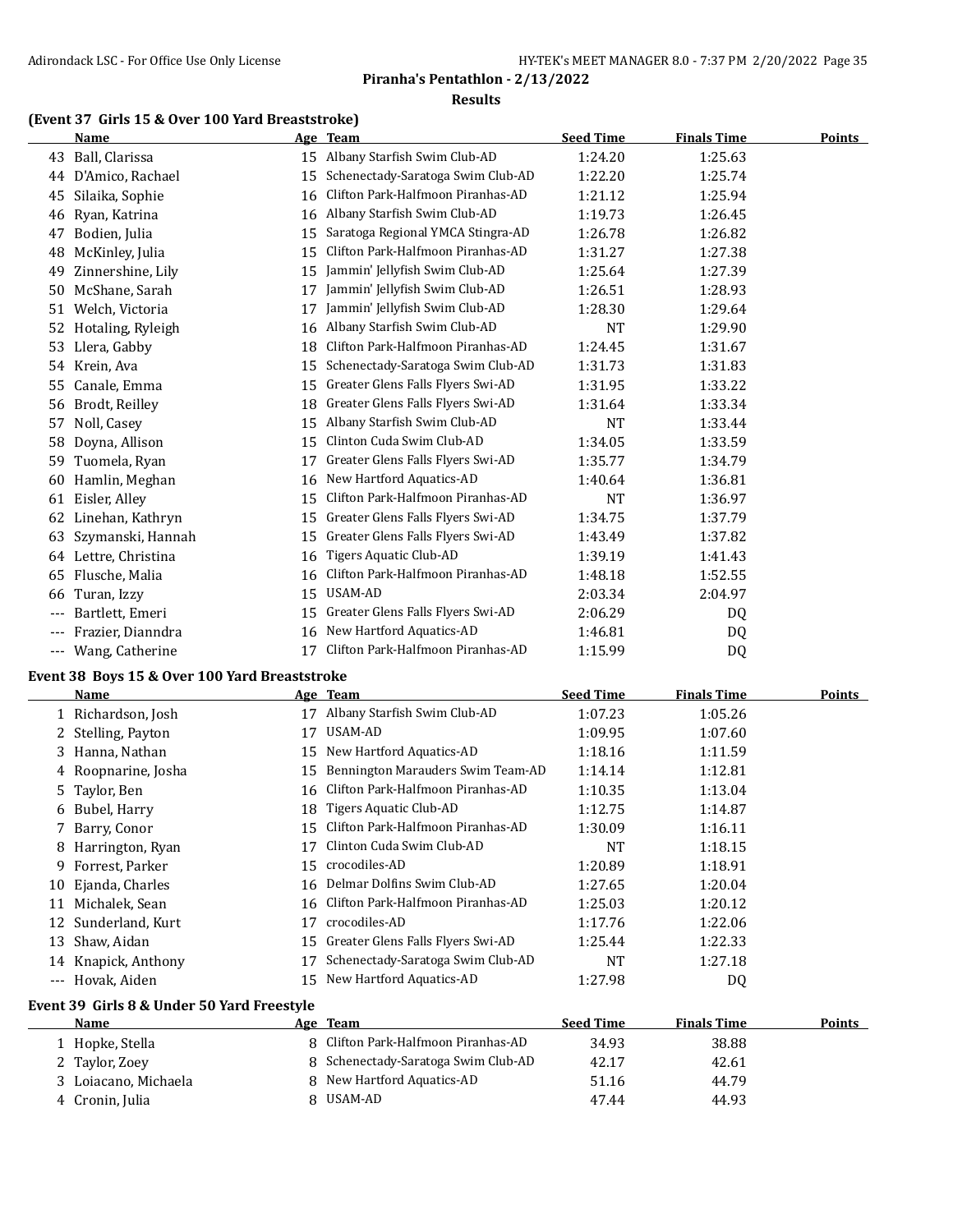## **(Event 39 Girls 8 & Under 50 Yard Freestyle)**

|     | Name              |   | Age Team                          | <b>Seed Time</b> | <b>Finals Time</b> | <b>Points</b> |
|-----|-------------------|---|-----------------------------------|------------------|--------------------|---------------|
|     | 5 Hook, Elise     | 8 | Clifton Park-Halfmoon Piranhas-AD | 44.46            | 45.84              |               |
| 6   | Edwards, Lauren   | 8 | Saratoga Regional YMCA Stingra-AD | 51.70            | 47.48              |               |
| 7   | Rosa, Hartley     |   | Schenectady-Saratoga Swim Club-AD | <b>NT</b>        | 48.18              |               |
| 8   | Eichfeld, Anna    | 7 | Clifton Park-Halfmoon Piranhas-AD | 52.83            | 48.41              |               |
| 9   | Letterman, Alice  | 8 | Schenectady-Saratoga Swim Club-AD | 48.90            | 48.69              |               |
| 10  | Keller, Catherine | 8 | Albany Starfish Swim Club-AD      | <b>NT</b>        | 49.41              |               |
| 11  | Puels, Ruby       | 8 | Schenectady-Saratoga Swim Club-AD | 51.15            | 51.07              |               |
| 12  | Reynolds, Stella  |   | Schenectady-Saratoga Swim Club-AD | 54.63            | 52.59              |               |
| 13  | Druzynski, Riley  | 8 | Schenectady-Saratoga Swim Club-AD | 52.70            | 53.48              |               |
| 14  | Carpenter, Olivia |   | Clifton Park-Halfmoon Piranhas-AD | 52.81            | 54.04              |               |
| 15  | Johnson, Anna     | 8 | Tigers Aquatic Club-AD            | 1:03.33          | 54.26              |               |
| 16  | Galiard, Mina     | 8 | Clifton Park-Halfmoon Piranhas-AD | 54.75            | 55.60              |               |
| 17  | Smith, Macie      |   | Saratoga Regional YMCA Stingra-AD | 51.89            | 55.78              |               |
| 18  | Babcock, Anna     | 8 | USAM-AD                           | 51.35            | 56.56              |               |
| 19  | Nappi, Lexie      |   | Schenectady-Saratoga Swim Club-AD | 1:02.47          | 57.62              |               |
| 20  | Holcomb, Miyoko   | 6 | Saratoga Regional YMCA Stingra-AD | 57.51            | 1:00.12            |               |
| 21  | Sfeir, Scarlett   | 8 | Schenectady-Saratoga Swim Club-AD | 53.60            | 1:01.93            |               |
| 22  | Wang, Phira       | 8 | Clifton Park-Halfmoon Piranhas-AD | 1:02.44          | 1:03.08            |               |
| 23  | Quigley, Harper   | 8 | Tigers Aquatic Club-AD            | 1:01.31          | 1:06.18            |               |
| 24  | Collins, Sydney   |   | Greater Glens Falls Flyers Swi-AD | 1:05.30          | 1:06.44            |               |
| 25  | Kiehle, Molly     | 7 | USAM-AD                           | 1:28.75          | 1:09.38            |               |
| 26  | Benton, Emma      |   | Adirondack Bluefins Swim Club-AD  | 1:06.25          | 1:12.85            |               |
| 27  | Bonelli, Olivia   |   | Adirondack Bluefins Swim Club-AD  | NT               | 1:17.09            |               |
| 28  | Kincaid, Julianna | 8 | Clifton Park-Halfmoon Piranhas-AD | 1:20.42          | 1:17.15            |               |
| 29  | Casler, Sparroe   | 6 | crocodiles-AD                     | NT               | 1:42.52            |               |
| --- | Hill, Liberty     | 8 | Adirondack Bluefins Swim Club-AD  | <b>NT</b>        | D <sub>0</sub>     |               |

#### **Event 40 Boys 8 & Under 50 Yard Freestyle**

|    | Name              |   | Age Team                          | <b>Seed Time</b> | <b>Finals Time</b> | Points |
|----|-------------------|---|-----------------------------------|------------------|--------------------|--------|
|    | 1 Clark, James    | 8 | Clifton Park-Halfmoon Piranhas-AD | 32.42            | 32.96              |        |
|    | Horstmyer, Erik   | 8 | Clifton Park-Halfmoon Piranhas-AD | 35.43            | 34.02              |        |
| 3. | Williams, Tyler   | 8 | Albany Starfish Swim Club-AD      | NT               | 42.02              |        |
| 4  | Strickler, Ben    |   | Schenectady-Saratoga Swim Club-AD | 45.40            | 44.60              |        |
| 5. | Roth, Joey        | 8 | New Hartford Aquatics-AD          | <b>NT</b>        | 44.81              |        |
| 6  | Dorsey, Marshall  |   | Albany Starfish Swim Club-AD      | NT               | 44.84              |        |
| 7. | Willcox, Kenny    |   | Schenectady-Saratoga Swim Club-AD | 43.59            | 44.90              |        |
| 8  | Colman, Samuel    | 8 | Unattached-AD                     | 54.53            | 46.50              |        |
| 9. | Patrick, Logan    | 8 | Clifton Park-Halfmoon Piranhas-AD | 52.01            | 47.62              |        |
| 10 | Washburn, Logan   | 8 | Clifton Park-Halfmoon Piranhas-AD | 45.72            | 48.47              |        |
| 11 | Stotz, Andrew     |   | Clifton Park-Halfmoon Piranhas-AD | 51.36            | 49.15              |        |
| 12 | Zorn, Daniel      | 8 | Saratoga Regional YMCA Stingra-AD | 57.63            | 55.05              |        |
| 13 | Ahrens, Finn      |   | Greater Glens Falls Flyers Swi-AD | 1:13.72          | 59.06              |        |
| 14 | McCoy, Charles    | 8 | Clifton Park-Halfmoon Piranhas-AD | 1:05.46          | 59.53              |        |
| 15 | Washburn, Griffin | 6 | Clifton Park-Halfmoon Piranhas-AD | 1:01.47          | 1:00.84            |        |
| 16 | Lagowski, Brian   |   | Clifton Park-Halfmoon Piranhas-AD | 59.93            | 1:02.51            |        |
| 17 | Wu, Zicheng       | 8 | Clifton Park-Halfmoon Piranhas-AD | 1:06.23          | 1:04.86            |        |
| 18 | Striker, Kamden   | 6 | Clifton Park-Halfmoon Piranhas-AD | 56.44            | 1:06.73            |        |
| 19 | Wang, Terry       | 8 | Clifton Park-Halfmoon Piranhas-AD | NT               | 1:18.19            |        |
| 20 | Schlegel, Henry   |   | Clifton Park-Halfmoon Piranhas-AD | 1:22.30          | 1:28.47            |        |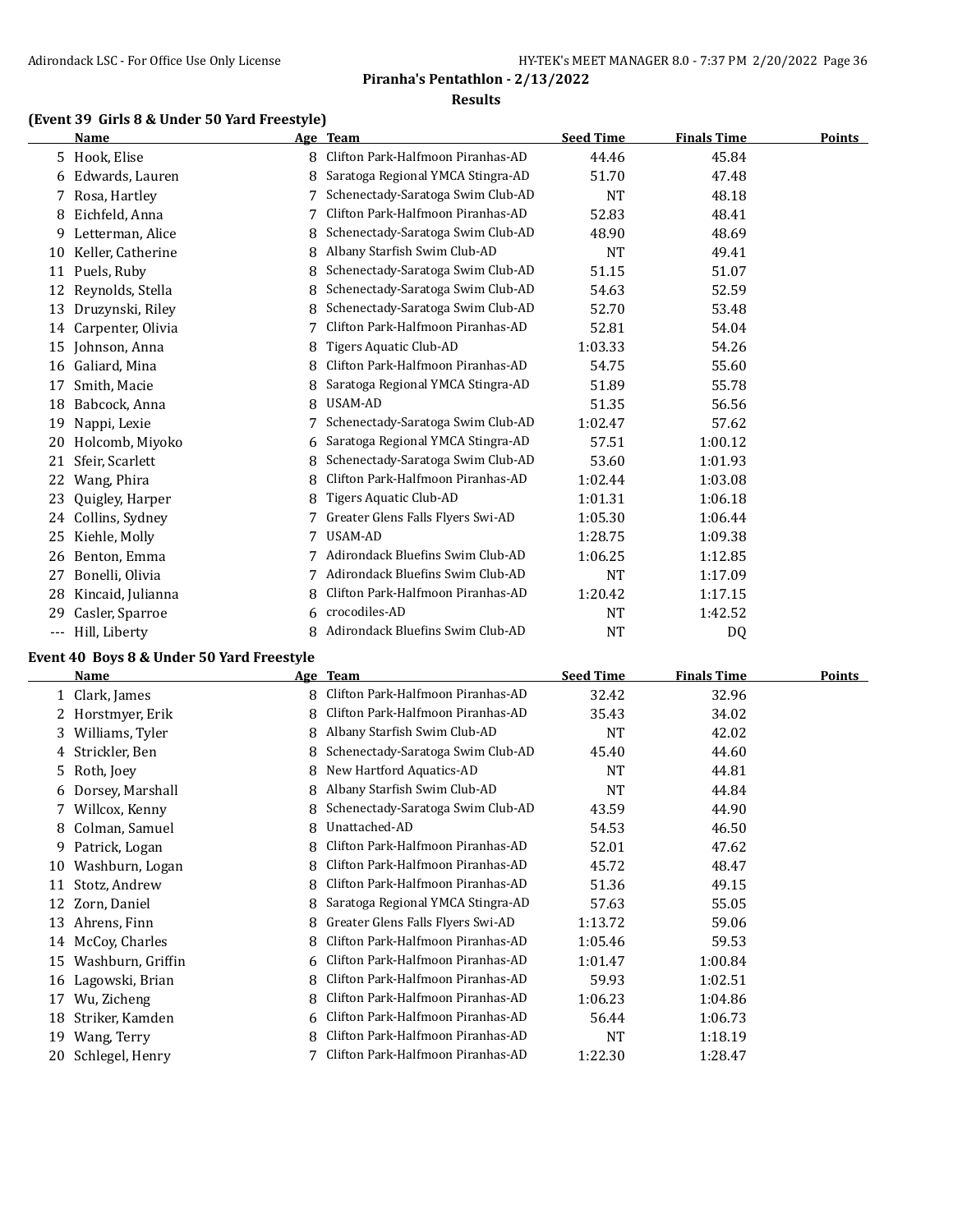#### **Event 41 Girls 13-14 100 Yard Freestyle**

|       | <b>Name</b>            |    | Age Team                            | <b>Seed Time</b> | <b>Finals Time</b> | <b>Points</b> |
|-------|------------------------|----|-------------------------------------|------------------|--------------------|---------------|
|       | 1 Kaufman, Ava         |    | 14 Delmar Dolfins Swim Club-AD      | 57.00            | 57.75              |               |
|       | 2 Tibbetts, Emily      | 14 | Bennington Marauders Swim Team-AD   | 58.96            | 58.89              |               |
|       | 3 Keaney, Kell         | 14 | Delmar Dolfins Swim Club-AD         | 59.86            | 59.52              |               |
|       | 4 Sellnow, Emma        | 14 | Schenectady-Saratoga Swim Club-AD   | 1:00.12          | 59.65              |               |
| 5     | Loiacano, Alexa        | 13 | New Hartford Aquatics-AD            | 59.70            | 1:00.10            |               |
| 6     | Gvozdeva, Victoria     | 13 | Schenectady-Saratoga Swim Club-AD   | 1:00.02          | 1:00.37            |               |
|       | 7 Pizzarello, Maya     | 14 | Hawks Swimming Association-AD       | 1:01.87          | 1:00.62            |               |
| 8     | MacLeod, Angelina      | 13 | USAM-AD                             | 1:01.37          | 1:01.12            |               |
| 9     | Silaika, Genny         | 14 | Clifton Park-Halfmoon Piranhas-AD   | 59.75            | 1:01.63            |               |
| 10    | Watson, Avery          | 14 | Schenectady-Saratoga Swim Club-AD   | 1:00.59          | 1:01.93            |               |
| 11    | Elsbree, Addison       | 13 | Schenectady-Saratoga Swim Club-AD   | 1:02.97          | 1:02.89            |               |
| 12    | Agro, Lindsay          | 14 | Adirondack Bluefins Swim Club-AD    | 1:02.00          | 1:02.99            |               |
|       | 13 Zenner, Jacklyn     | 14 | Schenectady-Saratoga Swim Club-AD   | 1:03.39          | 1:03.15            |               |
|       | 14 Ball, Ana           | 14 | Albany Starfish Swim Club-AD        | 59.98            | 1:03.20            |               |
| 15    | Goodspeed, Fayth       | 14 | Schenectady-Saratoga Swim Club-AD   | 1:03.43          | 1:03.27            |               |
|       | 16 McFarland, Maddie   | 13 | Adirondack Bluefins Swim Club-AD    | 1:03.41          | 1:03.94            |               |
| 17    | Splendido, Lily        | 14 | Schenectady-Saratoga Swim Club-AD   | 1:04.11          | 1:04.02            |               |
|       | 18 Park, Subeen        | 14 | Clinton Cuda Swim Club-AD           | 1:01.18          | 1:04.43            |               |
|       | 19 Simmons, Madigan    | 13 | Clifton Park-Halfmoon Piranhas-AD   | 1:07.54          | 1:04.57            |               |
| 20    | Dheeradhada, Ally      |    | 14 Albany Starfish Swim Club-AD     | 1:04.25          | 1:05.20            |               |
|       | 21 Grabitzky, Isabella | 14 | Schenectady-Saratoga Swim Club-AD   | 1:04.76          | 1:05.27            |               |
| 22    | Mieu, Shayla           |    | 13 Adirondack Bluefins Swim Club-AD | 1:08.76          | 1:05.32            |               |
| 23    | Lutz, Olivia           | 14 | Jammin' Jellyfish Swim Club-AD      | 1:05.53          | 1:05.35            |               |
| 24    | Blodgett, Sage         |    | 14 Delmar Dolfins Swim Club-AD      | 1:03.84          | 1:05.40            |               |
| 25    | Racaza, Reyna          | 13 | Schenectady-Saratoga Swim Club-AD   | 1:04.68          | 1:05.79            |               |
| 26    | Franco, Maddy          | 14 | Clifton Park-Halfmoon Piranhas-AD   | 1:04.01          | 1:05.85            |               |
|       | 27 Pecunia, Clara      | 13 | Saratoga Regional YMCA Stingra-AD   | 1:05.62          | 1:05.93            |               |
|       | 28 Depew, Heather      | 14 | Delmar Dolfins Swim Club-AD         | <b>NT</b>        | 1:06.01            |               |
| *29   | Cronlund, Miranda      | 13 | Delmar Dolfins Swim Club-AD         | <b>NT</b>        | 1:06.17            |               |
| $*29$ | Ejanda, Charisse       |    | 14 Delmar Dolfins Swim Club-AD      | 1:05.01          | 1:06.17            |               |
|       | 31 Rochefort, Sydney   | 14 | Northern TRIBS Swimming-AD          | 1:02.74          | 1:06.50            |               |
|       | 32 Delair, Charlize    |    | 14 Adirondack Bluefins Swim Club-AD | 1:05.78          | 1:06.75            |               |
|       | 33 Worthley, Hannah    | 14 | Northern TRIBS Swimming-AD          | 1:05.27          | 1:06.76            |               |
|       | 34 Kantor, Abigail     | 14 | New Hartford Aquatics-AD            | 1:04.93          | 1:06.91            |               |
|       | 35 Hall, Emilia        | 13 | Schenectady-Saratoga Swim Club-AD   | 1:08.31          | 1:06.95            |               |
|       | 36 Yafayeva, Roxana    |    | 13 Albany Starfish Swim Club-AD     | 59.82            | 1:07.01            |               |
|       | 37 Donofrio, Sophia    | 13 | Clifton Park-Halfmoon Piranhas-AD   | 1:05.70          | 1:07.09            |               |
|       | 38 Sokolewicz, Kate    | 13 | Schenectady-Saratoga Swim Club-AD   | 1:07.78          | 1:07.10            |               |
|       | 39 Wilson, Abigail     | 13 | Saratoga Regional YMCA Stingra-AD   | 1:07.64          | 1:07.33            |               |
| 40    | Muldner, Marina        | 13 | Schenectady-Saratoga Swim Club-AD   | 1:05.36          | 1:07.72            |               |
| 41    | Perri, Gabbi           | 13 | Delmar Dolfins Swim Club-AD         | 1:13.29          | 1:07.87            |               |
| 42    | Boyle, Elyse           | 13 | Schenectady-Saratoga Swim Club-AD   | 1:15.78          | 1:07.89            |               |
| 43    | Mullineaux, Riley      | 13 | Saratoga Regional YMCA Stingra-AD   | 1:09.90          | 1:07.97            |               |
| 44    | Wishart, Mia           | 14 | Saratoga Regional YMCA Stingra-AD   | 1:11.30          | 1:08.30            |               |
| 45    | Horsch, Jackie         | 14 | Schenectady-Saratoga Swim Club-AD   | 1:10.54          | 1:08.95            |               |
| 46    | Carney, Tori           | 14 | Jammin' Jellyfish Swim Club-AD      | 1:08.62          | 1:09.03            |               |
| 47    | Nacheman, Ella         | 13 | Saratoga Regional YMCA Stingra-AD   | 1:10.57          | 1:09.13            |               |
| 48    | DelGuercio, Maddie     | 13 | Unattached-AD                       | 1:09.78          | 1:09.14            |               |
| 49    | Driscoll, Lucy         | 14 | Bennington Marauders Swim Team-AD   | 1:07.83          | 1:09.37            |               |
|       | 50 Gorton, Addie       | 14 | Greater Glens Falls Flyers Swi-AD   | 1:07.24          | 1:09.52            |               |
|       | 51 Antolick, Ellen     | 13 | Albany Starfish Swim Club-AD        | 1:10.17          | 1:09.89            |               |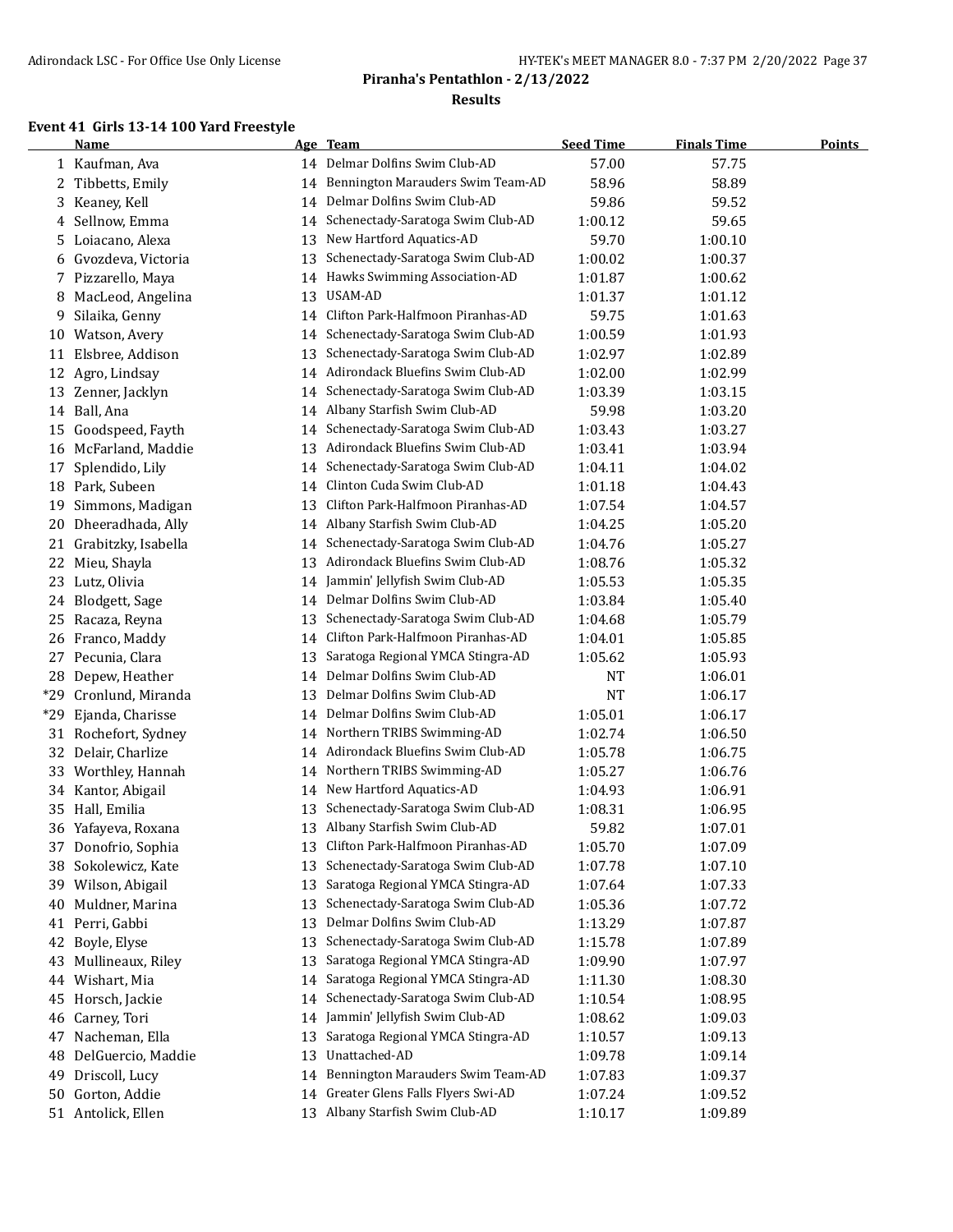## **(Event 41 Girls 13-14 100 Yard Freestyle)**

|    | <b>Name</b>          |    | Age Team                          | <b>Seed Time</b> | <b>Finals Time</b> | <b>Points</b> |
|----|----------------------|----|-----------------------------------|------------------|--------------------|---------------|
|    | 52 Salvesvold, Ava   | 13 | Bennington Marauders Swim Team-AD | 1:23.51          | 1:10.06            |               |
| 53 | Bradley, Kayla       | 14 | Albany Starfish Swim Club-AD      | 1:18.81          | 1:10.13            |               |
| 54 | Burton, Brooke       | 13 | Clifton Park-Halfmoon Piranhas-AD | 1:22.31          | 1:10.39            |               |
| 55 | Choi, Ari            | 13 | Delmar Dolfins Swim Club-AD       | 1:10.48          | 1:10.46            |               |
| 56 | Roos, Avada          | 13 | crocodiles-AD                     | 1:09.28          | 1:10.88            |               |
| 57 | Cheng, Catherine     | 13 | Adirondack Bluefins Swim Club-AD  | 1:09.65          | 1:11.78            |               |
| 58 | Coker, June          | 14 | Saratoga Regional YMCA Stingra-AD | 1:14.46          | 1:12.15            |               |
| 59 | Cogan, Saturn        | 13 | Saratoga Regional YMCA Stingra-AD | 1:13.89          | 1:12.73            |               |
| 60 | Cohen, Evyn          | 13 | Clinton Cuda Swim Club-AD         | 1:13.42          | 1:13.56            |               |
| 61 | Vroman, Ava          | 13 | crocodiles-AD                     | 1:14.59          | 1:14.73            |               |
| 62 | Lape, Bella          | 14 | Albany Starfish Swim Club-AD      | <b>NT</b>        | 1:15.62            |               |
| 63 | Lundin, Paige        | 13 | Schenectady-Saratoga Swim Club-AD | 1:18.74          | 1:16.41            |               |
| 64 | Unger-O'Shea, Nevaeh | 13 | USAM-AD                           | 1:16.15          | 1:18.12            |               |
| 65 | Tirumala, Saanvi     | 13 | Albany Starfish Swim Club-AD      | 1:16.78          | 1:19.82            |               |
| 66 | Gossett, Willow      | 14 | Greater Glens Falls Flyers Swi-AD | 1:15.63          | 1:20.03            |               |
| 67 | Scaringe, Veronica   | 13 | Jammin' Jellyfish Swim Club-AD    | 1:17.90          | 1:23.31            |               |
| 68 | Dugan, Angelica      | 13 | Schenectady-Saratoga Swim Club-AD | 1:29.23          | 1:24.82            |               |
| 69 | Lefner, Sasha        | 13 | Saratoga Regional YMCA Stingra-AD | 1:27.57          | 1:26.77            |               |
| 70 | Griffin, Alexis      | 13 | Schenectady-Saratoga Swim Club-AD | 1:25.78          | 1:27.48            |               |
|    | 71 Romanovsky, Alisa | 14 | Schenectady-Saratoga Swim Club-AD | 1:24.70          | 1:27.72            |               |

#### **Event 42 Boys 13-14 100 Yard Freestyle**

|    | <b>Name</b>         |    | Age Team                          | <b>Seed Time</b> | <b>Finals Time</b> | <b>Points</b> |
|----|---------------------|----|-----------------------------------|------------------|--------------------|---------------|
|    | 1 Jerome, Christian | 13 | USAM-AD                           | 49.46            | 50.15              |               |
|    | 2 Brkanovic, Isak   | 14 | Delmar Dolfins Swim Club-AD       | 52.47            | 52.41              |               |
| 3  | Davis, Luke         | 14 | Addison Otters Swim Team-AD       | 54.91            | 53.98              |               |
| 4  | Hellenthal, Thomas  | 13 | Unattached-AD                     | 55.72            | 54.67              |               |
| 5  | Hershberg, Jacob    | 14 | Delmar Dolfins Swim Club-AD       | 53.17            | 54.85              |               |
| 6  | Sasson, Ya'ir       | 14 | Unattached-AD                     | 56.12            | 55.16              |               |
| 7  | Izzard, Ewan        | 14 | Delmar Dolfins Swim Club-AD       | 55.43            | 56.00              |               |
| 8  | Wang, Alex          | 14 | Delmar Dolfins Swim Club-AD       | 57.74            | 56.44              |               |
| 9  | Gregory, John       | 14 | Schenectady-Saratoga Swim Club-AD | 57.01            | 56.58              |               |
| 10 | Travis, Jasper      | 14 | USAM-AD                           | 56.17            | 57.02              |               |
| 11 | Chen, Andrew        | 14 | Saratoga Regional YMCA Stingra-AD | 57.85            | 57.64              |               |
| 12 | Epperson, Xhayne    | 13 | Schenectady-Saratoga Swim Club-AD | 1:00.04          | 57.84              |               |
| 13 | McManus, Braeden    | 13 | Bennington Marauders Swim Team-AD | 1:00.79          | 1:00.35            |               |
|    | 14 Lettre, Philip   | 13 | Tigers Aquatic Club-AD            | 1:01.74          | 1:00.90            |               |
| 15 | Zhang, Alex         | 13 | Schenectady-Saratoga Swim Club-AD | 59.47            | 1:01.43            |               |
| 16 | Mitola, Jacob       | 14 | Clifton Park-Halfmoon Piranhas-AD | 1:03.97          | 1:01.48            |               |
| 17 | Novikov, Daniel     | 14 | Jammin' Jellyfish Swim Club-AD    | 1:11.60          | 1:01.73            |               |
| 18 | Napoli, Nick        | 13 | Hawks Swimming Association-AD     | 1:04.80          | 1:02.01            |               |
| 19 | Avienu, Keegan      | 14 | Bennington Marauders Swim Team-AD | 1:05.96          | 1:04.73            |               |
| 20 | Nuccio, Dominic     | 14 | Bennington Marauders Swim Team-AD | 1:12.73          | 1:06.14            |               |
| 21 | Kim, Rowan          | 13 | Saratoga Regional YMCA Stingra-AD | 1:14.51          | 1:09.20            |               |
| 22 | Franco III, Victor  | 13 | Delmar Dolfins Swim Club-AD       | 1:12.24          | 1:09.77            |               |
| 23 | Uhl, Drew           | 13 | Tigers Aquatic Club-AD            | 1:09.15          | 1:10.20            |               |
| 24 | Zima, Isaac         | 13 | Schenectady-Saratoga Swim Club-AD | 1:10.69          | 1:10.98            |               |
| 25 | Doney, Caleb        | 14 | Clifton Park-Halfmoon Piranhas-AD | 1:18.33          | 1:12.30            |               |
| 26 | Zhang, William      | 13 | Clifton Park-Halfmoon Piranhas-AD | 1:16.65          | 1:13.02            |               |
| 27 | Dingwall, Spencer   | 14 | Clifton Park-Halfmoon Piranhas-AD | 1:10.98          | 1:13.30            |               |
| 28 | Zasada, Nate        | 13 | Albany Starfish Swim Club-AD      | 1:22.55          | 1:17.46            |               |
| 29 | Priestley, Benjamin | 14 | Schenectady-Saratoga Swim Club-AD | <b>NT</b>        | 1:18.53            |               |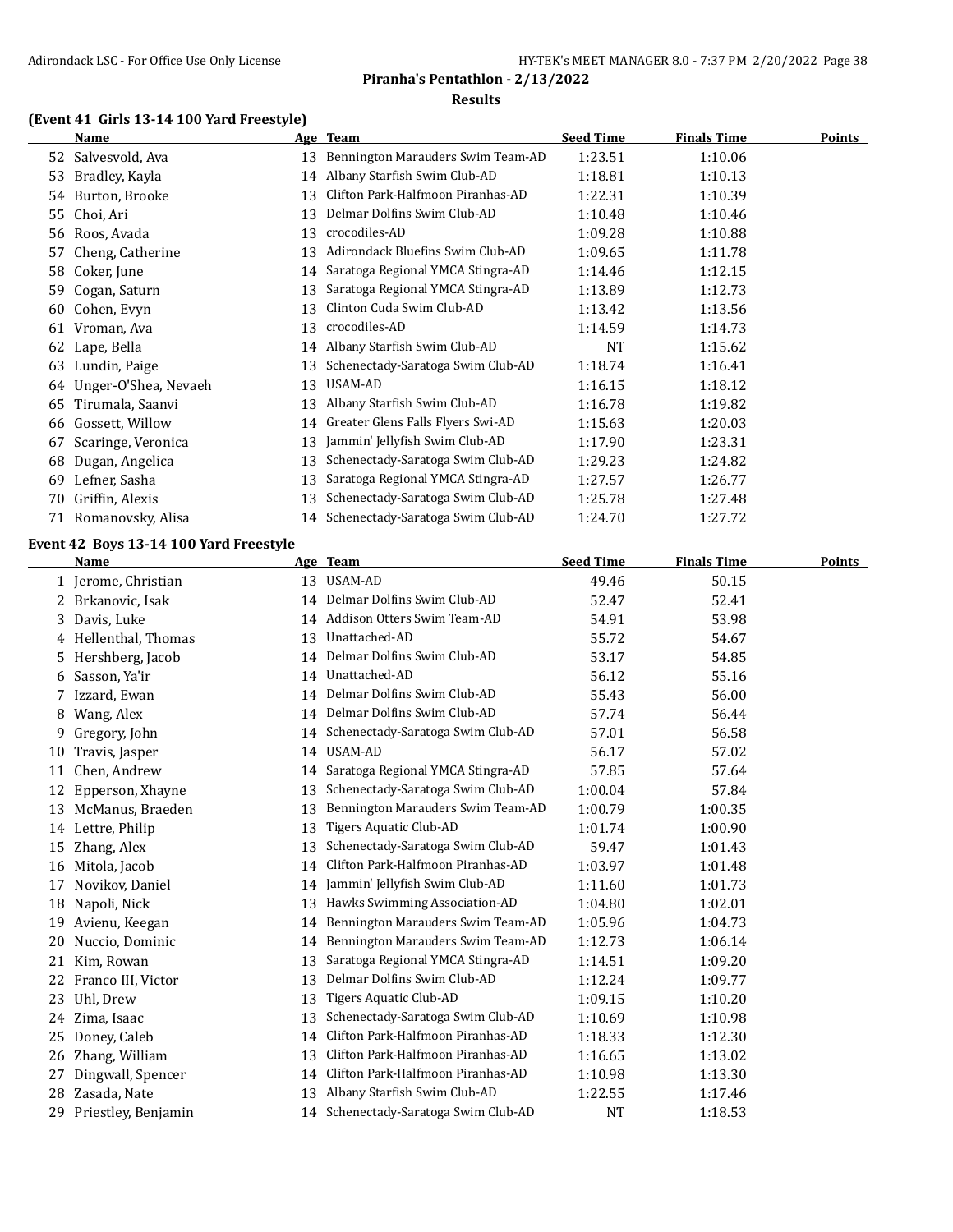## **(Event 42 Boys 13-14 100 Yard Freestyle)**

|    | Name                      |    | Age Team                             | <b>Seed Time</b> | <b>Finals Time</b> | <b>Points</b> |
|----|---------------------------|----|--------------------------------------|------------------|--------------------|---------------|
|    | 30 Menezes, Kyle          |    | 14 Hawks Swimming Association-AD     | 1:19.78          | 1:19.34            |               |
|    | 31 Wellspeak, Daniel      |    | 13 Bennington Marauders Swim Team-AD | 1:23.09          | 1:25.91            |               |
|    | 32 Reese, Casey           |    | 14 Bennington Marauders Swim Team-AD | 1:32.54          | 1:26.94            |               |
|    | 33 St. Thomas, Logan      |    | 13 Clinton Cuda Swim Club-AD         | 1:31.43          | 1:28.93            |               |
|    | 34 Lin, Jierui            |    | 13 New Hartford Aquatics-AD          | 1:34.08          | 1:31.15            |               |
|    | 35 Reese, Nolan           |    | 13 Bennington Marauders Swim Team-AD | 1:47.33          | 1:34.50            |               |
|    | 36 Hughes Robillard, Eric |    | 13 Clifton Park-Halfmoon Piranhas-AD | 1:30.60          | 1:35.10            |               |
| 37 | Donepudi, Gautam          | 14 | Delmar Dolfins Swim Club-AD          | 1:36.27          | 1:35.81            |               |
|    |                           |    |                                      |                  |                    |               |

#### **Event 43 Girls 15 & Over 100 Yard Freestyle**

|     | <b>Name</b>          |    | <u>Age Team</u>                      | <b>Seed Time</b> | <b>Finals Time</b> | <b>Points</b> |
|-----|----------------------|----|--------------------------------------|------------------|--------------------|---------------|
|     | 1 O'Brien, Raegan    |    | 15 USAM-AD                           | 56.08            | 56.58              |               |
|     | 2 Gibson, Alexis     | 16 | Albany Starfish Swim Club-AD         | 55.45            | 57.24              |               |
|     | 3 Ramgulam, Varshana | 15 | Clifton Park-Halfmoon Piranhas-AD    | 57.95            | 57.27              |               |
|     | 4 Roberts, Grace     |    | 17 Albany Starfish Swim Club-AD      | 54.47            | 57.38              |               |
| 5   | Napoli, Julia        | 15 | Hawks Swimming Association-AD        | 57.10            | 57.63              |               |
| 6   | Lupe, Emma           | 15 | Schenectady-Saratoga Swim Club-AD    | 57.45            | 57.71              |               |
|     | 7 Fraley, Kaiya      | 15 | Adirondack Bluefins Swim Club-AD     | 59.72            | 57.88              |               |
| 8   | McKinley, Julia      | 15 | Clifton Park-Halfmoon Piranhas-AD    | 1:01.45          | 58.46              |               |
| 9   | Valerian, Caitie     | 17 | Delmar Dolfins Swim Club-AD          | <b>NT</b>        | 58.72              |               |
| 10  | Wood, Madeleine      | 16 | Saratoga Regional YMCA Stingra-AD    | 54.46            | 59.06              |               |
|     | 11 DeBellis, Lily    | 17 | Delmar Dolfins Swim Club-AD          | 56.92            | 59.59              |               |
|     | 12 Wang, Catherine   | 17 | Clifton Park-Halfmoon Piranhas-AD    | 58.68            | 59.61              |               |
| 13  | Hurff, Natasha       | 15 | Saratoga Regional YMCA Stingra-AD    | 1:00.69          | 59.69              |               |
|     | 14 Zazzaro, Zoey     | 15 | Bennington Marauders Swim Team-AD    | 58.73            | 59.75              |               |
|     | 15 Catalano, Lucy    | 16 | Jammin' Jellyfish Swim Club-AD       | 58.29            | 59.81              |               |
|     | 16 Cho, Eileen       | 15 | Albany Starfish Swim Club-AD         | 1:00.09          | 59.82              |               |
|     | 17 Otis, Katie       | 15 | Hawks Swimming Association-AD        | 1:01.93          | 59.89              |               |
| 18  | Bigwarfe, Kayleigh   | 17 | Delmar Dolfins Swim Club-AD          | 59.36            | 1:00.08            |               |
|     | 19 Guha, Mahika      | 15 | Clifton Park-Halfmoon Piranhas-AD    | 1:00.39          | 1:00.14            |               |
| 20  | Sorbello, Courtney   | 16 | Delmar Dolfins Swim Club-AD          | 58.80            | 1:00.18            |               |
|     | 21 Callanan, Shay    | 15 | Bennington Marauders Swim Team-AD    | 1:00.24          | 1:00.24            |               |
|     | 22 Rappazzo, Qian    | 17 | USAM-AD                              | 1:00.87          | 1:00.31            |               |
|     | *23 Ricard, Skylar   | 15 | Adirondack Bluefins Swim Club-AD     | 59.09            | 1:00.32            |               |
|     | *23 Kenney, Addie    | 15 | Saratoga Regional YMCA Stingra-AD    | 1:00.20          | 1:00.32            |               |
| 25  | Eisler, Alley        | 15 | Clifton Park-Halfmoon Piranhas-AD    | 1:01.42          | 1:00.35            |               |
|     | 26 Loiacano, Reina   | 15 | New Hartford Aquatics-AD             | 59.71            | 1:00.51            |               |
| 27  | Jaros, Abigail       | 16 | New Hartford Aquatics-AD             | 1:01.62          | 1:00.91            |               |
| 28  | Horvath, Anika       | 16 | Saratoga Regional YMCA Stingra-AD    | 1:37.45          | 1:01.02            |               |
| 29  | Chen, Elaine         | 16 | Saratoga Regional YMCA Stingra-AD    | 1:00.18          | 1:01.19            |               |
| 30  | Morse, Sophia        | 16 | Delmar Dolfins Swim Club-AD          | <b>NT</b>        | 1:01.21            |               |
|     | 31 Carsillo, Gianna  | 15 | Delmar Dolfins Swim Club-AD          | 1:00.50          | 1:01.32            |               |
| 32  | Mohamed, Amber       | 15 | Albany Starfish Swim Club-AD         | 59.34            | 1:01.34            |               |
| 33  | Park, Juhyun         | 16 | Clinton Cuda Swim Club-AD            | 1:00.48          | 1:01.39            |               |
|     | 34 Bellinger, Ella   | 15 | Northern TRIBS Swimming-AD           | 1:02.22          | 1:01.43            |               |
| 35  | Gerstler, Kelsey     | 16 | Albany Starfish Swim Club-AD         | 1:02.79          | 1:01.44            |               |
|     | 36 D'Amico, Rachael  | 15 | Schenectady-Saratoga Swim Club-AD    | 57.70            | 1:01.69            |               |
|     | 37 Clarke, Charlotte | 16 | Delmar Dolfins Swim Club-AD          | 1:00.50          | 1:01.78            |               |
| *38 | Silaika, Sophie      | 16 | Clifton Park-Halfmoon Piranhas-AD    | 1:00.05          | 1:02.10            |               |
|     | *38 Carroll, Abby    |    | 16 Adirondack Bluefins Swim Club-AD  | 59.11            | 1:02.10            |               |
| 40  | Flihan, Jenna        | 16 | New Hartford Aquatics-AD             | 1:00.84          | 1:02.24            |               |
|     | 41 Llera, Gabby      |    | 18 Clifton Park-Halfmoon Piranhas-AD | 57.89            | 1:02.26            |               |
|     |                      |    |                                      |                  |                    |               |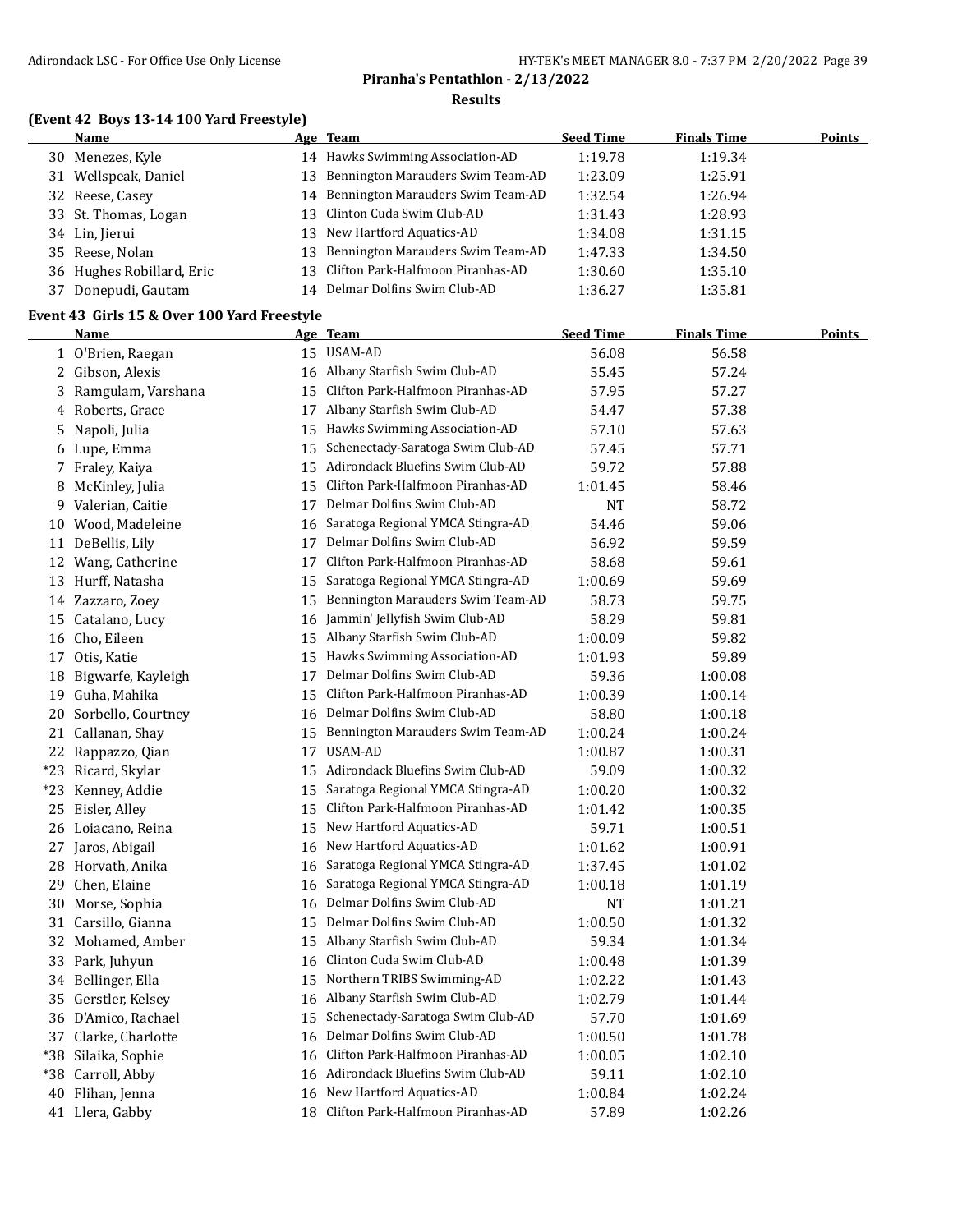#### **(Event 43 Girls 15 & Over 100 Yard Freestyle)**

|       | <b>Name</b>          |    | <u>Age Team</u>                      | <b>Seed Time</b> | <b>Finals Time</b> | <u>Points</u> |
|-------|----------------------|----|--------------------------------------|------------------|--------------------|---------------|
|       | 42 Lind, Samantha    |    | 15 Albany Starfish Swim Club-AD      | 1:01.74          | 1:02.32            |               |
| 43    | Carroll, Hannah      |    | 16 Adirondack Bluefins Swim Club-AD  | 57.98            | 1:02.39            |               |
| 44    | Czajkowski, Izabella | 16 | Clifton Park-Halfmoon Piranhas-AD    | 58.91            | 1:02.42            |               |
|       | 45 Ball, Clarissa    | 15 | Albany Starfish Swim Club-AD         | 59.79            | 1:02.57            |               |
| 46    | Sanai, Roya          | 15 | Adirondack Bluefins Swim Club-AD     | 59.50            | 1:02.61            |               |
| 47    | Lamb, Ava            | 16 | Tigers Aquatic Club-AD               | 1:00.88          | 1:02.68            |               |
| 48    | Norton, Maddie       |    | 17 USAM-AD                           | 59.59            | 1:02.87            |               |
| 49    | Wey, Natalie         | 16 | Delmar Dolfins Swim Club-AD          | 1:03.65          | 1:03.09            |               |
| 50    | Antolick, Carly      | 15 | Albany Starfish Swim Club-AD         | 1:04.00          | 1:03.11            |               |
|       | 51 Kulzer, Amelia    | 17 | Adirondack Bluefins Swim Club-AD     | 58.74            | 1:03.99            |               |
| $*52$ | Hotaling, Ryleigh    | 16 | Albany Starfish Swim Club-AD         | <b>NT</b>        | 1:04.03            |               |
| $*52$ | Trautner, Maggie     | 15 | Saratoga Regional YMCA Stingra-AD    | 1:04.54          | 1:04.03            |               |
|       | 54 Elliott, Gretchen | 15 | Delmar Dolfins Swim Club-AD          | <b>NT</b>        | 1:04.22            |               |
| 55    | Pazderski, Carlie    | 16 | Clifton Park-Halfmoon Piranhas-AD    | 1:03.72          | 1:04.29            |               |
| 56    | Deitz, Makenna       | 15 | Albany Starfish Swim Club-AD         | 1:01.15          | 1:04.67            |               |
| 57    | Boenau, Carlye Ana   | 15 | Adirondack Bluefins Swim Club-AD     | 59.96            | 1:04.90            |               |
| 58    | DeCarlo, Dani        | 17 | New Hartford Aquatics-AD             | 1:00.08          | 1:05.47            |               |
| 59    | Bodien, Julia        | 15 | Saratoga Regional YMCA Stingra-AD    | 1:06.45          | 1:05.62            |               |
| 60    | Doyna, Allison       |    | 15 Clinton Cuda Swim Club-AD         | 1:05.96          | 1:05.95            |               |
|       | 61 Welch, Victoria   | 17 | Jammin' Jellyfish Swim Club-AD       | 1:05.38          | 1:06.05            |               |
| 62    | Krein, Ava           | 15 | Schenectady-Saratoga Swim Club-AD    | 1:05.59          | 1:06.49            |               |
|       | 63 Heckler, Felicity | 15 | Albany Starfish Swim Club-AD         | 1:06.54          | 1:07.13            |               |
|       | 64 Olejarnik, Kenna  | 15 | Clinton Cuda Swim Club-AD            | 1:03.41          | 1:07.32            |               |
| 65    | Ryan, Katrina        | 16 | Albany Starfish Swim Club-AD         | 1:03.07          | 1:07.76            |               |
|       | 66 Simmons, Riley    | 16 | Clifton Park-Halfmoon Piranhas-AD    | 1:04.22          | 1:07.80            |               |
| 67    | Canale, Emma         | 15 | Greater Glens Falls Flyers Swi-AD    | 1:06.73          | 1:07.94            |               |
| 68    | Noll, Casey          | 15 | Albany Starfish Swim Club-AD         | <b>NT</b>        | 1:08.12            |               |
| 69    | McShane, Sarah       | 17 | Jammin' Jellyfish Swim Club-AD       | 1:05.03          | 1:08.20            |               |
| 70    | Krein, Alanna        | 15 | Schenectady-Saratoga Swim Club-AD    | 1:08.98          | 1:08.43            |               |
| 71    | Brodt, Reilley       | 18 | Greater Glens Falls Flyers Swi-AD    | 1:02.72          | 1:08.66            |               |
|       | 72 Zinnershine, Lily | 15 | Jammin' Jellyfish Swim Club-AD       | 1:07.12          | 1:08.99            |               |
| 73    | Szymanski, Hannah    | 15 | Greater Glens Falls Flyers Swi-AD    | 1:09.25          | 1:10.02            |               |
| 74    | Linehan, Kathryn     | 15 | Greater Glens Falls Flyers Swi-AD    | 1:07.52          | 1:10.28            |               |
| 75    | Tuomela, Ryan        | 17 | Greater Glens Falls Flyers Swi-AD    | 1:08.90          | 1:11.34            |               |
|       | 76 Lettre, Christina | 16 | <b>Tigers Aquatic Club-AD</b>        | 1:05.79          | 1:12.38            |               |
| 77    | Frazier, Dianndra    | 16 | New Hartford Aquatics-AD             | 1:18.68          | 1:18.55            |               |
| 78    | Flusche, Malia       | 16 | Clifton Park-Halfmoon Piranhas-AD    | 1:30.02          | 1:22.91            |               |
| 79    | Hamlin, Meghan       |    | 16 New Hartford Aquatics-AD          | 1:32.26          | 1:24.30            |               |
| 80    | Turan, Izzy          | 15 | USAM-AD                              | <b>NT</b>        | 1:26.02            |               |
|       | 81 Bartlett, Emeri   |    | 15 Greater Glens Falls Flyers Swi-AD | 1:28.95          | 1:38.65            |               |

#### **Event 44 Boys 15 & Over 100 Yard Freestyle**

| Name                |     | Age Team                             | <b>Seed Time</b> | <b>Finals Time</b> | Points |
|---------------------|-----|--------------------------------------|------------------|--------------------|--------|
| 1 Stelling, Payton  |     | USAM-AD                              | 54.53            | 53.95              |        |
| 2 Roopnarine, Josha |     | 15 Bennington Marauders Swim Team-AD | 54.15            | 54.19              |        |
| 3 Carroll, Luke     | 15. | Unattached-AD                        | 59.87            | 55.03              |        |
| 4 Hanna, Nathan     |     | 15 New Hartford Aquatics-AD          | 59.62            | 56.04              |        |
| 5 Wilkosz, Matthew  |     | 15 Clinton Cuda Swim Club-AD         | 56.03            | 56.16              |        |
| 6 Harrington, Ryan  |     | Clinton Cuda Swim Club-AD            | 1:01.03          | 56.17              |        |
| 7 Barry, Conor      |     | 15 Clifton Park-Halfmoon Piranhas-AD | 1:04.51          | 58.15              |        |
| 8 Hovak, Aiden      |     | 15 New Hartford Aquatics-AD          | 1:10.16          | 58.62              |        |
| 9 Ejanda, Charles   |     | 16 Delmar Dolfins Swim Club-AD       | 1:02.93          | 59.07              |        |